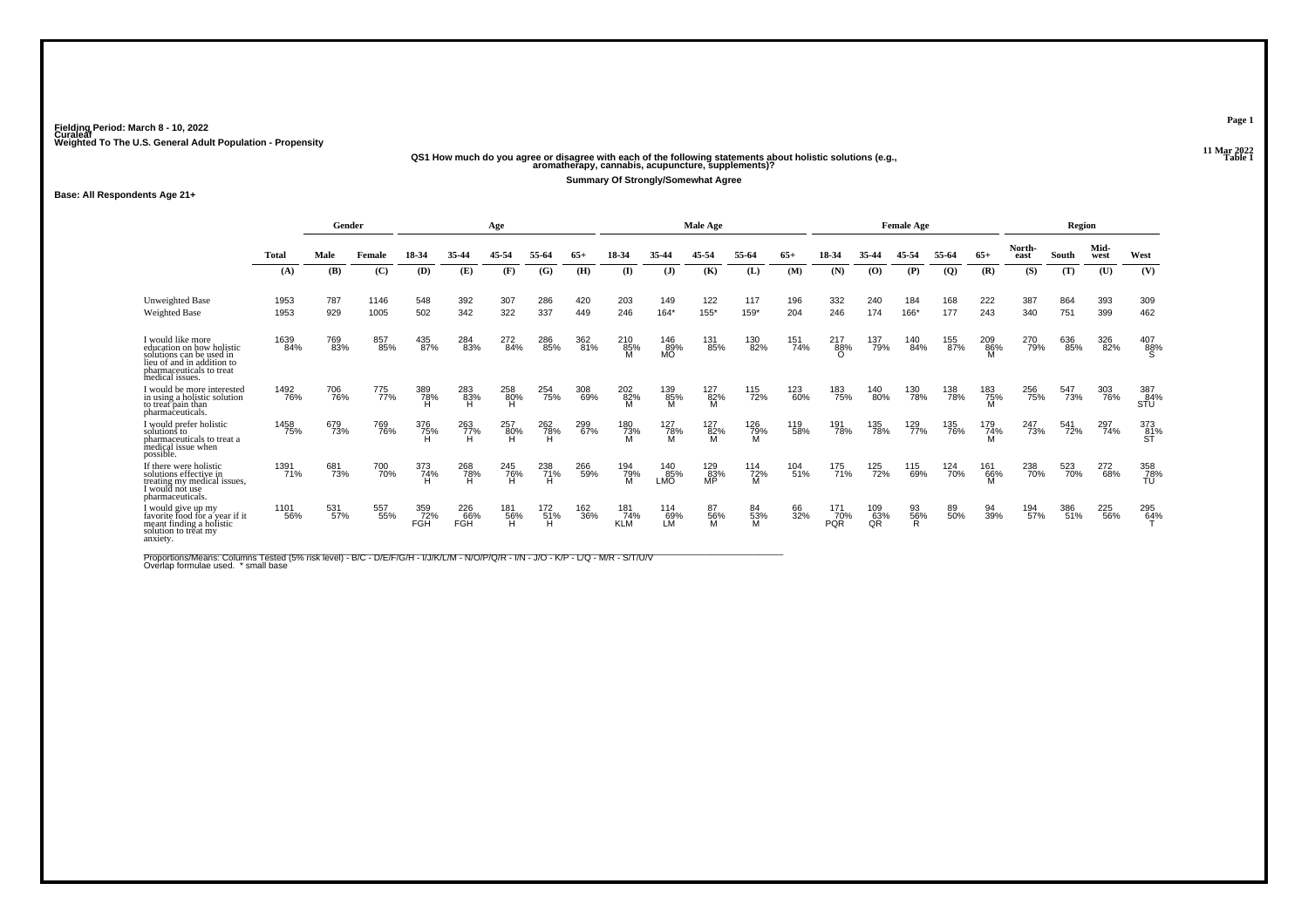# **11 Mar 2022QS1 How much do you agree or disagree with each of the following statements about holistic solutions (e.g., aromatherapy, cannabis, acupuncture, supplements)?**

**Summary Of Strongly/Somewhat Agree**

**Base: All Respondents Age 21+**

|                                                                                                                                                         |              | <b>Household Income</b><br>\$75K<br>Less |                  |            |            |               | Education           |                     | <b>Employed</b> |            | <b>Children</b> in HH |              | <b>Parent of Child</b><br>Under 18 |              | <b>Home Ownership</b> |            |                            | <b>Marital Status</b>          |            | <b>Race/Ethnicity</b>        |                              |
|---------------------------------------------------------------------------------------------------------------------------------------------------------|--------------|------------------------------------------|------------------|------------|------------|---------------|---------------------|---------------------|-----------------|------------|-----------------------|--------------|------------------------------------|--------------|-----------------------|------------|----------------------------|--------------------------------|------------|------------------------------|------------------------------|
|                                                                                                                                                         | Total        | Than<br><b>\$50K</b>                     | \$50K<br>\$74.9K | \$99.9K    | \$100K+    | HS or<br>less | Some<br>College     | College<br>$Grad +$ | Yes             | No.        | Yes                   | No.          | Yes                                | No           | Homeowner             | Renter     | Married                    | <b>Not</b><br>married Hispanic |            | Black<br>(Not His-<br>panic) | White<br>(Not His-<br>panic) |
|                                                                                                                                                         | (A)          | (B)                                      | (C)              | (D)        | (E)        | (F)           | (G)                 | (H)                 | $\mathbf{I}$    | (J)        | (K)                   | (L)          | (M)                                | (N)          | $\mathbf{(O)}$        | (P)        | $\left( \mathbf{Q}\right)$ | (R)                            | (S)        | (T)                          | (U)                          |
| <b>Unweighted Base</b><br><b>Weighted Base</b>                                                                                                          | 1953<br>1953 | 873<br>581                               | 409<br>317       | 255<br>252 | 379<br>765 | 584<br>593    | 643<br>636          | 726<br>724          | 1120<br>1127    | 833<br>826 | 684<br>680            | 1269<br>1273 | 651<br>618                         | 1302<br>1335 | 1269<br>1388          | 645<br>531 | 930<br>963                 | 1023<br>990                    | 245<br>318 | 265<br>231                   | 1320<br>1230                 |
| I would like more<br>education on how holistic<br>solutions can be used in<br>lieu of and in addition to<br>pharmaceuticals to treat<br>medical issues. | 1639<br>84%  | 488<br>84%                               | 260<br>82%       | 214<br>85% | 645<br>84% | 469<br>79%    | 553<br>8 <u>7</u> % | 617<br>85%          | 964<br>86%      | 675<br>82% | 586<br>86%            | 1053<br>83%  | 527<br>85%                         | 1112<br>83%  | 1164<br>84%           | 454<br>85% | 811<br>84%                 | 827<br>84%                     | 255<br>80% | 196<br>85%                   | 1044<br>85%                  |
| I would be more interested<br>in using a holistic solution<br>to treat pain than<br>pharmaceuticals.                                                    | 1492<br>76%  | 448<br>77%                               | 239<br>75%       | 187<br>74% | 592<br>77% | 427<br>72%    | 503<br>7 <u>9</u> % | 562<br>78%          | 906<br>80%      | 586<br>71% | 579<br>85%            | 913<br>72%   | 520<br>84%                         | 972<br>73%   | 1059<br>76%           | 417<br>79% | 736<br>76%                 | 756<br>76%                     | 249<br>78% | 174<br>75%                   | 935<br>76%                   |
| I would prefer holistic<br>solutions to<br>pharmaceuticals to treat a<br>medical issue when<br>possible.                                                | 1458<br>75%  | 440<br>76%                               | 233<br>74%       | 187<br>74% | 573<br>75% | 410<br>69%    | 497<br>7 <u>8</u> % | 551<br>76%          | 884<br>78%      | 574<br>69% | 552<br>81%            | 906<br>71%   | 499<br>81%<br>N                    | 959<br>72%   | 1035<br>75%           | 403<br>76% | 716<br>74%                 | 742<br>75%                     | 245<br>77% | 169<br>73%                   | 912<br>74%                   |
| If there were holistic<br>solutions effective in<br>treating my medical issues.<br>I would not use<br>pharmaceuticals.                                  | 1391<br>71%  | 411<br>71%                               | 225<br>71%       | 179<br>71% | 553<br>72% | 411<br>69%    | 458<br>72%          | 522<br>72%          | 850<br>75%      | 541<br>65% | 544<br>80%            | 847<br>67%   | 499<br>81%                         | 892<br>67%   | 993<br>72%            | 381<br>72% | 682<br>71%                 | 709<br>72%                     | 224<br>70% | 148<br>64%                   | 890<br>72%                   |
| I would give up my<br>favorite food for a year if it<br>meant finding a holistic<br>solution to treat my<br>anxiety.                                    | 1101<br>56%  | 334<br>57%                               | 167<br>53%       | 134<br>53% | 446<br>58% | 345<br>58%    | 351<br>55%          | 404<br>56%          | 713<br>63%      | 388<br>47% | 468<br>69%            | 633<br>50%   | 417<br>$\frac{67}{N}$              | 684<br>51%   | 751<br>54%            | 337<br>63% | 517<br>54%                 | 584<br>59%                     | 214<br>67% | 144<br>63%                   | 643<br>52%                   |

Proportions/Means: Columns Tested (5% risk level) - B/C/D/E - F/G/H - I/J - K/L - M/N - O/P - Q/R - S/T/U<br>Overlap formulae used.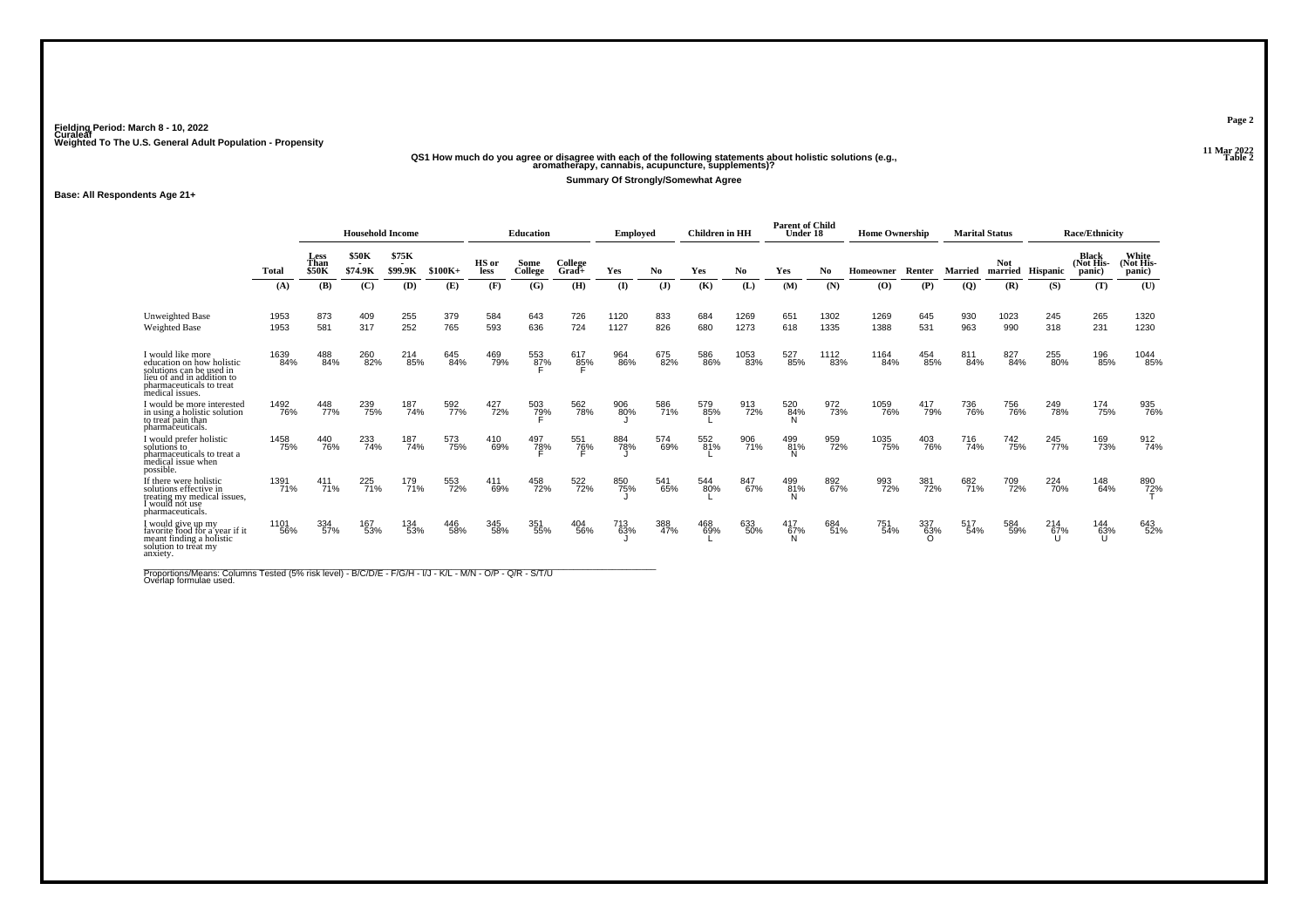#### **11 Mar 2022QS1 How much do you agree or disagree with each of the following statements about holistic solutions (e.g., aromatherapy, cannabis, acupuncture, supplements)?**

**Summary Of Strongly/Somewhat Agree**

**Base: All Respondents Age 21+**

|                                                                                                                                                         |             | <b>Cannabis Usage</b> |                   | <b>Use Cannabis For</b>  |                                     |
|---------------------------------------------------------------------------------------------------------------------------------------------------------|-------------|-----------------------|-------------------|--------------------------|-------------------------------------|
|                                                                                                                                                         | Total       | <b>Ever Used</b>      | <b>Never Used</b> | Recreational<br>Use Only | <b>Health/Well-</b><br>ness Reasons |
|                                                                                                                                                         | (A)         | (B)                   | (C)               | (D)                      | (E)                                 |
| <b>Unweighted Base</b>                                                                                                                                  | 1953        | 1095                  | 795               | 341                      | 731                                 |
| <b>Weighted Base</b>                                                                                                                                    | 1953        | 1059                  | 824               | 338                      | 695                                 |
| I would like more<br>education on how holistic<br>solutions can be used in<br>lieu of and in addition to<br>pharmaceuticals to treat<br>medical issues. | 1639<br>84% | 936<br>88%<br>С       | 656<br>80%        | 281<br>83%               | 630<br>91%<br>D                     |
| I would be more interested<br>in using a holistic solution<br>to treat pain than<br>pharmaceuticals.                                                    | 1492<br>76% | 885<br>84%            | 567<br>69%        | 252<br>75%               | 609<br>88%                          |
| I would prefer holistic<br>solutions to<br>pharmaceuticals to treat a<br>medical issue when<br>possible.                                                | 1458<br>75% | 859<br>81%            | 554<br>67%        | 237<br>70%               | 597<br>86%<br>D                     |
| If there were holistic<br>solutions effective in<br>treating my medical issues,<br>I would not use<br>pharmaceuticals.                                  | 1391<br>71% | 854<br>81%<br>C       | 497<br>60%        | 240<br>71%               | 589<br>85%<br>D                     |
| I would give up my<br>favorite food for a year if it<br>meant finding a holistic<br>solution to treat my<br>anxiety.                                    | 1101<br>56% | 721<br>68%<br>С       | 343<br>42%        | 181<br>54%               | 530<br>76%<br>D                     |

Proportions/Means: Columns Tested (5% risk level) - B/C - D/E<br>Overlap formulae used.

**Page 3**

**Table 3 Table 3**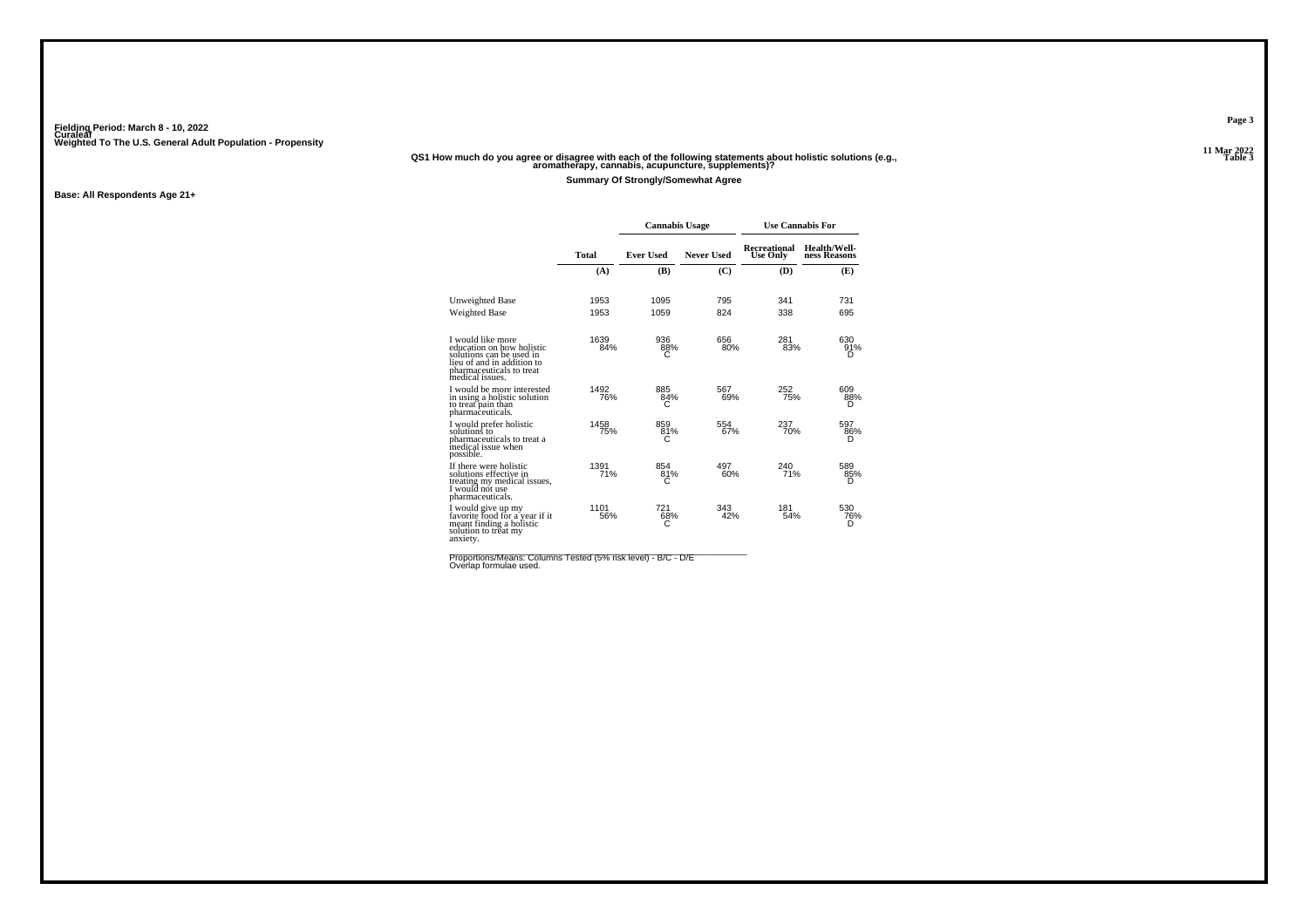# **11 Mar 2022QS1 How much do you agree or disagree with each of the following statements about holistic solutions (e.g., aromatherapy, cannabis, acupuncture, supplements)?**

**Summary Of Strongly/Somewhat Disagree**

**Base: All Respondents Age 21+**

|                                                                                                                                                         | Gender       |            |                    |            |            | Age            |                 |                    |            |               | Male Age       |             |                           |            |                 | <b>Female Age</b> |                |                |                | Region          |              |            |
|---------------------------------------------------------------------------------------------------------------------------------------------------------|--------------|------------|--------------------|------------|------------|----------------|-----------------|--------------------|------------|---------------|----------------|-------------|---------------------------|------------|-----------------|-------------------|----------------|----------------|----------------|-----------------|--------------|------------|
|                                                                                                                                                         | <b>Total</b> | Male       | Female             | 18-34      | 35-44      | 45-54          | 55-64           | 65+                | 18-34      | 35-44         | 45-54          | 55-64       | $65+$                     | 18-34      | 35-44           | 45-54             | 55-64          | $65+$          | North-<br>east | South           | Mid-<br>west | West       |
|                                                                                                                                                         | (A)          | (B)        | (C)                | (D)        | (E)        | (F)            | (G)             | (H)                | $($ I      | $($ $)$       | (K)            | (L)         | (M)                       | (N)        | (0)             | (P)               | (Q)            | (R)            | (S)            | (T)             | (U)          | (V)        |
| <b>Unweighted Base</b><br>Weighted Base                                                                                                                 | 1953<br>1953 | 787<br>929 | 1146<br>1005       | 548<br>502 | 392<br>342 | 307<br>322     | 286<br>337      | 420<br>449         | 203<br>246 | 149<br>$164*$ | 122<br>155*    | 117<br>159* | 196<br>204                | 332<br>246 | 240<br>174      | 184<br>166*       | 168<br>177     | 222<br>243     | 387<br>340     | 864<br>751      | 393<br>399   | 309<br>462 |
| would give up my<br>favorite food for a year if it<br>meant finding a holistic<br>solution to treat mv<br>anxiety.                                      | 586<br>30%   | 286<br>31% | 296<br>29%         | 112<br>22% | 93<br>27%  | 98<br>31%<br>D | 110<br>33%<br>D | 172<br>38%<br>DE   | 52<br>21%  | 41<br>25%     | 55<br>35%      | 50<br>31%   | 89<br>44%                 | 57<br>23%  | 52<br>30%       | 44<br>26%         | 60<br>34%      | 83<br>34%<br>N | 101<br>30%     | 254<br>34%      | 113<br>28%   | 118<br>26% |
| I would prefer holistic<br>solutions to<br>pharmaceuticals to treat a<br>medical issue when<br>possible                                                 | 495<br>25%   | 250<br>27% | 237<br>24%         | 126<br>25% | 79<br>23%  | 65<br>20%      | 76<br>22%       | 149<br>33%<br>DEFG | 67<br>27%  | 37<br>22%     | 28<br>18%      | 33<br>21%   | 85<br>42%<br><b>IJKLR</b> | 54<br>22%  | 39<br>22%       | 37<br>23%         | $^{43}_{24\%}$ | 64<br>26%      | 94<br>27%      | 210<br>28%<br>V | 102<br>26%   | 89<br>19%  |
| would be more interested<br>in using a holistic solution<br>to treat pain than<br>pharmaceuticals.                                                      | 461<br>24%   | 223<br>24% | 231<br>23%         | 113<br>22% | 59<br>17%  | 64<br>20%      | 83<br>25%       | 141<br>31%<br>DEF  | 45<br>18%  | 25<br>15%     | 28<br>18%      | 44<br>28%   | 81<br>40%<br>IJKR         | 62<br>25%  | 34<br>20%       | 36<br>22%         | 39<br>22%      | 60<br>25%      | 85<br>25%      | $^{204}_{27\%}$ | 96<br>24%    | 76<br>16%  |
| If there were holistic<br>solutions effective in<br>treating my medical issues.<br>would not use<br>pharmaceuticals.                                    | 429<br>22%   | 198<br>21% | <sup>226</sup> 22% | 99<br>20%  | 51<br>15%  | 61<br>19%      | 74<br>22%       | 145<br>32%<br>DEFG | 46<br>19%  | $17_{1%}$     | $^{22}_{14\%}$ | 36<br>23%   | 76<br>37%<br>IJKL         | 48<br>20%  | 34<br>19%       | 38<br>23%         | 38<br>21%      | 68<br>28%      | $^{72}_{21\%}$ | 176<br>23%      | 95<br>24%    | 87<br>19%  |
| I would like more<br>education on how holistic<br>solutions can be used in<br>lieu of and in addition to<br>pharmaceuticals to treat<br>medical issues. | 314<br>16%   | 160<br>17% | 148<br>15%         | 67<br>13%  | 59<br>17%  | 50<br>16%      | 51<br>15%       | 87<br>19%          | 36<br>15%  | 19<br>11%     | 24<br>15%      | 29<br>18%   | 53<br>26%<br>IJR          | 29<br>12%  | 37<br>21%<br>NJ | 26<br>16%         | $^{22}_{13\%}$ | 34<br>14%      | 71<br>21%      | 115<br>15%      | 73<br>18%    | 55<br>12%  |

Proportions/Means: Columns Tested (5% risk level) - B/C - D/E/F/G/H - I/J/K/L/M - N/O/P/Q/R - I/N - J/O - K/P - L/Q - M/R - S/T/U/V<br>Overlap formulae used. \*small base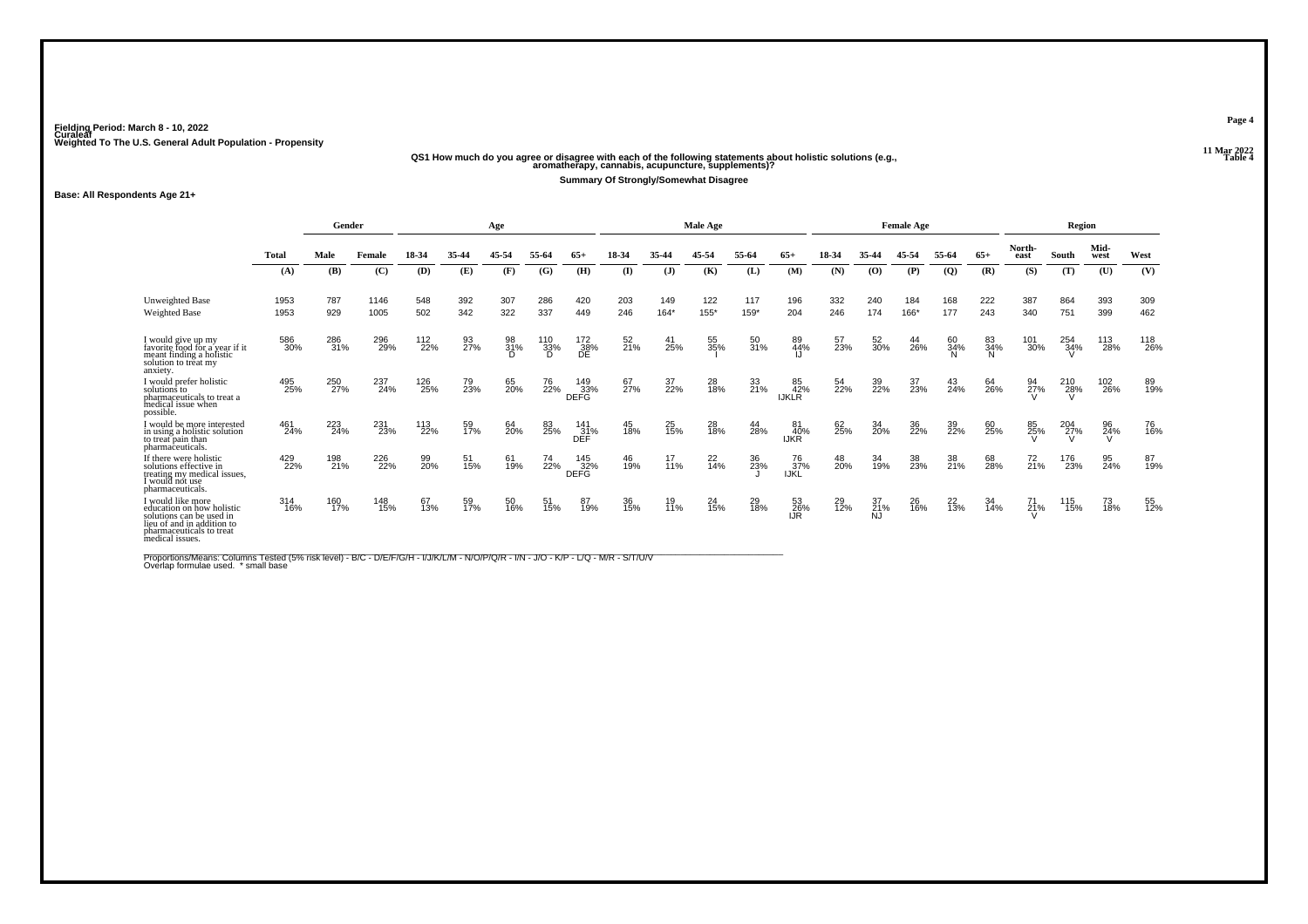# **11 Mar 2022QS1 How much do you agree or disagree with each of the following statements about holistic solutions (e.g., aromatherapy, cannabis, acupuncture, supplements)?**

**Summary Of Strongly/Somewhat Disagree**

**Base: All Respondents Age 21+**

|                                                                                                                                                         |              |                              | <b>Household Income</b> |                  |            |                   | <b>Education</b> |                    | <b>Employed</b> |            | <b>Children</b> in HH |              | <b>Parent of Child</b><br>Under 18 |                 | <b>Home Ownership</b> |            |                | <b>Marital Status</b> |                  | <b>Race/Ethnicity</b>               |                              |
|---------------------------------------------------------------------------------------------------------------------------------------------------------|--------------|------------------------------|-------------------------|------------------|------------|-------------------|------------------|--------------------|-----------------|------------|-----------------------|--------------|------------------------------------|-----------------|-----------------------|------------|----------------|-----------------------|------------------|-------------------------------------|------------------------------|
|                                                                                                                                                         | <b>Total</b> | Less<br>Than<br><b>\$50K</b> | \$50K<br>\$74.9K        | \$75K<br>\$99.9K | $$100K+$   | HS or<br>less     | Some<br>College  | College<br>$Grad+$ | Yes             | No.        | Yes                   | No.          | Yes                                | No              | Homeowner             | Renter     | <b>Married</b> | <b>Not</b>            | married Hispanic | <b>Black</b><br>(Not His-<br>panic) | White<br>(Not His-<br>panic) |
|                                                                                                                                                         | (A)          | (B)                          | (C)                     | (D)              | (E)        | (F)               | (G)              | (H)                | $\mathbf{I}$    | (J)        | (K)                   | (L)          | (M)                                | (N)             | (O)                   | (P)        | $\left($ Q     | (R)                   | (S)              | (T)                                 | (U)                          |
| <b>Unweighted Base</b><br><b>Weighted Base</b>                                                                                                          | 1953<br>1953 | 873<br>581                   | 409<br>317              | 255<br>252       | 379<br>765 | 584<br>593        | 643<br>636       | 726<br>724         | 1120<br>1127    | 833<br>826 | 684<br>680            | 1269<br>1273 | 651<br>618                         | 1302<br>1335    | 1269<br>1388          | 645<br>531 | 930<br>963     | 1023<br>990           | 245<br>318       | 265<br>231                          | 1320<br>1230                 |
| I would give up my<br>favorite food for a vear if it<br>meant finding a holistic<br>solution to treat my<br>anxiety.                                    | 586<br>30%   | 189<br>33%                   | 100<br>31%              | 81<br>32%        | 207<br>27% | 187<br>32%        | 192<br>30%       | 207<br>29%         | 311<br>28%      | 274<br>33% | 152<br>22%            | 433<br>34%   | 149<br>24%                         | 436<br>33%      | 423<br>30%            | 150<br>28% | 300<br>31%     | 286<br>29%            | 77<br>24%        | 55<br>24%                           | 398<br>32%                   |
| I would prefer holistic<br>solutions to<br>pharmaceuticals to treat a<br>medical issue when<br>possible.                                                | 495<br>25%   | 141<br>24%                   | 84<br>26%               | 65<br>26%        | 192<br>25% | 183<br>31%<br>GH  | 139<br>22%       | 173<br>24%         | 243<br>22%      | 252%       | 128<br>19%            | 367<br>29%   | 119<br>19%                         | 376<br>28%      | 352<br>25%            | 128<br>24% | 247<br>26%     | 248<br>25%            | 73<br>23%        | 62 <sub>7%</sub>                    | 318<br>26%                   |
| I would be more interested<br>in using a holistic solution<br>to treat pain than<br>pharmaceuticals.                                                    | 461<br>24%   | 133<br>23%                   | 79<br>25%               | 65<br>26%        | 173<br>23% | 166<br>28%<br>G   | 133<br>21%       | 162<br>22%         | 220<br>20%      | 241<br>29% | 101<br>15%            | 360<br>28%   | 97<br>16%                          | 363<br>27%      | 329<br>24%            | 114<br>21% | 226<br>24%     | 235<br>24%            | 69<br>22%        | 57<br>25%                           | 295<br>24%                   |
| If there were holistic<br>solutions effective in<br>treating my medical issues,<br>I would not use<br>pharmaceuticals.                                  | 429<br>22%   | 128<br>22%                   | 69<br>22%               | 54<br>22%        | 169<br>22% | 137<br>23%        | 134<br>21%       | 159<br>22%         | 213<br>19%      | 216<br>26% | 108<br>16%            | 321<br>25%   | 93<br>15%                          | 336<br>25%<br>M | 296<br>21%            | 120<br>23% | 222<br>23%     | 208<br>21%            | 74<br>23%        | 61<br>26%                           | 254<br>21%                   |
| I would like more<br>education on how holistic<br>solutions can be used in<br>lieu of and in addition to<br>pharmaceuticals to treat<br>medical issues. | 314<br>16%   | 93<br>16%                    | 57<br>18%               | 38<br>15%        | 120<br>16% | 124<br>_21%<br>GH | 83<br>13%        | 107<br>15%         | 163<br>14%      | 151<br>18% | 94<br>14%             | 220<br>17%   | 91<br>15%                          | 223<br>17%      | 224<br>16%            | 77<br>15%  | 151<br>16%     | 163<br>16%            | 63<br>20%        | 35<br>15%                           | 186<br>15%                   |

Proportions/Means: Columns Tested (5% risk level) - B/C/D/E - F/G/H - I/J - K/L - M/N - O/P - Q/R - S/T/U<br>Overlap formulae used.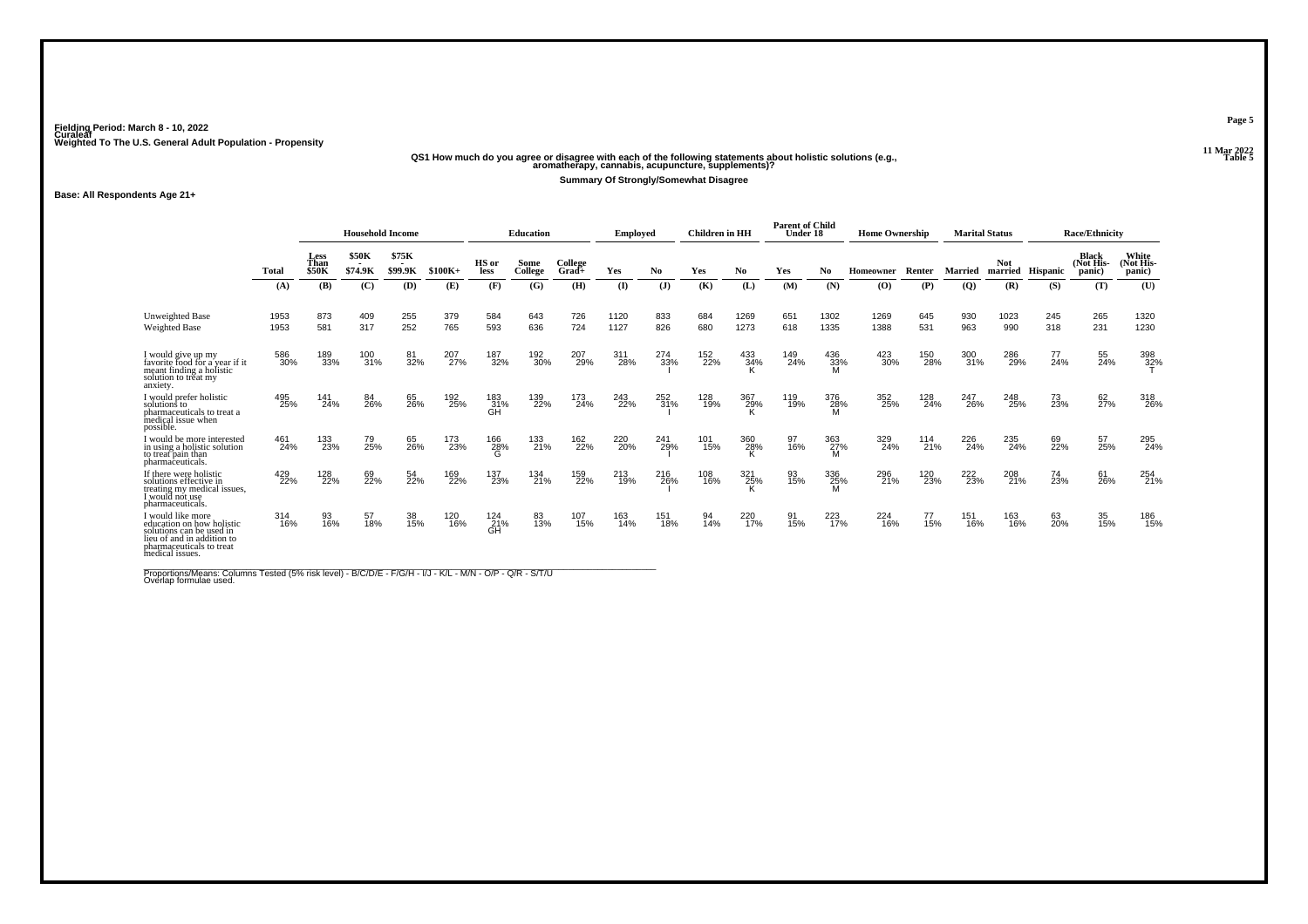### **11 Mar 2022QS1 How much do you agree or disagree with each of the following statements about holistic solutions (e.g., aromatherapy, cannabis, acupuncture, supplements)?**

**Summary Of Strongly/Somewhat Disagree**

**Base: All Respondents Age 21+**

|                                                                                                                                                         |            | <b>Cannabis Usage</b> |                   | <b>Use Cannabis For</b>         |                              |
|---------------------------------------------------------------------------------------------------------------------------------------------------------|------------|-----------------------|-------------------|---------------------------------|------------------------------|
|                                                                                                                                                         | Total      | <b>Ever Used</b>      | <b>Never Used</b> | Recreational<br><b>Use Only</b> | Health/Well-<br>ness Reasons |
|                                                                                                                                                         | (A)        | (B)                   | (C)               | (D)                             | (E)                          |
| Unweighted Base                                                                                                                                         | 1953       | 1095                  | 795               | 341                             | 731                          |
| <b>Weighted Base</b>                                                                                                                                    | 1953       | 1059                  | 824               | 338                             | 695                          |
| I would give up my<br>favorite food for a year if it<br>meant finding a holistic<br>solution to treat my<br>anxiety.                                    | 586<br>30% | 260<br>25%            | 308<br>37%<br>в   | $^{125}_{37\%}$<br>F            | 124<br>18%                   |
| I would prefer holistic<br>solutions to<br>pharmaceuticals to treat a<br>medical issue when<br>possible.                                                | 495<br>25% | 201<br>19%            | 269<br>33%<br>R   | 100<br>30%<br>F                 | 98<br>14%                    |
| I would be more interested<br>in using a holistic solution<br>to treat pain than<br>pharmaceuticals.                                                    | 461<br>24% | 175<br>16%            | 256<br>31%<br>в   | 86<br>$\frac{25}{E}$ %          | 86<br>12%                    |
| If there were holistic<br>solutions effective in<br>treating my medical issues,<br>I would not use<br>pharmaceuticals.                                  | 429<br>22% | 171<br>16%            | 241<br>29%<br>R   | 82<br>24%                       | 89<br>13%                    |
| I would like more<br>education on how holistic<br>solutions can be used in<br>lieu of and in addition to<br>pharmaceuticals to treat<br>medical issues. | 314<br>16% | 123<br>12%            | 167<br>20%<br>B   | 57<br>17%<br>Е                  | 65<br>9%                     |

Proportions/Means: Columns Tested (5% risk level) - B/C - D/E<br>Overlap formulae used.

**Page 6**

**Table 6 Table 6 Table 6 Table 6 Table 6 Table 6 Table 6 Table 6 Table 6 Table 6 Table 6 Table 6 Table 6 Table 6 Table 6 Table 6 Table 6 Table 6 Table 6 Table 6 Table 6 Table 6 T**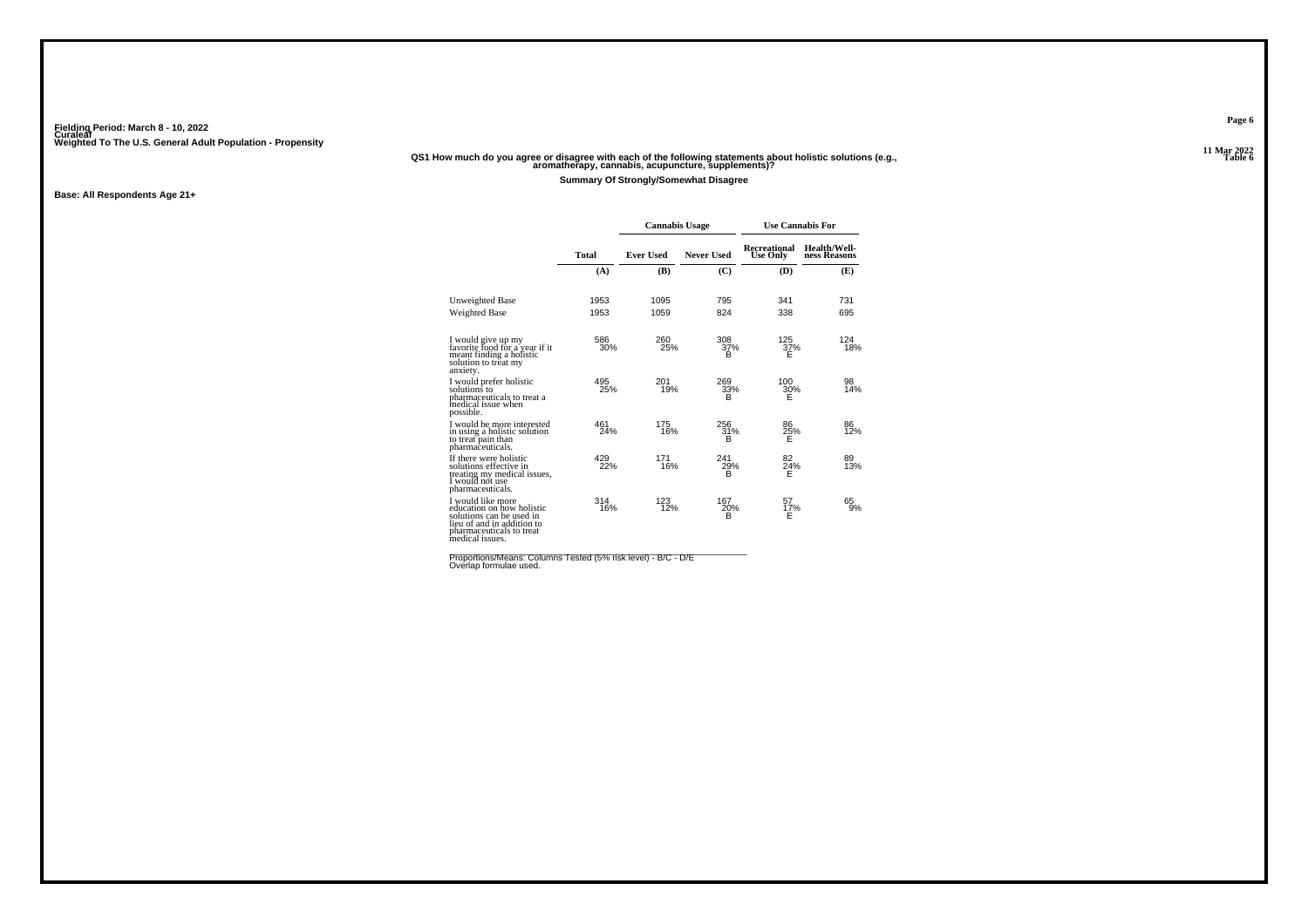**11 Mar 2022QS1\_1 How much do you agree or disagree with each of the following statements about holistic solutions (e.g., aromatherapy, cannabis, acupuncture, supplements)?**

**I would prefer holistic solutions to pharmaceuticals to treat a medical issue when possible.**

**Base: All Respondents Age 21+**

|                                     | Gender       |             |              |                  |                       | Age               |                 |                           |                 |                 | Male Age        |                 |                           |               |                 | <b>Female Age</b> |               |               |                | Region      |              |                  |
|-------------------------------------|--------------|-------------|--------------|------------------|-----------------------|-------------------|-----------------|---------------------------|-----------------|-----------------|-----------------|-----------------|---------------------------|---------------|-----------------|-------------------|---------------|---------------|----------------|-------------|--------------|------------------|
|                                     | <b>Total</b> | Male        | Female       | 18-34            | 35-44                 | 45-54             | 55-64           | $65+$                     | 18-34           | 35-44           | 45-54           | 55-64           | $65+$                     | 18-34         | 35-44           | 45-54             | 55-64         | $65+$         | North-<br>east | South       | Mid-<br>west | West             |
|                                     | (A)          | (B)         | (C)          | (D)              | (E)                   | (F)               | (G)             | (H)                       | $($ I           | $\mathbf{J}$    | (K)             | (L)             | (M)                       | (N)           | (0)             | (P)               | <b>(Q)</b>    | (R)           | (S)            | (T)         | (U)          | (V)              |
| Unweighted Base<br>Weighted Base    | 1953<br>1953 | 787<br>929  | 1146<br>1005 | 548<br>502       | 392<br>342            | 307<br>322        | 286<br>337      | 420<br>449                | 203<br>246      | 149<br>$164*$   | 122<br>155*     | 117<br>159*     | 196<br>204                | 332<br>246    | 240<br>174      | 184<br>166*       | 168<br>177    | 222<br>243    | 387<br>340     | 864<br>751  | 393<br>399   | 309<br>462       |
| Strongly/Somewhat Agree<br>(Net)    | 1458<br>75%  | 679<br>73%  | 769<br>76%   | 376<br>75%       | 263<br>77%            | 257<br>80%        | 262<br>78%<br>H | 299<br>67%                | 180<br>73%<br>M | 127<br>78%<br>M | 127<br>82%<br>M | 126<br>79%<br>M | 119<br>58%                | 191<br>78%    | 135<br>78%      | 129<br>77%        | 135<br>76%    | 179<br>74%    | 247<br>73%     | 541<br>72%  | 297<br>74%   | 373<br>81%<br>ST |
| Strongly agree                      | 645<br>33%   | 294<br>32%  | 345<br>34%   | 178<br>35%<br>H  | $\frac{128}{37\%}$    | 113<br>35%<br>H   | $^{124}_{37\%}$ | 103<br>23%                | 90<br>37%<br>M  | 58<br>35%<br>M  | 58<br>37%<br>M  | 54<br>34%<br>M  | 34<br>17%                 | 83<br>34%     | 70<br>41%<br>R  | 54<br>32%         | 69<br>39%     | 69<br>29%     | 107<br>31%     | 246<br>33%  | 127<br>32%   | 166<br>36%       |
| Somewhat agree                      | 812<br>42%   | 386<br>42%  | 423<br>42%   | 198<br>40%       | 135<br>40%            | 144<br>45%        | 138<br>41%      | 196<br>44%                | 89<br>36%       | 70<br>42%       | 70<br>45%       | 72<br>45%       | 85<br>42%                 | 108<br>44%    | 65<br>37%       | 75<br>45%         | 66<br>37%     | 110<br>45%    | 140<br>41%     | 295<br>39%  | 170<br>42%   | 208<br>45%       |
| Strongly/Somewhat<br>Disagree (Net) | 495<br>25%   | 250<br>27%  | 237<br>24%   | 126<br>25%       | 79<br>23%             | 65<br>20%         | 76<br>22%       | 149<br>33%<br><b>DEFG</b> | 67<br>27%       | 37<br>22%       | 28<br>18%       | 33<br>21%       | 85<br>42%<br><b>IJKLR</b> | 54<br>22%     | 39<br>22%       | 37<br>23%         | 43<br>24%     | 64<br>26%     | 94<br>27%      | 210<br>28%  | 102<br>26%   | 89<br>19%        |
| Somewhat disagree                   | 336<br>17%   | 159<br>17%  | 171<br>17%   | 95<br>19%        | 55<br>16%             | $\frac{37}{11\%}$ | 49<br>15%       | 100<br>22%<br>FG          | 47<br>19%       | $^{22}_{13\%}$  | 15<br>10%       | 18<br>11%       | 57<br>_28%<br>JKL         | 45<br>18%     | 30<br>17%       | 22<br>13%         | 32<br>18%     | 43<br>18%     | 65<br>19%      | 138<br>18%  | 61<br>15%    | 72<br>16%        |
| Strongly disagree                   | 159<br>8%    | 91<br>10%   | 66<br>7%     | $\frac{31}{6\%}$ | $^{24}$ <sub>7%</sub> | $^{29}_{9\%}$     | $^{26}_{8\%}$   | 49<br>11%<br>D            | $^{19}_{8\%}$   | $^{15}_{9\%}$   | $^{13}_{8\%}$   | 15<br>10%       | 28<br>14%                 | $^{10}_{4\%}$ | $\frac{9}{5\%}$ | $^{15}_{9%}$      | $^{11}_{6\%}$ | $^{21}_{9\%}$ | $^{29}_{.8\%}$ | 72<br>10%   | 41<br>10%    | $\frac{17}{4%}$  |
| Sigma                               | 1953<br>100% | 929<br>100% | 1005<br>100% | 502<br>100%      | 342<br>100%           | 322<br>100%       | 337<br>100%     | 449<br>100%               | 246<br>100%     | 164<br>100%     | 155<br>100%     | 159<br>100%     | 204<br>100%               | 246<br>100%   | 174<br>100%     | 166<br>100%       | 177<br>100%   | 243<br>100%   | 340<br>100%    | 751<br>100% | 399<br>100%  | 462<br>100%      |

Proportions/Means: Columns Tested (5% risk level) - B/C - D/E/F/G/H - I/J/K/L/M - N/O/P/Q/R - I/N - J/O - K/P - L/Q - M/R - S/T/U/V<br>Overlap formulae used. \*small base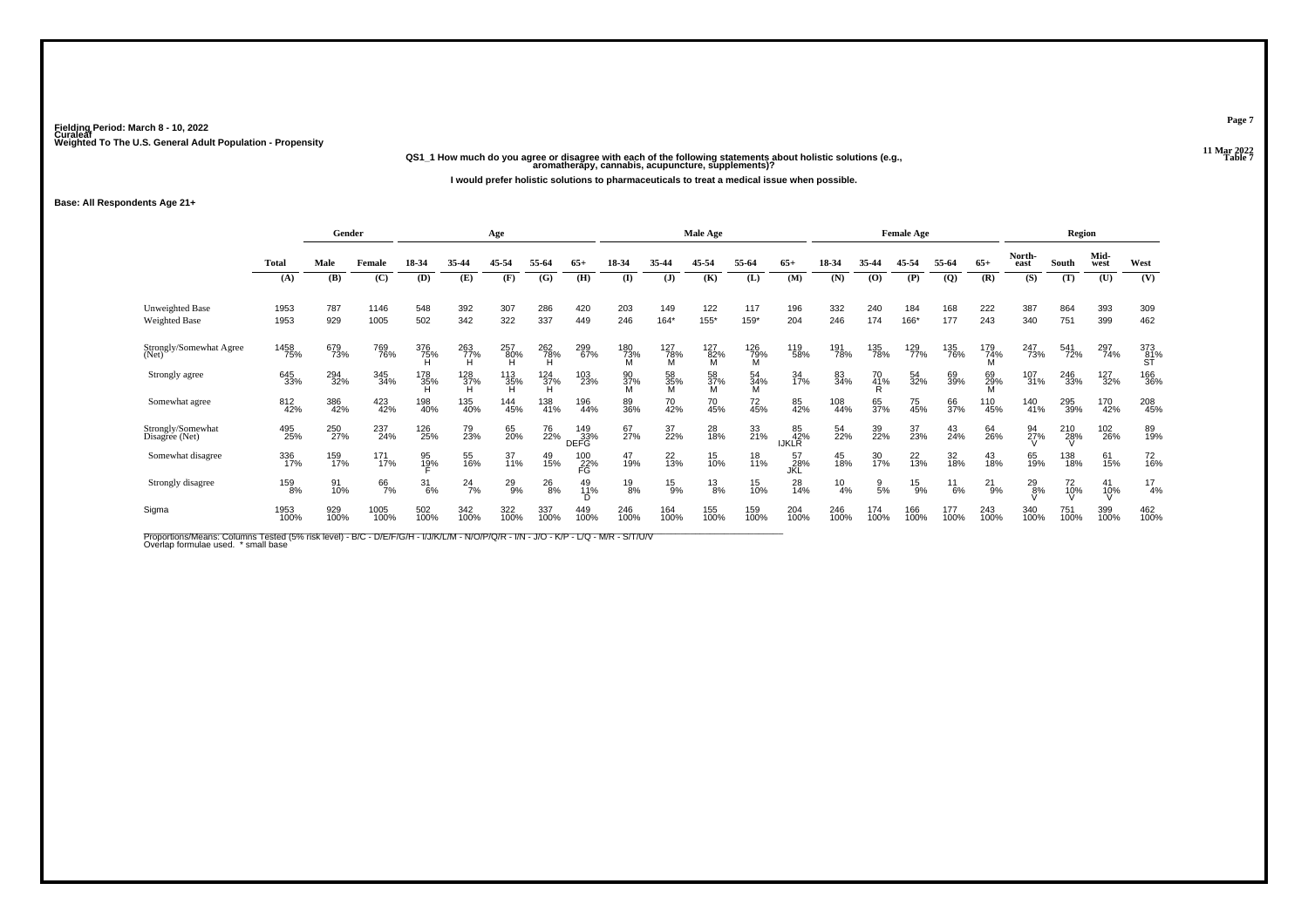## **11 Mar 2022QS1\_1 How much do you agree or disagree with each of the following statements about holistic solutions (e.g., aromatherapy, cannabis, acupuncture, supplements)?**

**I would prefer holistic solutions to pharmaceuticals to treat a medical issue when possible.**

**Base: All Respondents Age 21+**

|                                     |              | <b>Household Income</b> |                         |                  |             |                      | <b>Education</b>    |                  | <b>Employed</b> |             | <b>Children</b> in HH |              | <b>Parent of Child</b><br>Under 18 |                  | <b>Home Ownership</b> |                  |                | <b>Marital Status</b> |               | <b>Race/Ethnicity</b>               |                              |
|-------------------------------------|--------------|-------------------------|-------------------------|------------------|-------------|----------------------|---------------------|------------------|-----------------|-------------|-----------------------|--------------|------------------------------------|------------------|-----------------------|------------------|----------------|-----------------------|---------------|-------------------------------------|------------------------------|
|                                     | Total        | Less<br>Than<br>\$50K   | <b>\$50K</b><br>\$74.9K | \$75K<br>\$99.9K | $$100K+$    | HS or<br><b>less</b> | Some<br>College     | College<br>Grad+ | Yes             | No          | Yes                   | No.          | Yes                                | No               | Homeowner             | Renter           | <b>Married</b> | <b>Not</b><br>married | Hispanic      | <b>Black</b><br>(Not His-<br>panic) | White<br>(Not His-<br>panic) |
|                                     | (A)          | (B)                     | (C)                     | (D)              | (E)         | (F)                  | (G)                 | (H)              | $\bf(I)$        | (1)         | (K)                   | (L)          | (M)                                | (N)              | (O)                   | (P)              | (Q)            | (R)                   | (S)           | (T)                                 | (U)                          |
| Unweighted Base<br>Weighted Base    | 1953<br>1953 | 873<br>581              | 409<br>317              | 255<br>252       | 379<br>765  | 584<br>593           | 643<br>636          | 726<br>724       | 1120<br>1127    | 833<br>826  | 684<br>680            | 1269<br>1273 | 651<br>618                         | 1302<br>1335     | 1269<br>1388          | 645<br>531       | 930<br>963     | 1023<br>990           | 245<br>318    | 265<br>231                          | 1320<br>1230                 |
| Strongly/Somewhat Agree<br>(Net)    | 1458<br>75%  | 440<br>76%              | 233<br>74%              | 187<br>74%       | 573<br>75%  | 410<br>69%           | 497<br>7 <u>8</u> % | 551<br>76%       | 884<br>78%      | 574<br>69%  | 552<br>81%            | 906<br>71%   | 499<br>81%                         | 959<br>72%       | 1035<br>75%           | 403<br>76%       | 716<br>74%     | <sup>742</sup> 75%    | 245<br>77%    | 169<br>73%                          | 912<br>74%                   |
| Strongly agree                      | 645<br>33%   | 193<br>33%              | 101<br>32%              | 77<br>30%        | 267<br>35%  | 190<br>32%           | 210<br>33%          | 245<br>34%       | 415<br>37%      | 230<br>28%  | 277<br>41%            | 369<br>29%   | 258<br>42%                         | 387<br>29%       | 452<br>33%            | 187<br>35%       | 313<br>33%     | 332<br>34%            | 105<br>33%    | 86<br>37%                           | 403<br>33%                   |
| Somewhat agree                      | 812<br>42%   | 247<br>42%              | 133<br>42%              | 111<br>44%       | 306<br>40%  | 220<br>37%           | 286<br>45%          | 306<br>42%       | 469<br>42%      | 344<br>42%  | 276<br>41%            | 537<br>42%   | 240<br>39%                         | 572<br>43%       | 583<br>42%            | 216<br>41%       | 402<br>42%     | 410<br>41%            | 140<br>44%    | 82<br>36%                           | 509<br>41%                   |
| Strongly/Somewhat<br>Disagree (Net) | 495<br>25%   | 141<br>24%              | 84<br>26%               | 65<br>26%        | 192<br>25%  | 183<br>31%<br>GН     | 139<br>22%          | 173<br>24%       | 243<br>22%      | 252<br>31%  | 128<br>19%            | 367<br>29%   | 119<br>19%                         | 376<br>28%       | 352<br>25%            | 128<br>24%       | 247<br>26%     | 248<br>25%            | 73<br>23%     | 62<br>27%                           | 318<br>26%                   |
| Somewhat disagree                   | 336<br>17%   | 98<br>17%               | 54<br>17%               | 39<br>16%        | 134<br>18%  | 130<br>22%<br>GH     | 90<br>14%           | 117<br>16%       | 166<br>15%      | 170<br>21%  | 86<br>13%             | 250<br>20%   | 78<br>13%                          | 258<br>19%       | 228<br>16%            | 96<br>18%        | 154<br>16%     | 182<br>18%            | 55<br>17%     | 45<br>20%                           | 203<br>16%                   |
| Strongly disagree                   | 159<br>8%    | $^{43}_{7\%}$           | $^{30}_{9\%}$           | 26<br>10%        | 57<br>7%    | $^{53}_{9\%}$        | $^{49}_{8\%}$       | $^{57}_{8\%}$    | $^{77}_{7\%}$   | 82<br>10%   | $^{42}_{6\%}$         | 117<br>9%    | $\frac{41}{7\%}$                   | $\frac{118}{9%}$ | $^{124}_{9\%}$        | $\frac{32}{6\%}$ | 93<br>10%      | 66<br>7%              | $^{17}_{6\%}$ | $^{17}_{7\%}$                       | 115<br>9%                    |
| Sigma                               | 1953<br>100% | 581<br>100%             | 317<br>100%             | 252<br>100%      | 765<br>100% | 593<br>100%          | 636<br>100%         | 724<br>100%      | 1127<br>100%    | 826<br>100% | 680<br>100%           | 1273<br>100% | 618<br>100%                        | 1335<br>100%     | 1388<br>100%          | 531<br>100%      | 963<br>100%    | 990<br>100%           | 318<br>100%   | 231<br>100%                         | 1230<br>100%                 |

Proportions/Means: Columns Tested (5% risk level) - B/C/D/E - F/G/H - I/J - K/L - M/N - O/P - Q/R - S/T/U<br>Overlap formulae used.

**Page 8**

**Table 8 Table 8**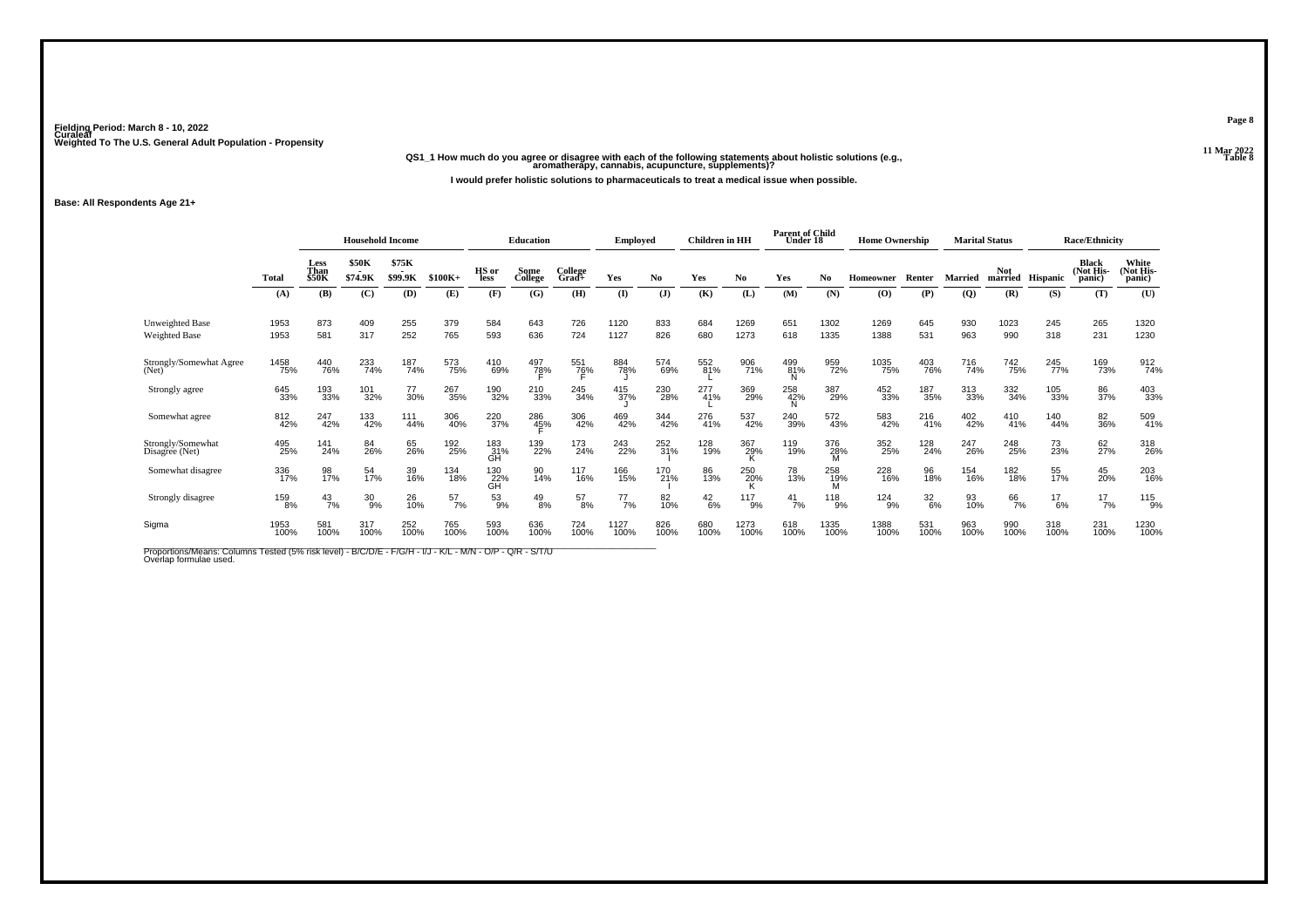#### **11 Mar 2022QS1\_1 How much do you agree or disagree with each of the following statements about holistic solutions (e.g., aromatherapy, cannabis, acupuncture, supplements)?**

**I would prefer holistic solutions to pharmaceuticals to treat a medical issue when possible.**

#### **Base: All Respondents Age 21+**

|                                     |              | <b>Cannabis Usage</b> |                   |                                 | <b>Use Cannabis For</b>      |
|-------------------------------------|--------------|-----------------------|-------------------|---------------------------------|------------------------------|
|                                     | <b>Total</b> | <b>Ever Used</b>      | <b>Never Used</b> | Recreational<br><b>Use Only</b> | Health/Well-<br>ness Reasons |
|                                     | (A)          | (B)                   | (C)               | (D)                             | (E)                          |
| Unweighted Base                     | 1953         | 1095                  | 795               | 341                             | 731                          |
| <b>Weighted Base</b>                | 1953         | 1059                  | 824               | 338                             | 695                          |
| Strongly/Somewhat Agree<br>(Net)    | 1458<br>75%  | 859<br>81%<br>C       | 554<br>67%        | 237<br>70%                      | 597<br>86%<br>D              |
| Strongly agree                      | 645<br>33%   | 403<br>38%<br>С       | 223<br>27%        | 98<br>29%                       | 293<br>42%<br>D              |
| Somewhat agree                      | 812<br>42%   | 455<br>43%            | 331<br>40%        | 139<br>41%                      | 304<br>44%                   |
| Strongly/Somewhat<br>Disagree (Net) | 495<br>25%   | 201<br>19%            | 269<br>33%<br>в   | 100<br>30%<br>E                 | 98<br>14%                    |
| Somewhat disagree                   | 336<br>17%   | 144<br>14%            | 172<br>21%<br>в   | 74<br>22%<br>Ē                  | 67<br>10%                    |
| Strongly disagree                   | 159<br>8%    | 57<br>5%              | 97<br>12%<br>B    | 26<br>8%                        | 31<br>4%                     |
| Sigma                               | 1953<br>100% | 1059<br>100%          | 824<br>100%       | 338<br>100%                     | 695<br>100%                  |

Proportions/Means: Columns Tested (5% risk level) - B/C - D/E<br>Overlap formulae used.

**Page 9**

**Table 9 Table 9**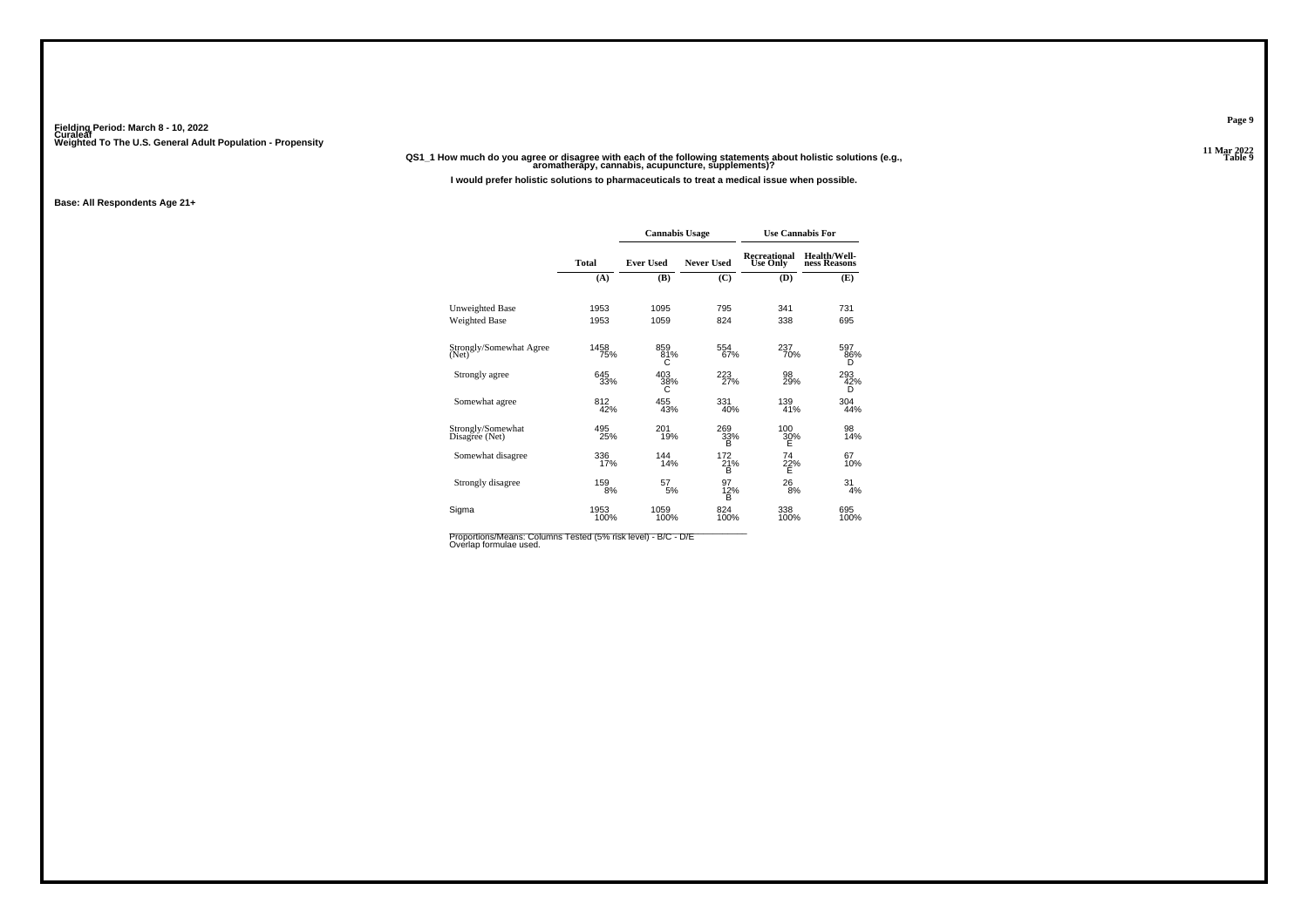## **11 Mar 2022QS1\_2 How much do you agree or disagree with each of the following statements about holistic solutions (e.g., aromatherapy, cannabis, acupuncture, supplements)?**

**I would be more interested in using a holistic solution to treat pain than pharmaceuticals.**

#### **Base: All Respondents Age 21+**

|                                         | Gender       |             |               |             | Age              |                 |                    |                    |                 | Male Age        |                 |               |                          |                 | <b>Female Age</b> |               |                             |                 | Region         |             |                  |                   |
|-----------------------------------------|--------------|-------------|---------------|-------------|------------------|-----------------|--------------------|--------------------|-----------------|-----------------|-----------------|---------------|--------------------------|-----------------|-------------------|---------------|-----------------------------|-----------------|----------------|-------------|------------------|-------------------|
|                                         | Total        | Male        | Female        | 18-34       | 35-44            | 45-54           | 55-64              | $65+$              | 18-34           | 35-44           | 45-54           | 55-64         | $65+$                    | 18-34           | 35-44             | 45-54         | 55-64                       | $65+$           | North-<br>east | South       | Mid-<br>west     | West              |
|                                         | (A)          | (B)         | (C)           | (D)         | (E)              | (F)             | (G)                | (H)                | $($ $\Gamma$    | $\mathbf{J}$    | (K)             | (L)           | (M)                      | (N)             | $\bf{(0)}$        | (P)           | $\left( \mathbf{Q} \right)$ | (R)             | (S)            | (T)         | (U)              | (V)               |
| <b>Unweighted Base</b><br>Weighted Base | 1953<br>1953 | 787<br>929  | 1146<br>1005  | 548<br>502  | 392<br>342       | 307<br>322      | 286<br>337         | 420<br>449         | 203<br>246      | 149<br>164*     | 122<br>155*     | 117<br>$159*$ | 196<br>204               | 332<br>246      | 240<br>174        | 184<br>166*   | 168<br>177                  | 222<br>243      | 387<br>340     | 864<br>751  | 393<br>399       | 309<br>462        |
| Strongly/Somewhat Agree<br>(Net)        | 1492<br>76%  | 706<br>76%  | 775<br>77%    | 389<br>78%  | 283<br>83%<br>H  | 258<br>80%<br>Ή | 254<br>75%         | 308<br>69%         | 202<br>82%<br>M | 139<br>85%<br>M | 127<br>82%<br>M | 115<br>72%    | 123<br>60%               | 183<br>75%      | 140<br>80%        | 130<br>78%    | 138<br>78%                  | 183<br>75%<br>M | 256<br>75%     | 547<br>73%  | 303<br>76%       | 387<br>84%<br>STU |
| Strongly agree                          | 687<br>35%   | 311<br>34%  | 370<br>37%    | 173<br>34%  | 130<br>38%       | 133<br>41%      | 117<br>35%         | 134<br>30%         | 96<br>39%       | 58<br>35%<br>M  | 62<br>40%<br>M  | 51<br>32%     | 45<br>22%                | 76<br>31%       | 72<br>41%         | 70<br>42%     | 65<br>37%                   | 87<br>36%       | 109<br>32%     | 259<br>35%  | 134<br>33%       | 185<br>40%        |
| Somewhat agree                          | 805<br>41%   | 394<br>42%  | 404<br>40%    | 216<br>43%  | 153<br>45%       | 125<br>39%      | $\frac{137}{41\%}$ | 174<br>39%         | 106<br>43%      | 81<br>49%       | 65<br>42%       | 64<br>40%     | 78<br>38%                | 108<br>44%      | 68<br>39%         | 60<br>36%     | $\frac{73}{41%}$            | 96<br>39%       | 147<br>43%     | 287<br>38%  | 169<br>42%       | 201<br>44%        |
| Strongly/Somewhat<br>Disagree (Net)     | 461<br>24%   | 223<br>24%  | 231<br>23%    | 113<br>22%  | 59<br>17%        | 64<br>20%       | 83<br>25%          | 141<br>_31%<br>DEF | 45<br>18%       | 25<br>15%       | 28<br>18%       | 44<br>28%     | 81<br>40%<br><b>IJKR</b> | 62<br>25%       | 34<br>20%         | 36<br>22%     | 39<br>22%                   | 60<br>25%       | 85<br>25%      | 204<br>27%  | 96<br>24%        | 76<br>16%         |
| Somewhat disagree                       | 303<br>16%   | 141<br>15%  | 156<br>16%    | 82<br>16%   | $\frac{37}{11%}$ | 39<br>12%       | 46<br>14%          | 98<br>22%<br>EFG   | 26<br>11%       | $^{13}_{8\%}$   | 19<br>12%       | 28<br>18%     | 54<br>27%<br>IJK         | 50<br>20%<br>Ql | 24<br>14%         | 20<br>12%     | 18<br>10%                   | 44<br>18%       | 43<br>13%      | 139<br>18%  | 60<br>15%        | 61<br>13%         |
| Strongly disagree                       | 158<br>8%    | 83<br>9%    | $^{74}_{7\%}$ | $31_{6\%}$  | $^{22}_{6\%}$    | $^{25}_{8\%}$   | 37<br>11%          | 43<br>10%          | $^{19}_{8\%}$   | $^{12}_{7\%}$   | $^{10}_{6\%}$   | 16<br>10%     | 27<br>13%                | $^{12}_{\ 5\%}$ | $^{10}_{6\%}$     | $^{15}_{9\%}$ | $^{21}_{12\%}$              | $\frac{16}{7%}$ | $^{41}_{12\%}$ | 66<br>9%    | $\frac{37}{9\%}$ | $^{14}_{3%}$      |
| Sigma                                   | 1953<br>100% | 929<br>100% | 1005<br>100%  | 502<br>100% | 342<br>100%      | 322<br>100%     | 337<br>100%        | 449<br>100%        | 246<br>100%     | 164<br>100%     | 155<br>100%     | 159<br>100%   | 204<br>100%              | 246<br>100%     | 174<br>100%       | 166<br>100%   | 177<br>100%                 | 243<br>100%     | 340<br>100%    | 751<br>100% | 399<br>100%      | 462<br>100%       |

Proportions/Means: Columns Tested (5% risk level) - B/C - D/E/F/G/H - I/J/K/L/M - N/O/P/Q/R - I/N - J/O - K/P - L/Q - M/R - S/T/U/V<br>Overlap formulae used. \*small base

**Page 10**

**Table 10 Table 10**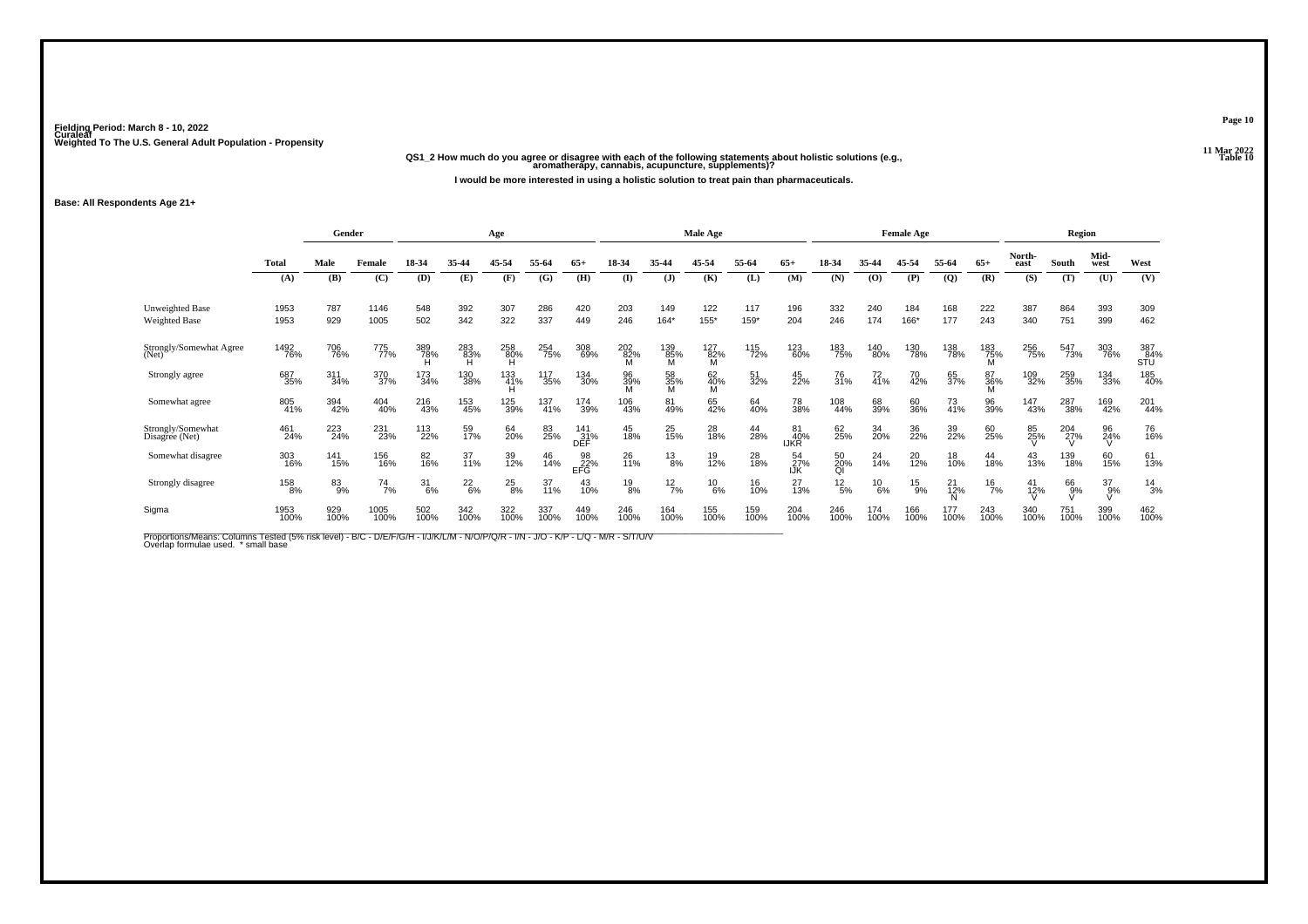## **11 Mar 2022QS1\_2 How much do you agree or disagree with each of the following statements about holistic solutions (e.g., aromatherapy, cannabis, acupuncture, supplements)?**

**I would be more interested in using a holistic solution to treat pain than pharmaceuticals.**

**Base: All Respondents Age 21+**

|                                     |              | <b>Household Income</b> |                         |                  |                  | <b>Education</b> |                     | <b>Employed</b>  |               | <b>Children</b> in HH |             | <b>Parent of Child</b><br>Under 18 |             | <b>Home Ownership</b> |              |               | <b>Marital Status</b> |                       | <b>Race/Ethnicity</b> |                                     |                              |
|-------------------------------------|--------------|-------------------------|-------------------------|------------------|------------------|------------------|---------------------|------------------|---------------|-----------------------|-------------|------------------------------------|-------------|-----------------------|--------------|---------------|-----------------------|-----------------------|-----------------------|-------------------------------------|------------------------------|
|                                     | <b>Total</b> | Less<br>Than<br>\$50K   | <b>\$50K</b><br>\$74.9K | \$75K<br>\$99.9K | $$100K+$         | HS or<br>less    | Some<br>College     | College<br>Grad+ | Yes           | N <sub>0</sub>        | Yes         | No                                 | Yes         | No                    | Homeowner    | Renter        | <b>Married</b>        | <b>Not</b><br>married | <b>Hispanic</b>       | <b>Black</b><br>(Not His-<br>panic) | White<br>(Not His-<br>panic) |
|                                     | (A)          | (B)                     | (C)                     | <b>(D)</b>       | (E)              | (F)              | (G)                 | (H)              | $\mathbf{I}$  | (J)                   | (K)         | (L)                                | (M)         | (N)                   | (O)          | (P)           | (Q)                   | (R)                   | (S)                   | (T)                                 | (U)                          |
| Unweighted Base<br>Weighted Base    | 1953<br>1953 | 873<br>581              | 409<br>317              | 255<br>252       | 379<br>765       | 584<br>593       | 643<br>636          | 726<br>724       | 1120<br>1127  | 833<br>826            | 684<br>680  | 1269<br>1273                       | 651<br>618  | 1302<br>1335          | 1269<br>1388 | 645<br>531    | 930<br>963            | 1023<br>990           | 245<br>318            | 265<br>231                          | 1320<br>1230                 |
| Strongly/Somewhat Agree<br>(Net)    | 1492<br>76%  | 448<br>77%              | 239<br>75%              | 187<br>74%       | 592<br>77%       | 427<br>72%       | 503<br>7 <u>9</u> % | 562<br>78%       | 906<br>80%    | 586<br>71%            | 579<br>85%  | 913<br>72%                         | 520<br>84%  | 972<br>73%            | 1059<br>76%  | 417<br>79%    | 736<br>76%            | 756<br>76%            | 249<br>78%            | 174<br>75%                          | 935<br>76%                   |
| Strongly agree                      | 687<br>35%   | 201<br>35%              | 110<br>35%              | 79<br>31%        | 286<br>37%       | 182<br>31%       | 235<br>37%          | 270<br>37%       | 428<br>38%    | 258<br>31%            | 291<br>43%  | 396<br>31%                         | 263<br>42%  | 424<br>32%            | 495<br>36%   | 186<br>35%    | 343<br>36%            | 344<br>35%            | 122<br>38%            | 81<br>35%                           | 437<br>35%                   |
| Somewhat agree                      | 805<br>41%   | 248<br>43%              | 129<br>41%              | 108<br>43%       | 306<br>40%       | 246<br>41%       | 267<br>42%          | 292<br>40%       | 478<br>42%    | 327<br>40%            | 288<br>42%  | 518<br>41%                         | 258<br>42%  | 547<br>41%            | 564<br>41%   | 231<br>44%    | 394<br>41%            | 412<br>42%            | 126<br>40%            | 92<br>40%                           | 498<br>41%                   |
| Strongly/Somewhat<br>Disagree (Net) | 461<br>24%   | 133<br>23%              | 79<br>25%               | 65<br>26%        | 173<br>23%       | 166<br>28%<br>G  | 133<br>21%          | 162<br>22%       | 220<br>20%    | 241<br>29%            | 101<br>15%  | 360<br>28%                         | 97<br>16%   | 363<br>27%            | 329<br>24%   | 114<br>21%    | 226<br>24%            | 235<br>24%            | 69<br>22%             | 57<br>25%                           | 295<br>24%                   |
| Somewhat disagree                   | 303<br>16%   | 85<br>15%               | 53<br>17%               | 39<br>15%        | 119<br>16%       | 103<br>17%       | 83<br>13%           | 117<br>16%       | 144<br>13%    | 159<br>19%            | 68<br>10%   | 235<br>18%                         | 64<br>10%   | 239<br>18%            | 222<br>16%   | 68<br>13%     | 142<br>15%            | 161<br>16%            | 52<br>16%             | 35<br>15%                           | 184<br>15%                   |
| Strongly disagree                   | 158<br>8%    | $^{48}_{8\%}$           | $^{25}_{8\%}$           | 26<br>10%        | $\frac{53}{7\%}$ | 63<br>11%<br>н   | $^{50}_{8\%}$       | $^{45}_{6\%}$    | $^{77}_{7\%}$ | 81<br>10%             | 33/5%       | 125<br>10%                         | 34<br>5%    | 125<br>9%             | 107<br>8%    | $^{46}_{9\%}$ | 84<br>9%              | $^{74}_{7\%}$         | $^{18}_{6\%}$         | $^{22}_{9%}$                        | $^{111}_{9\%}$               |
| Sigma                               | 1953<br>100% | 581<br>100%             | 317<br>100%             | 252<br>100%      | 765<br>100%      | 593<br>100%      | 636<br>100%         | 724<br>100%      | 1127<br>100%  | 826<br>100%           | 680<br>100% | 1273<br>100%                       | 618<br>100% | 1335<br>100%          | 1388<br>100% | 531<br>100%   | 963<br>100%           | 990<br>100%           | 318<br>100%           | 231<br>100%                         | 1230<br>100%                 |

Proportions/Means: Columns Tested (5% risk level) - B/C/D/E - F/G/H - I/J - K/L - M/N - O/P - Q/R - S/T/U<br>Overlap formulae used.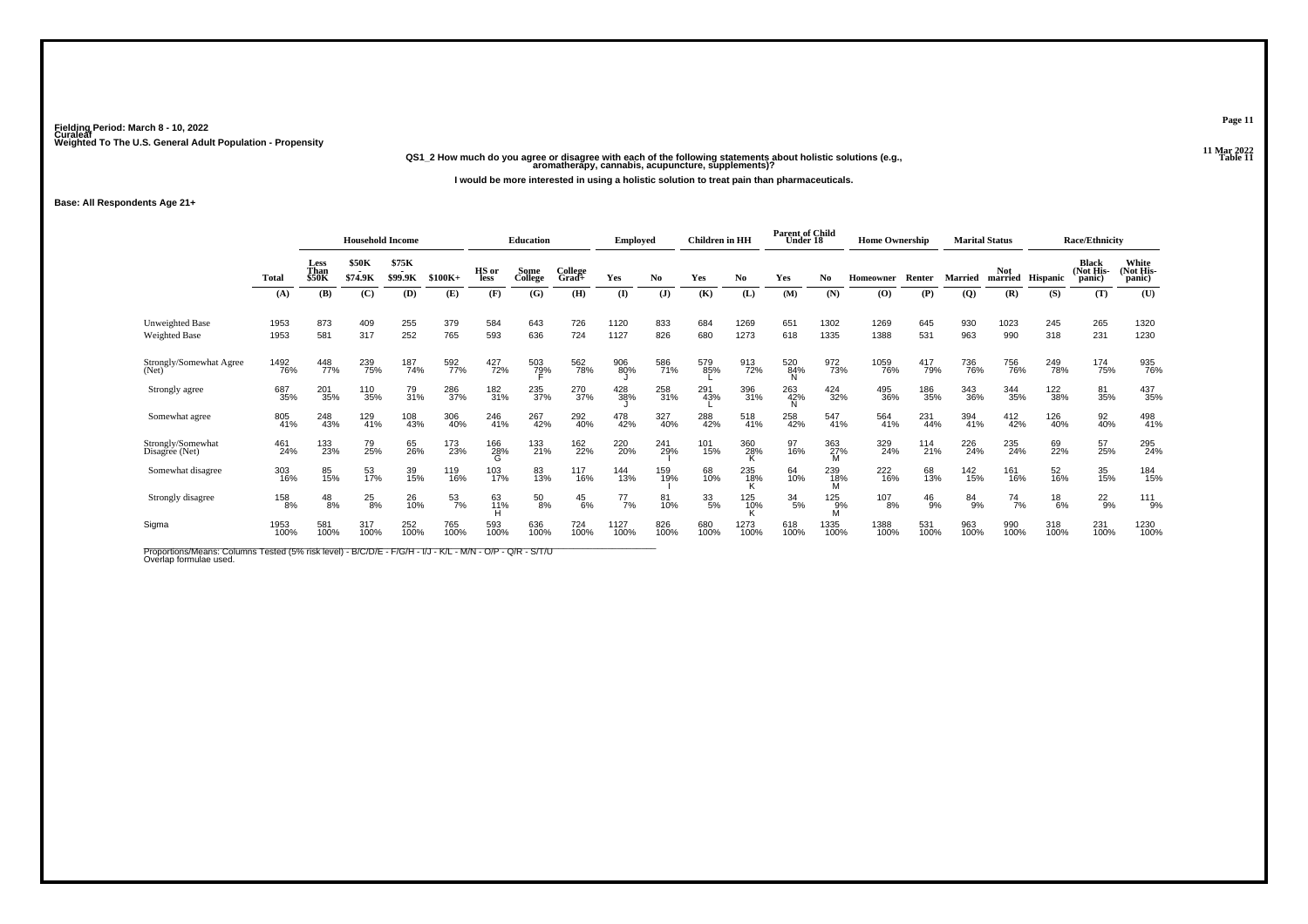#### **11 Mar 2022QS1\_2 How much do you agree or disagree with each of the following statements about holistic solutions (e.g., aromatherapy, cannabis, acupuncture, supplements)?**

**I would be more interested in using a holistic solution to treat pain than pharmaceuticals.**

#### **Base: All Respondents Age 21+**

|                                     |              | <b>Cannabis Usage</b> |                   |                                 | <b>Use Cannabis For</b>      |
|-------------------------------------|--------------|-----------------------|-------------------|---------------------------------|------------------------------|
|                                     | <b>Total</b> | <b>Ever Used</b>      | <b>Never Used</b> | Recreational<br><b>Use Only</b> | Health/Well-<br>ness Reasons |
|                                     | (A)          | (B)                   | (C)               | (D)                             | (E)                          |
| Unweighted Base                     | 1953         | 1095                  | 795               | 341                             | 731                          |
| <b>Weighted Base</b>                | 1953         | 1059                  | 824               | 338                             | 695                          |
| Strongly/Somewhat Agree<br>(Net)    | 1492<br>76%  | 885<br>84%<br>C       | 567<br>69%        | 252<br>75%                      | 609<br>88%<br>D              |
| Strongly agree                      | 687<br>35%   | 416<br>39%<br>С       | 249<br>30%        | 96<br>29%                       | 304<br>44%<br>D              |
| Somewhat agree                      | 805<br>41%   | 469<br>44%            | 318<br>39%        | 155<br>46%                      | 305<br>44%                   |
| Strongly/Somewhat<br>Disagree (Net) | 461<br>24%   | 175<br>16%            | 256<br>31%<br>в   | 86<br>25%<br>Ė                  | 86<br>12%                    |
| Somewhat disagree                   | 303<br>16%   | 110<br>10%            | 168<br>20%<br>в   | 45<br>13%                       | 64<br>9%                     |
| Strongly disagree                   | 158<br>8%    | 64<br>6%              | 88<br>11%<br>B    | 40<br>$\frac{12}{E}$            | $^{22}_{3\%}$                |
| Sigma                               | 1953<br>100% | 1059<br>100%          | 824<br>100%       | 338<br>100%                     | 695<br>100%                  |

Proportions/Means: Columns Tested (5% risk level) - B/C - D/E<br>Overlap formulae used.

**Page 12**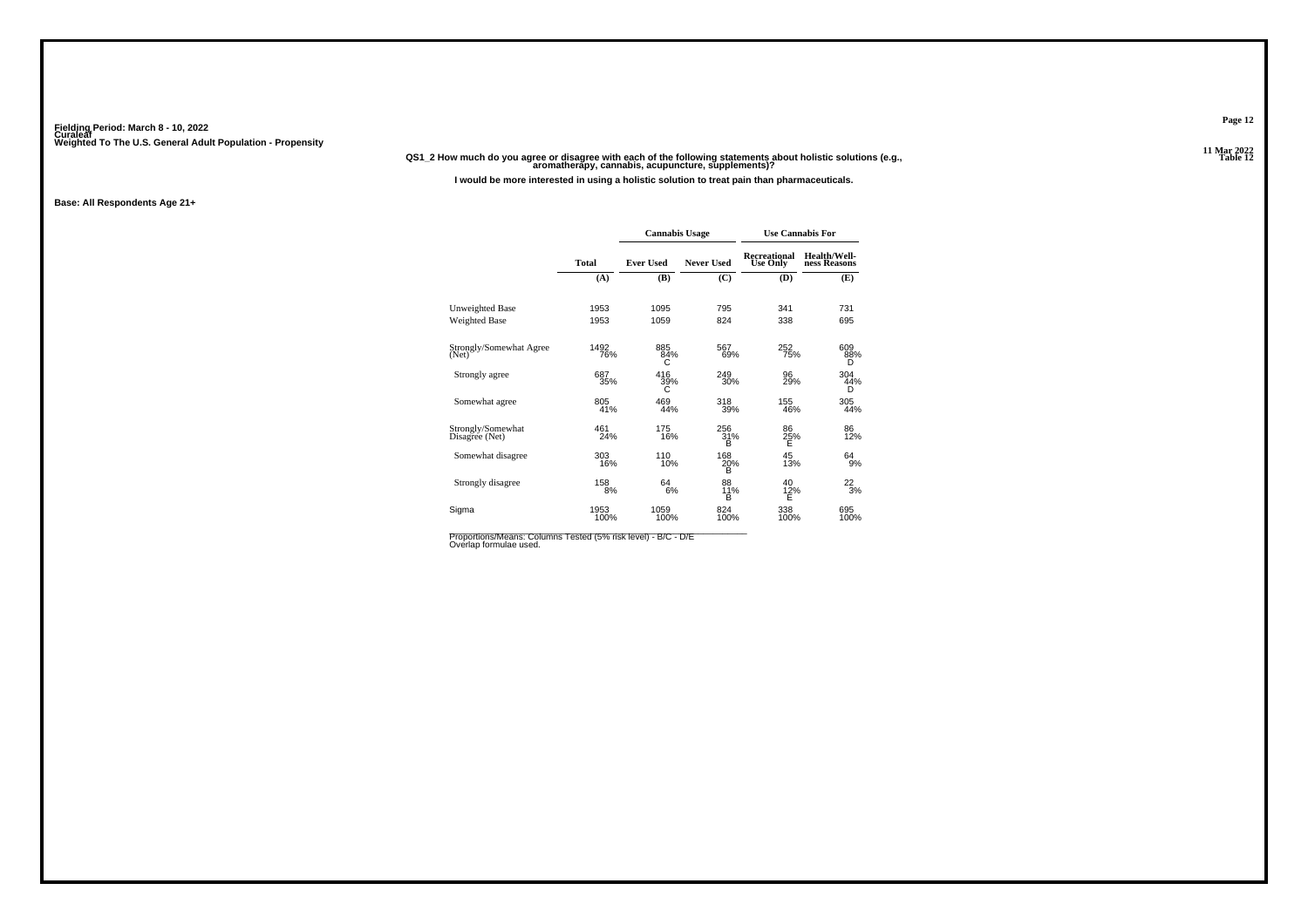**11 Mar 2022QS1\_3 How much do you agree or disagree with each of the following statements about holistic solutions (e.g., aromatherapy, cannabis, acupuncture, supplements)?**

**I would give up my favorite food for a year if it meant finding a holistic solution to treat my anxiety.**

**Base: All Respondents Age 21+**

|                                         |              | Gender      |                 |                          |                          | Age             |                                                                 |                    |                          |                         | Male Age             |                |                    |                          |                  | <b>Female Age</b> |                              |                      |                | Region           |              |                    |
|-----------------------------------------|--------------|-------------|-----------------|--------------------------|--------------------------|-----------------|-----------------------------------------------------------------|--------------------|--------------------------|-------------------------|----------------------|----------------|--------------------|--------------------------|------------------|-------------------|------------------------------|----------------------|----------------|------------------|--------------|--------------------|
|                                         | <b>Total</b> | Male        | Female          | 18-34                    | 35-44                    | 45-54           | 55-64                                                           | $65+$              | 18-34                    | 35-44                   | 45-54                | 55-64          | $65+$              | 18-34                    | 35-44            | 45-54             | 55-64                        | $65+$                | North-<br>east | South            | Mid-<br>west | West               |
|                                         | (A)          | (B)         | (C)             | (D)                      | (E)                      | (F)             | (G)                                                             | (H)                | $($ I                    | $($ $)$                 | (K)                  | (L)            | (M)                | (N)                      | (O)              | (P)               | $\mathbf{Q}$                 | (R)                  | (S)            | (T)              | (U)          | (V)                |
| <b>Unweighted Base</b><br>Weighted Base | 1953<br>1953 | 787<br>929  | 1146<br>1005    | 548<br>502               | 392<br>342               | 307<br>322      | 286<br>337                                                      | 420<br>449         | 203<br>246               | 149<br>$164*$           | 122<br>155*          | 117<br>159*    | 196<br>204         | 332<br>246               | 240<br>174       | 184<br>166*       | 168<br>177                   | 222<br>243           | 387<br>340     | 864<br>751       | 393<br>399   | 309<br>462         |
| Strongly/Somewhat Agree<br>(Net)        | 1101<br>56%  | 531<br>57%  | 557<br>55%      | 359<br>72%<br>FGH        | 226<br>66%<br>FGH        | 181<br>56%      | $^{172}_{\substack{51\%\\ \sf H}}$                              | 162<br>36%         | 181<br>74%<br><b>KLM</b> | 114<br>69%<br>LM        | 87<br>$\frac{56}{M}$ | 84<br>53%<br>M | 66<br>32%          | 171<br>70%<br><b>PQR</b> | 109<br>63%<br>QR | 93<br>56%<br>R    | 89<br>50%                    | 94<br>39%            | 194<br>57%     | 386<br>51%       | 225<br>56%   | 295<br>64%         |
| Strongly agree                          | 529<br>27%   | 242<br>26%  | 284<br>28%      | 199<br>40%<br><b>FGH</b> | 121<br>35%<br><b>FGH</b> | 78<br>24%<br>H  | 74<br>22%<br>H                                                  | 57<br>13%          | 109<br>44%<br><b>KLM</b> | 56<br>34%<br><b>KLM</b> | 29<br>19%            | 28<br>18%      | $^{19}_{9\%}$      | 89<br>36%                | 64<br>37%        | $^{48}_{29\%}$    | 46<br>26%<br>R.              | 38<br>16%            | 86<br>25%      | 190<br>25%       | 124<br>31%   | 129<br>28%         |
| Somewhat agree                          | 572<br>29%   | 290<br>31%  | 272<br>27%      | 160<br>32%               | 106<br>31%               | 103<br>32%      | 98<br>29%                                                       | 105<br>23%         | 72<br>29%                | 58<br>35%               | 58<br>37%<br>M       | 55<br>35%      | 46<br>23%          | 82<br>34%                | 45<br>26%        | 46<br>28%         | 43<br>24%                    | 57<br>23%            | 107<br>32%     | 197<br>26%       | 101<br>25%   | $^{166}_{36\%}$ TU |
| Strongly/Somewhat<br>Disagree (Net)     | 586<br>30%   | 286<br>31%  | 296<br>29%      | 112<br>22%               | 93<br>27%                | 98<br>31%       | $\underset{\begin{array}{c} 110\\ \text{D} \end{array}}{133\%}$ | 172<br>38%<br>DE   | 52<br>21%                | 41<br>25%               | 55<br>35%            | 50<br>31%      | 89<br>44%          | 57<br>23%                | 52<br>30%        | 44<br>26%         | 60<br>34%                    | 83<br>34%<br>'N.     | 101<br>30%     | 254<br>34%       | 113<br>28%   | 118<br>26%         |
| Somewhat disagree                       | 345<br>18%   | 159<br>17%  | 185<br>18%      | 80<br>16%                | 51<br>15%                | 60<br>19%       | 56<br>17%                                                       | 98<br>22%          | 31<br>12%                | 22<br>13%               | 37<br>24%            | 23<br>14%      | 46<br>23%          | 47<br>19%                | 30<br>17%        | 23<br>14%         | 33<br>19%                    | 52<br>21%            | $^{42}_{12\%}$ | 160<br>21%<br>SU | 57<br>14%    | 86<br>19%          |
| Strongly disagree                       | 241<br>12%   | 127<br>14%  | $^{111}_{11\%}$ | $\frac{32}{6\%}$         | 42 <sub>%</sub><br>D     | 39<br>12%       | 54<br>16%<br>D                                                  | 74<br>17%<br>D     | $^{21}_{9\%}$            | 19<br>11%               | 18<br>11%            | 27<br>17%      | $^{42}_{21\%}$     | 4%                       | 23<br>13%        | 21<br>12%<br>N    | $^{27}_{15\%}$<br>N          | 31<br>$\frac{13}{N}$ | 59<br>17%      | 94<br>12%<br>V   | 56<br>14%    | 33/7%              |
| Not applicable                          | 266<br>14%   | 112<br>12%  | 153<br>15%      | $31_{6\%}$               | $^{23}_{7\%}$            | 43<br>13%<br>DE | 55<br>16%<br>DÉ                                                 | 115<br>26%<br>DEFG | $^{13}_{5\%}$            | $^{10}_{6\%}$           | $^{14}_{9\%}$        | 26<br>16%      | $^{49}_{24\%}$ lJK | $^{18}_{7\%}$            | $^{12}_{7\%}$    | 29<br>17%<br>NO   | 28<br>16%<br>NO <sup>1</sup> | 66<br>27%<br>NOQ     | 46<br>13%      | 111<br>15%       | 61<br>15%    | 49<br>10%          |
| Sigma                                   | 1953<br>100% | 929<br>100% | 1005<br>100%    | 502<br>100%              | 342<br>100%              | 322<br>100%     | 337<br>100%                                                     | 449<br>100%        | 246<br>100%              | 164<br>100%             | 155<br>100%          | 159<br>100%    | 204<br>100%        | 246<br>100%              | 174<br>100%      | 166<br>100%       | 177<br>100%                  | 243<br>100%          | 340<br>100%    | 751<br>100%      | 399<br>100%  | 462<br>100%        |

Proportions/Means: Columns Tested (5% risk level) - B/C - D/E/F/G/H - I/J/K/L/M - N/O/P/Q/R - I/N - J/O - K/P - L/Q - M/R - S/T/U/V<br>Overlap formulae used. \*small base

**Page 13**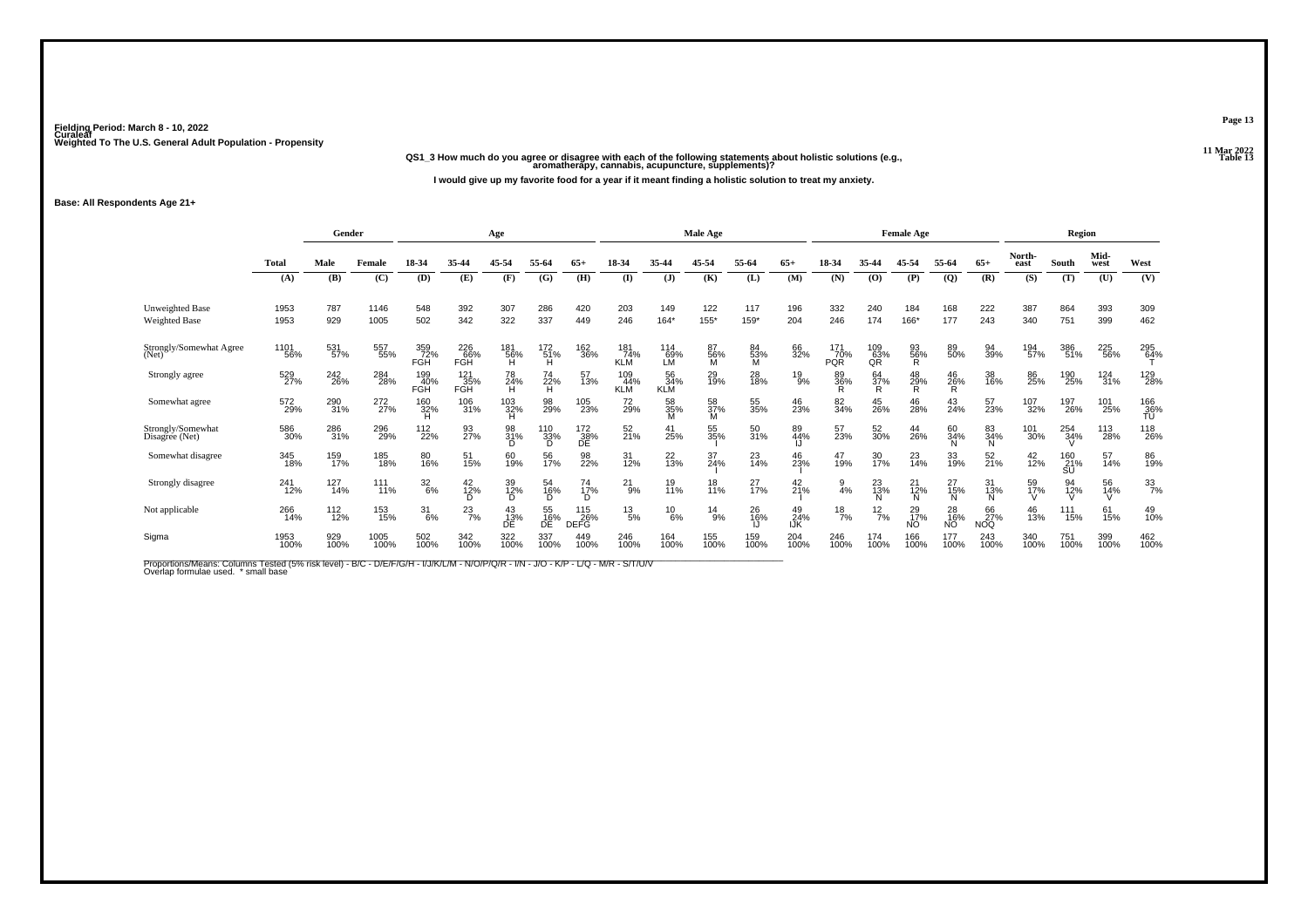**11 Mar 2022QS1\_3 How much do you agree or disagree with each of the following statements about holistic solutions (e.g., aromatherapy, cannabis, acupuncture, supplements)?**

**I would give up my favorite food for a year if it meant finding a holistic solution to treat my anxiety.**

**Base: All Respondents Age 21+**

|                                         |              | <b>Household Income</b> |                         |                  |             |                      | <b>Education</b> |                     | Employed     |             | <b>Children</b> in HH |              | <b>Parent of Child</b><br>Under 18 |              | <b>Home Ownership</b> |                        |                | <b>Marital Status</b>          |               | <b>Race/Ethnicity</b>               |                              |
|-----------------------------------------|--------------|-------------------------|-------------------------|------------------|-------------|----------------------|------------------|---------------------|--------------|-------------|-----------------------|--------------|------------------------------------|--------------|-----------------------|------------------------|----------------|--------------------------------|---------------|-------------------------------------|------------------------------|
|                                         | <b>Total</b> | Less<br>Than<br>\$50K   | <b>\$50K</b><br>\$74.9K | \$75K<br>\$99.9K | $$100K+$    | HS or<br><b>less</b> | Some<br>College  | College<br>Grad+    | Yes          | No.         | Yes                   | No           | Yes                                | No           | Homeowner             | Renter                 | Married        | <b>Not</b><br>married Hispanic |               | <b>Black</b><br>(Not His-<br>panic) | White<br>(Not His-<br>panic) |
|                                         | (A)          | (B)                     | (C)                     | (D)              | (E)         | (F)                  | (G)              | (H)                 | $\mathbf{I}$ | (J)         | (K)                   | (L)          | (M)                                | (N)          | (O)                   | (P)                    | $\overline{Q}$ | (R)                            | (S)           | (T)                                 | (U)                          |
| Unweighted Base<br><b>Weighted Base</b> | 1953<br>1953 | 873<br>581              | 409<br>317              | 255<br>252       | 379<br>765  | 584<br>593           | 643<br>636       | 726<br>724          | 1120<br>1127 | 833<br>826  | 684<br>680            | 1269<br>1273 | 651<br>618                         | 1302<br>1335 | 1269<br>1388          | 645<br>531             | 930<br>963     | 1023<br>990                    | 245<br>318    | 265<br>231                          | 1320<br>1230                 |
| Strongly/Somewhat Agree<br>(Net)        | 1101<br>56%  | 334<br>57%              | 167<br>53%              | 134<br>53%       | 446<br>58%  | 345<br>58%           | 351<br>55%       | 404<br>56%          | 713<br>63%   | 388<br>47%  | 468<br>69%            | 633<br>50%   | 417<br>67%                         | 684<br>51%   | 751<br>54%            | 337<br>63%<br>$\Omega$ | 517<br>54%     | 584<br>59%                     | 214<br>67%    | 144<br>63%<br>IJ                    | 643<br>52%                   |
| Strongly agree                          | 529<br>27%   | 171<br>29%              | 88<br>28%               | 62<br>25%        | 202<br>26%  | 170<br>29%           | 162<br>25%       | 197<br>27%          | 362<br>32%   | 167<br>20%  | 261<br>38%            | 268<br>21%   | 239<br>39%                         | 290<br>22%   | 349<br>25%            | 178<br>33%<br>O        | 245<br>25%     | 283<br>29%                     | 112<br>35%    | 76<br>33%<br>u                      | 304<br>25%                   |
| Somewhat agree                          | 572<br>29%   | 163<br>28%              | 79<br>25%               | 72<br>29%        | 244<br>32%  | 175<br>30%           | 190<br>30%       | 207<br>29%          | 351<br>31%   | 221<br>27%  | 207<br>30%            | 366<br>29%   | 178<br>29%                         | 394<br>30%   | 401<br>29%            | 159<br>30%             | 271<br>28%     | 301<br>30%                     | 102<br>32%    | 69<br>30%                           | 339<br>28%                   |
| Strongly/Somewhat<br>Disagree (Net)     | 586<br>30%   | 189<br>33%              | 100<br>31%              | 81<br>32%        | 207<br>27%  | 187<br>32%           | 192<br>30%       | 207<br>29%          | 311<br>28%   | 274<br>33%  | 152<br>22%            | 433<br>34%   | 149<br>24%                         | 436<br>33%   | 423<br>30%            | 150<br>28%             | 300<br>31%     | 286<br>29%                     | 77<br>24%     | 55<br>24%                           | 398<br>32%                   |
| Somewhat disagree                       | 345<br>18%   | 117<br>20%              | 56<br>18%               | $^{42}_{17\%}$   | 126<br>16%  | 114<br>19%           | 109<br>17%       | 122<br>17%          | 189<br>17%   | 156<br>19%  | 98<br>14%             | 247<br>19%   | 96<br>15%                          | 250<br>19%   | 243<br>18%            | 91<br>17%              | 163<br>17%     | 182<br>18%                     | 47<br>15%     | 35 <sub>%</sub>                     | 218<br>18%                   |
| Strongly disagree                       | 241<br>12%   | $72$<br>12%             | 44<br>14%               | 39<br>16%        | 81<br>11%   | 73<br>12%            | 82<br>13%        | 85<br>12%           | 122<br>11%   | 119<br>14%  | $^{54}_{8\%}$         | 187<br>15%   | 54<br>9%                           | 187<br>14%   | 179<br>13%            | 58<br>11%              | 137<br>14%     | 104<br>11%                     | 31<br>10%     | $^{20}_{9%}$                        | 179<br>15%                   |
| Not applicable                          | 266<br>14%   | 58<br>10%               | 50<br>16%               | 37<br>15%        | 112<br>15%  | 61<br>10%            | 93<br>15%        | 113<br>1 <u>6</u> % | 103<br>9%    | 164<br>20%  | 60<br>9%              | 207<br>16%   | $^{52}_{8\%}$                      | 214<br>16%   | 214<br>15%            | $^{44}_{8\%}$          | 146<br>15%     | 120<br>12%                     | $^{27}_{8\%}$ | 31<br>13%                           | 189<br>15%                   |
| Sigma                                   | 1953<br>100% | 581<br>100%             | 317<br>100%             | 252<br>100%      | 765<br>100% | 593<br>100%          | 636<br>100%      | 724<br>100%         | 1127<br>100% | 826<br>100% | 680<br>100%           | 1273<br>100% | 618<br>100%                        | 1335<br>100% | 1388<br>100%          | 531<br>100%            | 963<br>100%    | 990<br>100%                    | 318<br>100%   | 231<br>100%                         | 1230<br>100%                 |

Proportions/Means: Columns Tested (5% risk level) - B/C/D/E - F/G/H - I/J - K/L - M/N - O/P - Q/R - S/T/U<br>Overlap formulae used.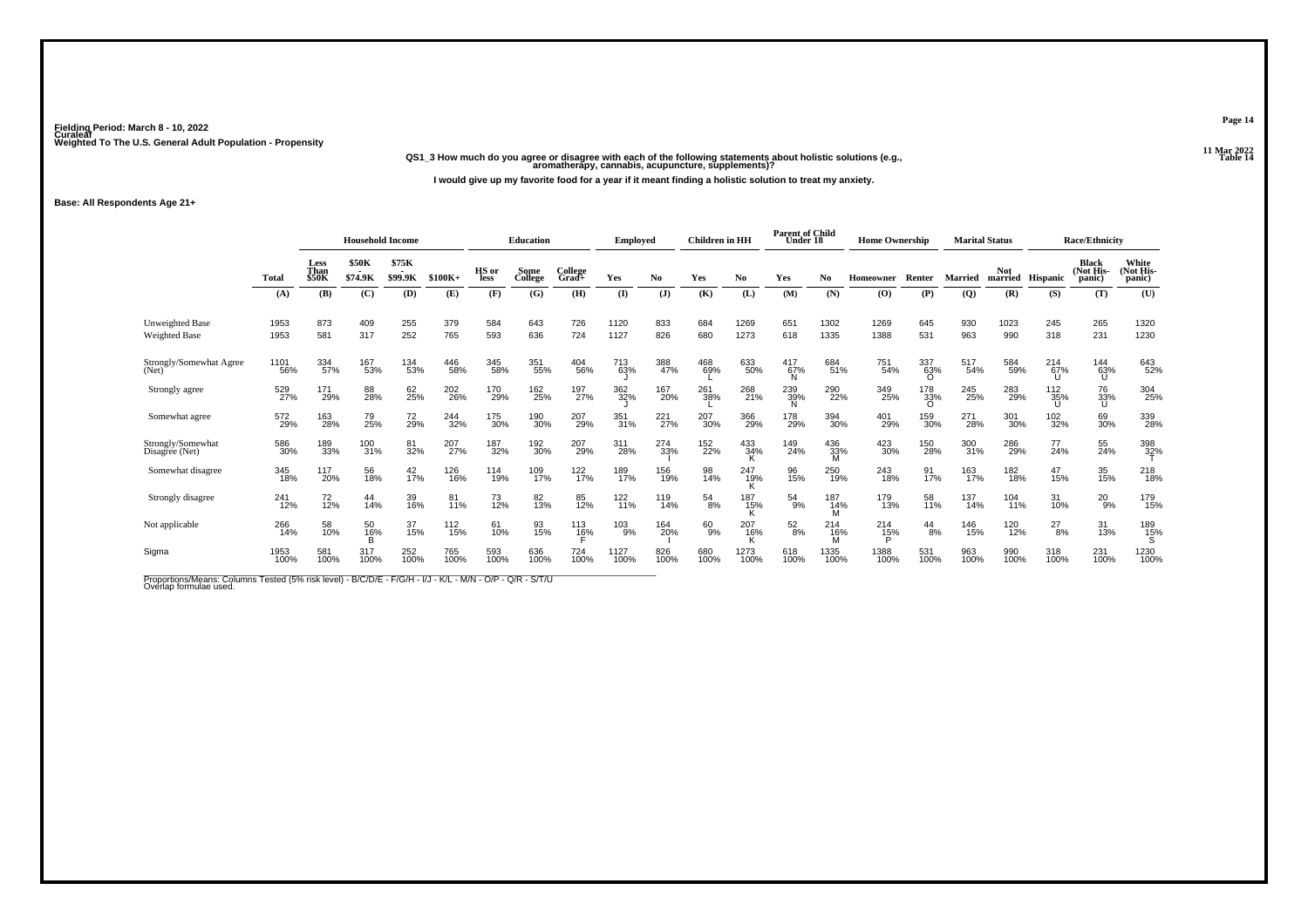**11 Mar 2022QS1\_3 How much do you agree or disagree with each of the following statements about holistic solutions (e.g., aromatherapy, cannabis, acupuncture, supplements)?**

**I would give up my favorite food for a year if it meant finding a holistic solution to treat my anxiety.**

#### **Base: All Respondents Age 21+**

|                                     |              | <b>Cannabis Usage</b> |                 | <b>Use Cannabis For</b>         |                              |
|-------------------------------------|--------------|-----------------------|-----------------|---------------------------------|------------------------------|
|                                     | <b>Total</b> | <b>Ever Used</b>      | Never Used      | Recreational<br><b>Use Only</b> | Health/Well-<br>ness Reasons |
|                                     | (A)          | (B)                   | (C)             | (D)                             | (E)                          |
| Unweighted Base                     | 1953         | 1095                  | 795             | 341                             | 731                          |
| <b>Weighted Base</b>                | 1953         | 1059                  | 824             | 338                             | 695                          |
| Strongly/Somewhat Agree<br>(Net)    | 1101<br>56%  | 721<br>68%<br>С       | 343<br>42%      | 181<br>54%                      | 530<br>76%<br>D              |
| Strongly agree                      | 529<br>27%   | 378<br>36%<br>С       | 139<br>17%      | 91<br>27%                       | 282<br>41%<br>D              |
| Somewhat agree                      | 572<br>29%   | 342<br>32%<br>C.      | 204<br>25%      | 90<br>27%                       | 247<br>36%<br>D              |
| Strongly/Somewhat<br>Disagree (Net) | 586<br>30%   | 260<br>25%            | 308<br>37%<br>B | 125<br>37%<br>Е                 | 124<br>18%                   |
| Somewhat disagree                   | 345<br>18%   | 168<br>16%            | 165<br>20%      | 75<br>$\frac{22}{5}$ %          | 85<br>12%                    |
| Strongly disagree                   | 241<br>12%   | 92<br>9%              | 143<br>17%<br>B | 49<br>15%<br>Ė                  | 38<br>6%                     |
| Not applicable                      | 266<br>14%   | $^{78}_{7\%}$         | 173<br>21%<br>B | 32<br>9%                        | 42<br>6%                     |
| Sigma                               | 1953<br>100% | 1059<br>100%          | 824<br>100%     | 338<br>100%                     | 695<br>100%                  |

Proportions/Means: Columns Tested (5% risk level) - B/C - D/E<br>Overlap formulae used.

**Page 15**

**Table 15 Table 15**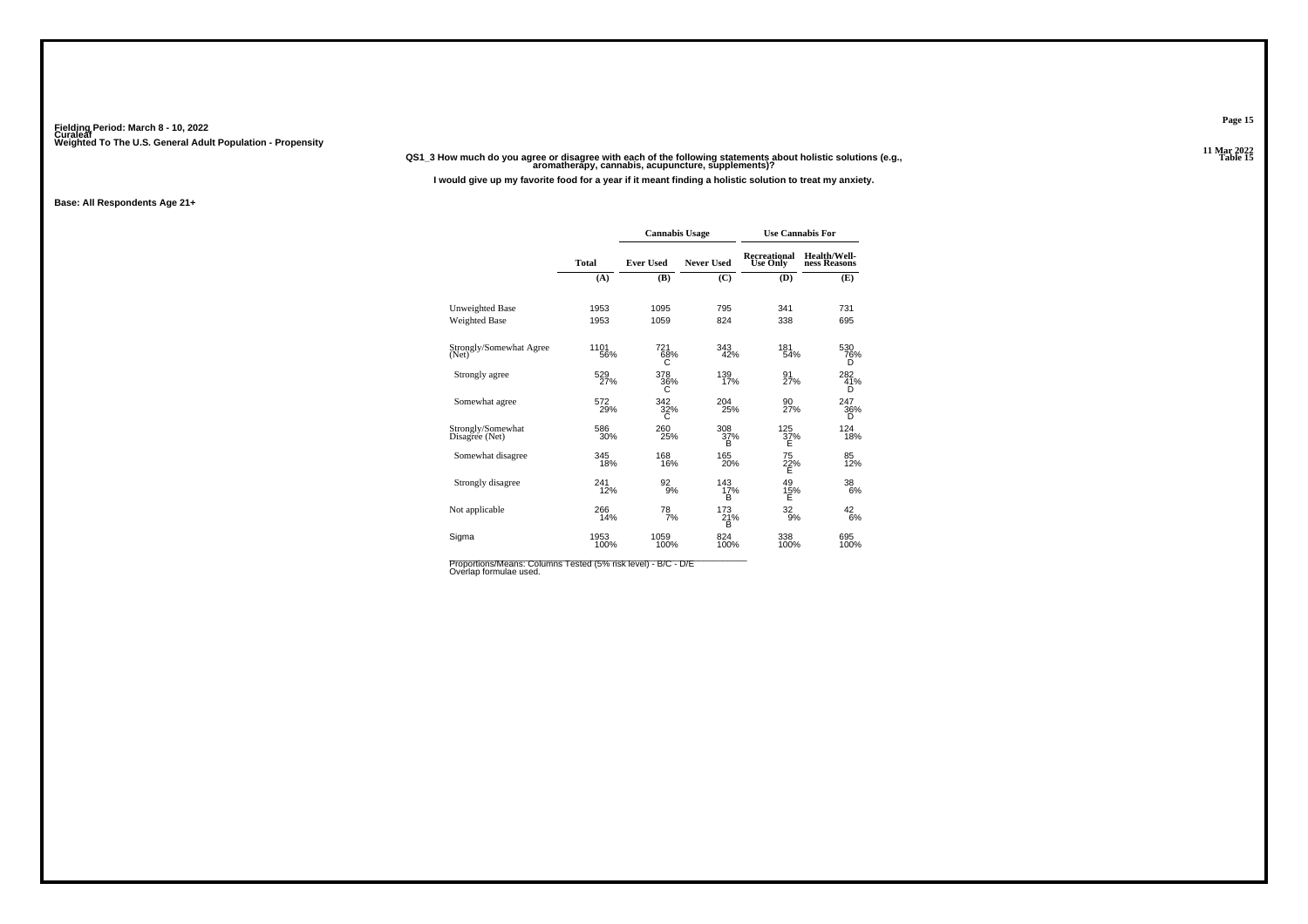## **11 Mar 2022QS1\_4 How much do you agree or disagree with each of the following statements about holistic solutions (e.g., aromatherapy, cannabis, acupuncture, supplements)?**

**I would like more education on how holistic solutions can be used in lieu of and in addition to pharmaceuticals to treat medical issues.**

**Base: All Respondents Age 21+**

|                                     |              | Gender        |               |                 |                  | Age             |                   |                                       |                 |                          | Male Age    |               |                  |                                |                  | <b>Female Age</b> |                       |                       |                | Region        |                               |                 |
|-------------------------------------|--------------|---------------|---------------|-----------------|------------------|-----------------|-------------------|---------------------------------------|-----------------|--------------------------|-------------|---------------|------------------|--------------------------------|------------------|-------------------|-----------------------|-----------------------|----------------|---------------|-------------------------------|-----------------|
|                                     | <b>Total</b> | Male          | Female        | 18-34           | 35-44            | 45-54           | 55-64             | 65+                                   | 18-34           | 35-44                    | 45-54       | 55-64         | $65+$            | 18-34                          | 35-44            | 45-54             | 55-64                 | $65+$                 | North-<br>east | South         | Mid-<br>west                  | West            |
|                                     | (A)          | (B)           | (C)           | (D)             | (E)              | (F)             | (G)               | (H)                                   | $($ I           | $($ $\bf{J})$            | (K)         | (L)           | (M)              | (N)                            | (0)              | (P)               | $\mathbf{Q}$          | (R)                   | (S)            | (T)           | (U)                           | (V)             |
| Unweighted Base<br>Weighted Base    | 1953<br>1953 | 787<br>929    | 1146<br>1005  | 548<br>502      | 392<br>342       | 307<br>322      | 286<br>337        | 420<br>449                            | 203<br>246      | 149<br>$164*$            | 122<br>155* | 117<br>159*   | 196<br>204       | 332<br>246                     | 240<br>174       | 184<br>166*       | 168<br>177            | 222<br>243            | 387<br>340     | 864<br>751    | 393<br>399                    | 309<br>462      |
| Strongly/Somewhat Agree<br>(Net)    | 1639<br>84%  | 769<br>83%    | 857<br>85%    | 435<br>87%      | 284<br>83%       | 272<br>84%      | 286<br>85%        | 362<br>81%                            | 210<br>85%      | $\frac{146}{89\%}$<br>MO | 131<br>85%  | 130<br>82%    | 151<br>74%       | $^{217}_{88\%}$<br>Ω           | 137<br>79%       | 140<br>84%        | 155<br>87%            | 209<br>86%            | 270<br>79%     | 636<br>85%    | 326<br>82%                    | $^{407}_{88\%}$ |
| Strongly agree                      | 798<br>41%   | 375<br>40%    | 418<br>42%    | 221<br>44%      | 165<br>48%<br>GH | 128<br>40%      | 125<br>37%        | 159<br>35%                            | 115<br>47%      | 83<br>51%<br>LM          | 58<br>37%   | 52<br>32%     | 67<br>33%        | 102<br>42%                     | 81<br>47%        | 69<br>42%         | 73<br>41%             | 92<br>38%             | 135<br>40%     | 309<br>41%    | <sup>142</sup> <sub>35%</sub> | 212<br>46%      |
| Somewhat agree                      | 841<br>43%   | 394<br>42%    | 440<br>44%    | 214<br>43%      | 119<br>35%       | $^{144}_{45\%}$ | 161<br>-48%<br>-E | $^{203}_{\  \  \, 45\%}_{\  \  \, E}$ | 96<br>39%       | 62<br>38%                | 73<br>47%   | 79<br>49%     | 85<br>41%        | $\frac{114}{47\%}$<br>$\Omega$ | 56<br>32%        | 71<br>43%         | 82<br>47%<br>$\Omega$ | 116<br>48%<br>$\circ$ | 134<br>39%     | 327<br>44%    | 185<br>46%                    | 195<br>42%      |
| Strongly/Somewhat<br>Disagree (Net) | 314<br>16%   | 160<br>17%    | 148<br>15%    | 67<br>13%       | 59<br>17%        | 50<br>16%       | 51<br>15%         | 87<br>19%                             | 36<br>15%       | 19<br>11%                | 24<br>15%   | 29<br>18%     | 53<br>26%<br>IJR | 29<br>12%                      | 37<br>21%<br>NJ  | 26<br>16%         | 22<br>13%             | 34<br>14%             | $^{71}_{21\%}$ | 115<br>15%    | 73<br>18%                     | 55<br>12%       |
| Somewhat disagree                   | 199<br>10%   | 96<br>10%     | 97<br>10%     | 49<br>10%       | $^{42}_{12\%}$   | 34<br>11%       | $^{23}_{7\%}$     | 50<br>11%                             | 24<br>10%       | $^{10}_{6\%}$            | 18<br>12%   | $^{14}_{8\%}$ | 31<br>15%        | $^{23}_{9\%}$                  | 29<br>16%<br>QRJ | 16<br>10%         | $^{10}_{6\%}$         | $^{19}_{8\%}$         | 38<br>11%      | 68<br>9%      | 47<br>12%                     | 45<br>10%       |
| Strongly disagree                   | 116<br>6%    | $^{64}_{7\%}$ | $^{51}_{5\%}$ | $\frac{18}{4%}$ | $^{17}_{\ 5\%}$  | $^{16}_{5\%}$   | $^{28}_{8\%}$     | $\frac{37}{8%}$<br>D                  | $^{12}_{\ 5\%}$ | 9<br>5%                  | 6<br>4%     | 15<br>10%     | 22<br>11%        | $\frac{6}{2}$ %                | 8<br>5%          | $^{10}_{6\%}$     | $^{12}_{7\%}$         | $^{15}_{6\%}$         | 33<br>10%      | $^{47}_{6\%}$ | $^{26}_{6\%}$                 | $^{10}_{2\%}$   |
| Sigma                               | 1953<br>100% | 929<br>100%   | 1005<br>100%  | 502<br>100%     | 342<br>100%      | 322<br>100%     | 337<br>100%       | 449<br>100%                           | 246<br>100%     | 164<br>100%              | 155<br>100% | 159<br>100%   | 204<br>100%      | 246<br>100%                    | 174<br>100%      | 166<br>100%       | 177<br>100%           | 243<br>100%           | 340<br>100%    | 751<br>100%   | 399<br>100%                   | 462<br>100%     |

Proportions/Means: Columns Tested (5% risk level) - B/C - D/E/F/G/H - I/J/K/L/M - N/O/P/Q/R - I/N - J/O - K/P - L/Q - M/R - S/T/U/V<br>Overlap formulae used. \*small base

**Page 16**

**Table 16 Table 16**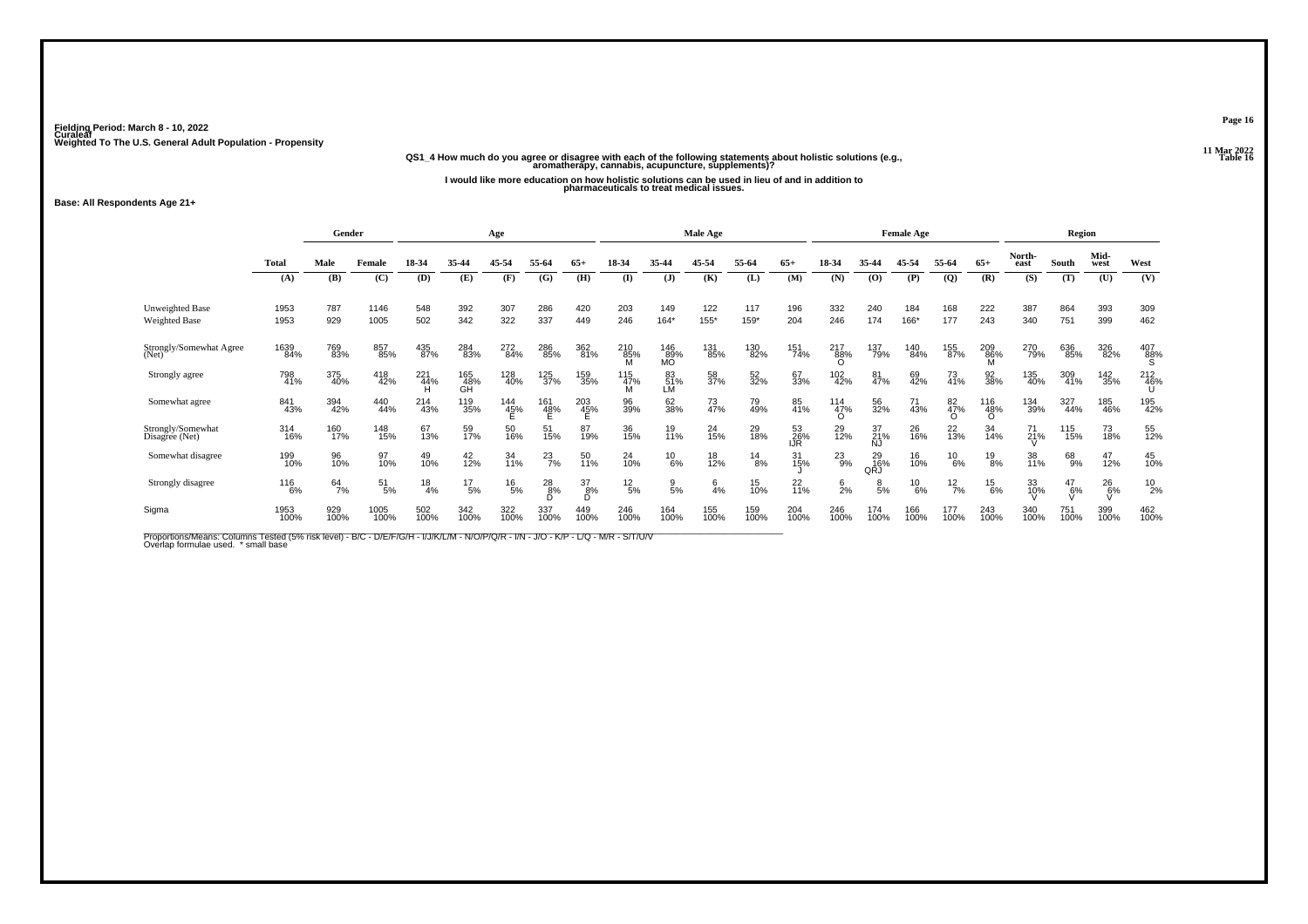# **11 Mar 2022QS1\_4 How much do you agree or disagree with each of the following statements about holistic solutions (e.g., aromatherapy, cannabis, acupuncture, supplements)?**

**I would like more education on how holistic solutions can be used in lieu of and in addition to pharmaceuticals to treat medical issues.**

**Base: All Respondents Age 21+**

|                                                |              | <b>Household Income</b> |                         |                  | <b>Education</b> |                      | <b>Employed</b>     |                  | <b>Children</b> in HH |               | <b>Parent of Child</b><br>Under 18 |              | <b>Home Ownership</b> |                |              | <b>Marital Status</b> |                | <b>Race/Ethnicity</b> |               |                                     |                              |
|------------------------------------------------|--------------|-------------------------|-------------------------|------------------|------------------|----------------------|---------------------|------------------|-----------------------|---------------|------------------------------------|--------------|-----------------------|----------------|--------------|-----------------------|----------------|-----------------------|---------------|-------------------------------------|------------------------------|
|                                                | <b>Total</b> | Less<br>Than<br>\$50K   | <b>\$50K</b><br>\$74.9K | \$75K<br>\$99.9K | $$100K+$         | HS or<br><b>less</b> | Some<br>College     | College<br>Grad+ | Yes                   | No.           | Yes                                | No           | Yes                   | N <sub>0</sub> | Homeowner    | Renter                | <b>Married</b> | <b>Not</b><br>married | Hispanic      | <b>Black</b><br>(Not His-<br>panic) | White<br>(Not His-<br>panic) |
|                                                | (A)          | (B)                     | (C)                     | (D)              | (E)              | (F)                  | (G)                 | (H)              | $\mathbf{I}$          | $($ $)$       | (K)                                | (L)          | (M)                   | (N)            | (O)          | (P)                   | $\overline{Q}$ | (R)                   | (S)           | (T)                                 | (U)                          |
| <b>Unweighted Base</b><br><b>Weighted Base</b> | 1953<br>1953 | 873<br>581              | 409<br>317              | 255<br>252       | 379<br>765       | 584<br>593           | 643<br>636          | 726<br>724       | 1120<br>1127          | 833<br>826    | 684<br>680                         | 1269<br>1273 | 651<br>618            | 1302<br>1335   | 1269<br>1388 | 645<br>531            | 930<br>963     | 1023<br>990           | 245<br>318    | 265<br>231                          | 1320<br>1230                 |
| Strongly/Somewhat Agree<br>(Net)               | 1639<br>84%  | 488<br>84%              | 260<br>82%              | 214<br>85%       | 645<br>84%       | 469<br>79%           | 553<br>8 <u>7</u> % | 617<br>85%       | 964<br>86%            | 675<br>82%    | 586<br>86%                         | 1053<br>83%  | 527<br>85%            | 1112<br>83%    | 1164<br>84%  | 454<br>85%            | 811<br>84%     | 827<br>84%            | 255<br>80%    | 196<br>85%                          | 1044<br>85%                  |
| Strongly agree                                 | 798<br>41%   | 224<br>39%              | 133<br>42%              | 92<br>36%        | 339<br>44%       | 210<br>35%           | 259<br>41%          | 329<br>45%       | 504<br>45%            | 294<br>36%    | 330<br>48%                         | 468<br>37%   | 310<br>50%<br>N       | 488<br>37%     | 589<br>42%   | 197<br>37%            | 407<br>42%     | 391<br>39%            | 137<br>43%    | 111<br>48%                          | 482<br>39%                   |
| Somewhat agree                                 | 841<br>43%   | 264<br>45%              | 127<br>40%              | 122<br>48%       | 305<br>40%       | 259<br>44%           | 294<br>46%          | 288<br>40%       | 459<br>41%            | 381<br>46%    | 256<br>38%                         | 585<br>46%   | 216<br>35%            | 624<br>47%     | 575<br>41%   | 257<br>48%<br>∩       | 404<br>42%     | 436<br>44%            | 118<br>37%    | 85<br>37%                           | 562<br>4 <u>6</u> %          |
| Strongly/Somewhat<br>Disagree (Net)            | 314<br>16%   | 93<br>16%               | 57<br>18%               | 38<br>15%        | 120<br>16%       | 124<br>21%<br>GH     | 83<br>13%           | 107<br>15%       | 163<br>14%            | 151<br>18%    | 94<br>14%                          | 220<br>17%   | 91<br>15%             | 223<br>17%     | 224<br>16%   | 77<br>15%             | 151<br>16%     | 163<br>16%            | 63<br>20%     | 35<br>15%                           | 186<br>15%                   |
| Somewhat disagree                              | 199<br>10%   | 59<br>10%               | 38<br>12%               | $^{23}_{9\%}$    | 75<br>10%        | 82<br>14%<br>G       | $^{49}_{8\%}$       | $^{67}_{9\%}$    | 109<br>10%            | 90<br>11%     | $^{64}_{9\%}$                      | 135<br>11%   | 59<br>10%             | 140<br>10%     | 137<br>10%   | 52<br>10%             | 82%            | 116<br>12%            | 47<br>15%     | $^{22}_{9%}$                        | 102<br>8%                    |
| Strongly disagree                              | 116<br>6%    | $\frac{34}{6\%}$        | $^{19}_{6\%}$           | $^{15}_{6\%}$    | $^{45}_{6\%}$    | 42/7%                | $\frac{34}{5\%}$    | $^{40}_{\ 5\%}$  | $\frac{54}{5\%}$      | $^{61}_{7\%}$ | $\frac{30}{4%}$                    | 85<br>7%     | $\frac{32}{5\%}$      | $83\atop 6\%$  | 87<br>6%     | $^{25}_{\ 5\%}$       | 69<br>7%       | $^{46}_{\ 5\%}$       | $^{16}_{5\%}$ | $^{13}_{6\%}$                       | $^{83}_{7\%}$                |
| Sigma                                          | 1953<br>100% | 581<br>100%             | 317<br>100%             | 252<br>100%      | 765<br>100%      | 593<br>100%          | 636<br>100%         | 724<br>100%      | 1127<br>100%          | 826<br>100%   | 680<br>100%                        | 1273<br>100% | 618<br>100%           | 1335<br>100%   | 1388<br>100% | 531<br>100%           | 963<br>100%    | 990<br>100%           | 318<br>100%   | 231<br>100%                         | 1230<br>100%                 |

Proportions/Means: Columns Tested (5% risk level) - B/C/D/E - F/G/H - I/J - K/L - M/N - O/P - Q/R - S/T/U<br>Overlap formulae used.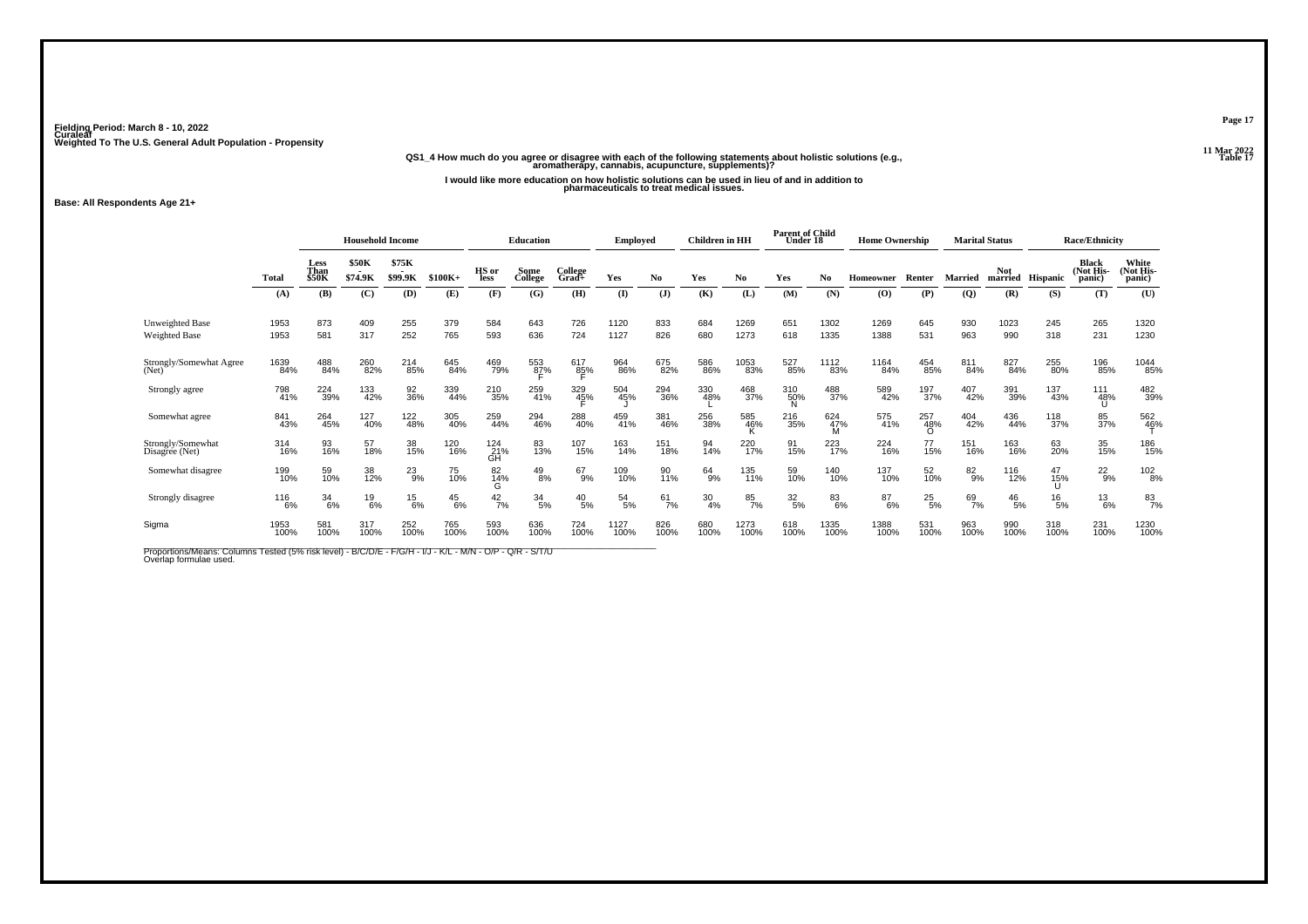#### **11 Mar 2022QS1\_4 How much do you agree or disagree with each of the following statements about holistic solutions (e.g., aromatherapy, cannabis, acupuncture, supplements)?**

**I would like more education on how holistic solutions can be used in lieu of and in addition to pharmaceuticals to treat medical issues.**

**Base: All Respondents Age 21+**

|                                     |              | <b>Cannabis Usage</b> |                   | <b>Use Cannabis For</b>         |                              |
|-------------------------------------|--------------|-----------------------|-------------------|---------------------------------|------------------------------|
|                                     | <b>Total</b> | <b>Ever Used</b>      | <b>Never Used</b> | Recreational<br><b>Use Only</b> | Health/Well-<br>ness Reasons |
|                                     | (A)          | (B)                   | (C)               | (D)                             | (E)                          |
| Unweighted Base                     | 1953         | 1095                  | 795               | 341                             | 731                          |
| Weighted Base                       | 1953         | 1059                  | 824               | 338                             | 695                          |
| Strongly/Somewhat Agree<br>(Net)    | 1639<br>84%  | 936<br>88%<br>С       | 656<br>80%        | 281<br>83%                      | 630<br>91%<br>D              |
| Strongly agree                      | 798<br>41%   | 481<br>45%<br>С       | 296<br>36%        | 107<br>32%                      | 357<br>51%<br>D              |
| Somewhat agree                      | 841<br>43%   | 454<br>43%            | 361<br>44%        | 174<br>52%<br>E                 | 273<br>39%                   |
| Strongly/Somewhat<br>Disagree (Net) | 314<br>16%   | 123<br>12%            | 167<br>20%<br>в   | 57<br>17%<br>E                  | 65<br>9%                     |
| Somewhat disagree                   | 199<br>10%   | 87<br>8%              | 94<br>11%         | 35<br>10%                       | 50<br>7%                     |
| Strongly disagree                   | 116<br>6%    | 37<br>3%              | 74<br>9%<br>B     | 21<br>$\frac{6}{5}$             | 15<br>2%                     |
| Sigma                               | 1953<br>100% | 1059<br>100%          | 824<br>100%       | 338<br>100%                     | 695<br>100%                  |

Proportions/Means: Columns Tested (5% risk level) - B/C - D/E<br>Overlap formulae used.

**Page 18**

**Table 18 Table 18**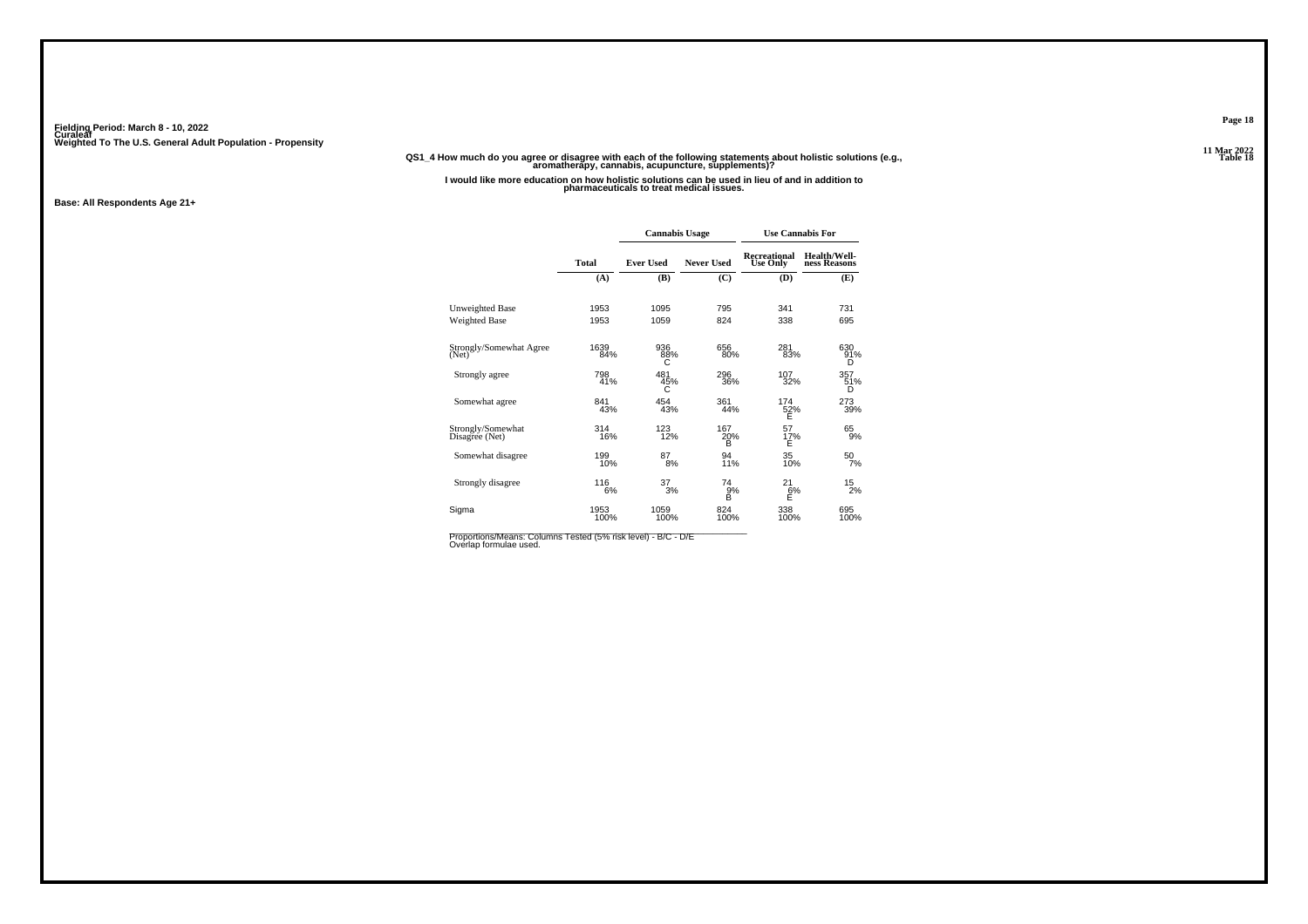**11 Mar 2022QS1\_5 How much do you agree or disagree with each of the following statements about holistic solutions (e.g., aromatherapy, cannabis, acupuncture, supplements)?**

**If there were holistic solutions effective in treating my medical issues, I would not use pharmaceuticals.**

**Base: All Respondents Age 21+**

|                   |               |              |                                                                                                 |                                                                    | Age                                                     |                                          |                                                                                       |                                                                                                          |                                                                                                |                  |                                                |                                |                                        |                                |                                                                                                                                                               |                                               |                                                                                                                                      |                             |                                                |                                                                                                                                                |                                                                                       |
|-------------------|---------------|--------------|-------------------------------------------------------------------------------------------------|--------------------------------------------------------------------|---------------------------------------------------------|------------------------------------------|---------------------------------------------------------------------------------------|----------------------------------------------------------------------------------------------------------|------------------------------------------------------------------------------------------------|------------------|------------------------------------------------|--------------------------------|----------------------------------------|--------------------------------|---------------------------------------------------------------------------------------------------------------------------------------------------------------|-----------------------------------------------|--------------------------------------------------------------------------------------------------------------------------------------|-----------------------------|------------------------------------------------|------------------------------------------------------------------------------------------------------------------------------------------------|---------------------------------------------------------------------------------------|
| <b>Total</b>      | Male          | Female       | 18-34                                                                                           | 35-44                                                              | 45-54                                                   | 55-64                                    | $65+$                                                                                 | 18-34                                                                                                    | 35-44                                                                                          | 45-54            | 55-64                                          | $65+$                          | 18-34                                  | 35-44                          | 45-54                                                                                                                                                         | 55-64                                         | $65+$                                                                                                                                | North-<br>east              | South                                          | Mid-<br>west                                                                                                                                   | West                                                                                  |
| (A)               | (B)           | (C)          | (D)                                                                                             | (E)                                                                | (F)                                                     | (G)                                      | (H)                                                                                   | $($ I                                                                                                    | $\mathbf{J}$                                                                                   | (K)              | (L)                                            | (M)                            | (N)                                    | (O)                            | (P)                                                                                                                                                           | (Q)                                           | (R)                                                                                                                                  | (S)                         | (T)                                            | (U)                                                                                                                                            | (V)                                                                                   |
| 1953<br>1953      | 787<br>929    | 1146<br>1005 | 548<br>502                                                                                      | 392<br>342                                                         | 307<br>322                                              | 286<br>337                               | 420<br>449                                                                            | 203<br>246                                                                                               | 149<br>$164*$                                                                                  | 122<br>$155*$    | 117<br>159*                                    | 196<br>204                     | 332<br>246                             | 240<br>174                     | 184<br>166*                                                                                                                                                   | 168<br>177                                    | 222<br>243                                                                                                                           | 387<br>340                  | 864<br>751                                     | 393<br>399                                                                                                                                     | 309<br>462                                                                            |
| 1391<br>71%       |               |              |                                                                                                 | 268<br>78%                                                         |                                                         |                                          |                                                                                       |                                                                                                          | LMO                                                                                            | 129<br>83%<br>MP | 114<br>72%<br>м                                |                                |                                        |                                |                                                                                                                                                               |                                               |                                                                                                                                      |                             |                                                | 272<br>68%                                                                                                                                     | 358<br>78%<br>TÚ                                                                      |
| 738<br>38%        |               |              |                                                                                                 | 162<br>47%<br>GĤ                                                   |                                                         |                                          |                                                                                       | 112<br>46%                                                                                               | 80<br>49%<br>LM                                                                                | 74<br>47%<br>M   | 52<br>33%                                      | 33<br>16%                      |                                        | 82<br>47%<br>R                 |                                                                                                                                                               | 63<br>36%                                     | 74<br>31%<br>M                                                                                                                       |                             |                                                | 155<br>39%                                                                                                                                     | 187<br>41%                                                                            |
| 653<br>33%        |               |              |                                                                                                 | 106<br>31%                                                         |                                                         |                                          |                                                                                       | 81<br>33%                                                                                                | 60<br>36%                                                                                      | 56<br>36%        | 62<br>39%                                      | 71<br>35%                      |                                        |                                |                                                                                                                                                               | 61<br>34%                                     | 87<br>36%<br>$\Omega$                                                                                                                |                             |                                                | 117<br>29%                                                                                                                                     | $^{171}_{37\%}$                                                                       |
| 429<br>22%        |               |              | 99<br>20%                                                                                       | 51<br>15%                                                          |                                                         | 74<br>22%                                | 145<br>32%                                                                            | 46<br>19%                                                                                                | 17<br>11%                                                                                      | $^{22}_{14\%}$   | 36<br>23%                                      | 76<br>37%                      |                                        |                                |                                                                                                                                                               | 38<br>21%                                     | 68<br>28%                                                                                                                            |                             | 176<br>23%                                     | 95<br>24%                                                                                                                                      | 87<br>19%                                                                             |
| 303<br>16%        |               |              | 74<br>15%                                                                                       | 37<br>11%                                                          | 39<br>12%                                               | 50<br>15%                                |                                                                                       | 32<br>13%                                                                                                |                                                                                                |                  | 25<br>16%                                      |                                |                                        |                                |                                                                                                                                                               | 25<br>14%                                     | 50<br>21%                                                                                                                            |                             | 131<br>17%                                     | 63<br>16%                                                                                                                                      | 64<br>14%                                                                             |
| 126<br>6%         | $^{67}_{7\%}$ | 58<br>6%     |                                                                                                 |                                                                    |                                                         |                                          | 43<br>10%                                                                             | $^{14}_{6\%}$                                                                                            | 4%                                                                                             |                  | $^{11}_{7\%}$                                  | 24<br>12%                      |                                        |                                |                                                                                                                                                               | $\frac{12}{7\%}$                              |                                                                                                                                      |                             |                                                | $\frac{31}{8\%}$                                                                                                                               | $^{22}_{5%}$                                                                          |
| $\frac{133}{7\%}$ |               | 79<br>8%     | 30/6%                                                                                           |                                                                    |                                                         |                                          |                                                                                       | $\frac{6}{3}$ %                                                                                          | 4%                                                                                             | 4<br>2%          | $\frac{9}{5%}$                                 |                                |                                        |                                |                                                                                                                                                               |                                               |                                                                                                                                      |                             |                                                | 33<br>8%                                                                                                                                       | $^{17}_{4%}$                                                                          |
| 1953<br>100%      | 929<br>100%   | 1005<br>100% | 502<br>100%                                                                                     | 342<br>100%                                                        | 322<br>100%                                             | 337<br>100%                              |                                                                                       | 246<br>100%                                                                                              | 164<br>100%                                                                                    | 155<br>100%      |                                                | 204<br>100%                    |                                        |                                |                                                                                                                                                               | 177<br>100%                                   | 243<br>100%                                                                                                                          |                             | 751<br>100%                                    | 399<br>100%                                                                                                                                    | 462<br>100%                                                                           |
|                   |               |              | Gender<br>681<br>73%<br>351<br>38%<br>329<br>35%<br>198<br>21%<br>131<br>14%<br>$^{50}_{\ 5\%}$ | 700<br>70%<br>382<br>38%<br>319<br>32%<br>226<br>22%<br>168<br>17% | 373<br>74%<br>209<br>42%<br>164<br>33%<br>$^{24}_{5\%}$ | $\frac{14}{4%}$<br>$^{24}$ <sup>7%</sup> | 245<br>76%<br>142<br>44%<br>103<br>32%<br>61<br>19%<br>$^{21}_{7\%}$<br>$^{16}_{5\%}$ | $^{238}_{71\%}$<br>116<br>34%<br>H<br>122<br>36%<br>DEFG<br>$^{24}$ <sub>7%</sub><br>DË<br>$^{25}_{7\%}$ | 266<br>59%<br>109<br>24%<br>158<br>35%<br>102<br>23%<br>DEFG<br>$\frac{37}{8%}$<br>449<br>100% | 194<br>79%<br>M  | <b>Male Age</b><br>140<br>85%<br>$^{10}_{6\%}$ | $^{11}_{7\%}$<br>$^{11}_{7\%}$ | IJŘĹ<br>24<br>12%<br>IK<br>159<br>100% | 104<br>51%<br>52<br>25%<br>IJK | 175<br>71%<br>95<br>39%<br>81<br>33%<br>43<br>25%<br>48<br>20%<br>34<br>19%<br>38<br>15%<br>$^{10}_{4\%}$<br>4%<br>$^{22}_{9%}$<br>246<br>100%<br>174<br>100% | 125<br>72%<br>$^{27}_{15\%}$<br>$^{16}_{9\%}$ | <b>Female Age</b><br>115<br>69%<br>68<br>41%<br>47<br>28%<br>38<br>23%<br>28<br>17%<br>$^{10}_{6\%}$<br>$^{13}_{8\%}$<br>166<br>100% | 124<br>70%<br>$^{15}_{9\%}$ | 161<br>66%<br>$\frac{18}{7%}$<br>$^{13}_{5\%}$ | 238<br>70%<br><sup>122</sup> <sub>36%</sub><br>116<br>34%<br>$^{72}_{21\%}$<br>$^{45}_{13\%}$<br>$^{28}_{8\%}$<br>$^{30}_{9\%}$<br>340<br>100% | Region<br>523<br>70%<br>274<br>36%<br>249<br>33%<br>$^{45}_{6\%}$<br>$\frac{52}{7\%}$ |

Proportions/Means: Columns Tested (5% risk level) - B/C - D/E/F/G/H - I/J/K/L/M - N/O/P/Q/R - I/N - J/O - K/P - L/Q - M/R - S/T/U/V<br>Overlap formulae used. \*small base

**Page 19**

**Table 19 Table 19**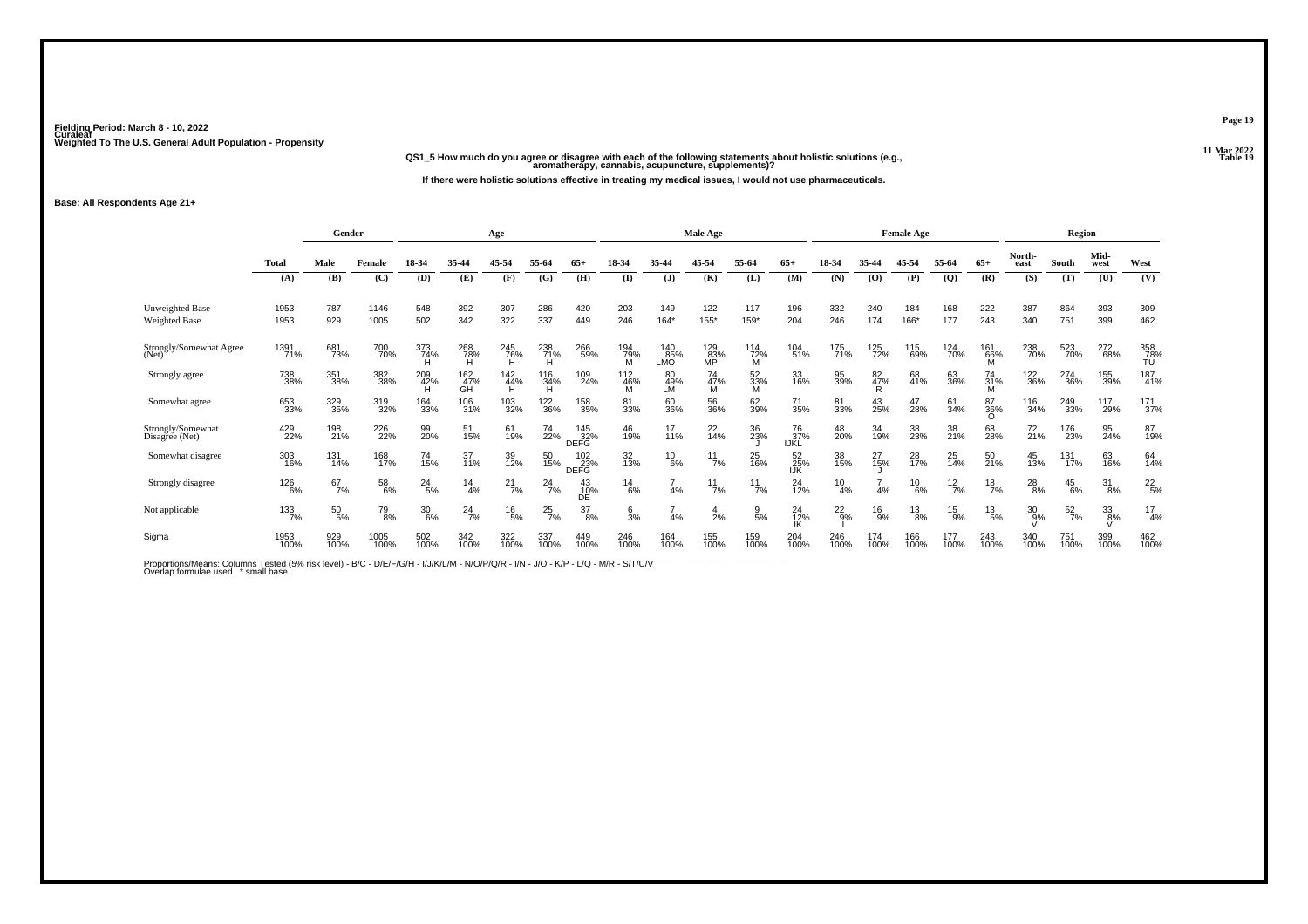**11 Mar 2022QS1\_5 How much do you agree or disagree with each of the following statements about holistic solutions (e.g., aromatherapy, cannabis, acupuncture, supplements)?**

**If there were holistic solutions effective in treating my medical issues, I would not use pharmaceuticals.**

**Base: All Respondents Age 21+**

|                                     |                              | <b>Household Income</b> |                         |                  |                  |                      | <b>Education</b> |                  | <b>Employed</b> |               | <b>Children</b> in HH |                  | <b>Parent of Child</b><br>Under 18 |                 | <b>Home Ownership</b> |                  | <b>Marital Status</b> |                                 |               | <b>Race/Ethnicity</b>               |                              |
|-------------------------------------|------------------------------|-------------------------|-------------------------|------------------|------------------|----------------------|------------------|------------------|-----------------|---------------|-----------------------|------------------|------------------------------------|-----------------|-----------------------|------------------|-----------------------|---------------------------------|---------------|-------------------------------------|------------------------------|
|                                     | <b>Total</b>                 | Less<br>Than<br>\$50K   | <b>\$50K</b><br>\$74.9K | \$75K<br>\$99.9K | $$100K+$         | HS or<br><b>less</b> | Some<br>College  | College<br>Grad+ | Yes             | No            | Yes                   | No.              | Yes                                | No              | Homeowner             | Renter           |                       | Not<br>Married married Hispanic |               | <b>Black</b><br>(Not His-<br>panic) | White<br>(Not His-<br>panic) |
|                                     | (A)                          | (B)                     | (C)                     | (D)              | (E)              | (F)                  | (G)              | (H)              | $\bf(I)$        | $($ $)$       | (K)                   | (L)              | (M)                                | (N)             | (O)                   | (P)              | $\mathbf{Q}$          | (R)                             | (S)           | (T)                                 | (U)                          |
| Unweighted Base<br>Weighted Base    | 1953<br>1953                 | 873<br>581              | 409<br>317              | 255<br>252       | 379<br>765       | 584<br>593           | 643<br>636       | 726<br>724       | 1120<br>1127    | 833<br>826    | 684<br>680            | 1269<br>1273     | 651<br>618                         | 1302<br>1335    | 1269<br>1388          | 645<br>531       | 930<br>963            | 1023<br>990                     | 245<br>318    | 265<br>231                          | 1320<br>1230                 |
| Strongly/Somewhat Agree<br>(Net)    | 1391<br>71%                  | 411<br>71%              | 225<br>71%              | 179<br>71%       | 553<br>72%       | 411<br>69%           | 458<br>72%       | 522<br>72%       | 850<br>75%      | 541<br>65%    | 544<br>80%            | 847<br>67%       | 499<br>81%                         | 892<br>67%      | 993<br>72%            | 381<br>72%       | 682<br>71%            | 709<br>72%                      | 224<br>70%    | 148<br>64%                          | 890<br>72%                   |
| Strongly agree                      | 738<br>38%                   | 215<br>37%              | 110<br>35%              | 92<br>37%        | 313<br>41%       | 224<br>38%           | 236<br>37%       | 277<br>38%       | 481<br>43%      | 256<br>31%    | 324<br>48%            | 414<br>32%       | 306<br>50%                         | 432<br>32%      | 533<br>38%            | 196<br>37%       | 382<br>40%            | 355<br>36%                      | 122<br>38%    | 89<br>39%                           | 467<br>38%                   |
| Somewhat agree                      | 653<br>33%                   | 196<br>34%              | 115<br>36%              | 86<br>34%        | 240<br>31%       | 186<br>31%           | 222<br>35%       | 245<br>34%       | 368<br>33%      | 285<br>34%    | 220<br>32%            | 433<br>34%       | 193<br>31%                         | 461<br>34%      | 459<br>33%            | 185<br>35%       | 300<br>31%            | 354<br>36%                      | 102<br>32%    | 59<br>26%                           | 423<br>34%                   |
| Strongly/Somewhat<br>Disagree (Net) | 429<br>22%                   | 128<br>22%              | 69<br>22%               | 54<br>22%        | 169<br>22%       | 137<br>23%           | 134<br>21%       | 159<br>22%       | 213<br>19%      | 216<br>26%    | 108<br>16%            | 321<br>25%       | 93<br>15%                          | 336<br>25%      | 296<br>21%            | 120<br>23%       | 222<br>23%            | 208<br>21%                      | 74<br>23%     | 61<br>26%                           | 254<br>21%                   |
| Somewhat disagree                   | 303<br>16%                   | 88<br>15%               | 51<br>16%               | 40<br>16%        | 117<br>15%       | 95<br>16%            | 104<br>16%       | 104<br>14%       | 150<br>13%      | 153<br>18%    | 74<br>11%             | 229<br>18%       | 65<br>11%                          | 238<br>18%      | 209<br>15%            | 84<br>16%        | 150<br>16%            | 153<br>15%                      | 56<br>18%     | 41<br>18%                           | 175<br>14%                   |
| Strongly disagree                   | <sup>126</sup> <sub>6%</sub> | $^{40}_{7\%}$           | $^{17}_{5\%}$           | $^{14}_{6\%}$    | $\frac{51}{7\%}$ | $^{42}_{7\%}$        | $^{30}_{\ 5\%}$  | $^{55}_{8\%}$    | 63<br>6%        | $^{63}_{8\%}$ | $\frac{34}{5\%}$      | $\frac{92}{7\%}$ | $^{28}_{5\%}$                      | $\frac{98}{7%}$ | 87<br>6%              | $\frac{36}{7\%}$ | $^{71}_{7\%}$         | 55<br>6%                        | $^{18}_{6\%}$ | $^{20}_{9%}$                        | 80<br>6%                     |
| Not applicable                      | 133<br>7%                    | $^{42}_{7\%}$           | $^{24}$ <sup>7%</sup>   | $^{19}_{8\%}$    | $^{43}_{6\%}$    | $^{46}_{8\%}$        | $^{44}_{7\%}$    | $^{43}_{6\%}$    | $^{64}_{6\%}$   | 69<br>8%      | $^{28}_{4\%}$         | 105<br>8%        | $^{26}_{4\%}$                      | 107<br>8%       | 99<br>7%              | $\frac{30}{6\%}$ | 59<br>6%              | $^{74}_{7\%}$                   | $^{20}_{6\%}$ | $^{21}_{9\%}$                       | $\frac{85}{7%}$              |
| Sigma                               | 1953<br>100%                 | 581<br>100%             | 317<br>100%             | 252<br>100%      | 765<br>100%      | 593<br>100%          | 636<br>100%      | 724<br>100%      | 1127<br>100%    | 826<br>100%   | 680<br>100%           | 1273<br>100%     | 618<br>100%                        | 1335<br>100%    | 1388<br>100%          | 531<br>100%      | 963<br>100%           | 990<br>100%                     | 318<br>100%   | 231<br>100%                         | 1230<br>100%                 |

Proportions/Means: Columns Tested (5% risk level) - B/C/D/E - F/G/H - I/J - K/L - M/N - O/P - Q/R - S/T/U<br>Overlap formulae used.

**Page 20**

**Table 20 Table 20**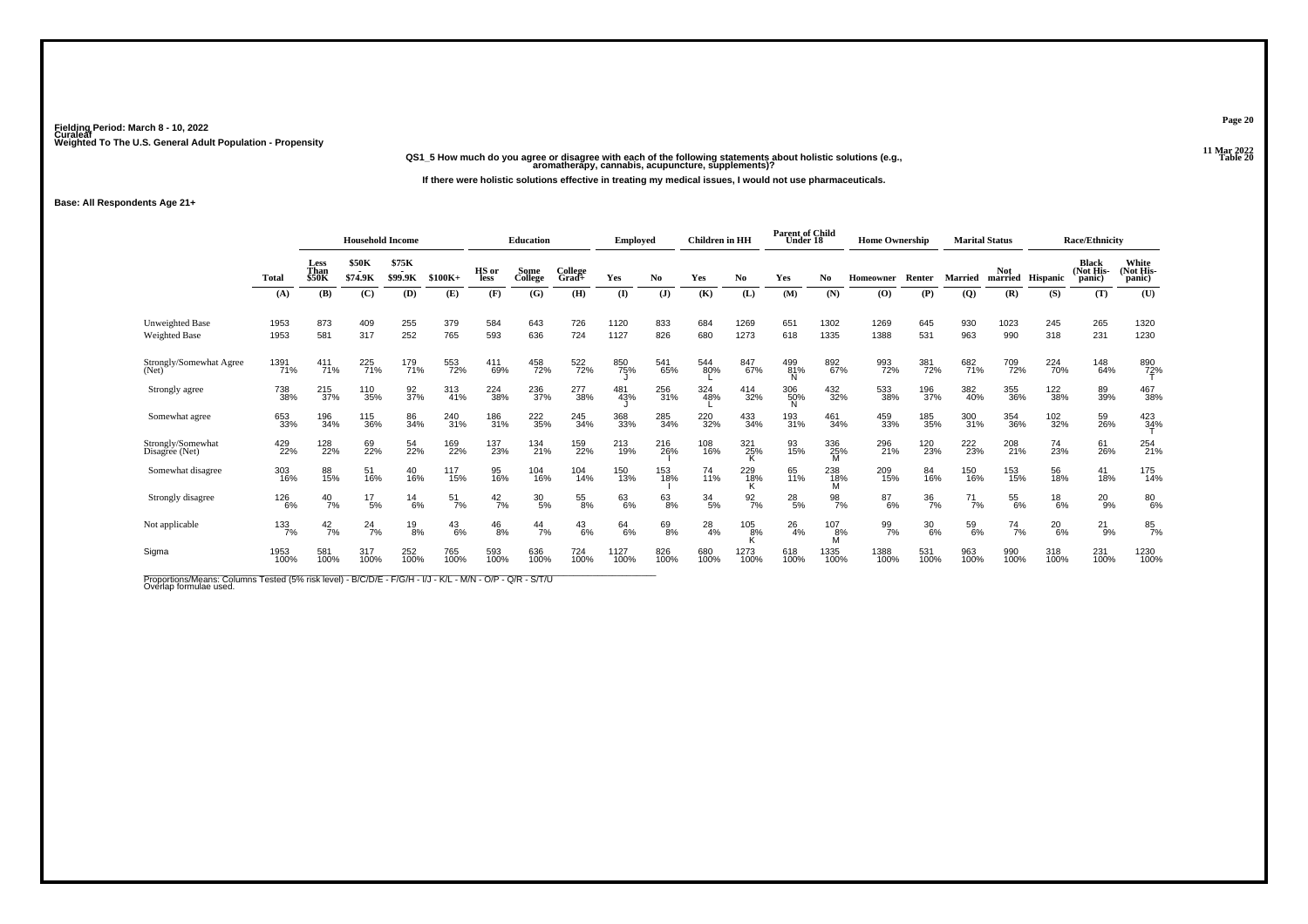**11 Mar 2022QS1\_5 How much do you agree or disagree with each of the following statements about holistic solutions (e.g., aromatherapy, cannabis, acupuncture, supplements)?**

**If there were holistic solutions effective in treating my medical issues, I would not use pharmaceuticals.**

#### **Base: All Respondents Age 21+**

|                                     |              | <b>Cannabis Usage</b> |                   | <b>Use Cannabis For</b>                |                              |
|-------------------------------------|--------------|-----------------------|-------------------|----------------------------------------|------------------------------|
|                                     | <b>Total</b> | <b>Ever Used</b>      | <b>Never Used</b> | <b>Recreational</b><br><b>Use Only</b> | Health/Well-<br>ness Reasons |
|                                     | (A)          | (B)                   | (C)               | (D)                                    | (E)                          |
| <b>Unweighted Base</b>              | 1953         | 1095                  | 795               | 341                                    | 731                          |
| <b>Weighted Base</b>                | 1953         | 1059                  | 824               | 338                                    | 695                          |
| Strongly/Somewhat Agree<br>(Net)    | 1391<br>71%  | 854<br>81%<br>C       | 497<br>60%        | 240<br>71%                             | 589<br>85%<br>D              |
| Strongly agree                      | 738<br>38%   | 496<br>47%<br>C       | 230<br>28%        | 122<br>36%                             | 359<br>52%<br>D              |
| Somewhat agree                      | 653<br>33%   | 358<br>34%            | 267<br>32%        | 118<br>35%                             | 229<br>33%                   |
| Strongly/Somewhat<br>Disagree (Net) | 429<br>22%   | 171<br>16%            | 241<br>29%<br>в   | 82<br>24%<br>Е                         | 89<br>13%                    |
| Somewhat disagree                   | 303<br>16%   | 136<br>13%            | 153<br>19%<br>B   | 66<br>19%<br>Ε                         | 70<br>10%                    |
| Strongly disagree                   | 126<br>6%    | 35<br>3%              | 88<br>11%<br>B    | 17<br>5%                               | 18<br>3%                     |
| Not applicable                      | 133<br>7%    | $\frac{33}{3%}$       | 85<br>10%<br>в    | 16<br>5%                               | $\frac{18}{3%}$              |
| Sigma                               | 1953<br>100% | 1059<br>100%          | 824<br>100%       | 338<br>100%                            | 695<br>100%                  |

Proportions/Means: Columns Tested (5% risk level) - B/C - D/E<br>Overlap formulae used.

**Page 21**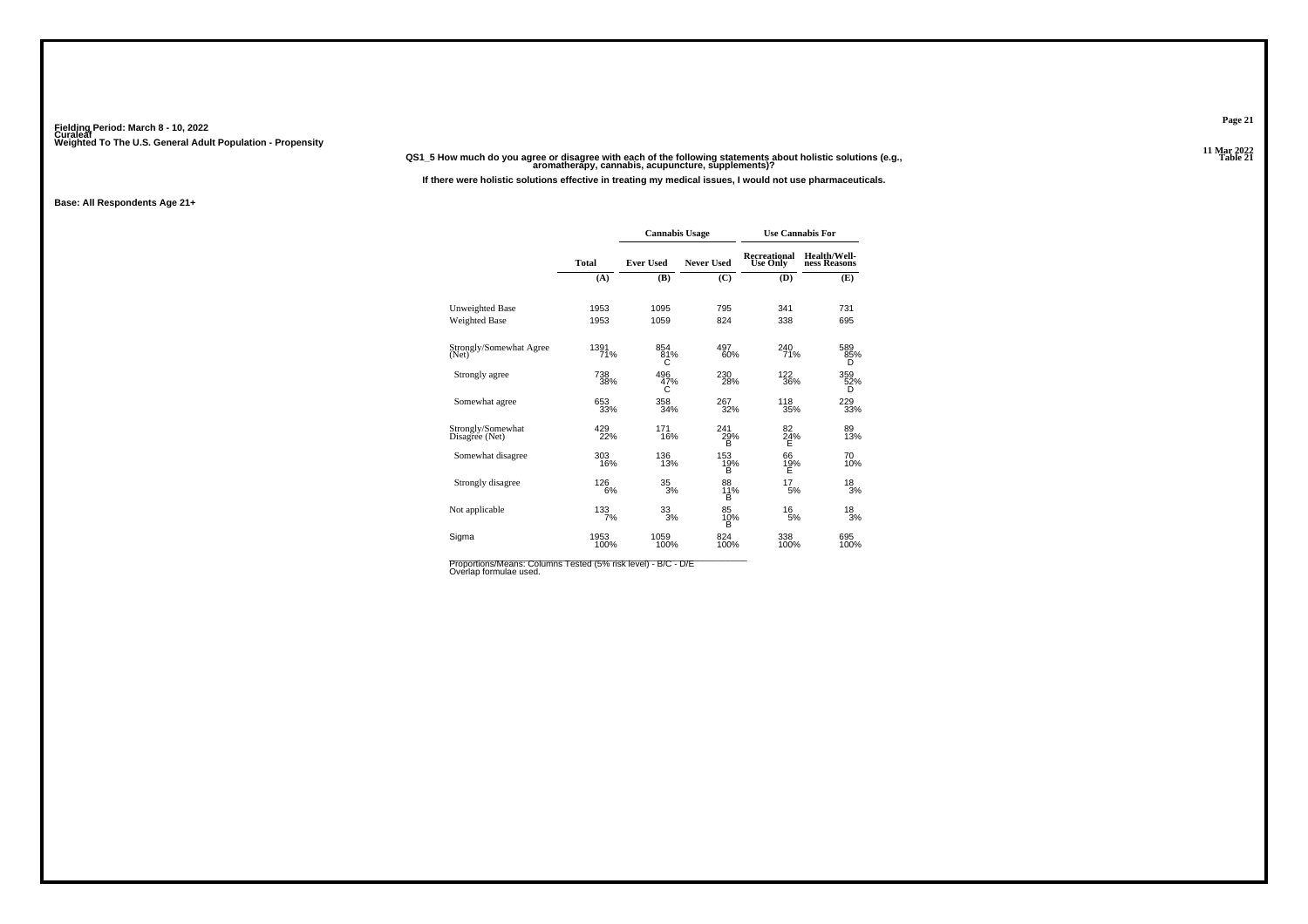#### .<br>11 Mar 2022 هـ "Q1 In which of the following ways, if any, have you ever used cannabis? For the purposes of this survey, by cannabis, we<br>22 mean marijuana products that contain THC. Please select all that apply.

**Base: All Respondents Age 21+**

|                                                                               |                  | Gender          |                      |                   |                                | Age                   |                   |                            |                          |                               | Male Age               |                      |                   |                          |                                    | <b>Female Age</b> |                       |                                |                    | Region                |                 |                     |
|-------------------------------------------------------------------------------|------------------|-----------------|----------------------|-------------------|--------------------------------|-----------------------|-------------------|----------------------------|--------------------------|-------------------------------|------------------------|----------------------|-------------------|--------------------------|------------------------------------|-------------------|-----------------------|--------------------------------|--------------------|-----------------------|-----------------|---------------------|
|                                                                               | <b>Total</b>     | Male            | Female               | 18-34             | 35-44                          | 45-54                 | 55-64             | $65+$                      | 18-34                    | 35-44                         | 45-54                  | 55-64                | $65+$             | 18-34                    | 35-44                              | 45-54             | 55-64                 | $65+$                          | North-<br>east     | South                 | Mid-<br>west    | West                |
|                                                                               | (A)              | (B)             | (C)                  | (D)               | (E)                            | (F)                   | (G)               | (H)                        | $($ I                    | $($ $)$                       | (K)                    | (L)                  | (M)               | (N)                      | (0)                                | (P)               | (Q)                   | (R)                            | (S)                | (T)                   | (U)             | (V)                 |
| <b>Unweighted Base</b><br>Weighted Base                                       | 1953<br>1953     | 787<br>929      | 1146<br>1005         | 548<br>502        | 392<br>342                     | 307<br>322            | 286<br>337        | 420<br>449                 | 203<br>246               | 149<br>$164*$                 | 122<br>155*            | 117<br>159*          | 196<br>204        | 332<br>246               | 240<br>174                         | 184<br>166*       | 168<br>177            | 222<br>243                     | 387<br>340         | 864<br>751            | 393<br>399      | 309<br>462          |
| Ever Used Cannabis (Net)                                                      | 1059<br>54%      | 546<br>59%<br>C | 505<br>50%           | 371<br>74%<br>FGH | 240<br>70%<br>FGH              | 179<br>56%<br>GH      | 152%<br>H         | <sup>118</sup><br>26%      | 189%<br><b>KLM</b>       | 124 75%<br><b>KLM</b>         | 89 <sub>%</sub><br>м   | 80 <sub>%</sub><br>M | 63<br>31%         | 174<br>71%<br><b>POR</b> | 116<br>67%<br><b>POR</b>           | 89<br>54%<br>R.   | 40%<br>R              | 55<br>23%                      | <sup>176</sup> 52% | 384<br>51%            | 223<br>56%      | 276<br>60%          |
| <b>Health-Related Cannabis</b><br>Use (Sub-Net)                               | 695<br>36%       | 366<br>39%<br>C | 322<br>32%           | 268<br>53%<br>FGH | 168<br>49%<br>FGH              | 117<br>36%<br>ĞĤ      | 84<br>25%<br>H.   | 59<br>13%                  | 137<br>56%<br><b>KLM</b> | 93<br>57%<br><b>KLMO</b>      | 57<br>37%<br>м         | 46<br>29%<br>м       | 32<br>16%         | 124<br>50%<br><b>PQR</b> | 74<br>43%<br>QŘ                    | 59<br>35%<br>QŘ   | 38<br>21%<br>R        | 27<br>11%                      | 117<br>34%         | 237<br>32%            | 150<br>37%      | 191<br>41%          |
| Used Cannabis As<br>Alternative/Alongside<br>Pharmaceuticals<br>(Sub-Sub-Net) | 542<br>28%       | $^{294}_{32\%}$ | 240<br>24%           | 205<br>41%<br>FGH | $^{124}_{36\%}$ GH             | 92<br>29%<br>H        | 73<br>22%<br>H    | 47<br>10%                  | 104<br>42%<br>LM         | $^{77}_{47\%}$<br>LMO         | 50<br>32%<br>M         | $^{40}_{25\%}$       | 23<br>11%         | 95 <sub>%</sub><br>OPOR  | 48<br>27%<br>R                     | 25%<br>R          | 33<br>19%             | 24<br>10%                      | 95<br>28%          | 180<br>24%            | 110<br>27%      | 157<br>34%          |
| As an alternative to<br>using pharmaceuticals<br>to treat a medical issue     | 405<br>21%       | 232<br>25%<br>C | 165<br>16%           | 161<br>32%<br>FGH | $^{104}_{\phantom{1}30\%}$ FGH | 68<br>21%<br>H        | 47<br>14%<br>н    | $^{25}_{6\%}$              | 84<br>34%<br>LМ          | 69<br>42%<br>LMO <sup>1</sup> | $^{45}_{29\%}$ MP      | 25<br>16%<br>M       | $^{10}_{\ 5\%}$   | 71<br>29%<br><b>PQR</b>  | 35<br>20%<br>R                     | $^{22}_{14\%}$    | 21<br>12%             | $^{15}_{6\%}$                  | 76<br>22%          | 134<br>18%            | 77<br>19%       | $^{119}_{26\%}$     |
| Alongside<br>pharmaceuticals to<br>treat a medical issue                      | 311<br>16%       | 158<br>17%      | 148<br>15%           | 118<br>23%<br>FĞH | 66<br>19%<br>H                 | 50<br>15%<br>н        | 47<br>14%<br>H    | 31<br>7%                   | 59<br>24%<br>M           | 34<br>21%<br>м                | 21<br>14%              | 26<br>16%            | 19<br>. ğ%        | 55<br>22%<br>QR          | 31<br>18%<br>R                     | 28<br>17%<br>R    | 21<br>$\frac{1}{2}$ % | $^{13}_{5\%}$                  | 55<br>16%          | 104<br>14%            | 58<br>14%       | 95<br>21%           |
| For general<br>health/wellness                                                | 402<br>21%       | 209<br>23%      | 190<br>19%           | 154<br>31%<br>FĞH | 104<br>30%<br>GH               | 70<br>22%<br>ĞΉ       | 44<br>13%<br>H    | $\frac{30}{7%}$            | 76<br>31%<br>LM          | 54<br>33%<br>LM               | 31<br>20%              | 26<br>16%            | 22<br>11%<br>R    | 77<br>32%<br>QR          | 49<br>28%<br>QŘ                    | 37<br>22%<br>QR   | 18<br>10%<br>R        | 8<br>3%                        | 67<br>20%          | 141<br>19%            | 88<br>22%       | 105<br>23%          |
| For recreational use                                                          | 684<br>35%       | 365<br>39%<br>C | 315<br>31%           | 244%<br>FGH       | 153<br>45%<br>GH               | $^{118}_{37\%}$<br>H  | 102<br>30%<br>н   | 67<br>15%                  | 132 <sub>%</sub><br>LМ   | 81<br>49%<br>LM               | 64<br>41%<br>м         | 52<br>33%<br>М       | 36<br>18%         | 109<br>44%<br>QR         | 73<br>42%<br>QR                    | $\frac{54}{32\%}$ | 50 <sub>%</sub><br>R  | 30<br>13%                      | 113<br>33%         | <sup>243</sup> 32%    | $^{147}_{37\%}$ | 181<br>39%          |
| Other                                                                         | $\frac{35}{2\%}$ | $^{13}_{1\%}$   | $^{22}_{2\%}$        | $\frac{5}{1%}$    | $\bullet$<br>$\bullet$         | 6<br>2%               | $^{10}_{2\%}$     | 12<br>3%<br>E              | $\frac{3}{1%}$           | $\bullet$                     | $\bullet$<br>$\bullet$ | 5<br>3%              | 4<br>2%           | 3<br>1%                  |                                    | 6<br>3%<br>O      | $\frac{5}{3}$ %       | $\frac{8}{3%}$<br>Ő            | $\frac{5}{2}$ %    | $\frac{16}{2\%}$<br>U |                 | $^{13}_{.3\%}$<br>Ū |
| N/A - I have never used<br>cannabis                                           | 824<br>42%       | 345 37%         | $^{473}_{47\%}$<br>B | 112%              | 95<br>28%                      | $^{134}_{42\%}$<br>DE | 174<br>52%<br>ĐĒ. | $\frac{308}{69}\%$<br>DEFG | 46<br>19%                | 36<br>22%                     | 60<br>39%<br>IJ        | 76<br>48%<br>IJ      | 126<br>62%<br>IJК | 63<br>26%                | 56<br>32%                          | 74<br>45%<br>N    | 98<br>55%             | 182 <sub>75%</sub><br>NO NOPOM | 151<br>44%         | 346%                  | 163<br>41%      | <sup>164</sup> 36%  |
| Decline to answer                                                             | 70<br>4%         | 38<br>4%        | 28<br>3%             | 20<br>4%          | 2%                             | 9<br>3%               | 11<br>3%          | 23<br>-5%                  | 11<br>4%                 | 4<br>2%                       | 6<br>4%                | $\frac{2}{2}$ %      | $\frac{15}{7\%}$  | 9<br>4%                  | $\overline{2}$<br>$\overline{1}\%$ | $\frac{3}{2\%}$   | 8<br>5%               | 6<br>2%                        | $^{14}_{4\%}$      | $^{22}_{3\%}$         | 13<br>3%        | $^{22}_{5%}$        |
| Recreational Use Only<br>(Net)                                                | 338<br>17%       | 174<br>19%      | 163<br>16%           | 99<br>20%<br>н    | $^{72}_{21\%}$<br>н            | 57<br>18%<br>н        | 63<br>19%<br>н    | 47<br>10%                  | 50 <sub>%</sub>          | 31<br>19%                     | 32 <sub>0%</sub>       | 34 <sub>%</sub>      | 27<br>13%         | 49<br>20%                | $^{42}_{24\%}$<br>R                | 25 <sub>%</sub>   | 29<br>16%             | $^{20}_{8\%}$                  | 55<br>16%          | 133<br>18%            | 73<br>18%       | $77$ <sub>%</sub>   |
| Sigma                                                                         | 2731<br>140%     | 1361<br>146%    | 1340<br>133%         | 814<br>162%       | 529<br>155%                    | 455<br>141%           | 436<br>129%       | 497<br>111%                | 409<br>166%              | 278<br>170%                   | 228<br>146%            | 213<br>134%          | 232<br>114%       | 387<br>157%              | 246<br>141%                        | 224<br>135%       | 222<br>125%           | 262<br>108%                    | 480<br>141%        | 1005<br>134%          | 547<br>137%     | 699<br>151%         |

Proportions/Means: Columns Tested (5% risk level) - B/C - D/E/F/G/H - I/J/K/L/M - N/O/P/Q/R - I/N - J/O - K/P - L/Q - M/R - S/T/U/V<br>Overlap formulae used. \* small base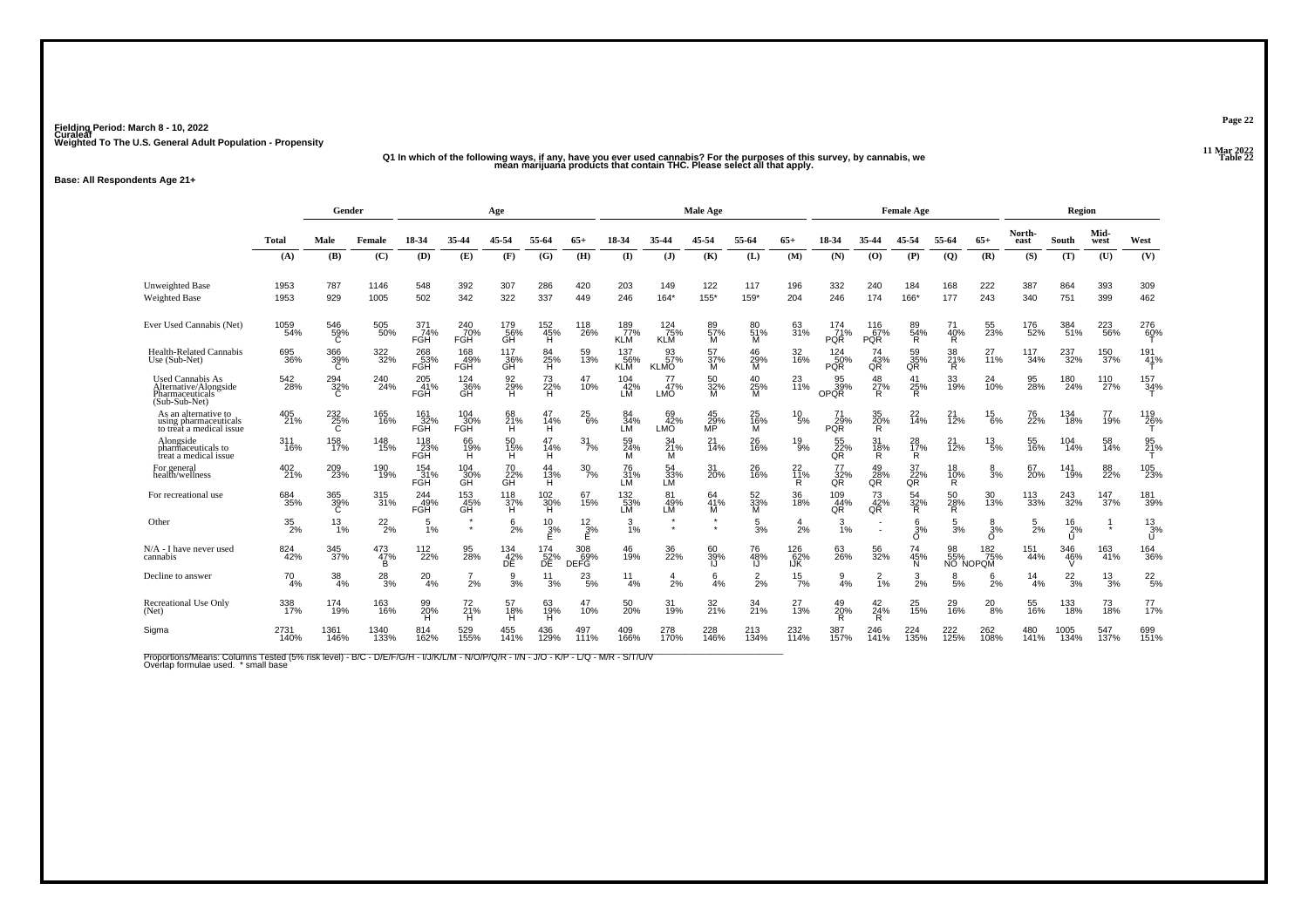#### .11 Mar 2022<br>11 Q1 In which of the following ways, if any, have you ever used cannabis? For the purposes of this survey, by cannabis, we<br>12 mean marijuana products that contain THC. Please select all that apply.

**Base: All Respondents Age 21+**

|                                                                                      |                  |                              | <b>Household Income</b> |                        |                  |                 | <b>Education</b> |                    | Employed        |                        | <b>Children</b> in HH |                        | <b>Parent of Child</b><br>Under 18 |                 | <b>Home Ownership</b>    |                        | <b>Marital Status</b> |                             |                           | <b>Race/Ethnicity</b>        |                              |
|--------------------------------------------------------------------------------------|------------------|------------------------------|-------------------------|------------------------|------------------|-----------------|------------------|--------------------|-----------------|------------------------|-----------------------|------------------------|------------------------------------|-----------------|--------------------------|------------------------|-----------------------|-----------------------------|---------------------------|------------------------------|------------------------------|
|                                                                                      | Total            | Less<br>Than<br><b>\$50K</b> | <b>\$50K</b><br>\$74.9K | \$75K<br>\$99.9K       | $$100K+$         | HS or<br>less   | Some<br>College  | College<br>$Grad+$ | Yes             | No                     | Yes                   | No.                    | Yes                                | No              | Homeowner                | Renter                 | Married               | <b>Not</b>                  | married Hispanic          | Black<br>(Not His-<br>panic) | White<br>(Not His-<br>panic) |
|                                                                                      | (A)              | (B)                          | (C)                     | (D)                    | (E)              | (F)             | (G)              | (H)                | $($ I           | (J)                    | (K)                   | (L)                    | (M)                                | (N)             | (0)                      | $(\mathbf{P})$         | (Q)                   | (R)                         | (S)                       | (T)                          | (U)                          |
| <b>Unweighted Base</b><br>Weighted Base                                              | 1953<br>1953     | 873<br>581                   | 409<br>317              | 255<br>252             | 379<br>765       | 584<br>593      | 643<br>636       | 726<br>724         | 1120<br>1127    | 833<br>826             | 684<br>680            | 1269<br>1273           | 651<br>618                         | 1302<br>1335    | 1269<br>1388             | 645<br>531             | 930<br>963            | 1023<br>990                 | 245<br>318                | 265<br>231                   | 1320<br>1230                 |
| Ever Used Cannabis (Net)                                                             | 1059<br>54%      | 326<br>56%                   | 175<br>55%              | 127<br>50%             | 419<br>55%       | 337<br>57%      | 343<br>54%       | 379<br>52%         | 698<br>62%      | 361<br>44%             | 463<br>68%            | 596<br>47%             | 438<br>71%<br>N                    | 621<br>47%      | 721<br>52%               | 322<br>61%<br>$\Omega$ | 494<br>51%            | 566<br>57%                  | 203<br>64%<br>U           | 129<br>56%                   | 640<br>52%                   |
| Health-Related Cannabis<br>Use (Sub-Net)                                             | 695<br>36%       | 231<br>40%                   | 109<br>34%              | 84<br>33%              | 265<br>35%       | 215<br>36%      | 227<br>36%       | 254<br>35%         | 489<br>43%      | 207<br>25%             | 343<br>50%            | 352<br>28%             | 337<br>55%<br>N                    | 359<br>27%      | $\substack{472 \\ 34\%}$ | 212<br>40%             | 328<br>34%            | 367 <sub>9%</sub>           | 148<br>47%                | 83<br>36%                    | 397<br>32%                   |
| <b>Used Cannabis As</b><br>Alternative/Alongside<br>Pharmaceuticals<br>(Sub-Sub-Net) | 542<br>28%       | 183<br>32%<br>D              | 84<br>27%               | 59<br>23%              | 212<br>28%       | 166<br>28%      | 182<br>29%       | 195<br>27%         | 385<br>34%      | 157<br>19%             | 275<br>40%            | 267<br>21%             | 271<br>44%<br>N                    | 271<br>20%      | 371<br>27%               | 163<br>31%             | 261<br>27%            | 281<br>28%                  | 110<br>35%                | 59<br>26%                    | 316<br>26%                   |
| As an alternative to<br>using pharmaceuticals<br>to treat a medical issue            | 405<br>21%       | 143<br>25%<br>D              | 61<br>19%               | 43<br>17%              | 157<br>21%       | 124<br>21%      | 141<br>22%       | 140<br>19%         | 294<br>26%      | 111<br>13%             | 215<br>32%            | 190<br>15%             | 213<br>35%<br>N                    | 192<br>14%      | 271<br>20%               | 126<br>24%             | 184<br>19%            | 221<br>22%                  | 88<br>28%<br>u            | 45<br>20%                    | 234<br>19%                   |
| Alongside<br>pharmaceuticals to<br>treat a medical issue                             | 311<br>16%       | 100<br>17%                   | 38<br>12%               | 28<br>$\frac{1}{11}$ % | 141<br>18%<br>CĎ | 81<br>14%       | 108<br>17%       | $^{121}_{17\%}$    | 209<br>19%      | 102<br>12%             | 155<br>23%            | 157<br>12%             | 151<br>24%<br>N                    | 161<br>12%      | $^{225}_{16\%}$          | 83<br>16%              | 157<br>16%            | 154<br>16%                  | 62<br>20%                 | 36<br>16%                    | 180<br>15%                   |
| For general<br>health/wellness                                                       | 402<br>21%       | 134<br>23%                   | 60<br>19%               | 49<br>19%              | 154<br>20%       | 117<br>20%      | 128<br>20%       | 156<br>22%         | 283<br>25%      | 119<br>14%             | 200<br>29%<br>L       | 202<br>16%             | 190<br>31%<br>N                    | 212<br>16%      | 271<br>20%               | 127<br>24%             | 183<br>19%            | 219<br>22%                  | 84<br>$\frac{27}{6}$<br>U | 55<br>24%                    | 232<br>19%                   |
| For recreational use                                                                 | 684<br>35%       | 193<br>33%                   | 124<br>39%              | 79<br>32%              | 280<br>37%       | 207<br>35%      | 229<br>36%       | 249<br>34%         | 460<br>41%      | 224<br>$\frac{1}{27%}$ | 294<br>43%            | 390<br>31%             | 271<br>44%<br>N                    | 413<br>31%      | 467<br>34%               | 206<br>39%             | 305<br>32%            | 379<br>38%<br>$\Omega$      | 113<br>36%                | 80<br>35%                    | 442<br>36%                   |
| Other                                                                                | $\frac{35}{2\%}$ | 11<br>2%                     | 6<br>2%                 | 1                      | 17<br>2%         | 6<br>1%         | 16<br>3%         | $^{13}_{2\%}$      | 11<br>1%        | 24<br>3%               | 16<br>2%              | 19<br>1%               | $^{13}_{2\%}$                      | $^{22}_{2\%}$   | $^{26}_{2\%}$            | 8<br>1%                | 19<br>2%              | $^{15}_{2\%}$               | 14<br>4%<br>TU            | 1%                           | $^{20}_{2\%}$                |
| N/A - I have never used<br>cannabis                                                  | 824<br>42%       | 226<br>39%                   | 138<br>44%              | 115<br>46%             | 329<br>43%       | 227<br>38%      | 274<br>43%       | 323<br>45%         | 395<br>35%      | 429<br>52%             | 196<br>29%            | 628<br>49%<br>к        | 168<br>27%                         | 656<br>49%<br>м | 621<br>45%               | 193<br>36%             | 446<br>46%<br>R       | 377<br>38%                  | 100<br>31%                | 87<br>38%                    | 557<br>$\frac{45}{S}$        |
| Decline to answer                                                                    | $^{70}_{4\%}$    | $^{29}_{5\%}$<br>CĔ          | 1%                      | 10<br>4%               | $^{17}_{2\%}$    | $^{29}_{\ 5\%}$ | $^{19}_{3\%}$    | $^{23}_{3%}$       | $\frac{34}{3%}$ | 36<br>4%               | $^{21}_{3\%}$         | 50<br>4%               | $^{12}_{2\%}$                      | 59<br>4%<br>м   | $^{46}_{3\%}$            | $^{16}_{3\%}$          | $^{23}_{2\%}$         | $^{47}_{\substack{5\%\\Q}}$ | 15<br>5%                  | $\frac{15}{7}\%$<br>U        | $\frac{33}{3\%}$             |
| Recreational Use Only<br>(Net)                                                       | 338<br>17%       | 85<br>15%                    | 61<br>19%               | 41<br>16%              | 143<br>19%       | 118<br>20%      | 102<br>16%       | 118<br>16%         | 201<br>18%      | 136<br>17%             | 110<br>16%            | 227<br>$\frac{1}{18%}$ | 95<br>15%                          | 242<br>18%      | 229<br>16%               | 104<br>20%             | 146<br>15%            | 191<br>19%                  | 46<br>14%                 | 44<br>19%                    | 225<br>18%                   |
| Sigma                                                                                | 2731<br>140%     | 836<br>144%                  | 432<br>136%             | 326<br>129%            | 1096<br>143%     | 791<br>133%     | 916<br>144%      | 1025<br>141%       | 1685<br>150%    | 1046<br>127%           | 1097<br>161%          | 1634<br>128%           | 1017<br>165%                       | 1714<br>128%    | 1927<br>139%             | 759<br>143%            | 1318<br>137%          | 1414<br>143%                | 477<br>150%               | 320<br>139%                  | 1698<br>138%                 |

Proportions/Means: Columns Tested (5% risk level) - B/C/D/E - F/G/H - I/J - K/L - M/N - O/P - Q/R - S/T/U<br>Overlap formulae used.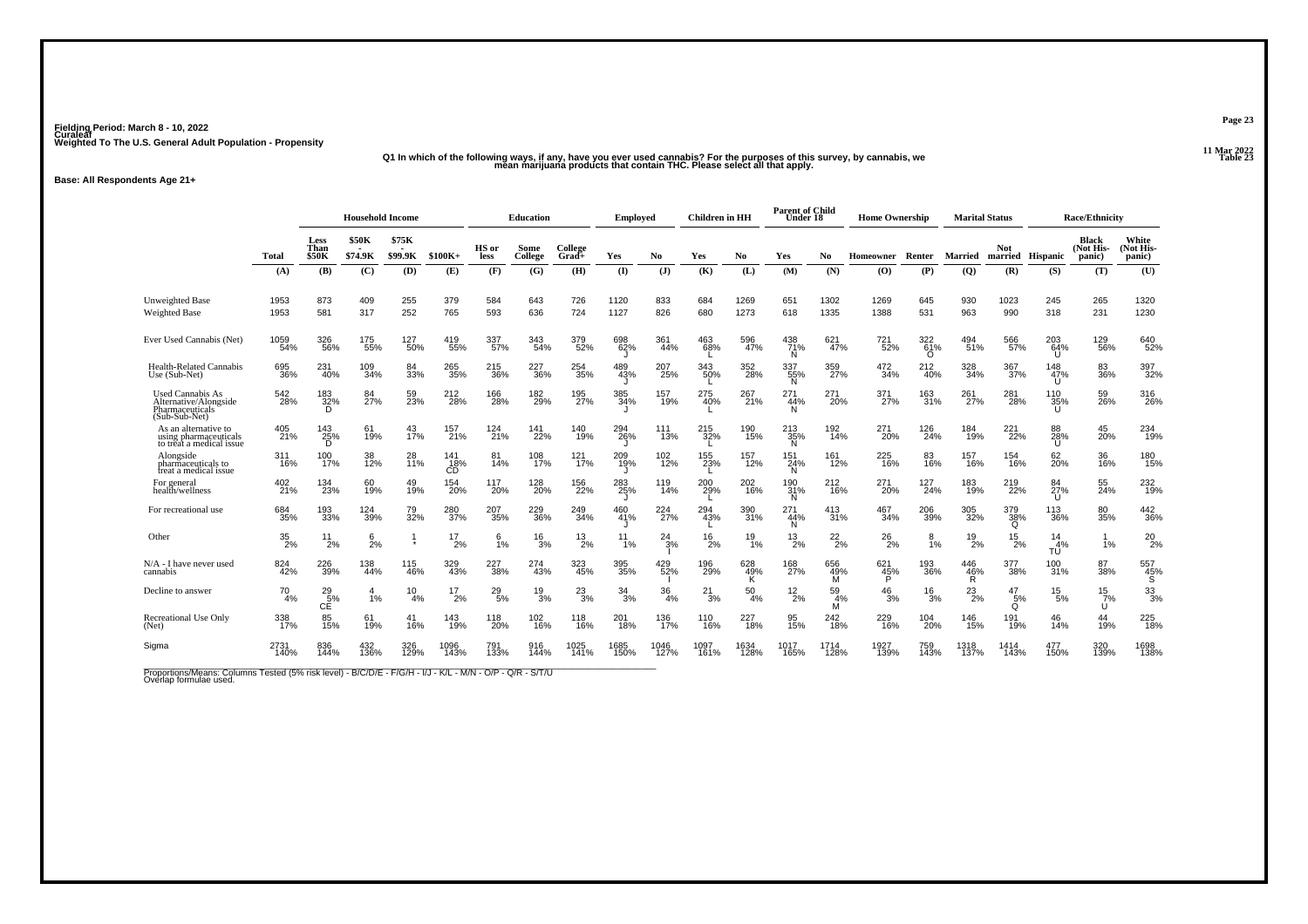#### .<br>11 Mar 2022 - Q1 In which of the following ways, if any, have you ever used cannabis? For the purposes of this survey, by cannabis, we<br>12 mean marijuana products that contain THC. Please select all that apply.

**Base: All Respondents Age 21+**

|                                                                               |              | <b>Cannabis Usage</b> |                   | <b>Use Cannabis For</b>         |                              |
|-------------------------------------------------------------------------------|--------------|-----------------------|-------------------|---------------------------------|------------------------------|
|                                                                               | <b>Total</b> | <b>Ever Used</b>      | <b>Never Used</b> | Recreational<br><b>Use Only</b> | Health/Well-<br>ness Reasons |
|                                                                               | (A)          | (B)                   | (C)               | (D)                             | (E)                          |
| <b>Unweighted Base</b>                                                        | 1953         | 1095                  | 795               | 341                             | 731                          |
| Weighted Base                                                                 | 1953         | 1059                  | 824               | 338                             | 695                          |
| Ever Used Cannabis (Net)                                                      | 1059<br>54%  | 1059<br>100%<br>С     |                   | 338<br>100%                     | 695<br>100%                  |
| <b>Health-Related Cannabis</b><br>Use (Sub-Net)                               | 695<br>36%   | 695<br>66%<br>С       |                   |                                 | 695<br>100%<br>D             |
| Used Cannabis As<br>Alternative/Alongside<br>Pharmaceuticals<br>(Sub-Sub-Net) | 542<br>28%   | 542<br>51%<br>С       |                   |                                 | 542<br>78%<br>D              |
| As an alternative to<br>using pharmaceuticals<br>to treat a medical issue     | 405<br>21%   | 405<br>38%<br>C       |                   |                                 | 405<br>58%<br>D              |
| Alongside<br>pharmaceuticals to<br>treat a medical issue                      | 311<br>16%   | 311<br>29%<br>C       |                   |                                 | 311<br>45%<br>D              |
| For general<br>health/wellness                                                | 402<br>21%   | 402<br>38%<br>С       |                   |                                 | 402<br>58%<br>D              |
| For recreational use                                                          | 684<br>35%   | 684<br>65%<br>С       |                   | 338<br>100%<br>E                | 340<br>49%                   |
| Other                                                                         | 35<br>2%     | 35<br>3%<br>C         |                   |                                 | 8<br>1%                      |
| N/A - I have never used<br>cannabis                                           | 824<br>42%   |                       | 824<br>100%<br>в  |                                 |                              |
| Decline to answer                                                             | 70<br>4%     |                       |                   |                                 |                              |
| Recreational Use Only<br>(Net)                                                | 338<br>17%   |                       |                   | 338<br>100%<br>E                |                              |
| Sigma                                                                         | 2731<br>140% | 1837<br>173%          | 824<br>100%       | 338<br>100%                     | 1466<br>211%                 |

Proportions/Means: Columns Tested (5% risk level) - B/C - D/E<br>Overlap formulae used.

**Page 24**

11 Mar 2022<br>Table 24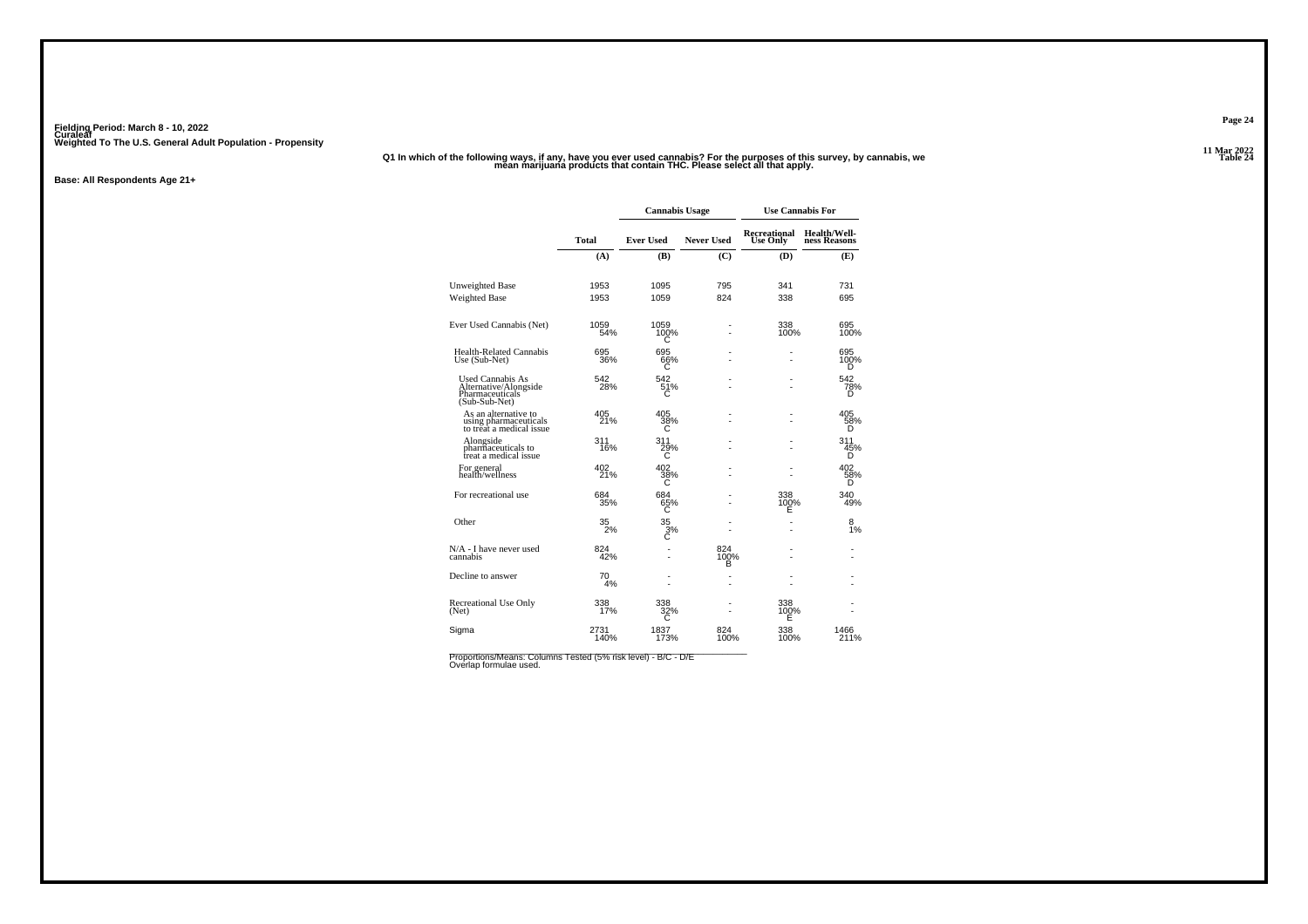**11 Mar 2022Q2 For which of the following health/wellness purposes would you ever consider using cannabis? Please select all that apply.**

**Base: All Respondents Age 21+**

|                                                                           |               | Gender                       |                                 |                           |                                    | Age                           |                                       |                           |                                |                          | Male Age             |                      |                      |                                        |                        | <b>Female Age</b>     |                        |                                 |                  | Region          |                       |                                             |
|---------------------------------------------------------------------------|---------------|------------------------------|---------------------------------|---------------------------|------------------------------------|-------------------------------|---------------------------------------|---------------------------|--------------------------------|--------------------------|----------------------|----------------------|----------------------|----------------------------------------|------------------------|-----------------------|------------------------|---------------------------------|------------------|-----------------|-----------------------|---------------------------------------------|
|                                                                           | <b>Total</b>  | Male                         | Female                          | 18-34                     | 35-44                              | 45-54                         | 55-64                                 | $65+$                     | 18-34                          | 35-44                    | 45-54                | 55-64                | $65+$                | 18-34                                  | 35-44                  | 45-54                 | 55-64                  | $65+$                           | North-<br>east   | South           | Mid-<br>west          | West                                        |
|                                                                           | (A)           | (B)                          | (C)                             | (D)                       | (E)                                | (F)                           | (G)                                   | (H)                       | $($ $\Gamma$                   | (1)                      | (K)                  | (L)                  | (M)                  | (N)                                    | (0)                    | (P)                   | (Q)                    | (R)                             | (S)              | (T)             | (U)                   | (V)                                         |
| <b>Unweighted Base</b><br><b>Weighted Base</b>                            | 1953<br>1953  | 787<br>929                   | 1146<br>1005                    | 548<br>502                | 392<br>342                         | 307<br>322                    | 286<br>337                            | 420<br>449                | 203<br>246                     | 149<br>$164*$            | 122<br>155*          | 117<br>159*          | 196<br>204           | 332<br>246                             | 240<br>174             | 184<br>166*           | 168<br>177             | 222<br>243                      | 387<br>340       | 864<br>751      | 393<br>399            | 309<br>462                                  |
| Would Consider Using<br>Cannabis For<br>Health/Wellness Purposes<br>(Net) | 1466<br>75%   | 720<br>78%                   | 732<br>73%                      | 436<br>87%<br>FGH         | 290<br>85%<br>GH                   | 251<br>78%<br>H               | 234<br>70%<br>H                       | 255<br>57%                | 221<br>90%<br>LM               | 147<br>.90%<br>LM        | 128<br>82%<br>LM     | 107<br>67%           | 117<br>57%           | 206<br>PQR                             | 142<br>$\frac{81}{8}$  | $\frac{122}{73\%}$    | $^{127}_{72\%}$        | 136<br>56%                      | 249<br>73%       | 537<br>72%      | 299<br>75%            | 381<br>82%<br>ST                            |
| To Relieve Pain<br>(Sub-Net)                                              | 1075<br>55%   | 492<br>53%                   | 576<br>57%                      | 287 <sub>57%</sub><br>H   | $^{202}_{\substack{59\%\\ \rm H}}$ | $^{200}_{62\%}$               | <sup>176</sup> 52%                    | 210<br>47%                | 135<br>55%                     | 94<br>57%                | 91<br>58%            | 81<br>51%            | 92<br>45%            | 147<br>60%                             | $^{108}_{62\%}$        | $^{108}_{65\%}$ R     | 95<br>54%              | 118<br>49%                      | 176<br>52%       | 399<br>53%      | 215<br>54%            | 285<br>62%<br>ST                            |
| To relieve chronic pain                                                   | 894<br>46%    | 424<br>46%                   | 467<br>46%                      | 199<br>40%                | $^{171}_{\hphantom{1}50\%}$        | $^{172}_{\substack{53\%\\D}}$ | 154<br>46%                            | 198<br>44%                | 104<br>42%                     | 81<br>49%                | 78<br>50%            | 74<br>47%            | 86<br>42%            | 93<br>38%                              | 90<br>51%<br>N         | 93<br>56%<br>N        | 80<br>45%              | 111<br>46%                      | 137<br>40%       | 347<br>46%      | 186<br>47%            | <sup>224</sup> <sub>48%</sub>               |
| To relieve menstrual<br>cramps/PMS                                        | 194<br>10%    | $\sim$<br>$\sim$             | 194<br>$^{19}_{\substack{9\%}}$ | 91<br>18%<br><b>FGH</b>   | 55<br>16%<br>GH                    | 34<br>34<br>10%<br>GH         | $\frac{12}{4\%}$<br>н                 | $\frac{3}{1\%}$           |                                |                          |                      |                      |                      | 91<br>37%<br>PQRI <sup>'</sup>         | 55<br>32%<br>PQRJ      | 34<br>20%<br>QRK      | $\frac{12}{7}\%$<br>RĹ | 3<br>1%                         | 29 <sub>8%</sub> | 76<br>10%       | 45<br>11%             | 45<br>10%                                   |
| To relieve other type of<br>pain                                          | 632<br>32%    | 318<br>34%                   | 308<br>31%                      | 164<br>33%                | $^{126}_{37\%}$                    | 117<br>36%<br>H               | $^{105}_{31\%}$                       | 120<br>27%                | 85<br>34%                      | 65<br>40%                | 61<br>39%            | 47<br>30%            | 60<br>29%            | 75<br>31%                              | 61<br>35%              | 55<br>33%             | 58<br>33%              | 60<br>25%                       | 99<br>29%        | 249<br>33%      | 122<br>31%            | $\frac{162}{35\%}$                          |
| To sleep better                                                           | 835<br>43%    | 414<br>45%                   | $^{412}_{41\%}$                 | 273<br>54%<br>FGH         | 175<br>51%<br>н                    | $133 \atop 41\%$<br>H         | $^{150}_{\  \  \, 45\%}_{\  \  \, H}$ | 103<br>23%                | 134<br>55%<br>M                | 92<br>56%<br>M           | 70<br>45%<br>M       | 75<br>47%<br>м       | 43<br>21%            | 132<br>54%<br>PR                       | 83<br>48%<br>R         | 63<br>38%<br>R        | 75<br>42%<br>R         | 58<br>24%                       | 139<br>41%       | 322<br>43%      | 166<br>42%            | $^{208}_{45\%}$                             |
| To reduce stress                                                          | 829<br>42%    | 400<br>43%                   | 423<br>42%                      | 268<br>53%<br>GH          | 180<br>53%<br>GH                   | 153<br>48%<br>H               | 129<br>38%<br>H                       | 99<br>22%                 | 127<br>$\frac{51}{10}$ %       | 92<br>56%<br>LM          | 76<br>49%<br>M       | 60<br>$\frac{38}{9}$ | 22%                  | 137<br>56%<br>QR                       | 88<br>50%<br>R         | 76<br>$^{46}_{R}$     | 69<br>39%<br>R         | 53<br>22%                       | 127<br>37%       | 323<br>43%      | 178<br>45%            | 202<br>44%                                  |
| To relax                                                                  | 812<br>42%    | 418<br>$^{45\%}_{C}$         | 388<br>39%                      | 272<br>$\overline{G}$ 54% | 178<br>$GH$ $GH$                   | 154<br>48%<br>GH              | 125<br>37%<br>H                       | 83<br>18%                 | 142<br>58%<br>LM               | 98<br>59%<br>LMÕ         | 81<br>$\frac{52}{M}$ | 61<br>39%<br>M       | 36<br>18%            | 126<br>51%<br>QR                       | 80<br>$\frac{46}{R}$   | 72<br>43%<br>R        | 64<br>36%<br>R         | 45<br>19%                       | 134<br>39%       | 302<br>40%      | 157<br>39%            | 219<br>47%                                  |
| To reduce my anxiety                                                      | 759<br>39%    | 357<br>38%                   | 390<br>39%                      | 244<br>_49%<br>GH         | 173<br>50 <sub>%</sub>             | 141<br>-44%<br>-H             | 119<br>35%<br>H                       | 82<br>18%                 | $^{114}_{\substack{46\% \ M}}$ | 84<br>51%<br>LM          | 67<br>$\frac{43}{M}$ | 56<br>35%<br>M       | 36<br>18%            | $^{122}_{\substack{50\%\\ \text{QR}}}$ | 89<br>51%<br>QR        | 73<br>44%<br>R        | 63<br>$\frac{36}{R}$   | 43<br>18%                       | 109<br>32%       | 309<br>41%<br>S | 164<br>$\frac{41}{S}$ | 176<br>38%                                  |
| To improve my mood                                                        | 639<br>33%    | 343<br>$\overset{37}{\circ}$ | 289<br>29%                      | 237<br>47%<br><b>FGH</b>  | 145<br>42%<br><b>FGH</b>           | $^{102}_{32\%}$               | 93<br>$^{28}_{H}$                     | 62<br>14%                 | 123<br>50%<br><b>KLM</b>       | 84<br>51%<br><b>KLMO</b> | 53<br>34%<br>ĬΜ      | 52<br>33%<br>M       | 31<br>15%            | 108<br>44%<br><b>PQR</b>               | 61<br>$\frac{35}{9}$   | 49<br>$\frac{29}{R}$  | 40<br>$\frac{23}{R}$   | 31<br>13%                       | 94<br>28%        | 243<br>32%      | 130<br>32%            | $\frac{172}{37\%}$                          |
| To help me focus                                                          | 429<br>22%    | 233<br>25%<br>C              | 193<br>19%                      | 165<br>33%<br>FGH         | 110<br>F <sup>32%</sup>            | 60<br>18%<br>H                | 65<br>19%<br>H                        | $^{29}_{7\%}$             | 81<br>33%<br>KM                | 68<br>41%<br><b>KLMO</b> | 29<br>$\frac{78}{9}$ | 41<br>26%<br>MQ      | $^{14}_{7\%}$        | 83<br>$P\overline{QR}^{3\bar{4}\%}$    | 42<br>$\frac{24}{9}$ % | 30<br>$\frac{18}{R}$  | 24<br>$\overline{1}3%$ | $^{15}_{6\%}$                   | 75<br>22%        | 158<br>21%      | 67<br>17%             | <sup>129</sup><br>၁၉%                       |
| To increase my energy                                                     | 370<br>19%    | 192<br>21%                   | 175<br>17%                      | $\frac{127}{25\%}$<br>FGH | 89<br>26%<br>FGH                   | 54<br>17%<br>Ĥ                | 59<br>17%<br>н                        | $^{40}_{9\%}$             | 68<br>28%<br>īΜ                | 53<br>32%<br>КM          | 26<br>17%<br>м       | 32<br>20%<br>м       | $^{14}_{7\%}$        | 59<br>24%<br>Ŕ.                        | 36<br>21%<br>R         | 27<br>17%             | 26<br>15%              | 26<br><b>11%</b>                | 54<br>16%        | 126<br>17%      | 72<br>18%             | $\overset{117}{\underset{\text{ST}}{25\%}}$ |
| To recover from a<br>workout                                              | 210<br>11%    | $^{130}_{14\%}$<br>C         | 79<br>8%                        | 86<br>17%<br><b>FGH</b>   | 50<br>15%<br>GH                    | 33<br>10%<br>H                | $^{23}_{7\%}$                         | 17<br>4%                  | 50<br>20%<br>M                 | 31<br>19%<br>M           | 20<br>13%            | 16<br>10%            | $^{13}_{6\%}$<br>R   | 36<br>$\frac{15}{9}$                   | 19<br>11%<br>QR        | $\frac{12}{8}\%$<br>Ŕ | 8<br>4%                | $\overline{4}$<br>2%            | 45<br>13%        | 81<br>11%       | 33<br>8%              | 51<br>11%                                   |
| Other health/wellness<br>purpose                                          | $^{31}_{2\%}$ | 17<br>2%                     | $^{13}_{1\%}$                   | 1%                        | 5<br>1%                            | 3<br>1%                       | $\frac{2}{1\%}$                       | $\frac{14}{3%}$           | 3<br>1%                        | $\bullet$<br>$\star$     | $\frac{3}{2\%}$      | $\frac{2}{1}$ %      | 9<br>4%              | $\overline{4}$<br>2%                   | $\overline{4}$<br>2%   |                       |                        | $\frac{5}{2%}$                  | 1%               | $^{13}_{2\%}$   | 1%                    | $\frac{9}{2}$ %                             |
| None                                                                      | 487<br>25%    | 209<br>22%                   | 273<br>27%                      | 66<br>13%                 | 52<br>15%                          | 72<br>22%<br>D                | 103<br>$DE^{30\%}$                    | 194<br>43%<br><b>DEFG</b> | 25<br>10%                      | 17<br>10%                | 28<br>18%            | 52<br>33%<br>IJK     | 87<br>$\frac{43}{1}$ | 40<br>16%                              | 32<br>19%              | 44<br>27%<br>Ñ        | 51<br>28%<br>N.        | 107<br>44%<br>NOPO <sup>1</sup> | 92<br>27%        | 214<br>28%<br>Ŵ | 100<br>25%            | 81<br>18%                                   |
| Sigma                                                                     | 7121<br>365%  | 3455<br>372%                 | 3605<br>359%                    | 2200<br>438%              | 1510<br>441%                       | 1228<br>381%                  | 1140<br>338%                          | 1042<br>232%              | 1056<br>429%                   | 765<br>466%              | 590<br>380%          | 570<br>358%          | 473<br>232%          | 1107<br>451%                           | 740<br>425%            | 628<br>378%           | 569<br>321%            | 561<br>231%                     | 1139<br>335%     | 2764<br>368%    | 1424<br>357%          | 1794<br>388%                                |

Proportions/Means: Columns Tested (5% risk level) - B/C - D/E/F/G/H - I/J/K/L/M - N/O/P/Q/R - I/N - J/O - K/P - L/Q - M/R - S/T/U/V<br>Overlap formulae used. \* small base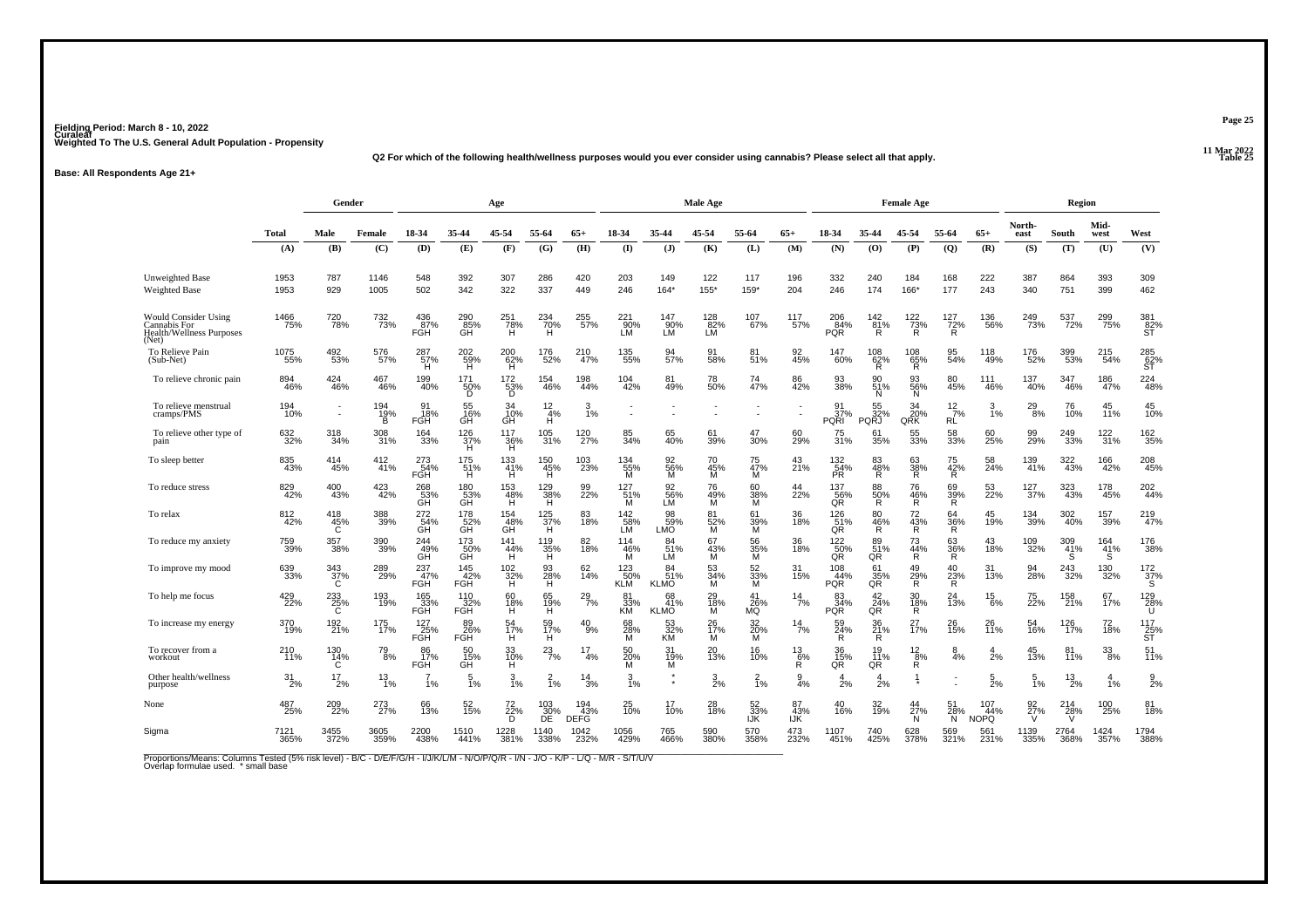**11 Mar 2022Q2 For which of the following health/wellness purposes would you ever consider using cannabis? Please select all that apply.**

#### **Base: All Respondents Age 21+**

|                                                                                         |                  | <b>Household Income</b> |                         |                  |                 |                  | <b>Education</b> |                  | <b>Employed</b>    |                 | Children in HH   |                                 | <b>Parent of Child</b><br>Under 18 |                  | <b>Home Ownership</b> |                                 |                    | <b>Marital Status</b>   |                      | <b>Race/Ethnicity</b>               |                              |
|-----------------------------------------------------------------------------------------|------------------|-------------------------|-------------------------|------------------|-----------------|------------------|------------------|------------------|--------------------|-----------------|------------------|---------------------------------|------------------------------------|------------------|-----------------------|---------------------------------|--------------------|-------------------------|----------------------|-------------------------------------|------------------------------|
|                                                                                         | Total            | Less<br>Than<br>\$50K   | <b>\$50K</b><br>\$74.9K | \$75K<br>\$99.9K | $$100K+$        | HS or<br>less    | Some<br>College  | College<br>Grad+ | Yes                | No              | Yes              | No                              | Yes                                | No.              | Homeowner             | Renter                          | <b>Married</b>     | <b>Not</b><br>married   | <b>Hispanic</b>      | <b>Black</b><br>(Not His-<br>panic) | White<br>(Not His-<br>panic) |
|                                                                                         | (A)              | (B)                     | (C)                     | (D)              | (E)             | (F)              | (G)              | (H)              | $\mathbf{I}$       | (J)             | (K)              | (L)                             | (M)                                | (N)              | (0)                   | (P)                             | (Q)                | (R)                     | (S)                  | (T)                                 | (U)                          |
| <b>Unweighted Base</b><br><b>Weighted Base</b>                                          | 1953<br>1953     | 873<br>581              | 409<br>317              | 255<br>252       | 379<br>765      | 584<br>593       | 643<br>636       | 726<br>724       | 1120<br>1127       | 833<br>826      | 684<br>680       | 1269<br>1273                    | 651<br>618                         | 1302<br>1335     | 1269<br>1388          | 645<br>531                      | 930<br>963         | 1023<br>990             | 245<br>318           | 265<br>231                          | 1320<br>1230                 |
| <b>Would Consider Using</b><br>Cannabis For<br><b>Health/Wellness Purposes</b><br>(Net) | 1466<br>75%      | 452<br>78%<br>C         | 222<br>70%              | 189<br>75%       | 586<br>77%      | 459<br>77%       | 462<br>73%       | 545<br>75%       | 929<br>82%         | 537<br>65%      | 579<br>85%       | 886<br>70%                      | 539<br>87%<br><sup>N</sup>         | 926<br>69%       | 1021<br>74%           | $^{425}_{80\%}$                 | 702<br>73%         | 764<br>77%              | 250<br>79%           | 181<br>78%                          | 910<br>74%                   |
| To Relieve Pain<br>(Sub-Net)                                                            | 1075<br>55%      | 331<br>57%              | 167<br>53%              | 139<br>55%       | 429<br>56%      | 346<br>58%       | 351<br>55%       | 378<br>52%       | 648<br>57%         | $^{427}_{52\%}$ | 418<br>62%       | 656<br>52%                      | 393<br>64%<br>Ñ.                   | 682<br>51%       | 758<br>55%            | 305<br>57%                      | 524<br>54%         | 550<br>56%              | 173<br>54%           | 120<br>52%                          | 686<br>56%                   |
| To relieve chronic pain                                                                 | 894<br>46%       | 276<br>48%              | 147<br>46%              | 114<br>45%       | 351<br>46%      | 281<br>47%       | 297<br>47%       | 316<br>44%       | 520<br>46%         | 374<br>45%      | 316<br>46%       | 578<br>45%                      | 303<br>49%                         | 591<br>44%       | 641<br>46%            | 244<br>46%                      | 440<br>46%         | 454<br>46%              | 127<br>40%           | 93<br>40%                           | 597<br>49%                   |
| To relieve menstrual<br>cramps/PMS                                                      | 194<br>10%       | 73<br>13%               | 30<br>10%               | $^{19}_{8\%}$    | 67<br>9%        | 62<br>11%        | 76<br>12%<br>H   | $\frac{56}{8%}$  | 127<br>11%         | 67<br>8%        | 109<br>16%       | 86<br>7%                        | 98<br>16%<br>N                     | $\frac{96}{7\%}$ | 112<br>8%             | 79<br>15%<br>$\circ$            | 79 <sub>8%</sub>   | 115<br>12%              | 33<br>10%            | 32<br>14%<br>U                      | $\frac{104}{8%}$             |
| To relieve other type of<br>pain                                                        | 632<br>32%       | 203<br>35%              | 108<br>34%              | 83<br>33%        | 232<br>30%      | 218<br>37%<br>H  | 204<br>32%       | 209<br>29%       | 385<br>34%         | 246<br>30%      | 238<br>35%       | 393<br>31%                      | 218<br>35%                         | 414<br>31%       | 438<br>32%            | 192<br>36%                      | 290<br>30%         | 341<br>34%              | 104<br>33%           | 80<br>35%                           | 392<br>32%                   |
| To sleep better                                                                         | 835<br>43%       | 276<br>47%<br>CÊ        | 124<br>39%              | 119<br>47%       | 306<br>40%      | 271<br>46%       | 281<br>44%       | 283<br>39%       | 549<br>49%         | 286<br>35%      | 345<br>51%       | 490<br>38%                      | 315<br>51%<br>Ñ                    | 520<br>39%       | 556<br>40%            | $^{264}_{\substack{50\% \\ 0}}$ | 349<br>36%         | $^{486}_{~49\%}$        | 137<br>43%           | 101<br>44%                          | 512<br>42%                   |
| To reduce stress                                                                        | 829<br>42%       | $^{279}_{48\%}$         | 139<br>44%              | 103<br>41%       | 299<br>39%      | 271<br>-46%<br>H | 298<br>47%<br>H  | 260<br>36%       | 537<br>48%         | 292<br>35%      | 319<br>47%       | 511<br>40%                      | 292<br>47%<br>N.                   | 538<br>40%       | 546<br>39%            | 271<br>-51%<br>O                | 358<br>37%         | 471<br>$\frac{48\%}{9}$ | $\frac{142}{45\%}$   | 86<br>37%                           | 524<br>43%                   |
| To relax                                                                                | 812<br>42%       | 272<br>47%<br>CD        | 122<br>38%              | 92<br>36%        | 313<br>41%      | 272<br>46%<br>H  | 270<br>42%       | 270<br>37%       | 555<br>49%         | 257<br>31%      | 353<br>52%<br>L. | 459<br>36%                      | 330<br>53%<br>N                    | 482<br>36%       | 533<br>38%            | $^{264}_{\substack{50\% \\ 0}}$ | 363<br>38%         | $^{449}_{45\%}$         | 146<br>46%           | 102<br>44%                          | 493<br>40%                   |
| To reduce my anxiety                                                                    | 759<br>39%       | 247<br>42%              | 125<br>39%              | 102<br>40%       | 280<br>37%      | 242<br>41%<br>н  | 273<br>43%<br>н  | 245<br>34%       | 496<br>44%         | 263<br>32%      | 303<br>45%       | 456<br>36%                      | 286<br>46%<br>Ñ                    | 473<br>35%       | 505<br>36%            | 242<br>$^{46\%}_{0}$            | 330<br>34%         | $\frac{428}{43\%}$      | 127<br>40%           | 90<br>39%                           | 469<br>38%                   |
| To improve my mood                                                                      | 639<br>33%       | 210<br>$\frac{36}{6}$   | 85<br>27%               | 77<br>30%        | 262<br>34%      | 200<br>34%       | 217<br>34%       | 222<br>31%       | $^{425}_{38\%}$    | 213<br>26%      | 277<br>41%<br>L. | 362<br>28%                      | $^{259}_{42\%}$                    | 380<br>28%       | 438<br>32%            | 190<br>36%                      | 270<br>28%         | 369<br>37%<br>Q         | 112<br>35%           | 82<br>36%                           | 387<br>31%                   |
| To help me focus                                                                        | 429<br>22%       | 150<br>26%<br>CD        | 60<br>19%               | 46<br>18%        | 165<br>22%      | 162<br>27%<br>GH | 115<br>18%       | 152<br>21%       | 303<br>27%         | 126<br>15%      | 203<br>30%       | 226<br>18%                      | 189<br>31%<br>N                    | 240<br>18%       | 285<br>21%            | 135<br>25%                      | 162<br>17%         | 266<br>27%<br>Q         | 91<br>$\frac{29}{0}$ | 68<br>29%<br>U                      | 225<br>18%                   |
| To increase my energy                                                                   | 370<br>19%       | 128<br>$\frac{22}{6}$   | 50<br>16%               | 45<br>18%        | 140<br>18%      | 124<br>21%       | 106<br>17%       | 139<br>19%       | 250<br>22%<br>J.   | 120<br>15%      | 169<br>25%<br>L. | 201<br>16%                      | 158<br>26%<br>N                    | 212<br>16%       | 244<br>18%            | 119<br>22%                      | 168<br>17%         | 202<br>20%              | 71<br>22%            | 47<br>20%                           | 218<br>18%                   |
| To recover from a<br>workout                                                            | 210 <sub>%</sub> | 64<br>11%               | 31<br>10%               | 29 <sub>0%</sub> | 81 <sub>%</sub> | 75<br>13%        | $^{60}_{9\%}$    | 75<br>10%        | 159<br>14%         | $^{51}_{\ 6\%}$ | $^{116}_{17\%}$  | $\frac{94}{7\%}$                | 106<br>17%<br>N                    | $^{104}_{8\%}$   | 131 <sub>9%</sub>     | 76<br>14%<br>$\Omega$           | 93<br>10%          | $117_{2\%}$             | 47<br>15%<br>U       | 38<br>16%<br>U                      | $113_{9\%}$                  |
| Other health/wellness<br>purpose                                                        | $31_{2\%}$       | $^{10}_{2\%}$           | $\frac{5}{2%}$          | $\frac{5}{2%}$   | $\frac{9}{1\%}$ | $\frac{3}{1\%}$  | $\frac{15}{5}$ % | $^{13}_{2\%}$    | $15$ <sub>1%</sub> | $^{16}_{2\%}$   | 8<br>1%          | $^{23}_{2\%}$                   | $7_{1%}$                           | $^{24}_{2\%}$    | $\frac{16}{1\%}$      | $^{13}_{2\%}$                   | $^{15}_{2\%}$      | $^{16}_{2\%}$           | 6<br>2%              | $\frac{2}{1%}$                      | $^{20}_{2\%}$                |
| None                                                                                    | 487<br>25%       | 129<br>22%              | 96<br>30%<br>B          | 63<br>25%        | 178<br>23%      | 134<br>23%       | 174<br>27%       | 179<br>25%       | 198<br>18%         | 289<br>35%      | 100<br>15%       | $\underset{\mathsf{K}}{^{387}}$ | 78<br>13%                          | 409<br>31%<br>м  | 367<br>26%<br>P       | 106<br>20%                      | 261 <sub>27%</sub> | 226<br>23%              | 68<br>21%            | 50 <sub>%</sub>                     | 320<br>26%                   |
| Sigma                                                                                   | 7121<br>365%     | 2319<br>399%            | 1123<br>354%            | 896<br>355%      | 2684<br>351%    | 2317<br>391%     | 2387<br>375%     | 2417<br>334%     | 4520<br>401%       | 2600<br>315%    | 2856<br>420%     | 4265<br>335%                    | 2639<br>427%                       | 4482<br>336%     | 4812<br>347%          | 2194<br>413%                    | 3178<br>330%       | 3942<br>398%            | 1210<br>381%         | 870<br>377%                         | 4374<br>356%                 |

Proportions/Means: Columns Tested (5% risk level) - B/C/D/E - F/G/H - I/J - K/L - M/N - O/P - Q/R - S/T/U<br>Overlap formulae used.

**Page 26**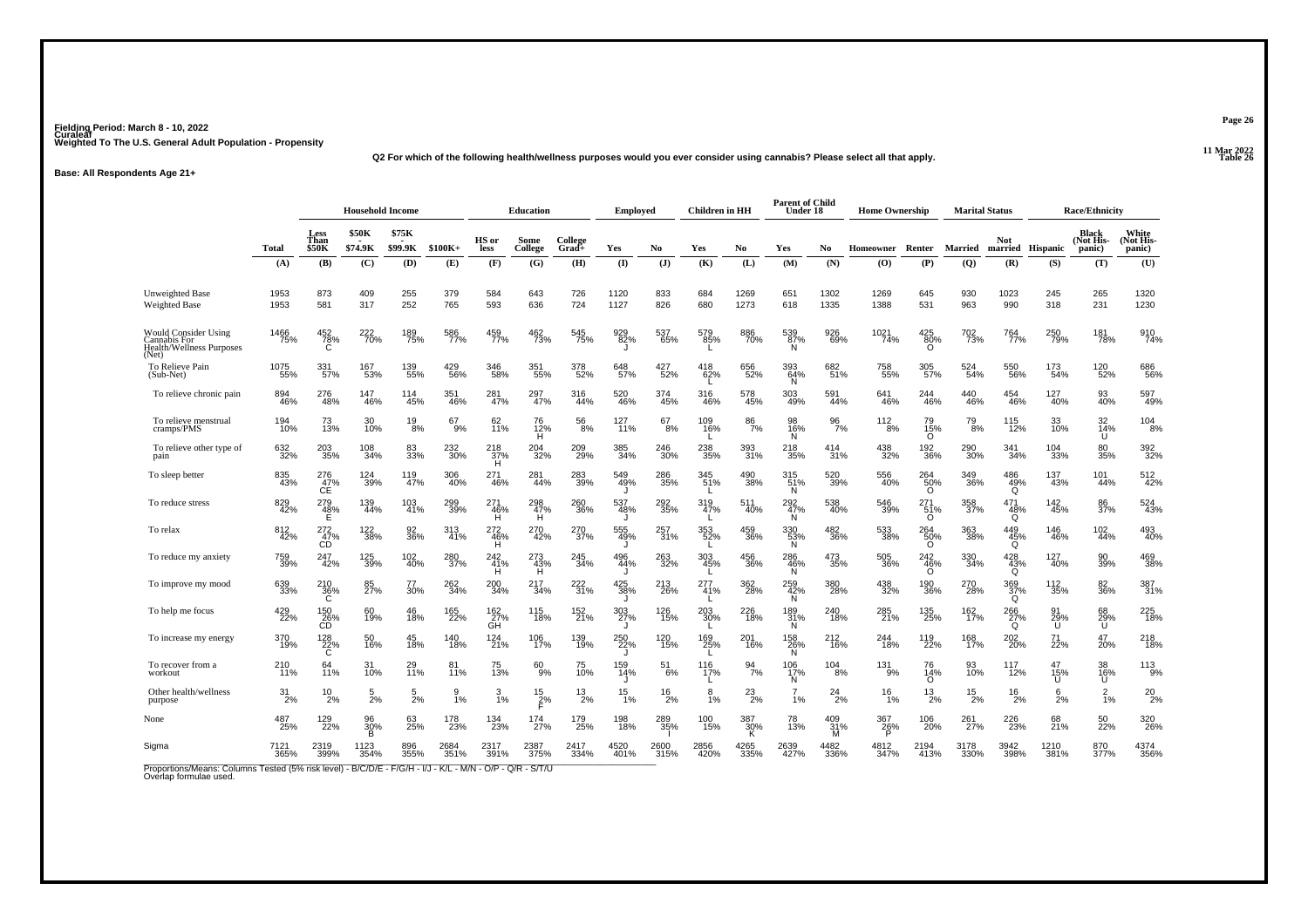**11 Mar 2022Q2 For which of the following health/wellness purposes would you ever consider using cannabis? Please select all that apply.**

**Base: All Respondents Age 21+**

|                      |       |                              | <b>Household Income</b> |                  |          |               | <b>Education</b> |                  | <b>Employed</b> |     | <b>Children</b> in HH |      | <b>Parent of Child</b><br>Under 18 |      | <b>Home Ownership</b> |        |                | <b>Marital Status</b> |                  | <b>Race/Ethnicity</b>               |                              |
|----------------------|-------|------------------------------|-------------------------|------------------|----------|---------------|------------------|------------------|-----------------|-----|-----------------------|------|------------------------------------|------|-----------------------|--------|----------------|-----------------------|------------------|-------------------------------------|------------------------------|
|                      | Total | <b>Less</b><br>Than<br>\$50K | <b>\$50K</b><br>\$74.9K | \$75K<br>\$99.9K | $$100K+$ | HS or<br>less | Some<br>College  | College<br>Grad+ | Yes             | No  | Yes                   | No   | Yes                                | No   | Homeowner             | Renter | <b>Married</b> | <b>Not</b>            | married Hispanic | <b>Black</b><br>(Not His-<br>panic) | White<br>(Not His-<br>panic) |
|                      | (A)   | (B)                          | (C)                     | (D)              | (E)      | (F)           | (G)              | (H)              | $\mathbf{I}$    | J   | (K)                   | (L)  | (M)                                | (N)  | $\overline{O}$        | (P)    | $\mathbf{Q}$   | (R)                   | (S)              | (T)                                 | (U)                          |
| <b>Weighted Base</b> | 1953  | 581                          | 317                     | 252              | 765      | 593           | 636              | 724              | 1127            | 826 | 680                   | 1273 | 618                                | 1335 | 1388                  | 531    | 963            | 990                   | 318              | 231                                 | 1230                         |

Proportions/Means: Columns Tested (5% risk level) - B/C/D/E - F/G/H - I/J - K/L - M/N - O/P - Q/R - S/T/U<br>Overlap formulae used.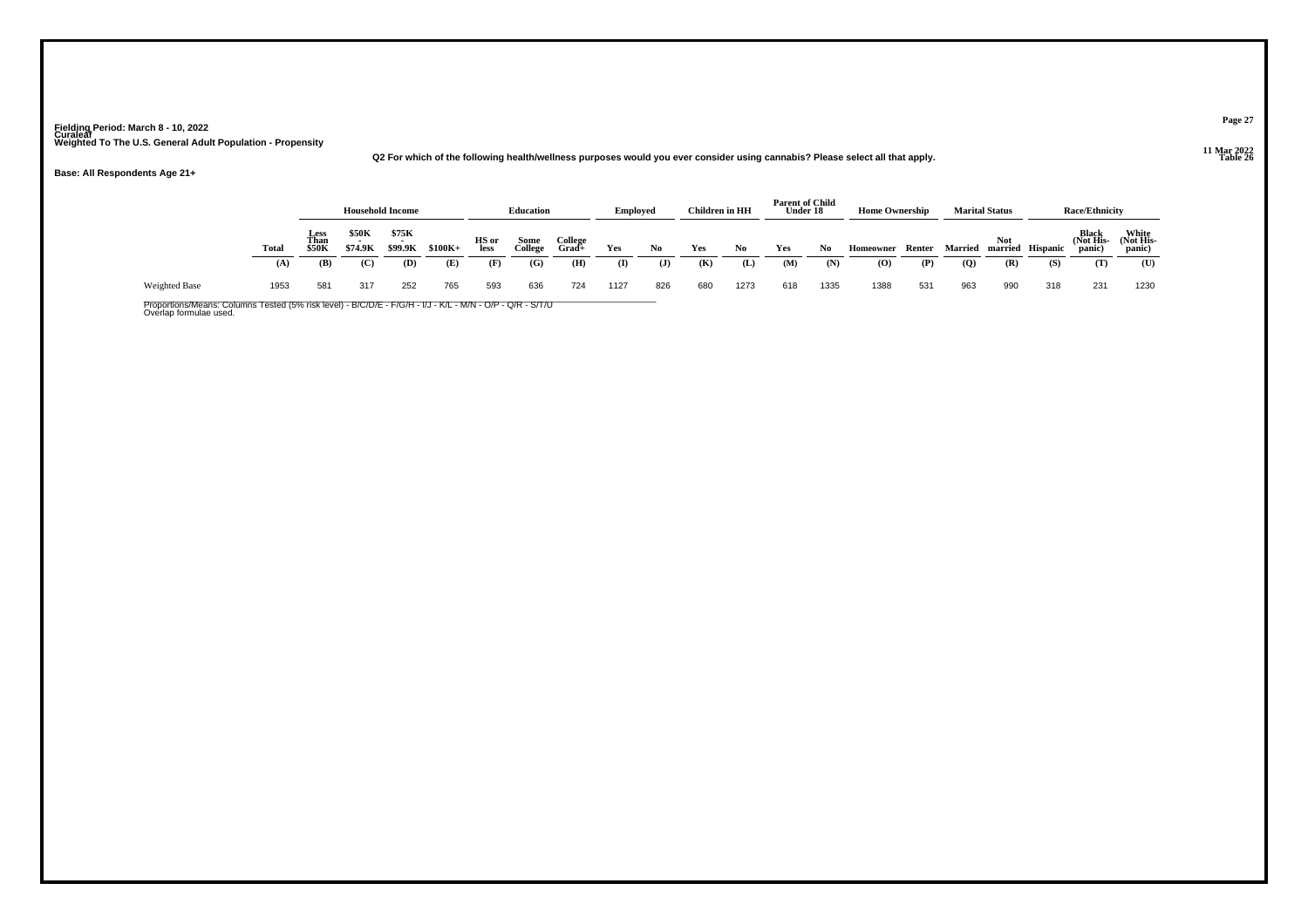**11 Mar 2022Q2 For which of the following health/wellness purposes would you ever consider using cannabis? Please select all that apply.**

**Base: All Respondents Age 21+**

|                                                                           |              | <b>Cannabis Usage</b> |                   | <b>Use Cannabis For</b>         |                                     |
|---------------------------------------------------------------------------|--------------|-----------------------|-------------------|---------------------------------|-------------------------------------|
|                                                                           | Total        | <b>Ever Used</b>      | <b>Never Used</b> | Recreational<br><b>Use Only</b> | <b>Health/Well-</b><br>ness Reasons |
|                                                                           | (A)          | (B)                   | $\mathbf C$       | (D)                             | (E)                                 |
| <b>Unweighted Base</b><br><b>Weighted Base</b>                            | 1953<br>1953 | 1095<br>1059          | 795<br>824        | 341<br>338                      | 731<br>695                          |
| Would Consider Using<br>Cannabis For<br>Health/Wellness Purposes<br>(Net) | 1466<br>75%  | 1014<br>96%           | 410<br>50%        | 314<br>93%                      | 681<br>98%<br>n                     |
| To Relieve Pain<br>(Sub-Net)                                              | 1075<br>55%  | 712<br>67%<br>С       | 339<br>41%        | 193<br>57%                      | 504<br>72%<br>D                     |
| To relieve chronic pain                                                   | 894<br>46%   | 561<br>53%<br>C       | 312<br>38%        | 157<br>46%                      | 394<br>57%<br>D                     |
| To relieve menstrual<br>cramps/PMS                                        | 194<br>10%   | 165<br>16%<br>С       | $^{28}_{3%}$      | 55<br>16%                       | 109<br>16%                          |
| To relieve other type of<br>pain                                          | 632<br>32%   | 440<br>$^{42\%}_{C}$  | 175<br>21%        | 115<br>34%                      | 317<br>46%                          |
| To sleep better                                                           | 835<br>43%   | 631<br>60%<br>C       | 187<br>23%        | 193<br>57%                      | 429<br>62%                          |
| To reduce stress                                                          | 829<br>42%   | 622<br>59%            | 189<br>23%        | 200<br>59%                      | 415<br>60%                          |
| To relax                                                                  | 812<br>42%   | 644<br>61%<br>С       | 145<br>18%        | 214<br>63%                      | 419<br>60%                          |
| To reduce my anxiety                                                      | 759<br>39%   | 572<br>$\frac{54}{3}$ | 169<br>21%        | 177<br>52%                      | 389<br>56%                          |
| To improve my mood                                                        | 639<br>33%   | 511<br>48%<br>С       | 110<br>13%        | 162<br>48%                      | 341<br>49%                          |
| To help me focus                                                          | 429<br>22%   | 347<br>33%<br>Ć       | 70<br>8%          | 77<br>23%                       | 267<br>38%<br>D                     |
| To increase my energy                                                     | 370<br>19%   | 279<br>26%<br>С       | 80<br>10%         | 57<br>17%                       | $\frac{221}{32\%}$                  |
| To recover from a<br>workout                                              | 210<br>11%   | 177<br>17%<br>С       | 28<br>3%          | 30<br>9%                        | 147<br>21%<br>D                     |
| Other health/wellness<br>purpose                                          | 31/2%        | 15<br>1%              | $^{13}_{2\%}$     | $\frac{4}{1%}$                  | 10<br>ī%                            |
| None                                                                      | 487<br>25%   | 46<br>4%              | 413<br>50%<br>B   | $\frac{23}{7}\%$                | 14<br>$\frac{1}{2}$ %               |
| Sigma                                                                     | 7121<br>365% | 5010<br>473%          | 1919<br>233%      | 1463<br>433%                    | 3472<br>499%                        |

Proportions/Means: Columns Tested (5% risk level) - B/C - D/E<br>Overlap formulae used.

**Page 28**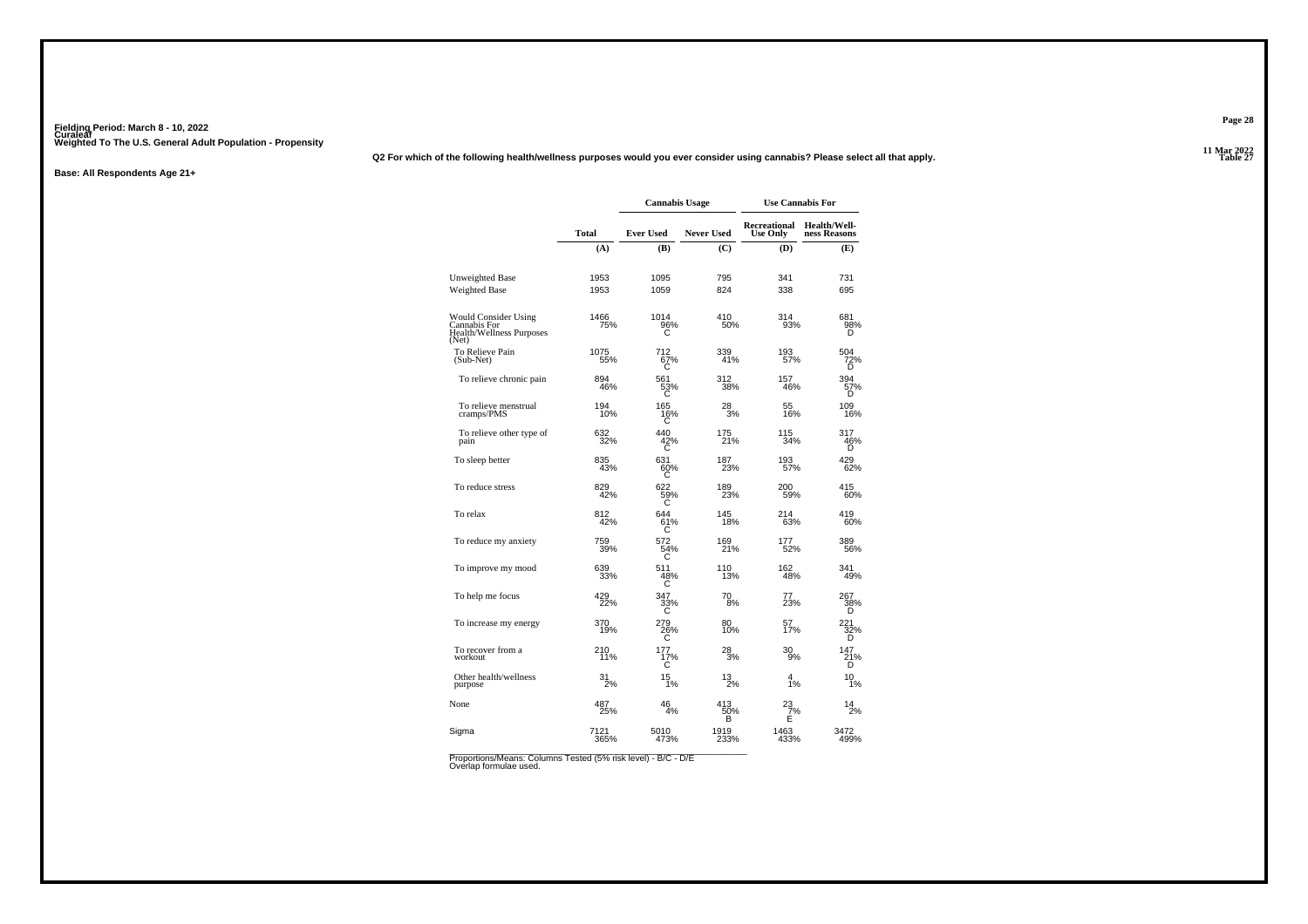#### **11 Mar 2022Q3 For which of the following health/wellness purposes have you ever used cannabis? Please select all that apply.**

#### **Base: Ever Used Cannabis**

|                                                                                         |                    | Gender                  |                      |                      |                               | Age                   |                       |                       |                                 |                      | Male Age               |                     |                       |                                                   |                   | <b>Female Age</b>                                       |                             |                        |                | Region                        |                                    |                       |
|-----------------------------------------------------------------------------------------|--------------------|-------------------------|----------------------|----------------------|-------------------------------|-----------------------|-----------------------|-----------------------|---------------------------------|----------------------|------------------------|---------------------|-----------------------|---------------------------------------------------|-------------------|---------------------------------------------------------|-----------------------------|------------------------|----------------|-------------------------------|------------------------------------|-----------------------|
|                                                                                         | <b>Total</b>       | Male                    | Female               | 18-34                | 35-44                         | 45-54                 | 55-64                 | $65+$                 | 18-34                           | 35-44                | 45-54                  | 55-64               | $65+$                 | 18-34                                             | 35-44             | 45-54                                                   | 55-64                       | $65+$                  | North-<br>east | South                         | Mid-<br>west                       | West                  |
|                                                                                         | (A)                | (B)                     | (C)                  | (D)                  | (E)                           | (F)                   | (G)                   | (H)                   | (1)                             | $($ $)$              | (K)                    | (L)                 | (M)                   | (N)                                               | (0)               | (P)                                                     | (Q)                         | (R)                    | (S)            | (T)                           | (U)                                | (V)                   |
| <b>Unweighted Base</b><br>Weighted Base                                                 | 1095<br>1059       | 475<br>546              | 609<br>505           | 393<br>371           | 263<br>240                    | 182<br>179            | 138<br>$152*$         | 119<br>$118*$         | 156<br>189                      | 114<br>$124*$        | 79<br>89*              | 65<br>$80*$         | 61<br>63*             | 228<br>174                                        | 148<br>$116*$     | 102<br>89*                                              | 73<br>$71*$                 | 58<br>55*              | 205<br>176     | 463<br>384                    | 228<br>223                         | 199<br>276            |
| <b>Would Consider Using</b><br>Cannabis For<br><b>Health/Wellness Purposes</b><br>(Net) | 969<br>91%         | 509<br>93%              | 451<br>89%           | 360<br>97%<br>EFGH   | 220<br>92%<br>H               | 163<br>91%<br>н       | 132<br>87%            | 93<br>79%             | 188<br>99%<br>KLM               | 119<br>06%<br>MO     | 79<br>89%              | 73<br>91%           | 50<br>79%             | $\frac{165}{95\%}$ OQR                            | 101<br>87%        | 82<br>93%                                               | 59<br>83%                   | 43<br>79%              | 164<br>93%     | 342<br>89%                    | 208<br>93%                         | 255<br>92%            |
| To relax                                                                                | 556<br>52%         | 299<br>55%              | 252<br>50%           | 211<br>57%<br>H      | 130<br>54%<br>Ή΄              | $^{103}_{~57\%}$      | 71<br>46%             | 41<br>35%             | 115<br>61%<br>M                 | 72<br>58%<br>M       | 61%<br>M               | 36<br>44%           | 23<br>36%             | 93<br>54%<br>R                                    | 58<br>50%         | 48<br>54%                                               | 35<br>49%                   | 18<br>33%              | 85<br>48%      | 210<br>55%                    | 128<br>57%                         | 133<br>48%            |
| To Relieve Pain<br>(Sub-Net)                                                            | 531<br>50%         | 257<br>47%              | 267<br>53%           | 195<br>53%           | 123<br>51%                    | 86<br>48%             | 77 <sub>%</sub>       | 51<br>43%             | 86<br>45%                       | 66<br>53%            | 35<br>40%              | 44 <sub>%</sub>     | 26<br>41%             | 104<br>60%                                        | 57<br>49%         | 49<br>55%                                               | 33<br>47%                   | 25 <sub>%</sub>        | 86<br>49%      | 184<br>48%                    | 108<br>49%                         | 152<br>55%            |
| To relieve chronic pain                                                                 | 375<br>35%         | 196<br>36%              | 176<br>35%           | 121<br>33%           | 87<br>36%                     | 62<br>35%             | 58<br>38%             | 47<br>40%             | 64<br>34%                       | 48<br>39%            | 26<br>29%              | 34<br>42%           | 25<br>39%             | 55<br>32%                                         | 39<br>34%         | 35<br>40%                                               | $^{24}_{34\%}$              | 23<br>41%              | 54<br>31%      | 137<br>36%                    | 78<br>35%                          | 107<br>39%            |
| To relieve menstrual<br>cramps/PMS                                                      | $\frac{113}{11\%}$ | $\sim$<br>$\sim$        | $\frac{113}{22\%}$   | 64<br>17%<br>GH      | $^{26}_{11\%}$                | $^{18}_{.10\%}$       | 2%                    | 1%                    |                                 |                      |                        |                     |                       | 64<br>OPORI                                       | $\frac{26}{22\%}$ | $\begin{array}{c} 18 \\ 20\% \\ \text{QRK} \end{array}$ | $\boldsymbol{\Delta}$<br>5% | -1<br>3%               | 19<br>11%      | 47<br>12%                     | 24<br>11%                          | $^{23}_{8\%}$         |
| To relieve other type of<br>pain                                                        | 321<br>30%         | 168<br>31%              | 148<br>29%           | 124<br>33%<br>Ĥ.     | 66<br>28%                     | 57<br>32%             | 50<br>33%             | 25<br>21%             | 60<br>32%                       | 37<br>30%            | 30<br>33%              | 26<br>32%           | 15<br>23%             | 60<br>34%                                         | 29<br>25%         | 26<br>29%                                               | $\frac{24}{33%}$            | 10 <sub>%</sub>        | 53<br>30%      | 112<br>29%                    | 65<br>29%                          | 92<br>33%             |
| To sleep better                                                                         | 519<br>49%         | 271<br>50%              | 244<br>48%           | 207<br>-36%<br>EH    | 106<br>$^{144}_{\text{H}}$    | $^{103}_{-58\%}$      | 70<br>$^{46}_{H}$ %   | 33<br>28%             | $^{102}_{\substack{54\% \\ M}}$ | 59<br>47%<br>M       | 58<br>66%<br>JM        | 37<br>45%           | 16<br>25%             | $^{103}_{-59\%}$ OR                               | 48<br>41%         | 44<br>49%                                               | 33<br>47%                   | 17<br>30%              | 88<br>50%      | 189<br>49%                    | 108<br>49%                         | 134<br>48%            |
| To reduce stress                                                                        | 471<br>44%         | 231<br>42%              | 233<br>46%           | 177<br><br>H<br>H    | 114<br>47%<br>H               | 88<br>49%<br>H        | 69<br>45%<br>H        | 24<br>20%             | $^{80}_{42\%}$<br>M             | 57<br>46%<br>M       | 47<br>$\frac{1}{6}$ 3% | 33<br>41%           | $^{13}_{21\%}$        | 91<br>$\frac{52}{R}$                              | $\frac{56}{48\%}$ | 40<br>$\frac{45}{R}$                                    | 35<br>50%<br>R              | 11<br>20%              | 70<br>40%      | 181<br>47%                    | 116<br>52%<br>SV                   | 104<br>38%            |
| To reduce my anxiety                                                                    | 437<br>41%         | 223<br>41%              | 210<br>41%           | 179<br>48%<br>H      | 107<br>$^{44\%}_{\text{H}}$   | 79<br>$^{44\%}_{H}$   | 59<br>39%<br>H        | 12%                   | 96<br>$\frac{51}{M}$            | 53<br>$\frac{43}{M}$ | 40<br>$\frac{44}{M}$   | 26<br>33%<br>M      | 12%                   | 79<br>45%<br>R                                    | 53<br>46%<br>R    | 38<br>43%<br>R                                          | 32<br>45%<br>R              | 13%                    | 74<br>42%      | $\substack{175 \\ 46\% \\ 0}$ | 105<br>47%                         | 83<br>30%             |
| To improve my mood                                                                      | 428<br>40%         | 221<br>$\frac{1}{4}$ 1% | 204<br>40%           | 179<br>48%<br>GH     | 105<br>44%<br>H <sub>1</sub>  | 71<br>40%<br>H        | 52<br>34%<br>H.       | 21<br>18%             | 85<br>45%<br>M                  | 66<br>ុនី<br>Samo    | 33<br>37%              | 26<br>32%           | 12<br>19%             | $\overset{92}{\underset{\text{OR}}{\text{53\%}}}$ | 39<br>34%         | 37<br>42%<br>R                                          | 26<br>36%                   | 17%                    | 73<br>41%      | 161<br>42%                    | 85<br>38%                          | <sup>110</sup><br>40% |
| To help me focus                                                                        | 227<br>21%         | 134<br>24%              | 93<br>18%            | 105<br>28%<br>FGH    | $^{62}_{26\%}$                | 32<br>18%<br>H        | 24<br>16%<br>H        | 3<br>3%               | 53<br>28%<br>M                  | 44<br>36%<br>MO      | 19<br>$^{21}_{M}$      | 17<br>$^{21}_{M}$ % | 1%                    | 52<br>OPOR                                        | 17<br>15%         | 13<br>15%                                               | 8<br>11%                    | $\frac{3}{5\%}$        | 36<br>20%      | 95<br>25%<br>U                | 36<br>16%                          | 59<br>21%             |
| To increase my energy                                                                   | 210<br>20%         | 118<br>22%              | 90<br>18%            | 96<br>26%<br>н       | 49<br>20%<br>H.               | 30<br>17%<br>н        | 28<br>$\frac{18}{11}$ | 6<br>5%               | 48<br>$\frac{25}{M}$            | 30<br>24%<br>īΜ      | 18<br>20%              | 18<br>23%           | 4<br>7%               | 47<br>27%<br>Ŕ.                                   | 19<br>16%         | $\frac{12}{14%}$                                        | $3\%$                       | $\frac{2}{4}$ %        | $^{43}_{25\%}$ | 69<br>18%                     | 30<br>14%                          | 67<br>24%<br>U        |
| To recover from a<br>workout                                                            | 141<br>13%         | 94<br>17%<br>C          | 44<br>9%             | 70<br>19%<br>GĤ      | 32<br>13%<br>ΉÏ               | 23<br>13%<br>H.       | 11<br>7%              | 5<br>4%               | 42<br>$\frac{25}{M}$ %          | 23<br>18%<br>Ō       | 14<br>15%              | 10<br>13%<br>Ō      | $\frac{5}{8\%}$       | 24<br>14%<br>QR                                   | 9<br>8%           | 10<br>11%<br>Q                                          | 1%                          | ÷                      | 31<br>17%<br>Ü | 57<br>15%<br>ΪŪΪ              | 14<br>6%                           | 39<br>14%<br>U        |
| Other health/wellness<br>purpose                                                        | $^{21}_{2\%}$      | $^{12}_{2\%}$           | g<br>$\frac{8}{2}$ % | $\overline{a}$<br>1% | $\frac{2}{1\%}$               | $\frac{3}{2%}$        | 5<br>3%               | $DE$ <sup>6%</sup>    | $\frac{2}{1\%}$                 |                      | $\frac{2}{3}$ %        | $\frac{3}{4%}$      | $\frac{4}{7}$ %<br>IJ | $\frac{2}{1%}$                                    | $\frac{2}{2}$ %   | 1%                                                      | $\frac{2}{3}$ %             | $\frac{2}{4%}$         | $\frac{2}{1%}$ | $^{10}_{3\%}$                 | 2%                                 | $\frac{4}{2%}$        |
| None                                                                                    | $^{75}_{7\%}$      | $\frac{30}{6\%}$        | $^{45}_{9\%}$        | $\frac{8}{2%}$       | $^{15}_{\substack{6\% \\ D}}$ | $\frac{13}{7}\%$<br>Ď | 17<br>11%<br>Ď.       | $\frac{22}{18\%}$ DEF |                                 | 3%                   | $8\%$                  | 8<br>9%             | 10<br>17%<br>IJ       | 4%                                                | $^{12}_{10\%}$    | $\frac{5}{6%}$                                          | 13%<br>N                    | 11<br>$\frac{21}{N}$ % | $^{11}_{7\%}$  | $\frac{36}{9\%}$              | $^{13}_{6\%}$                      | $^{15}_{5\%}$         |
| Decline to answer                                                                       | $\frac{15}{1\%}$   | 1%                      | $\mathbf{Q}$<br>2%   | $^{2}_{1\%}$         | 4<br>2%                       | 3<br>2%               | 3<br>2%               | 3<br>2%               |                                 | 1%                   | $^{2}_{2\%}$           |                     | 3<br>4%               | 1%                                                | $\frac{3}{3}$ %   | 2%                                                      | 3<br>4%                     |                        |                | $\frac{6}{2\%}$               | $\overline{2}$<br>$\overline{1}\%$ | $\frac{7}{2%}$        |

Proportions/Means: Columns Tested (5% risk level) - B/C - D/E/F/G/H - I/J/K/L/M - N/O/P/Q/R - I/N - J/O - K/P - L/Q - M/R - S/T/U/V<br>Overlap formulae used. \*small base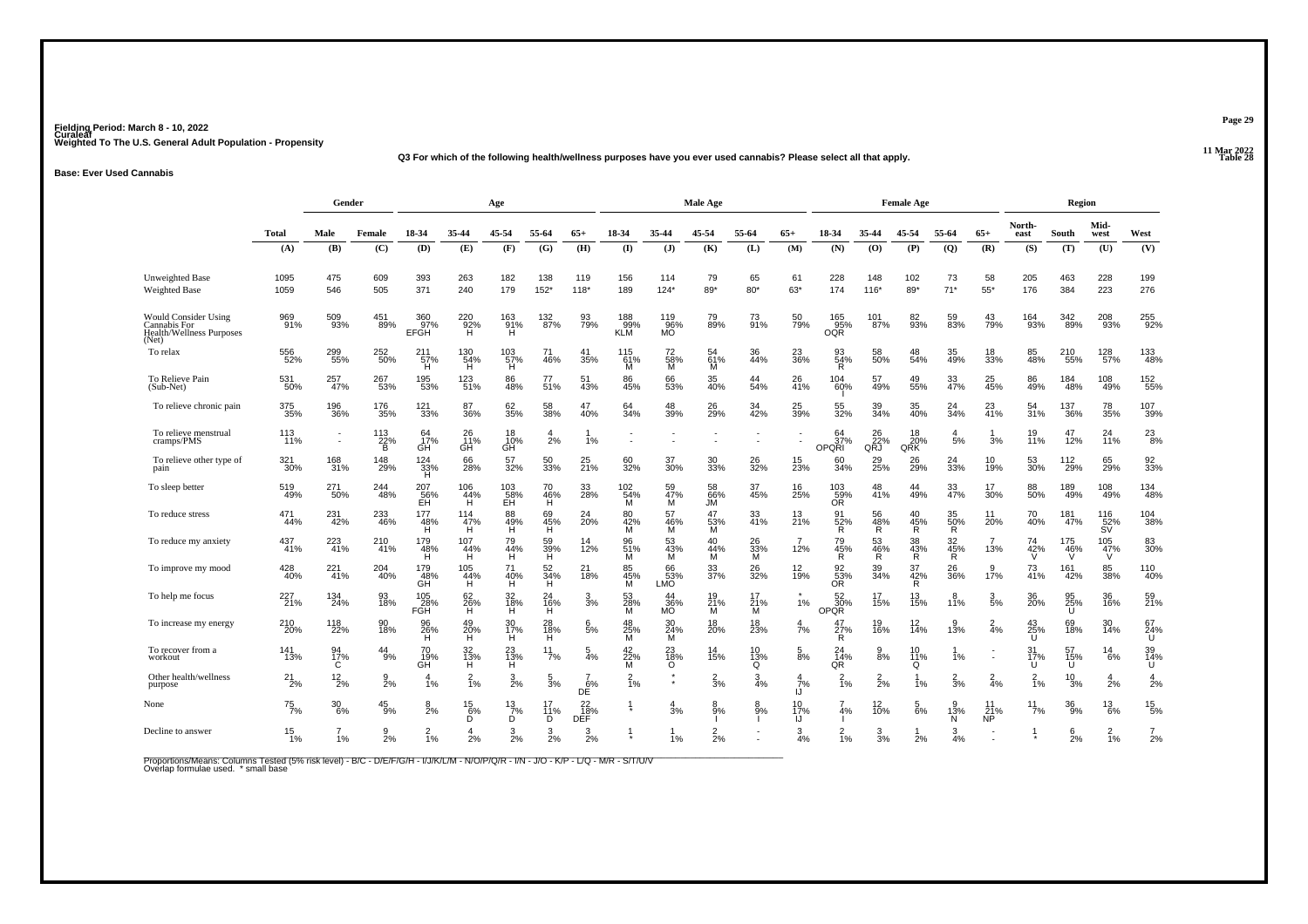#### **11 Mar 2022Q3 For which of the following health/wellness purposes have you ever used cannabis? Please select all that apply.**

#### **Base: Ever Used Cannabis**

|                               |                      | Gender              |                     |                     |                    | Age                |                       |                       |                    |                       | Male Age           |                      |                    |                    |                       | <b>Female Age</b>  |                      |                      |                    | Region              |                    |                    |
|-------------------------------|----------------------|---------------------|---------------------|---------------------|--------------------|--------------------|-----------------------|-----------------------|--------------------|-----------------------|--------------------|----------------------|--------------------|--------------------|-----------------------|--------------------|----------------------|----------------------|--------------------|---------------------|--------------------|--------------------|
|                               | Total                | Male                | Female              | 18-34               | 35-44              | 45-54              | 55-64                 | $65+$                 | 18-34              | 35-44                 | 45-54              | 55-64                | $65+$              | 18-34              | 35-44                 | 45-54              | 55-64                | $65+$                | North-<br>east     | South               | Mid-<br>west       | West               |
|                               | (A)                  | (B)                 | (C)                 | (D)                 | (E)                | (F)                | (G)                   | (H)                   | (I)                | $\mathbf{J}$          | (K)                | (L)                  | (M)                | (N)                | (0)                   | (P)                | (Q)                  | (R)                  | (S)                | (T)                 | $(\mathbf{U})$     | (V)                |
| <b>Weighted Base</b><br>Sigma | 1059<br>3910<br>369% | 546<br>2003<br>367% | 505<br>1869<br>370% | 371<br>1549<br>418% | 240<br>905<br>377% | 179<br>685<br>382% | $152*$<br>520<br>342% | $118*$<br>252<br>214% | 189<br>747<br>395% | $124*$<br>495<br>399% | 89*<br>350<br>393% | $80*$<br>273<br>340% | 63*<br>137<br>219% | 174<br>771<br>443% | $116*$<br>409<br>352% | 89*<br>328<br>369% | $71*$<br>246<br>345% | $55*$<br>114<br>209% | 176<br>640<br>363% | 384<br>1486<br>387% | 223<br>809<br>363% | 276<br>975<br>353% |

Proportions/Means: Columns Tested (5% risk level) - B/C - D/E/F/G/H - I/J/K/L/M - N/O/P/Q/R - I/N - J/O - K/P - L/Q - M/R - S/T/U/V<br>Overlap formulae used. \* small base

#### **Page 30**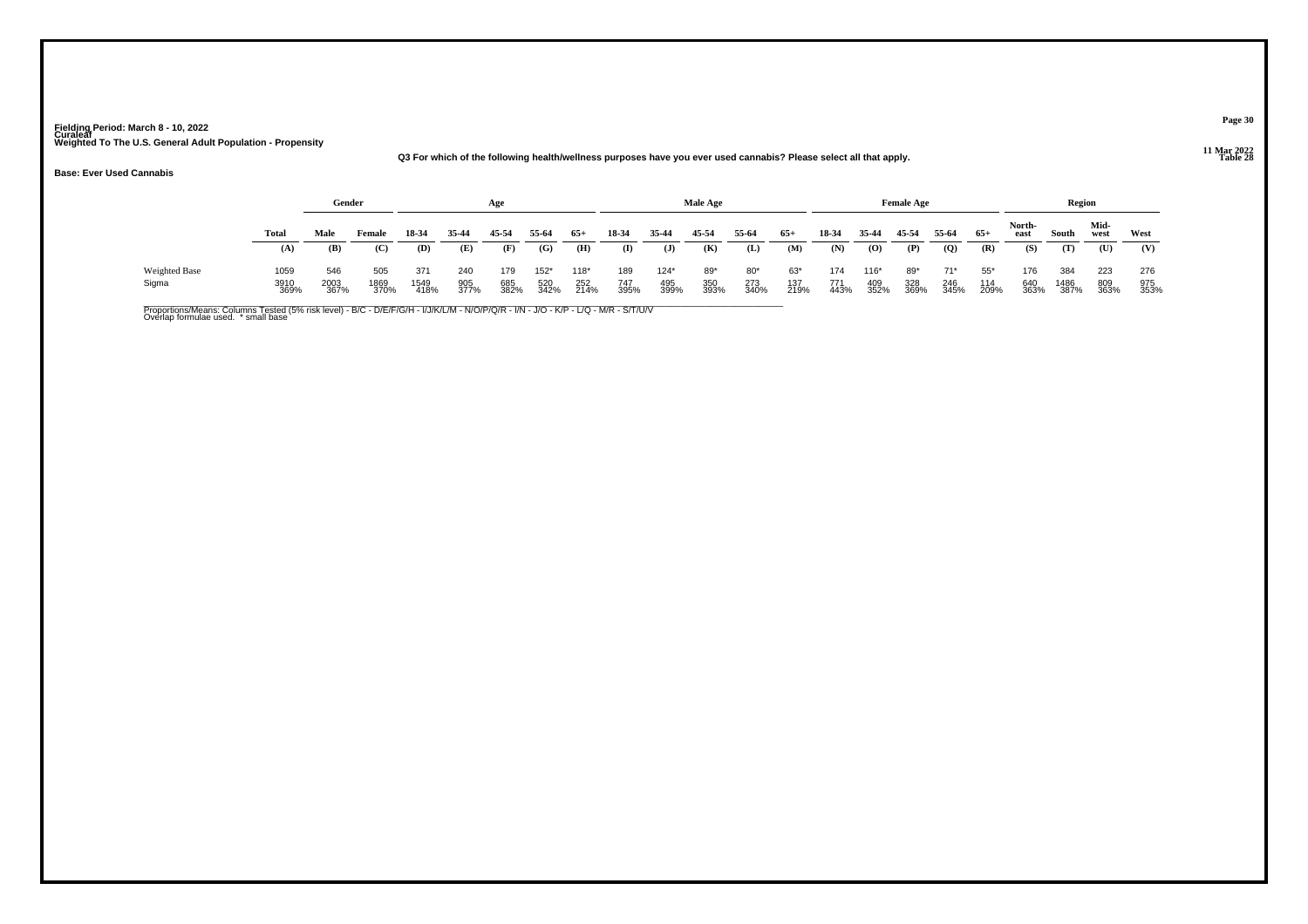#### **11 Mar 2022Q3 For which of the following health/wellness purposes have you ever used cannabis? Please select all that apply.**

#### **Base: Ever Used Cannabis**

|                                                                                  |                    | <b>Household Income</b>        |                         |                  |                  |                  | <b>Education</b>      |                  | <b>Employed</b>    |                       | <b>Children</b> in HH |               | <b>Parent of Child</b><br>Under 18            |                    | <b>Home Ownership</b> |                                 |                        | <b>Marital Status</b>           |                  | <b>Race/Ethnicity</b>        |                              |
|----------------------------------------------------------------------------------|--------------------|--------------------------------|-------------------------|------------------|------------------|------------------|-----------------------|------------------|--------------------|-----------------------|-----------------------|---------------|-----------------------------------------------|--------------------|-----------------------|---------------------------------|------------------------|---------------------------------|------------------|------------------------------|------------------------------|
|                                                                                  | Total              | Less<br>Than<br><b>\$50K</b>   | <b>\$50K</b><br>\$74.9K | \$75K<br>\$99.9K | $$100K+$         | HS or<br>less    | Some<br>College       | College<br>Grad+ | Yes                | N <sub>0</sub>        | Yes                   | No.           | Yes                                           | No                 | Homeowner Renter      |                                 | Married                | <b>Not</b>                      | married Hispanic | Black<br>(Not His-<br>panic) | White<br>(Not His-<br>panic) |
|                                                                                  | (A)                | (B)                            | (C)                     | (D)              | (E)              | (F)              | (G)                   | (H)              | (1)                | (J)                   | (K)                   | (L)           | (M)                                           | (N)                | (O)                   | (P)                             | (Q)                    | (R)                             | (S)              | (T)                          | (U)                          |
| <b>Unweighted Base</b><br><b>Weighted Base</b>                                   | 1095<br>1059       | 511<br>326                     | 214<br>175              | 132<br>127       | 226<br>419       | 346<br>337       | 366<br>343            | 383<br>379       | 713<br>698         | 382<br>361            | 470<br>463            | 625<br>596    | 458<br>438                                    | 637<br>621         | 668<br>721            | 407<br>322                      | 481<br>494             | 614<br>566                      | 158<br>203*      | 166<br>129                   | 705<br>640                   |
| <b>Would Consider Using</b><br>Cannabis For<br>Health/Wellness Purposes<br>(Net) | 969<br>91%         | 307<br>94%<br>C                | 149<br>85%              | 117<br>92%       | 385<br>92%<br>C  | 317<br>94%       | 306<br>89%            | 346<br>91%       | 653<br>94%         | 315<br>87%            | 439<br>95%            | 530<br>89%    | 417<br>-95%<br>N                              | 552<br>89%         | 651<br>90%            | 303<br>94%                      | 447<br>91%             | 522%                            | 185<br>91%       | 118<br>92%                   | 579<br>91%                   |
| To relax                                                                         | 556<br>52%         | 191<br>59%<br>DE               | 92 <sub>%</sub>         | 60<br>47%        | 204<br>49%       | 183<br>54%       | 189<br>55%            | 183<br>48%       | 388<br>56%         | <sup>168</sup><br>46% | 254<br>55%            | 302<br>51%    | 240<br>55%                                    | 316<br>51%         | 358<br>50%            | 186<br>58%<br>O                 | 225<br>46%             | 330<br>58%<br>Q                 | 98<br>48%        | 62<br>48%                    | 346<br>54%                   |
| To Relieve Pain<br>(Sub-Net)                                                     | 531<br>50%         | 199<br>61%<br>CDE <sup>1</sup> | 81<br>47%               | 62<br>49%        | 184<br>44%       | 181<br>54%       | 178<br>52%            | 172<br>45%       | 349<br>50%         | 182<br>50%            | 243<br>52%            | 288<br>48%    | 229<br>52%                                    | $\frac{302}{49\%}$ | 354<br>49%            | 170<br>53%                      | 246<br>50%             | 285<br>50%                      | 109<br>54%       | 67<br>52%                    | 313<br>49%                   |
| To relieve chronic pain                                                          | 375<br>35%         | 153<br>47%<br>CDE <sup>1</sup> | 55<br>31%               | 45<br>35%        | 118<br>28%       | 129<br>38%<br>H. | 134<br>39%<br>H       | 111<br>29%       | 231<br>33%         | 144<br>40%            | 160<br>34%            | 215<br>36%    | 147<br>34%                                    | 228<br>37%         | 237<br>33%            | $\frac{134}{42\%}$              | 164<br>33%             | 211<br>37%                      | 74<br>36%        | 39<br>30%                    | 233<br>37%                   |
| To relieve menstrual<br>cramps/PMS                                               | 113<br>11%         | 49<br>15%<br>Е                 | 17<br>10%               | $^{10}_{8\%}$    | $\frac{36}{9\%}$ | 40<br>12%<br>н   | 47<br>14%<br>H        | $^{25}_{7\%}$    | 74<br>11%          | 39<br>11%             | 67<br>14%             | $^{45}_{8\%}$ | 65<br>15%<br>N                                | 48<br>8%           | $62\over 9%$          | 48<br>15%<br>Ő                  | $^{44}_{9\%}$          | 68<br>12%                       | 23<br>11%        | 20<br>16%<br>U               | $^{55}_{9\%}$                |
| To relieve other type of<br>pain                                                 | 321<br>30%         | $^{128}_{39\%}$ CE             | 52<br>29%               | 40<br>32%        | 97<br>23%        | 114<br>34%       | 100<br>29%            | 107<br>28%       | 214<br>31%         | 108<br>30%            | 145<br>31%            | 176<br>30%    | 136<br>31%                                    | 185<br>30%         | 212<br>29%            | 105<br>33%                      | 143<br>29%             | 178<br>32%                      | 60<br>29%        | 38<br>30%                    | 199<br>31%                   |
| To sleep better                                                                  | 519<br>49%         | 188<br>CE                      | 71<br>40%               | 59<br>47%        | 193<br>46%       | 172<br>51%       | 182<br>53%            | 166<br>44%       | 364<br>52%         | 156<br>43%            | 248<br>54%<br>L.      | 271<br>46%    | 227<br>52%                                    | 292<br>47%         | 324<br>45%            | 183<br>$^{157}_{0}$             | 193<br>39%             | 327<br>$\frac{58}{9}$           | 98<br>48%        | 63<br>49%                    | 310<br>49%                   |
| To reduce stress                                                                 | 471<br>44%         | 170<br>$CE$ <sup>52%</sup>     | 69<br>39%               | 58<br>45%        | 169<br>40%       | 167<br>49%<br>H. | 160<br>47%            | 145<br>38%       | 327<br>47%         | 144<br>40%            | 213<br>46%            | 258<br>43%    | 197<br>45%                                    | 274<br>44%         | 290<br>40%            | 172<br>53%<br>O                 | 189<br>38%             | 282<br>50%<br>Q                 | 79<br>39%        | 59<br>46%                    | 286<br>45%                   |
| To reduce my anxiety                                                             | 437<br>41%         | 153<br>47%                     | 66<br>38%               | 50<br>40%        | 164<br>39%       | 150<br>44%       | 150<br>44%            | 137<br>36%       | 307<br>44%         | 130<br>36%            | 203<br>44%            | 234<br>39%    | 189<br>43%                                    | 247<br>$-40%$      | 269<br>37%            | $^{159}_{\substack{50\% \\ 0}}$ | 175<br>36%             | 261<br>46%<br>$\Omega$          | 92<br>45%        | 57<br>44%                    | 252<br>39%                   |
| To improve my mood                                                               | 428<br>40%         | 143<br>44%                     | 63<br>36%               | 55<br>44%        | 162<br>39%       | 150<br>44%<br>H  | 149<br>$\frac{43}{H}$ | 130<br>34%       | 294<br>42%         | 134<br>37%            | 201<br>43%            | 227<br>38%    | 188<br>43%                                    | 241<br>39%         | 283<br>39%            | 136<br>42%                      | 166<br>34%             | 262<br>46%                      | 89<br>44%        | 52<br>40%                    | 245<br>38%                   |
| To help me focus                                                                 | 227<br>21%         | 89<br>27%<br>CD                | 28<br>16%               | 19<br>15%        | 87<br>21%        | 86<br>25%        | 66<br>19%             | 75<br>20%        | <sup>166</sup> 24% | 61<br>17%             | 129<br>28%            | 98<br>16%     | 118<br>27%                                    | 109<br>18%         | 147<br>20%            | 74<br>23%                       | 86<br>17%              | Q<br>141<br>$^{125}_{\text{Q}}$ | 51<br>25%        | 46<br>$\frac{36}{0}$         | 119<br>19%                   |
| To increase my energy                                                            | 210<br>20%         | 66<br>20%                      | $^{24}_{14\%}$          | 18<br>14%        | 96<br>23%        | 69<br>20%        | 63<br>18%             | 78<br>21%        | 163<br>23%         | 46<br>13%             | L.<br>130<br>28%      | 79<br>13%     | N<br>119<br>$\overset{.}{N}{}^{\frac{27}{N}}$ | 91<br>15%          | 130<br>18%            | 75<br>23%                       | 87<br>18%              | 122 <sub>%</sub>                | 46<br>23%        | 37<br>29%                    | 110<br>17%                   |
| To recover from a<br>workout                                                     | $\frac{141}{13\%}$ | 37<br>11%                      | 22 <sub>0%</sub>        | $16_{13\%}$      | 63<br>15%        | 40<br>12%        | 40<br>12%             | 61<br>16%        | 127<br>18%         | $^{14}_{4\%}$         | 84<br>18%             | 57<br>10%     | 80<br>18%                                     | 61 <sub>0%</sub>   | 103<br>14%            | 36<br>11%                       | 55<br>11%              | 87<br>15%                       | 41<br>20%        | U<br>16%                     | 79 <sub>%</sub>              |
| Other health/wellness<br>purpose                                                 | $^{21}_{2\%}$      | $\frac{8}{3%}$                 | $\overline{4}$<br>2%    | $\frac{3}{2\%}$  | 6<br>1%          | $\frac{6}{2%}$   | 13<br>4%              | $\frac{2}{1%}$   | $^{10}_{1\%}$      | $^{11}_{3\%}$         | $\overline{7}$<br>2%  | $^{14}_{2\%}$ | N<br>$6\frac{6}{1\%}$                         | $^{15}_{2\%}$      | 9<br>1%               | $\frac{12}{4\%}$                | $^{12}_{2\%}$          | $\frac{9}{2\%}$                 | 1%               | $\frac{7}{6%}$               | $^{10}_{2\%}$                |
| None                                                                             | $^{75}_{7\%}$      | $^{13}_{4\%}$                  | $^{21}_{12\%}$<br>R     | $8\%$            | $\frac{32}{8\%}$ | $^{19}_{6\%}$    | H<br>$^{29}_{\ 8\%}$  | $^{28}_{7\%}$    | $\frac{37}{5\%}$   | 39<br>11%             | $\frac{17}{4%}$       | 58<br>10%     | $^{17}_{4\%}$                                 | 59%<br>м           | $^{61}_{9\%}$         | $\circ$<br>$\frac{14}{4%}$      | $\substack{38 \\ 8\%}$ | $\frac{37}{7}\%$                | $^{13}_{6\%}$    | SŬ<br>$_{6\%}^8$             | $^{55}_{9\%}$                |

Proportions/Means: Columns Tested (5% risk level) - B/C/D/E - F/G/H - I/J - K/L - M/N - O/P - Q/R - S/T/U<br>Overlap formulae used. \* small base

**Page 31**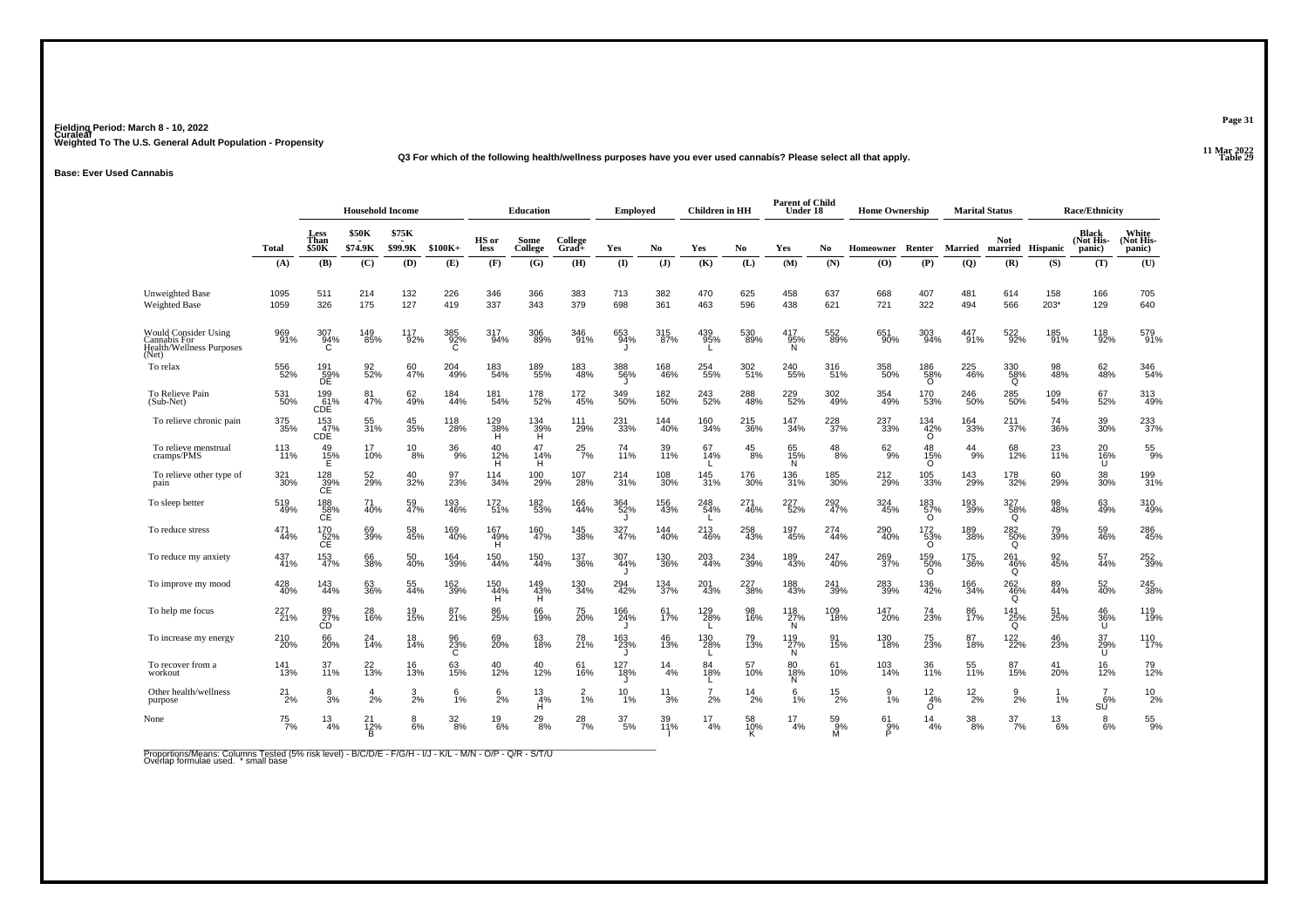#### **11 Mar 2022Q3 For which of the following health/wellness purposes have you ever used cannabis? Please select all that apply.**

#### **Base: Ever Used Cannabis**

|                                    |                  |                       | <b>Household Income</b> |                        |              |                      | Education       |                        | <b>Employed</b> |              | Children in HH |                        | <b>Parent of Child</b><br>Under 18 |                      | <b>Home Ownership</b> |              |                            | <b>Marital Status</b> |              | <b>Race/Ethnicity</b>        |                             |
|------------------------------------|------------------|-----------------------|-------------------------|------------------------|--------------|----------------------|-----------------|------------------------|-----------------|--------------|----------------|------------------------|------------------------------------|----------------------|-----------------------|--------------|----------------------------|-----------------------|--------------|------------------------------|-----------------------------|
|                                    | Total            | Less<br>Than<br>\$50K | \$50K<br>\$74.9K        | \$75K<br>\$99.9K       | $$100K+$     | HS or<br><b>less</b> | Some<br>College | College<br>$Grad +$    | Yes             | No           | Yes            | No                     | Yes                                | No                   | Homeowner             | Renter       | <b>Married</b>             | <b>Not</b><br>married | Hispanic     | Black<br>(Not His-<br>panic) | White<br>Not His-<br>panic) |
|                                    | (A)              | (B)                   | (C)                     | (D)                    | (E)          | (F)                  | (G)             | (H)                    | $\mathbf{I}$    | J            | (K)            | (L)                    | (M)                                | (N)                  | (0)                   | (P)          | $\left( \mathbf{Q}\right)$ | (R)                   | (S)          | (T)                          | (U)                         |
| Weighted Base<br>Decline to answer | 1059<br>15<br>1% | 326<br>2%             | 175<br>3%               | 127<br>$\frac{2}{2}$ % | 419          | 337<br>1%            | 343<br>3%       | 379<br>$\frac{5}{1\%}$ | 698<br>8<br>1%  | 361<br>2%    | 463<br>2%      | 596<br>$\frac{8}{1\%}$ | 438<br>1%                          | 621<br>$^{11}_{2\%}$ | 721<br>1%             | 322<br>2%    | 494<br>2%                  | 566<br>1%             | $203*$<br>2% | 129<br>2%                    | 640<br>1%                   |
| Sigma                              | 3910<br>369%     | 1395<br>428%          | 589<br>336%             | 443<br>349%            | 1429<br>341% | 1327<br>393%         | 1331<br>388%    | 1252<br>331%           | 2709<br>388%    | 1201<br>333% | 1866<br>403%   | 2043<br>343%           | 1734<br>396%                       | 2176<br>350%         | 2494<br>346%          | 1340<br>416% | 1586<br>321%               | 2324<br>411%          | 769<br>379%  | 506<br>394%                  | 2306<br>361%                |

Proportions/Means: Columns Tested (5% risk level) - B/C/D/E - F/G/H - I/J - K/L - M/N - O/P - Q/R - S/T/U<br>Overlap formulae used. \* small base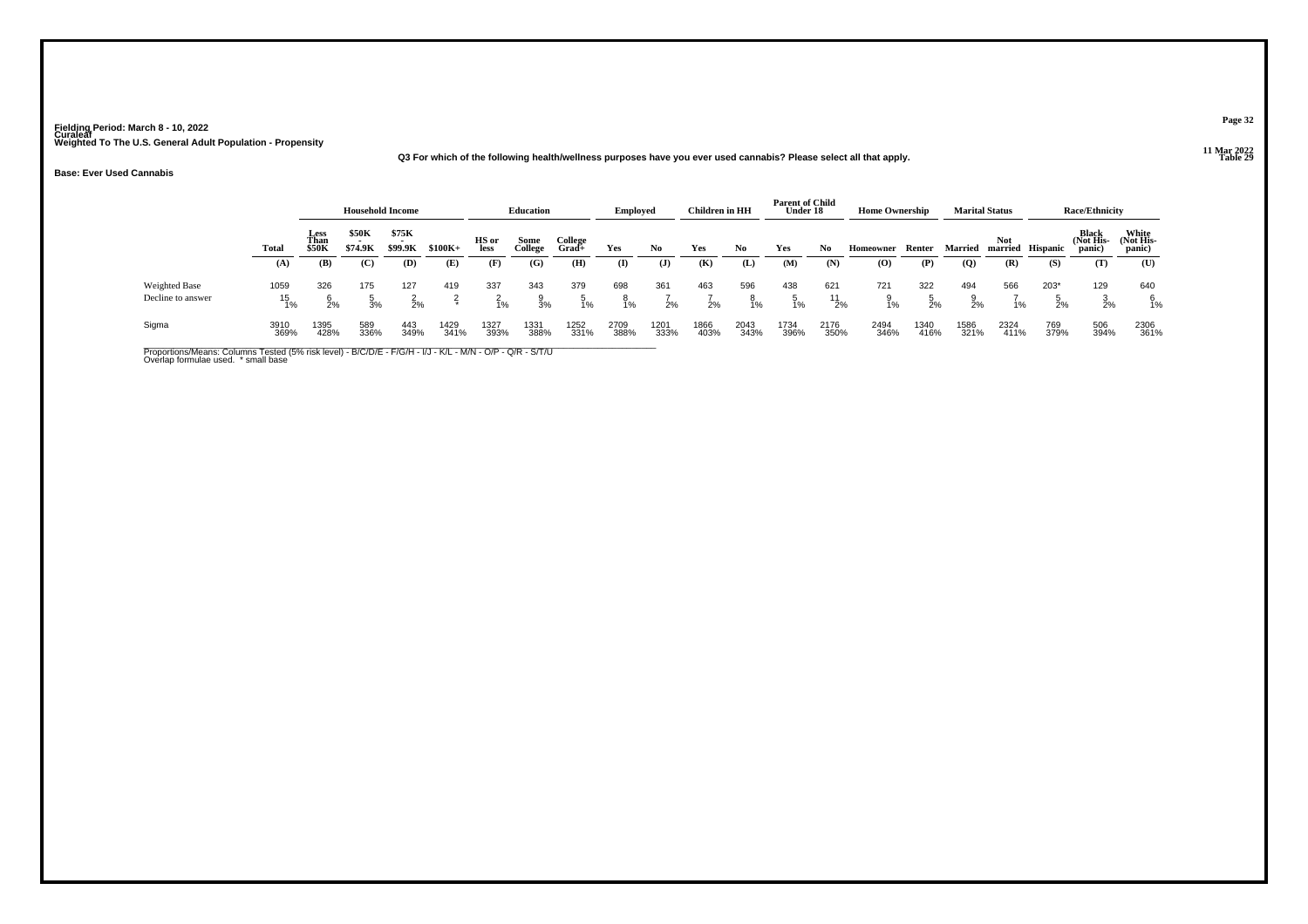#### **11 Mar 2022Q3 For which of the following health/wellness purposes have you ever used cannabis? Please select all that apply.**

**Base: Ever Used Cannabis**

|                                                                                  |                    | <b>Cannabis Usage</b> |                   | <b>Use Cannabis For</b>         |                                     |
|----------------------------------------------------------------------------------|--------------------|-----------------------|-------------------|---------------------------------|-------------------------------------|
|                                                                                  | <b>Total</b>       | <b>Ever Used</b>      | <b>Never Used</b> | Recreational<br><b>Use Only</b> | <b>Health/Well-</b><br>ness Reasons |
|                                                                                  | (A)                | (B)                   | (C)               | (D)                             | (E)                                 |
| Unweighted Base<br><b>Weighted Base</b>                                          | 1095<br>1059       | 1095<br>1059          | $**$              | 341<br>338                      | 731<br>695                          |
| <b>Would Consider Using</b><br>Cannabis For<br>Health/Wellness Purposes<br>(Net) | 969<br>91%         | 969<br>91%            |                   | 271<br>80%                      | 682<br>$\frac{98}{5}$ %             |
| To relax                                                                         | 556<br>52%         | 556<br>52%            |                   | 191<br>57%                      | 359<br>52%                          |
| To Relieve Pain<br>(Sub-Net)                                                     | 531<br>50%         | 531<br>50%            |                   | 69<br>20%                       | 450<br>65%<br>D                     |
| To relieve chronic pain                                                          | 375<br>35%         | 375<br>35%            |                   | 38<br>11%                       | 330<br>47%<br>Ď                     |
| To relieve menstrual<br>cramps/PMS                                               | 113<br>11%         | 113<br>11%            |                   | 21<br>6%                        | 90<br>$\frac{13}{D}$                |
| To relieve other type of<br>pain                                                 | 321<br>30%         | 321<br>30%            |                   | 40<br>12%                       | 274<br>39%<br>D                     |
| To sleep better                                                                  | 519<br>49%         | 519<br>49%            |                   | 120<br>35%                      | $0$<br>393<br>57%<br>D              |
| To reduce stress                                                                 | 471<br>44%         | 471<br>44%            |                   | 109<br>32%                      | 354<br>51%<br>D                     |
| To reduce my anxiety                                                             | 437<br>41%         | 437<br>41%            |                   | 93<br>28%                       | 338<br>49%                          |
| To improve my mood                                                               | 428<br>40%         | 428<br>40%            |                   | 109<br>32%                      | 316<br>45%<br>D                     |
| To help me focus                                                                 | 227<br>21%         | 227<br>21%            |                   | 41<br>12%                       | 186<br>27%<br>D                     |
| To increase my energy                                                            | 210<br>20%         | 210<br>20%            |                   | 26<br>8%                        | 183<br>26%<br>D                     |
| To recover from a<br>workout                                                     | 141<br>13%         | 141<br>13%            |                   | $\frac{12}{4%}$                 | 128<br>18%<br>Õ                     |
| Other health/wellness<br>purpose                                                 | 21<br>2%           | 21<br>2%              |                   |                                 | $\frac{19}{3%}$<br>D                |
| None                                                                             | $^{75}_{7\%}$      | $^{75}_{7\%}$         |                   | 66<br>1 <u>9</u> %<br>Ė         |                                     |
| Decline to answer                                                                | $15$ <sub>1%</sub> | $15$ <sub>1%</sub>    |                   | 1                               | $^{13}_{2\%}$                       |

Proportions/Means: Columns Tested (5% risk level) - B/C - D/E<br>Overlap formulae used. \*\* very small base (under 30) ineligible for sig testing

**Page 33**

**Table 30 Table 30**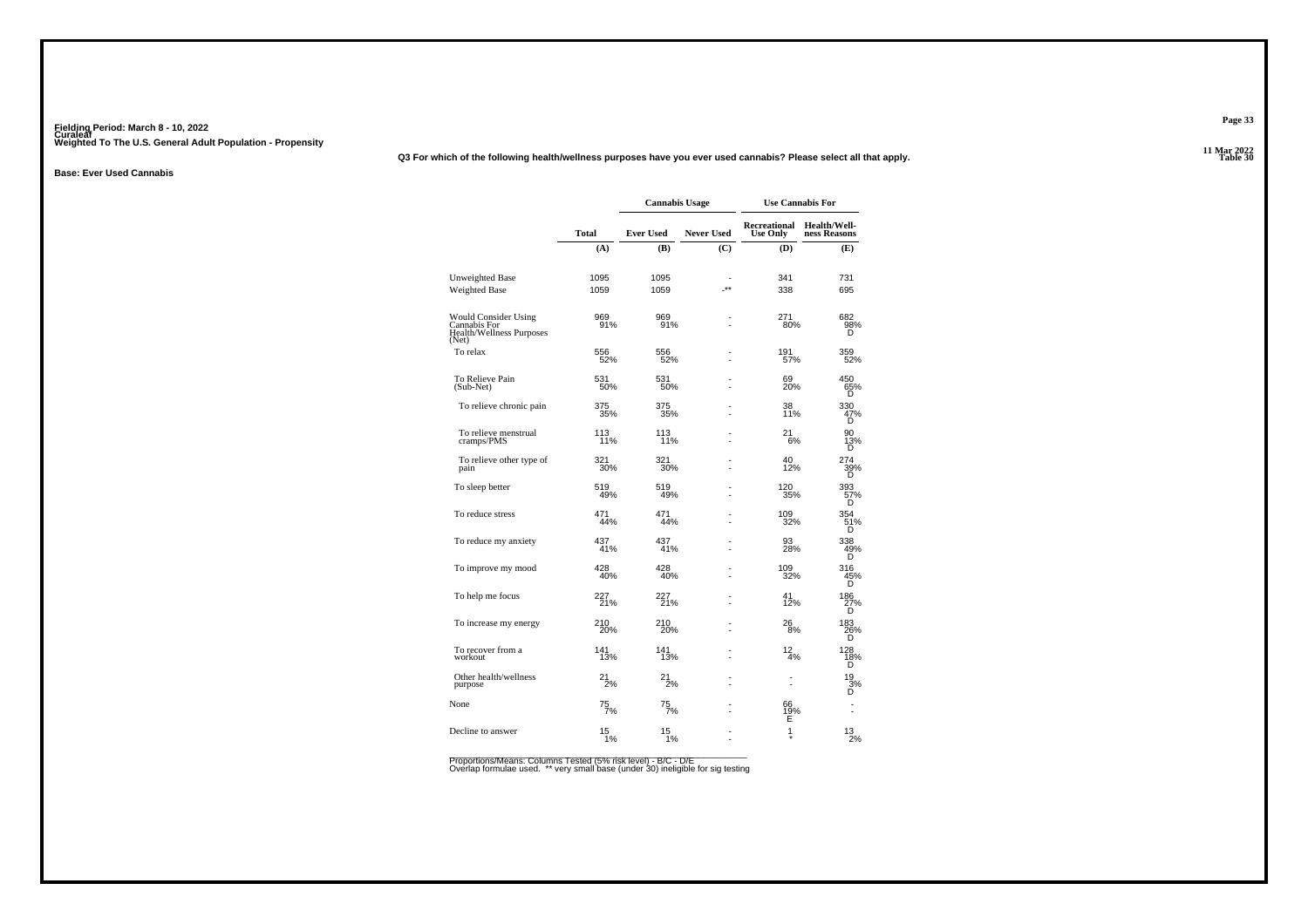**11 Mar 2022Q3 For which of the following health/wellness purposes have you ever used cannabis? Please select all that apply.**

**Base: Ever Used Cannabis**

|               |              | <b>Cannabis Usage</b> |                          |                                        | <b>Use Cannabis For</b>      |
|---------------|--------------|-----------------------|--------------------------|----------------------------------------|------------------------------|
|               | Total        | <b>Ever Used</b>      | <b>Never Used</b>        | <b>Recreational</b><br><b>Use Only</b> | Health/Well-<br>ness Reasons |
|               | (A)          | (B)                   | (C)                      | (D)                                    | (E)                          |
| Weighted Base | 1059         | 1059                  | $^{-**}$                 | 338                                    | 695                          |
| Sigma         | 3910<br>369% | 3910<br>369%          | $\overline{\phantom{a}}$ | 865<br>256%                            | 2983<br>429%                 |

Proportions/Means: Columns Tested (5% risk level) - B/C - D/E<br>Overlap formulae used. \*\* very small base (under 30) ineligible for sig testing

**Page 34**

**Table 30 Table 30**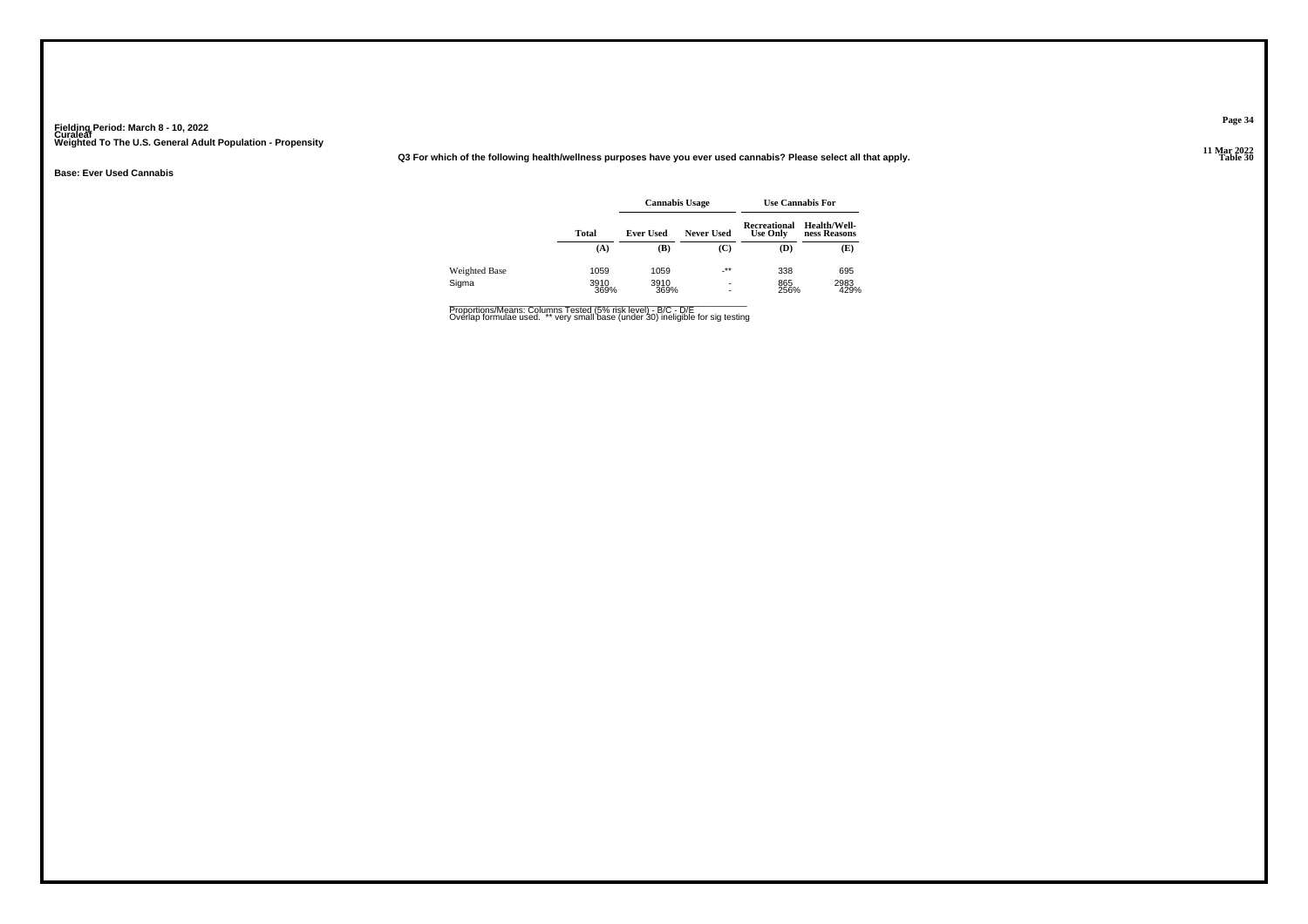#### **11 Mar 2022Q4 Please indicate whether you believe the below statement is true or false.A person can consume cannabis without getting "high".**

#### **Base: All Respondents Age 21+**

|                                                |              | Gender      |              |                  |                     | Age             |                  |                   |                    |                   | Male Age    |             |                 |             |                | <b>Female Age</b> |                 |                 |                | Region      |              |             |
|------------------------------------------------|--------------|-------------|--------------|------------------|---------------------|-----------------|------------------|-------------------|--------------------|-------------------|-------------|-------------|-----------------|-------------|----------------|-------------------|-----------------|-----------------|----------------|-------------|--------------|-------------|
|                                                | Total        | Male        | Female       | 18-34            | 35-44               | 45-54           | 55-64            | $65+$             | 18-34              | 35-44             | 45-54       | 55-64       | $65+$           | 18-34       | 35-44          | 45-54             | 55-64           | $65+$           | North-<br>east | South       | Mid-<br>west | West        |
|                                                | (A)          | (B)         | (C)          | (D)              | (E)                 | (F)             | (G)              | (H)               | $\mathbf{I}$       | $\mathbf{J}$      | (K)         | (L)         | (M)             | (N)         | (O)            | (P)               | (Q)             | (R)             | (S)            | (T)         | (U)          | (V)         |
| <b>Unweighted Base</b><br><b>Weighted Base</b> | 1953<br>1953 | 787<br>929  | 1146<br>1005 | 548<br>502       | 392<br>342          | 307<br>322      | 286<br>337       | 420<br>449        | 203<br>246         | 149<br>$164*$     | 122<br>155* | 117<br>159* | 196<br>204      | 332<br>246  | 240<br>174     | 184<br>166*       | 168<br>177      | 222<br>243      | 387<br>340     | 864<br>751  | 393<br>399   | 309<br>462  |
| True                                           | 1020<br>52%  | 508<br>55%  | 503<br>50%   | 295<br>59%<br>GH | $^{211}_{62\%}$ FGH | 160<br>50%      | 150<br>44%       | 204<br>46%        | 157<br>- 64%<br>LM | 111<br>68%<br>KLM | 81<br>52%   | 71<br>45%   | 88<br>43%       | 131<br>53%  | 99<br>57%      | 78<br>47%         | 79<br>44%       | 117<br>48%      | 165<br>48%     | 368<br>49%  | 222<br>55%   | 266<br>57%  |
| False                                          | 427<br>22%   | 214<br>23%  | 210<br>21%   | 117<br>23%       | 80<br>23%           | 74<br>23%       | 79<br>23%        | 78<br>17%         | 52<br>21%          | 38<br>23%         | 39<br>25%   | 39<br>24%   | 45<br>22%       | 63<br>26%   | $^{42}_{24\%}$ | 34<br>21%         | 39<br>22%       | 32<br>13%       | 88<br>26%      | 172<br>23%  | 76<br>19%    | 91<br>20%   |
| Not at all sure                                | 506<br>26%   | 207<br>22%  | 293<br>29%   | 90<br>18%        | 52<br>15%           | 89<br>28%<br>DE | 109<br>32%<br>DE | 167<br>37%<br>DEF | 37<br>15%          | $^{15}_{9\%}$     | 35<br>22%   | 49<br>31%   | 71<br>35%<br>IJ | 52<br>21%   | 33<br>19%      | 54<br>33%<br>NO   | 60<br>34%<br>NO | 94<br>39%<br>NO | 87<br>26%      | 211<br>28%  | 102<br>26%   | 106<br>23%  |
| Sigma                                          | 1953<br>100% | 929<br>100% | 1005<br>100% | 502<br>100%      | 342<br>100%         | 322<br>100%     | 337<br>100%      | 449<br>100%       | 246<br>100%        | 164<br>100%       | 155<br>100% | 159<br>100% | 204<br>100%     | 246<br>100% | 174<br>100%    | 166<br>100%       | 177<br>100%     | 243<br>100%     | 340<br>100%    | 751<br>100% | 399<br>100%  | 462<br>100% |

Proportions/Means: Columns Tested (5% risk level) - B/C - D/E/F/G/H - I/J/K/L/M - N/O/P/Q/R - I/N - J/O - K/P - L/Q - M/R - S/T/U/V<br>Overlap formulae used. \*small base

**Table 31 Table 31**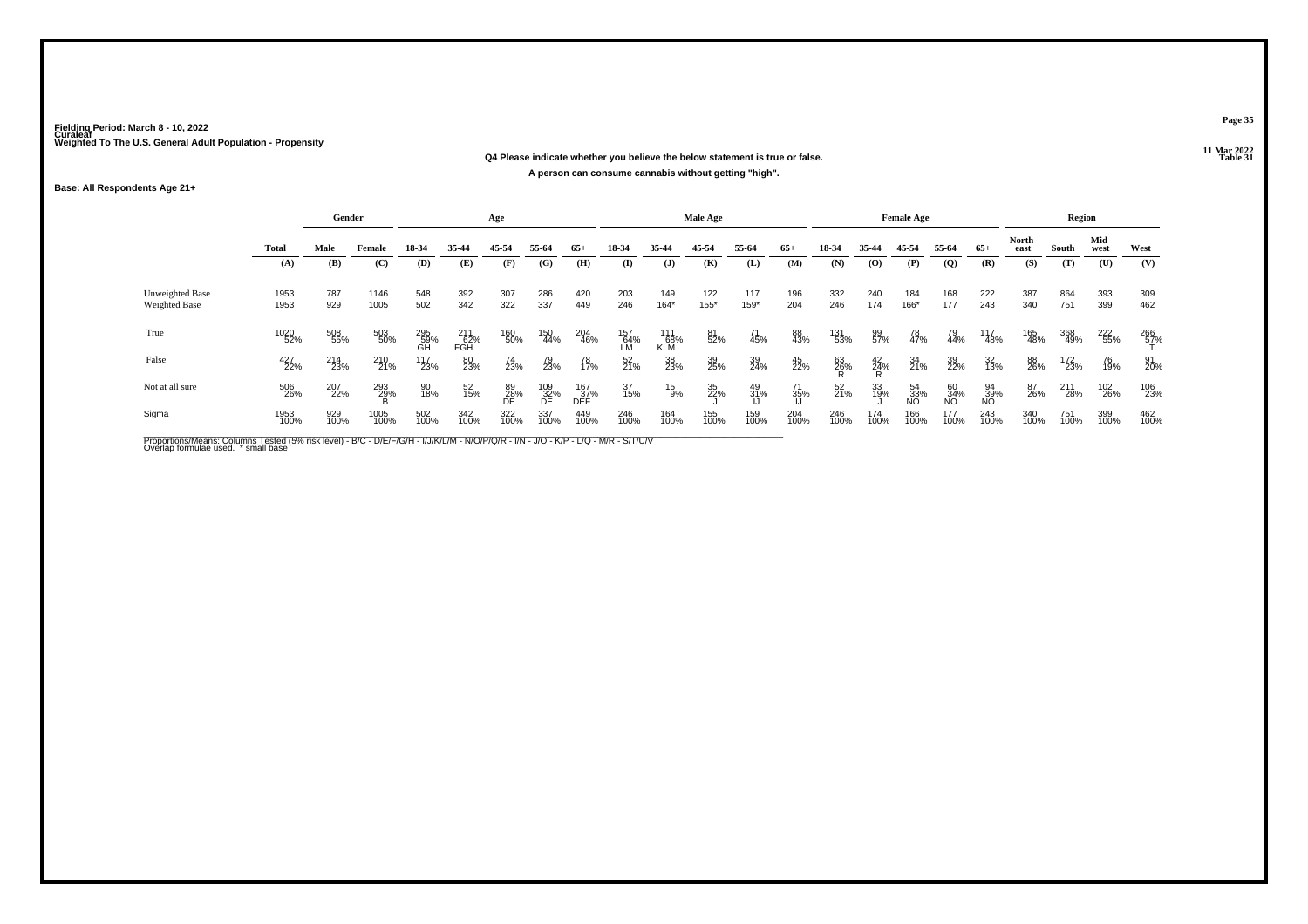#### **11 Mar 2022Q4 Please indicate whether you believe the below statement is true or false.A person can consume cannabis without getting "high".**

#### **Base: All Respondents Age 21+**

|                                                |              | <b>Household Income</b>      |                         |                                              |             |               | <b>Education</b> |                    | <b>Employed</b> |             | Children in HH |              | <b>Parent of Child</b><br>Under 18 |                | <b>Home Ownership</b> |             |              | <b>Marital Status</b> |                 | <b>Race/Ethnicity</b>        |                              |
|------------------------------------------------|--------------|------------------------------|-------------------------|----------------------------------------------|-------------|---------------|------------------|--------------------|-----------------|-------------|----------------|--------------|------------------------------------|----------------|-----------------------|-------------|--------------|-----------------------|-----------------|------------------------------|------------------------------|
|                                                | Total        | Less<br>Than<br><b>\$50K</b> | <b>\$50K</b><br>\$74.9K | \$75K<br>$\overline{\phantom{a}}$<br>\$99.9K | $$100K+$    | HS or<br>less | Some<br>College  | College<br>$Grad+$ | Yes             | No          | Yes            | No           | Yes                                | N <sub>0</sub> | Homeowner             | Renter      | Married      | <b>Not</b><br>married | <b>Hispanic</b> | Black<br>(Not His-<br>panic) | White<br>(Not His-<br>panic) |
|                                                | (A)          | (B)                          | (C)                     | (D)                                          | (E)         | (F)           | (G)              | (H)                | $\mathbf{I}$    | (J)         | (K)            | (L)          | (M)                                | (N)            | (O)                   | (P)         | $\mathbf{Q}$ | (R)                   | (S)             | (T)                          | (U)                          |
| <b>Unweighted Base</b><br><b>Weighted Base</b> | 1953<br>1953 | 873<br>581                   | 409<br>317              | 255<br>252                                   | 379<br>765  | 584<br>593    | 643<br>636       | 726<br>724         | 1120<br>1127    | 833<br>826  | 684<br>680     | 1269<br>1273 | 651<br>618                         | 1302<br>1335   | 1269<br>1388          | 645<br>531  | 930<br>963   | 1023<br>990           | 245<br>318      | 265<br>231                   | 1320<br>1230                 |
| True                                           | 1020<br>52%  | 293<br>50%                   | 166<br>52%              | 138<br>55%                                   | 409<br>53%  | 302<br>51%    | 321<br>50%       | 397<br>55%         | 620<br>55%      | 400<br>48%  | 415<br>61%     | 605<br>48%   | 377<br>61%                         | 643<br>48%     | 741<br>53%            | 270<br>51%  | 510<br>53%   | 510<br>51%            | 173<br>54%      | 100<br>43%                   | 670<br>54%                   |
| False                                          | 427<br>22%   | 137<br>23%                   | 58<br>18%               | 41<br>16%                                    | 181<br>24%  | 132<br>22%    | 125<br>20%       | 171<br>24%         | 259<br>23%      | 168<br>20%  | 152<br>22%     | 275<br>22%   | 138<br>22%                         | 289<br>22%     | 273<br>20%            | 139<br>26%  | 192<br>20%   | 235<br>24%            | 84<br>26%       | 61<br>26%                    | 239<br>19%                   |
| Not at all sure                                | 506<br>26%   | 151<br>26%                   | 94<br>30%               | 74<br>29%                                    | 175<br>23%  | 159<br>27%    | 190<br>30%       | 156<br>22%         | 248<br>22%      | 258<br>31%  | 113<br>17%     | 393<br>31%   | 102<br>17%                         | 404<br>30%     | 374<br>27%            | 121<br>23%  | 260<br>27%   | 246<br>25%            | 61<br>19%       | 70<br>30%                    | 321<br>26%                   |
| Sigma                                          | 1953<br>100% | 581<br>100%                  | 317<br>100%             | 252<br>100%                                  | 765<br>100% | 593<br>100%   | 636<br>100%      | 724<br>100%        | 1127<br>100%    | 826<br>100% | 680<br>100%    | 1273<br>100% | 618<br>100%                        | 1335<br>100%   | 1388<br>100%          | 531<br>100% | 963<br>100%  | 990<br>100%           | 318<br>100%     | 231<br>100%                  | 1230<br>100%                 |

Proportions/Means: Columns Tested (5% risk level) - B/C/D/E - F/G/H - I/J - K/L - M/N - O/P - Q/R - S/T/U<br>Overlap formulae used.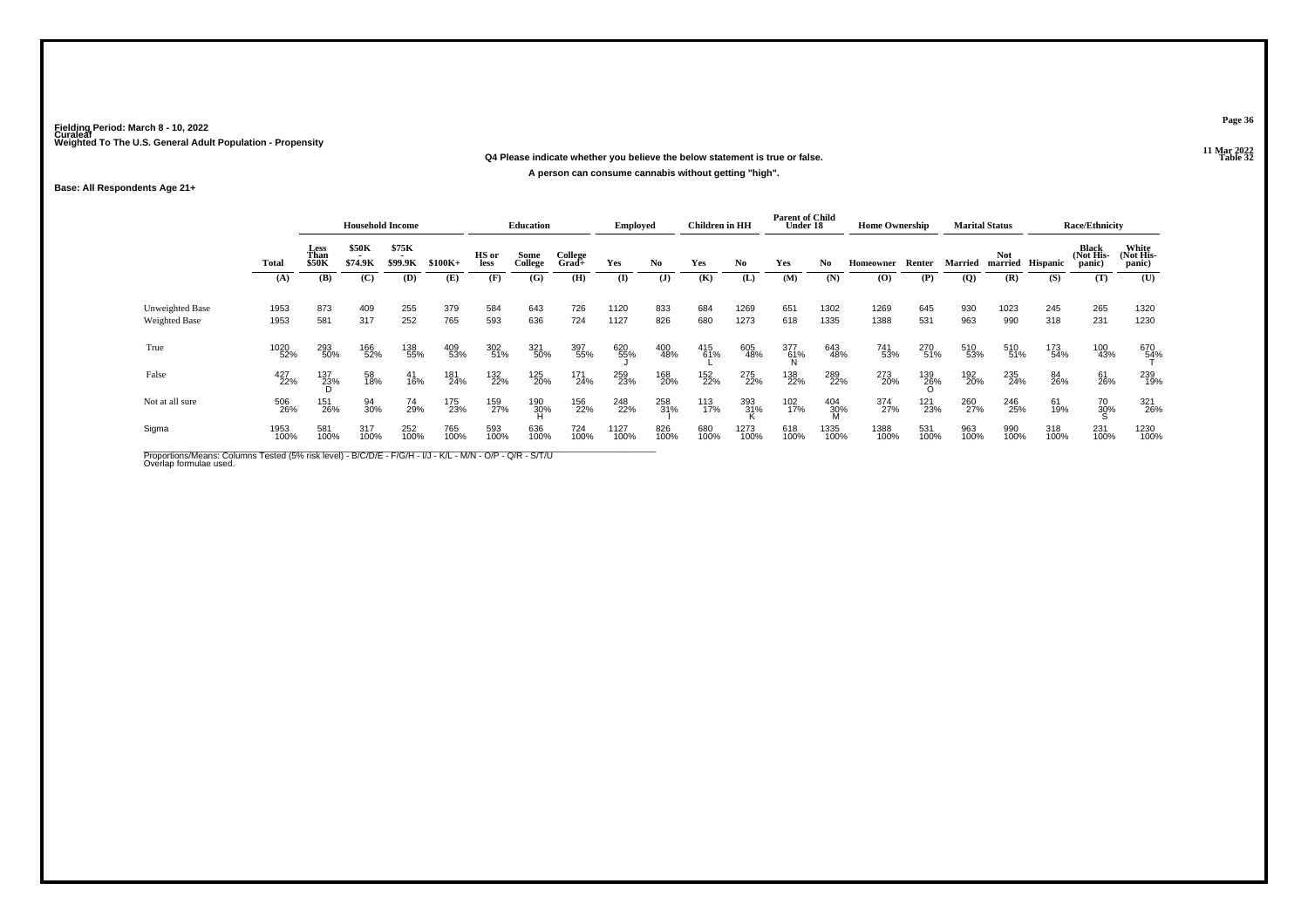### **11 Mar 2022Q4 Please indicate whether you believe the below statement is true or false.A person can consume cannabis without getting "high".**

#### **Base: All Respondents Age 21+**

|                                                                                         |              | <b>Cannabis Usage</b> |                   |                                 | <b>Use Cannabis For</b>      |
|-----------------------------------------------------------------------------------------|--------------|-----------------------|-------------------|---------------------------------|------------------------------|
|                                                                                         | <b>Total</b> | <b>Ever Used</b>      | <b>Never Used</b> | Recreational<br><b>Use Only</b> | Health/Well-<br>ness Reasons |
|                                                                                         | (A)          | (B)                   | (C)               | (D)                             | (E)                          |
| Unweighted Base                                                                         | 1953         | 1095                  | 795               | 341                             | 731                          |
| Weighted Base                                                                           | 1953         | 1059                  | 824               | 338                             | 695                          |
| True                                                                                    | 1020<br>52%  | 703<br>66%<br>С       | 292<br>35%        | 197<br>58%                      | 490<br>70%<br>D              |
| False                                                                                   | 427<br>22%   | 214<br>20%            | 198<br>24%        | 65<br>19%                       | 148<br>21%                   |
| Not at all sure                                                                         | 506<br>26%   | 142<br>13%            | 334<br>41%<br>в   | 76<br>22%<br>E                  | 58<br>8%                     |
| Sigma                                                                                   | 1953<br>100% | 1059<br>100%          | 824<br>100%       | 338<br>100%                     | 695<br>100%                  |
| Proportions/Means: Columns Tested (5% risk level) - B/C - D/E<br>Overlap formulae used. |              |                       |                   |                                 |                              |

**Page 37**

**Table 33**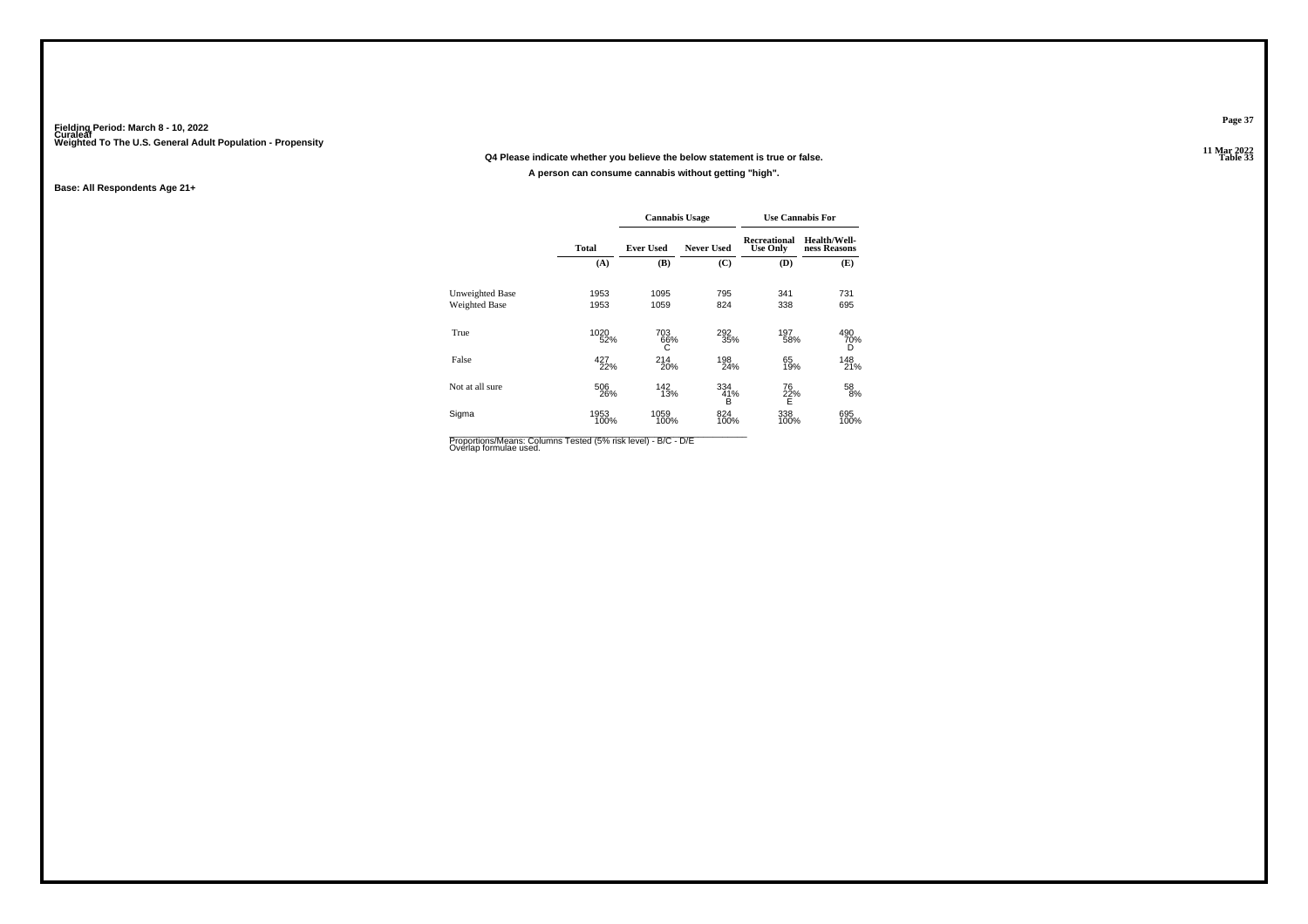### **11 Mar 2022Q5 How much do you agree or disagree with each of the following statements about cannabis?Summary Of Strongly/Somewhat Agree**

**Base: All Respondents Age 21+ (Variable Bases)**

|                                                                                                                 |              | Gender     |            |                  |                  | Age              |                 |            |                  |                  | Male Age        |                 |            |                 |                       | <b>Female Age</b> |              |                 |                 | Region     |                     |            |
|-----------------------------------------------------------------------------------------------------------------|--------------|------------|------------|------------------|------------------|------------------|-----------------|------------|------------------|------------------|-----------------|-----------------|------------|-----------------|-----------------------|-------------------|--------------|-----------------|-----------------|------------|---------------------|------------|
|                                                                                                                 | <b>Total</b> | Male       | Female     | 18-34            | 35-44            | 45-54            | 55-64           | 65+        | 18-34            | 35-44            | 45-54           | 55-64           | $65+$      | 18-34           | 35-44                 | 45-54             | 55-64        | $65+$           | North-<br>east  | South      | Mid-<br>west        | West       |
|                                                                                                                 | (A)          | (B)        | (C)        | (D)              | (E)              | (F)              | (G)             | (H)        | $\mathbf{I}$     | $($ $)$          | (K)             | (L)             | (M)        | (N)             | (O)                   | (P)               | $\mathbf{Q}$ | (R)             | (S)             | (T)        | (U)                 | (V)        |
| Using cannabis as an<br>alternative/in addition to<br>pharmaceuticals has<br>improved my overall<br>well-being. | 475<br>88%   | 265<br>90% | 206<br>86% | 175<br>85%       | 112<br>90%       | 81<br>87%        | 65<br>89%       | 42<br>90%  | 91<br>88%        | 71<br>92%        | 46<br>91%       | 37<br>92%       | 20<br>88%  | 81<br>85%       | $\frac{41}{87\%}$     | 34<br>82%         | 28<br>85%    | 22 <sub>%</sub> | 86<br>91%       | 155<br>86% | 94<br>86%           | 140<br>89% |
| I would recommend<br>cannabis to a friend or<br>family member for medical<br>use.                               | 598<br>86%   | 314<br>86% | 276<br>86% | 227<br>85%       | 145<br>87%       | 107<br>92%       | 70<br>84%       | 47<br>81%  | 114<br>83%       | 82<br>88%        | 54<br>94%       | 38<br>82%       | 25<br>79%  | 106<br>86%      | 63<br>84%             | 52<br>89%         | 32<br>85%    | 22<br>83%       | 103<br>88%      | 196<br>83% | 134<br>90%          | 164<br>86% |
| Using cannabis as part of<br>my health/wellness routine<br>has improved my overall<br>well-being.               | 566<br>81%   | 301<br>82% | 258<br>80% | 225<br>84%<br>H  | 141<br>84%       | 100<br>86%       | 61<br>72%       | 40<br>69%  | 120<br>87%       | 82<br>88%        | 49<br>86%       | 32<br>69%       | 18<br>58%  | 98<br>80%       | 59<br>79%             | 50<br>85%         | 29<br>76%    | 22<br>81%       | 98<br>84%       | 184<br>77% | 130<br>8 <u>7</u> % | 155<br>81% |
| Cannabis is an essential<br>part of my health/wellness<br>routine.                                              | 502<br>72%   | 276<br>76% | 218<br>68% | 209<br>78%<br>ĠĤ | 134<br>80%<br>ĞĤ | 78<br>67%        | 53<br>63%       | 28<br>47%  | 110<br>80%       | 77<br>82%        | 44<br>78%       | 29<br>62%       | 17<br>52%  | 93<br>75%       | 57<br>77%<br>Þ        | 33<br>56%         | 24<br>64%    | 11<br>41%       | 97<br>83%<br>TÚ | 159<br>67% | 102<br>68%          | 145<br>76% |
| I would be more likely to<br>use cannabis as a health<br>solution if it came in small,<br>controlled doses.     | 1352<br>69%  | 657<br>71% | 684<br>68% | 380<br>76%<br>GH | 265<br>78%<br>ĠĤ | 231<br>$72\%$ H  | 226<br>67%<br>H | 250<br>56% | 192<br>78%<br>M  | 130<br>79%<br>M  | 116<br>75%<br>M | 109<br>69%<br>M | 110<br>54% | 179<br>73%<br>R | 135<br>$\frac{78}{9}$ | 114<br>69%        | 116<br>65%   | 140<br>58%      | 230<br>68%      | 499<br>66% | 279<br>70%          | 343<br>74% |
| I would prefer to use<br>cannabis rather than<br>pharmaceuticals to treat a<br>medical issue when<br>possible.  | 1213<br>62%  | 592<br>64% | 608<br>61% | 352<br>70%<br>GH | 260<br>76%<br>GH | 216<br>67%<br>GH | 191<br>57%<br>H | 193<br>43% | 182<br>74%<br>LM | 133<br>81%<br>LM | 110<br>71%<br>м | 88<br>55%<br>M  | 79<br>39%  | 161<br>65%<br>R | 127<br>73%<br>QR      | 106<br>64%<br>R   | 102<br>58%   | 113<br>46%      | 221<br>65%      | 444<br>59% | 258<br>65%          | 290<br>63% |

Proportions/Means: Columns Tested (5% risk level) - B/C - D/E/F/G/H - I/J/K/L/M - N/O/P/Q/R - I/N - J/O - K/P - L/Q - M/R - S/T/U/V<br>Overlap formulae used. \* small base; \*\* very small base (under 30) ineligible for sig te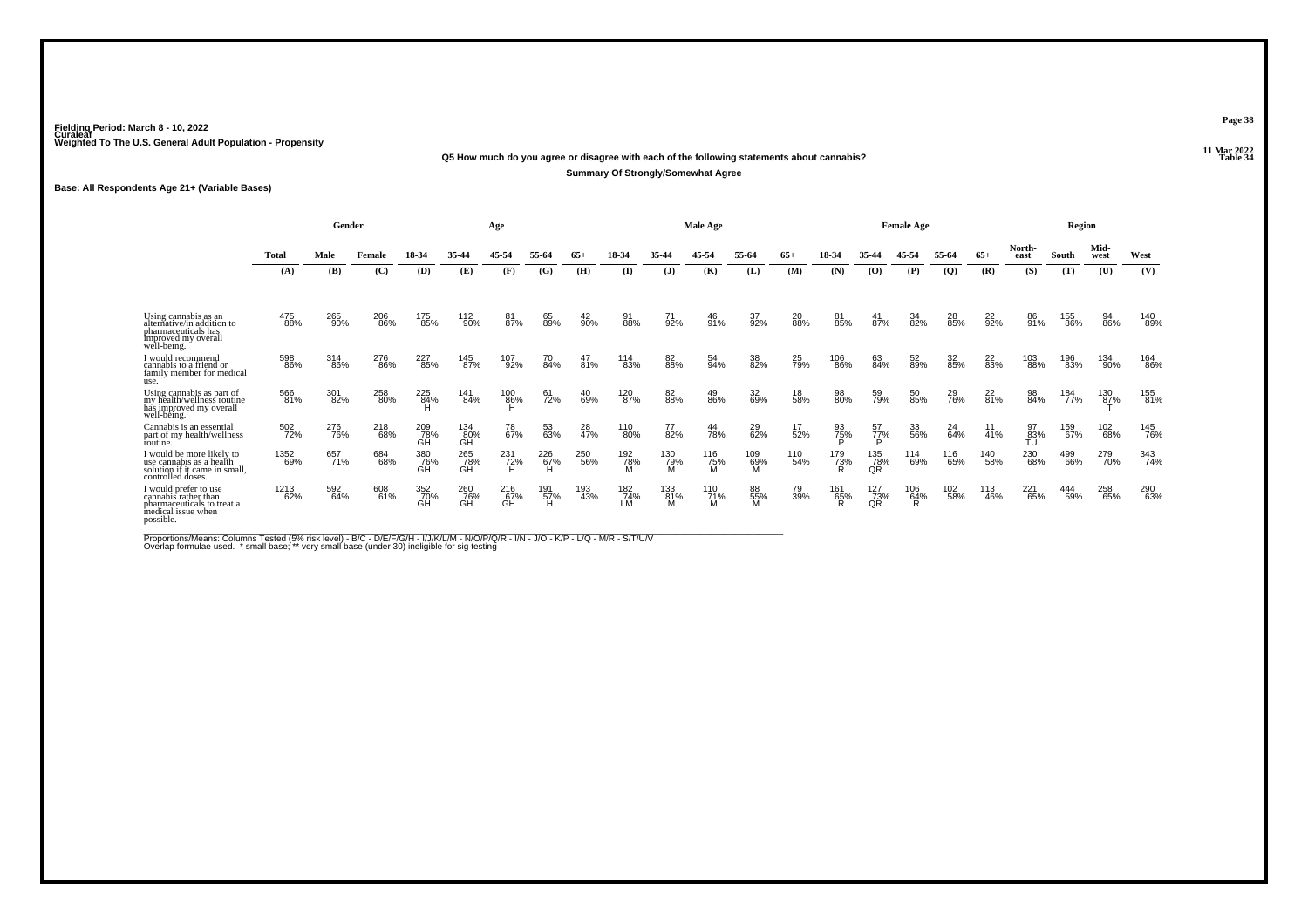### **11 Mar 2022Q5 How much do you agree or disagree with each of the following statements about cannabis?Summary Of Strongly/Somewhat Agree**

**Base: All Respondents Age 21+ (Variable Bases)**

|                                                                                                                 |              |                                     | <b>Household Income</b> |                  |            |               | Education       |                     | Employed   |                | <b>Children</b> in HH |            | <b>Parent of Child</b><br>Under 18 |            | <b>Home Ownership</b> |            |                | <b>Marital Status</b> |            | <b>Race/Ethnicity</b>        |                              |
|-----------------------------------------------------------------------------------------------------------------|--------------|-------------------------------------|-------------------------|------------------|------------|---------------|-----------------|---------------------|------------|----------------|-----------------------|------------|------------------------------------|------------|-----------------------|------------|----------------|-----------------------|------------|------------------------------|------------------------------|
|                                                                                                                 | <b>Total</b> | <b>Less</b><br>Than<br><b>\$50K</b> | \$50K<br>\$74.9K        | \$75K<br>\$99.9K | $$100K+$   | HS or<br>less | Some<br>College | College<br>$Grad +$ | Yes        | N <sub>0</sub> | Yes                   | No         | Yes                                | No         | Homeowner             | Renter     | <b>Married</b> | <b>Not</b><br>married | Hispanic   | Black<br>(Not His-<br>panic) | White<br>(Not His-<br>panic) |
|                                                                                                                 | (A)          | (B)                                 | (C)                     | (D)              | (E)        | (F)           | (G)             | (H)                 | (I)        | $\mathbf{J}$   | (K)                   | (L)        | (M)                                | (N)        | $\bf(0)$              | (P)        | $\mathbf{Q}$   | (R)                   | (S)        | (T)                          | (U)                          |
| Using cannabis as an<br>alternative/in addition to<br>pharmaceuticals has<br>improved my overall<br>well-being. | 475<br>88%   | 156<br>85%                          | 70<br>83%               | 50<br>85%        | 195<br>92% | 141<br>85%    | 159<br>87%      | 175<br>90%          | 342<br>89% | 133<br>85%     | 244<br>89%            | 232<br>87% | 239<br>88%                         | 236<br>87% | 326<br>88%            | 143<br>87% | 235<br>90%     | 240<br>86%            | 89<br>81%  | 51<br>86%                    | 284<br>90%                   |
| I would recommend<br>cannabis to a friend or<br>family member for medical<br>use.                               | 598<br>86%   | 194<br>84%                          | 88<br>81%               | 74<br>88%        | 236<br>89% | 176<br>82%    | 201<br>89%      | 221<br>87%          | 433<br>89% | 164<br>80%     | 291<br>85%            | 307<br>87% | 289<br>86%                         | 309<br>86% | 404<br>85%            | 186<br>88% | 283<br>86%     | 314<br>86%            | 117<br>79% | 73<br>88%                    | 351<br>88%<br>S              |
| Using cannabis as part of<br>my health/wellness routine<br>has improved my overall<br>well-being.               | 566<br>81%   | 184<br>79%                          | 87<br>80%               | 74<br>87%        | 219<br>82% | 167<br>78%    | 189<br>83%      | 210<br>83%          | 417<br>85% | 150<br>72%     | 285<br>83%            | 281<br>80% | 283<br>84%                         | 284<br>79% | 383<br>81%            | 175<br>83% | 268<br>82%     | 298<br>81%            | 114<br>77% | 70<br>84%                    | 336<br>85%                   |
| Cannabis is an essential<br>part of my health/wellness<br>foutine.                                              | 502<br>72%   | 165<br>72%                          | 77<br>71%               | 60<br>71%        | 195<br>73% | 159<br>74%    | 153<br>68%      | 190<br>75%          | 384<br>79% | 118<br>57%     | 267<br>78%            | 235<br>67% | 266<br>79%<br>N                    | 236<br>66% | 337<br>71%            | 159<br>75% | 238<br>72%     | 264<br>72%            | 106<br>71% | 62<br>74%                    | 286<br>72%                   |
| I would be more likely to<br>use cannabis as a health<br>solution if it came in small,<br>controlled doses.     | 1352<br>69%  | 392<br>67%                          | 215<br>68%              | 179<br>71%       | 551<br>72% | 413<br>70%    | 423<br>66%      | 517<br>71%          | 853<br>76% | 499<br>60%     | 542<br>80%            | 810<br>64% | 491<br>80%                         | 861<br>64% | 945<br>68%            | 386<br>73% | 668<br>69%     | 684<br>69%            | 225<br>71% | 152<br>66%                   | 855<br>70%                   |
| I would prefer to use<br>cannabis rather than<br>pharmaceuticals to treat a<br>medical issue when<br>possible.  | 1213<br>62%  | 375<br>65%                          | 191<br>60%              | 168<br>66%       | 467<br>61% | 387<br>65%    | 392<br>62%      | 434<br>60%          | 776<br>69% | 437<br>53%     | 502<br>74%            | 711<br>56% | 465<br>75%                         | 748<br>56% | 849<br>61%            | 344<br>65% | 582<br>60%     | 631<br>64%            | 211<br>66% | 136<br>59%                   | 773<br>63%                   |

Proportions/Means: Columns Tested (5% risk level) - B/C/D/E - F/G/H - I/J - K/L - M/N - O/P - Q/R - S/T/U<br>Overlap formulae used. \* small base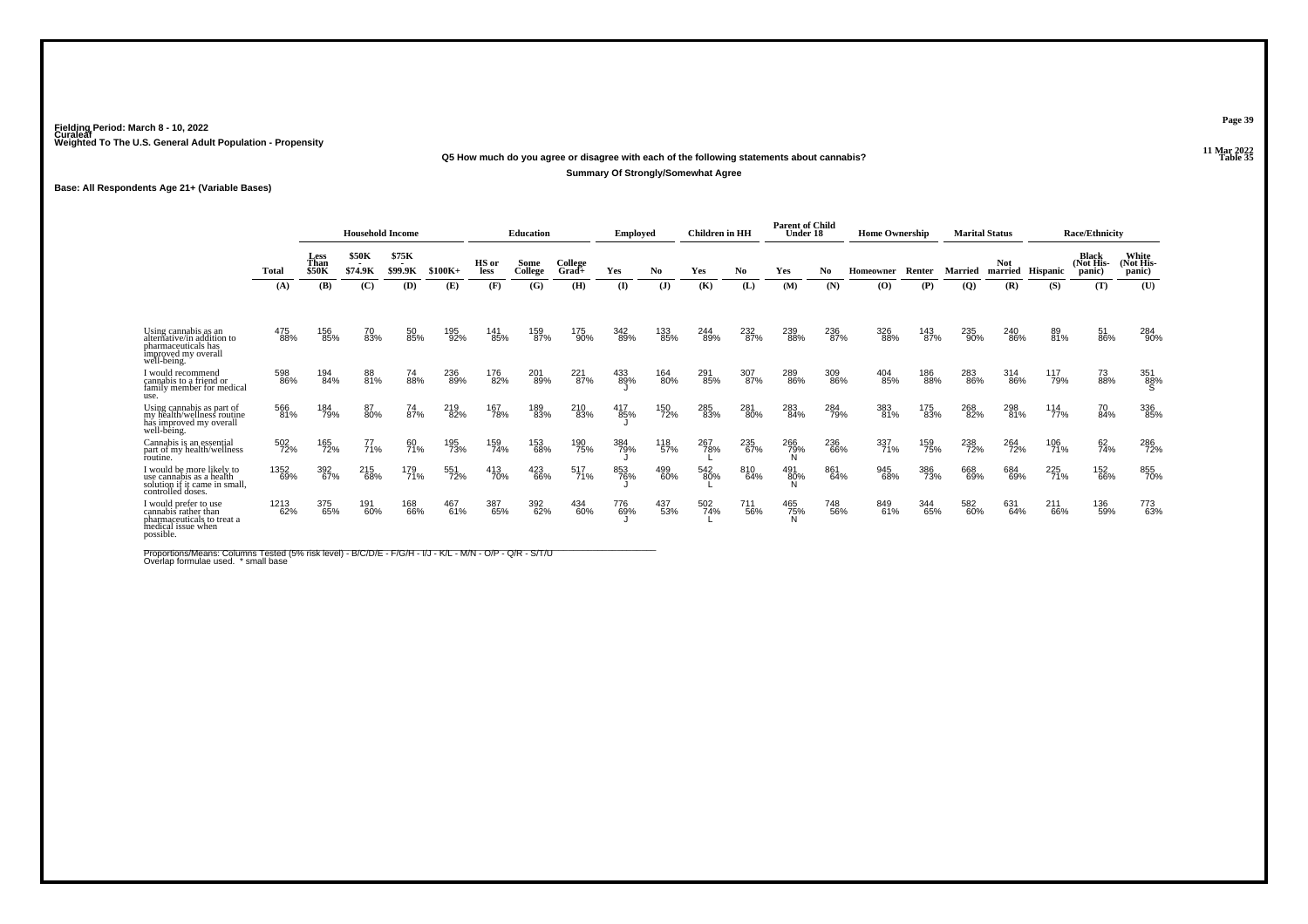### **11 Mar 2022Q5 How much do you agree or disagree with each of the following statements about cannabis?Summary Of Strongly/Somewhat Agree**

#### **Base: All Respondents Age 21+ (Variable Bases)**

|                                                                                                                 |             | <b>Cannabis Usage</b> |                   |                          | <b>Use Cannabis For</b>      |
|-----------------------------------------------------------------------------------------------------------------|-------------|-----------------------|-------------------|--------------------------|------------------------------|
|                                                                                                                 | Total       | <b>Ever Used</b>      | <b>Never Used</b> | Recreational<br>Use Only | Health/Well-<br>ness Reasons |
|                                                                                                                 | (A)         | (B)                   | (C)               | (D)                      | (E)                          |
| Using cannabis as an<br>alternative/in addition to<br>pharmaceuticals has<br>improved my overall<br>well-being. | 475<br>88%  | 475<br>88%            |                   |                          | 475<br>88%                   |
| I would recommend<br>cannabis to a friend or<br>family member for medical<br>use.                               | 598<br>86%  | 598<br>86%            |                   |                          | 598<br>86%                   |
| Using cannabis as part of<br>my health/wellness routine<br>has improved my overall<br>well-bêing.               | 566<br>81%  | 566<br>81%            | ٠                 |                          | 566<br>81%                   |
| Cannabis is an essential<br>part of my health/wellness<br>routine.                                              | 502<br>72%  | 502<br>72%            |                   |                          | 502<br>72%                   |
| I would be more likely to<br>use cannabis as a health<br>solution if it came in small,<br>controlled doses.     | 1352<br>69% | 869<br>82%            | 448<br>54%        | 272<br>81%               | 583<br>84%                   |
| I would prefer to use<br>cannabis rather than<br>pharmaceuticals to treat a<br>medical issue when<br>possible.  | 1213<br>62% | 851<br>80%<br>С       | 328<br>40%        | 252<br>75%               | 584<br>84%<br>D              |

Proportions/Means: Columns Tested (5% risk level) - B/C - D/E<br>Overlap formulae used. \*\* very small base (under 30) ineligible for sig testing

**Page 40**

11 Mar 2022<br>Table 36 **Table 36**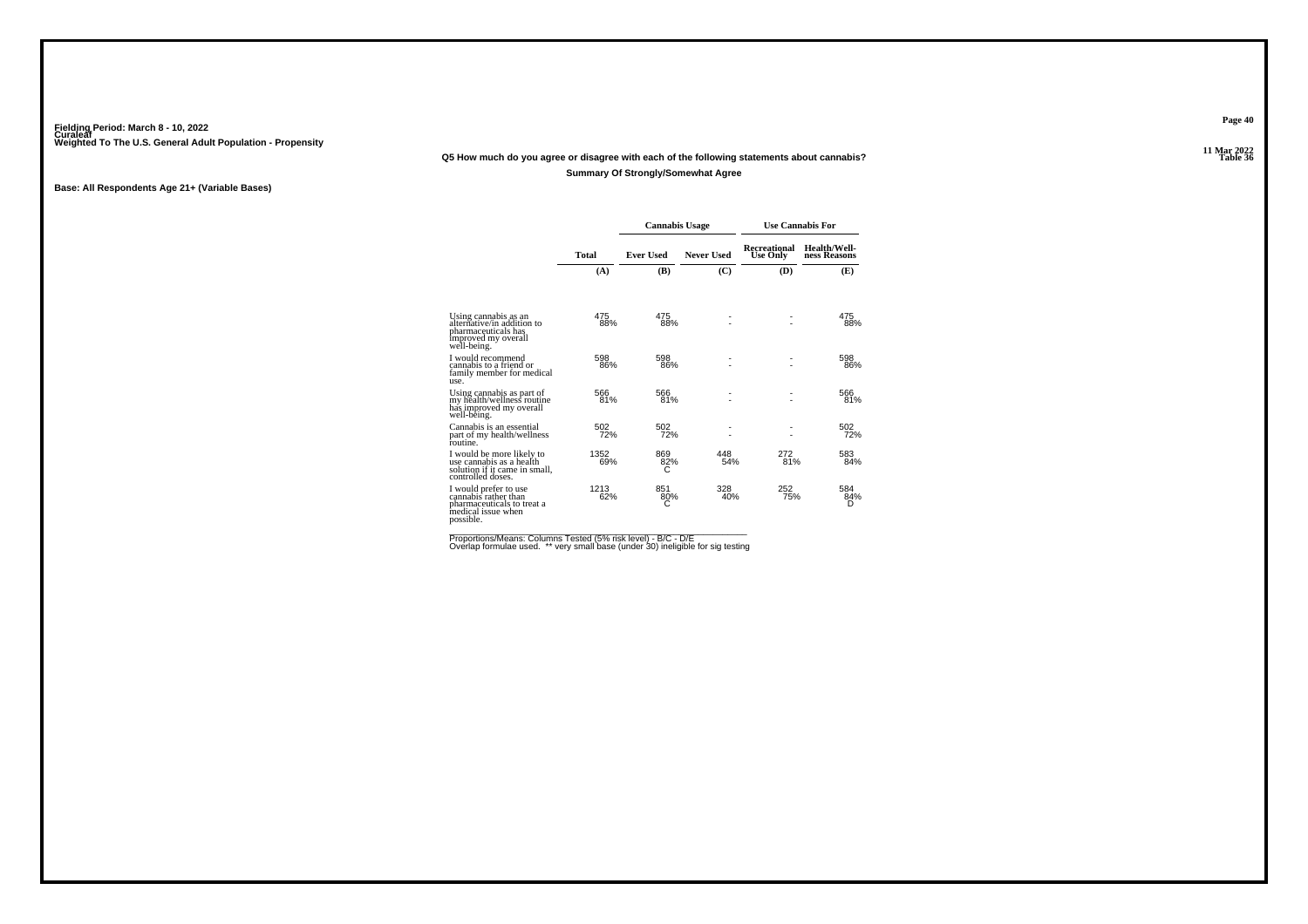#### **11 Mar 2022Q5 How much do you agree or disagree with each of the following statements about cannabis?Summary Of Strongly/Somewhat Disagree**

**Base: All Respondents Age 21+ (Variable Bases)**

|                                                                                                                 |               | Gender        |                       |                |               | Age             |                  |                    |                   |                 | Male Age        |                   |                   |           |           | <b>Female Age</b> |                |                    |                 | Region            |                 |                |
|-----------------------------------------------------------------------------------------------------------------|---------------|---------------|-----------------------|----------------|---------------|-----------------|------------------|--------------------|-------------------|-----------------|-----------------|-------------------|-------------------|-----------|-----------|-------------------|----------------|--------------------|-----------------|-------------------|-----------------|----------------|
|                                                                                                                 | <b>Total</b>  | Male          | Female                | 18-34          | 35-44         | 45-54           | 55-64            | $65+$              | 18-34             | 35-44           | 45-54           | 55-64             | $65+$             | 18-34     | 35-44     | 45-54             | 55-64          | $65+$              | North-<br>east  | South             | Mid-<br>west    | West           |
|                                                                                                                 | (A)           | (B)           | (C)                   | (D)            | (E)           | (F)             | (G)              | (H)                | $($ I             | $\mathbf{J}$    | (K)             | (L)               | (M)               | (N)       | (O)       | (P)               | <b>(Q)</b>     | (R)                | (S)             | (T)               | (U)             | (V)            |
| I would prefer to use<br>cannabis rather than<br>pharmaceuticals to treat a<br>medical issue when<br>possible.  | 647<br>33%    | 292<br>31%    | 349<br>35%            | 123<br>25%     | 65<br>19%     | 96<br>30%<br>E  | 130<br>38%<br>DE | 232<br>52%<br>DEFG | 54<br>22%         | $^{21}_{13\%}$  | 39<br>25%       | 67<br>42%<br>IJK  | 111<br>54%<br>IJK | 69<br>28% | 41<br>24% | 56<br>34%         | 63<br>36%<br>O | 120<br>50%<br>NOPQ | 98<br>29%       | 279<br>37%<br>SU  | 115<br>29%      | 155<br>33%     |
| I would be more likely to<br>use cannabis as a health<br>solution if it came in small,<br>controlled doses.     | 507<br>26%    | 221<br>24%    | 280<br>28%            | 104<br>21%     | 61<br>18%     | 79<br>24%       | 90<br>27%<br>E   | 174<br>39%<br>DEFG | 49<br>20%         | 24<br>14%       | 32<br>20%       | 39<br>24%         | 78<br>38%<br>IJKL | 53<br>22% | 34<br>19% | 47<br>28%         | 51<br>29%      | 94<br>39%<br>NO    | 80<br>24%       | 228<br>30%<br>Ս   | 92<br>23%       | 107<br>23%     |
| Cannabis is an essential<br>part of my health/wellness<br>routine.                                              | 166<br>24%    | 71<br>19%     | 95<br>30%<br><b>B</b> | 48<br>18%      | 24<br>15%     | 35<br>30%<br>DE | 31<br>37%<br>DE  | 27<br>47%<br>DE    | 20<br>14%         | $11$<br>$12%$   | 11<br>19%       | 18<br>38%         | $\frac{12}{37\%}$ | 29<br>23% | 13<br>18% | 24<br>41%<br>NOK  | 13<br>35%      | 16<br>58%          | 17<br>14%       | 66<br>28%<br>S    | $^{43}_{28\%}$  | $^{41}_{21\%}$ |
| Using cannabis as part of<br>my health/wellness routine<br>has improved my overall<br>well-being.               | 105<br>15%    | 53<br>15%     | 52<br>16%             | 38<br>14%      | $^{16}_{9%}$  | 15<br>13%       | $^{22}_{26\%}$   | $^{15}_{26\%}$     | 16<br>11%         | $\frac{6}{7}$ % | 12%             | $\frac{14}{31\%}$ | 10<br>32%         | 22<br>18% | $3\%$     | 13%               | 19%            | 18%                | 16<br>14%       | $^{42}_{18\%}$    | 15<br>10%       | 31<br>16%      |
| would recommend<br>cannabis to a friend or<br>family member for medical<br>use.                                 | 66<br>9%      | $^{28}_{8\%}$ | 38<br>12%             | 28<br>10%      | $^{11}_{6\%}$ | $^{10}_{8\%}$   | 13<br>15%        | $\frac{5}{8%}$     | $\frac{14}{10\%}$ | 2%              | $\frac{3}{6\%}$ | 16%               | $\frac{2}{5}$ %   | 14<br>11% | 13%       | 11%               | 14%            | 11%                | $\frac{8}{7}$ % | $\frac{32}{13\%}$ | $\frac{9}{6\%}$ | $^{17}_{9\%}$  |
| Using cannabis as an<br>alternative/in addition to<br>pharmaceuticals has<br>improved my overall<br>well-being. | $^{51}_{9\%}$ | $^{19}_{7\%}$ | 29<br>12%             | $^{22}_{11\%}$ | $8\%$         | 10%             | $^{8}_{11\%}$    | 9%                 | $\frac{8}{8\%}$   | $\frac{3}{4%}$  | $\frac{3}{6\%}$ | 3<br>8%           | 10%               | 11<br>11% | 10%       | $^{6}_{16\%}$     | 15%            | $\frac{2}{8%}$     | 7%              | $^{21}_{12\%}$    | 13<br>12%       | $^{11}_{7\%}$  |

Proportions/Means: Columns Tested (5% risk level) - B/C - D/E/F/G/H - I/J/K/L/M - N/O/P/Q/R - I/N - J/O - K/P - L/Q - M/R - S/T/U/V<br>Overlap formulae used. \*small base; \* very small base (under 30) ineligible for sig testin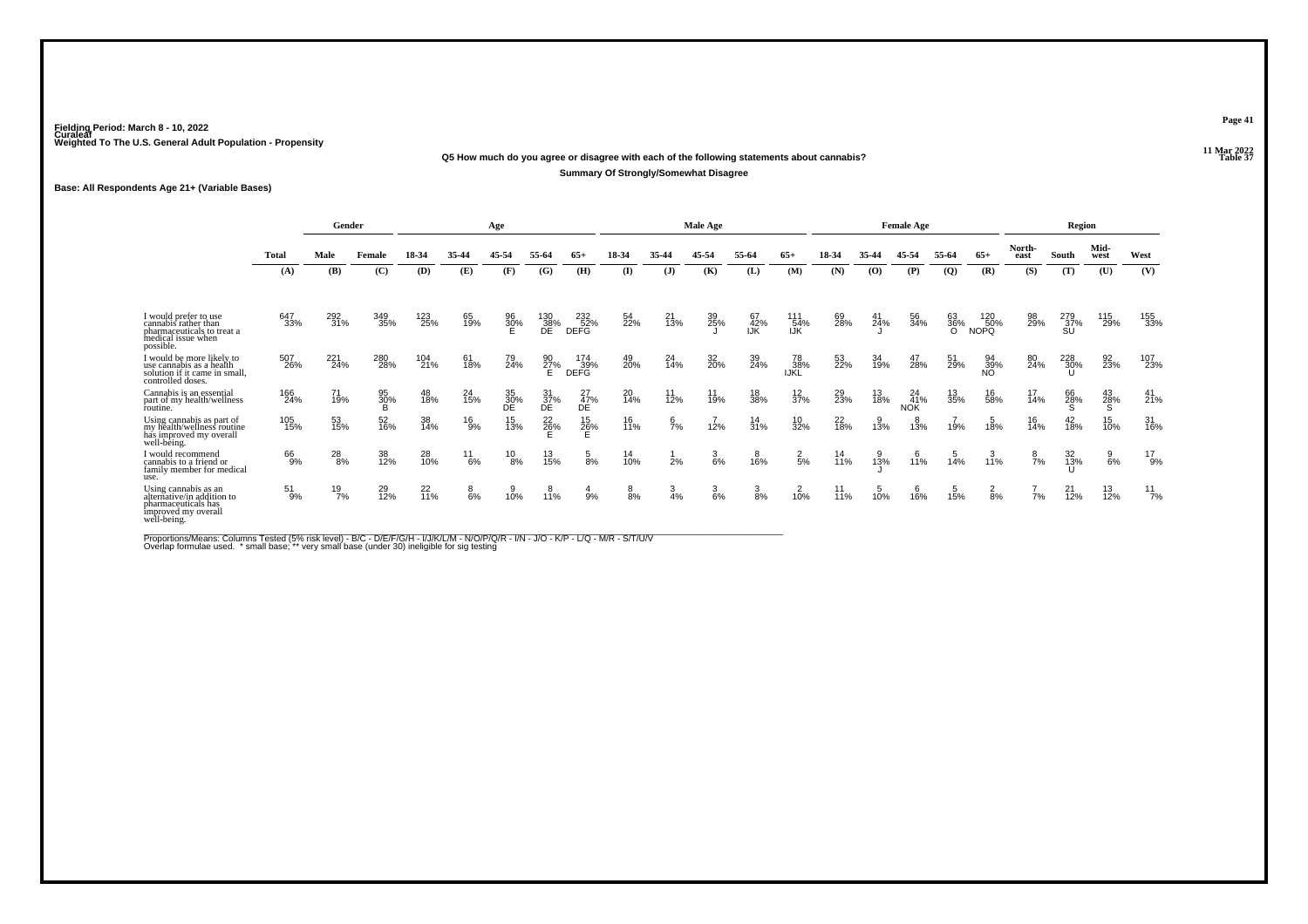### **11 Mar 2022Q5 How much do you agree or disagree with each of the following statements about cannabis?Summary Of Strongly/Somewhat Disagree**

#### **Base: All Respondents Age 21+ (Variable Bases)**

|                                                                                                                 |               |                                     | <b>Household Income</b> |                         |               |                      | Education       |                  | <b>Employed</b>  |              | Children in HH |                 | <b>Parent of Child</b><br>Under 18 |                    | <b>Home Ownership</b> |            |               | <b>Marital Status</b> |                 | <b>Race/Ethnicity</b>               |                             |
|-----------------------------------------------------------------------------------------------------------------|---------------|-------------------------------------|-------------------------|-------------------------|---------------|----------------------|-----------------|------------------|------------------|--------------|----------------|-----------------|------------------------------------|--------------------|-----------------------|------------|---------------|-----------------------|-----------------|-------------------------------------|-----------------------------|
|                                                                                                                 | <b>Total</b>  | <b>Less</b><br>Than<br><b>\$50K</b> | \$50K<br>\$74.9K        | \$75K<br><b>\$99.9K</b> | $$100K+$      | HS or<br><b>less</b> | Some<br>College | College<br>Grad+ | Yes              | No           | Yes            | No              | Yes                                | No                 | <b>Homeowner</b>      | Renter     | Married       | Not.<br>married       | Hispanic        | <b>Black</b><br>(Not His-<br>panic) | White<br>Not His-<br>panic) |
|                                                                                                                 | (A)           | (B)                                 | (C)                     | (D)                     | (E)           | (F)                  | (G)             | (H)              | (I)              | $\mathbf{J}$ | (K)            | (L)             | (M)                                | (N)                | (O)                   | (P)        | $\mathbf{Q}$  | (R)                   | (S)             | (T)                                 | (U)                         |
| I would prefer to use<br>cannabis rather than<br>pharmaceuticals to treat a<br>medical issue when<br>possible.  | 647<br>33%    | 177<br>31%                          | 117<br>37%              | 74<br>29%               | 262<br>34%    | 175<br>30%           | 217<br>34%      | 254<br>35%       | 295<br>26%       | 352<br>43%   | 152<br>22%     | 495<br>39%<br>K | 127<br>21%                         | 520<br>39%<br>M    | 477<br>34%            | 159<br>30% | 328<br>34%    | 318<br>32%            | 100<br>31%      | 79<br>34%                           | 392<br>32%                  |
| I would be more likely to<br>use cannabis as a health<br>solution if it came in small,<br>controlled doses.     | 507<br>26%    | 165<br>28%                          | 92<br>29%               | 64<br>25%               | 172<br>23%    | 158<br>27%           | 182<br>29%      | 167<br>23%       | 221<br>20%       | 286<br>35%   | 113<br>17%     | 394<br>31%<br>K | 107<br>17%                         | 400<br>30%         | 374<br>27%            | 122<br>23% | 248<br>26%    | 259<br>26%            | 82<br>26%       | 62<br>27%                           | 311<br>25%                  |
| Cannabis is an essential<br>part of my health/wellness<br>foutine.                                              | 166<br>24%    | 61<br>26%                           | 27<br>25%               | 20<br>24%               | 57<br>22%     | 51<br>24%            | 65<br>29%       | 49<br>19%        | 85<br>17%        | 81<br>39%    | 64<br>19%      | $^{102}_{29\%}$ | 57<br>17%                          | $\frac{109}{30\%}$ | 115<br>24%            | 48<br>23%  | 76<br>23%     | 90<br>25%             | 36<br>24%       | $\frac{14}{17\%}$                   | 100<br>25%                  |
| Using cannabis as part of<br>my health/wellness routine<br>has improved my overall<br>well-being.               | 105<br>15%    | 41<br>18%                           | 18<br>16%               | 8<br>10%                | 36<br>13%     | 40<br>19%            | 31<br>13%       | 34<br>14%        | 59<br>12%        | 46<br>22%    | 46<br>13%      | 59<br>17%       | $^{41}_{12\%}$                     | 64<br>18%          | 72<br>15%             | 31<br>15%  | 43<br>13%     | 62<br>17%             | 30 <sub>%</sub> | $\frac{12}{14\%}$                   | 45<br>11%                   |
| I would recommend<br>cannabis to a friend or<br>family member for medical<br>use.                               | 66<br>9%      | 28<br>12%                           | $^{10}_{9\%}$           | 8%                      | $^{21}_{8\%}$ | 25<br>12%            | $^{20}_{9\%}$   | $^{21}_{8\%}$    | $\frac{38}{8\%}$ | 28<br>14%    | 33<br>10%      | $^{33}_{9\%}$   | $^{30}_{9\%}$                      | 36<br>10%          | $^{40}_{9\%}$         | 24<br>11%  | $^{28}_{8\%}$ | 38<br>10%             | 21<br>14%       | $\frac{7}{8%}$                      | 35<br>9%                    |
| Using cannabis as an<br>alternative/in addition to<br>pharmaceuticals has<br>improved my overall<br>well-being. | $^{51}_{9\%}$ | 23<br>12%                           | 9<br>11%                | 13%                     | $^{12}_{6\%}$ | 20<br>12%            | 17<br>10%       | $^{14}_{7\%}$    | $\frac{31}{8\%}$ | 20<br>13%    | $^{23}_{8\%}$  | 28<br>11%       | $^{23}_{8\%}$                      | 28<br>10%          | $\frac{31}{8\%}$      | 18<br>11%  | $^{18}_{7\%}$ | 34<br>12%             | 19<br>17%       | 11%                                 | $^{23}_{7\%}$               |

Proportions/Means: Columns Tested (5% risk level) - B/C/D/E - F/G/H - I/J - K/L - M/N - O/P - Q/R - S/T/U<br>Overlap formulae used. \* small base

**Page 42**

#### 11 Mar 2022<br>Table 38 **Table 38**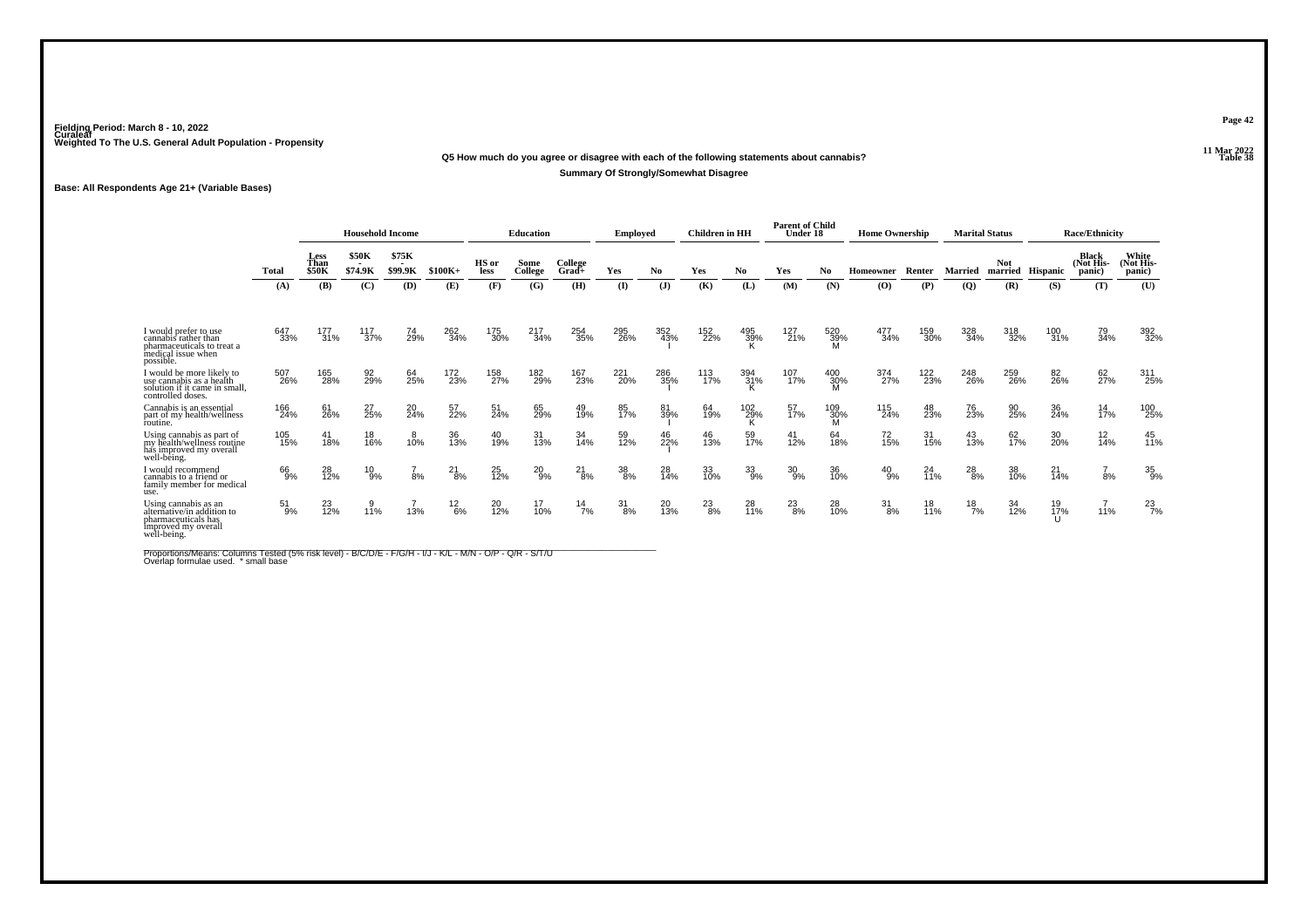### **11 Mar 2022Q5 How much do you agree or disagree with each of the following statements about cannabis?Summary Of Strongly/Somewhat Disagree**

#### **Base: All Respondents Age 21+ (Variable Bases)**

|                                                                                                                 |            | <b>Cannabis Usage</b> |                   | <b>Use Cannabis For</b>         |                              |
|-----------------------------------------------------------------------------------------------------------------|------------|-----------------------|-------------------|---------------------------------|------------------------------|
|                                                                                                                 | Total      | <b>Ever Used</b>      | <b>Never Used</b> | Recreational<br><b>Use Only</b> | Health/Well-<br>ness Reasons |
|                                                                                                                 | (A)        | (B)                   | (C)               | (D)                             | (E)                          |
| I would prefer to use<br>cannabis rather than<br>pharmaceuticals to treat a<br>medical issue when<br>possible.  | 647<br>33% | 177<br>17%            | 446<br>54%<br>в   | 75<br>22%<br>E                  | 91<br>13%                    |
| I would be more likely to<br>use cannabis as a health<br>solution if it came in small,<br>controlled doses.     | 507<br>26% | 157<br>15%            | 328<br>40%<br>B   | 51<br>15%                       | 94<br>13%                    |
| Cannabis is an essential<br>part of my health/wellness<br>routine.                                              | 166<br>24% | 166<br>24%            |                   |                                 | 166<br>24%                   |
| Using cannabis as part of<br>my health/wellness routine<br>has improved my overall<br>well-bêing.               | 105<br>15% | 105<br>15%            |                   |                                 | 105<br>15%                   |
| I would recommend<br>cannabis to a friend or<br>family member for medical<br>use.                               | 66<br>9%   | 66<br>9%              |                   |                                 | 66<br>9%                     |
| Using cannabis as an<br>alternative/in addition to<br>pharmaceuticals has<br>improved my overall<br>well-being. | 51<br>9%   | 51<br>9%              |                   |                                 | 51<br>9%                     |

Proportions/Means: Columns Tested (5% risk level) - B/C - D/E<br>Overlap formulae used. \*\* very small base (under 30) ineligible for sig testing

**Page 43**

#### 11 Mar 2022<br>Table 39 **Table 39**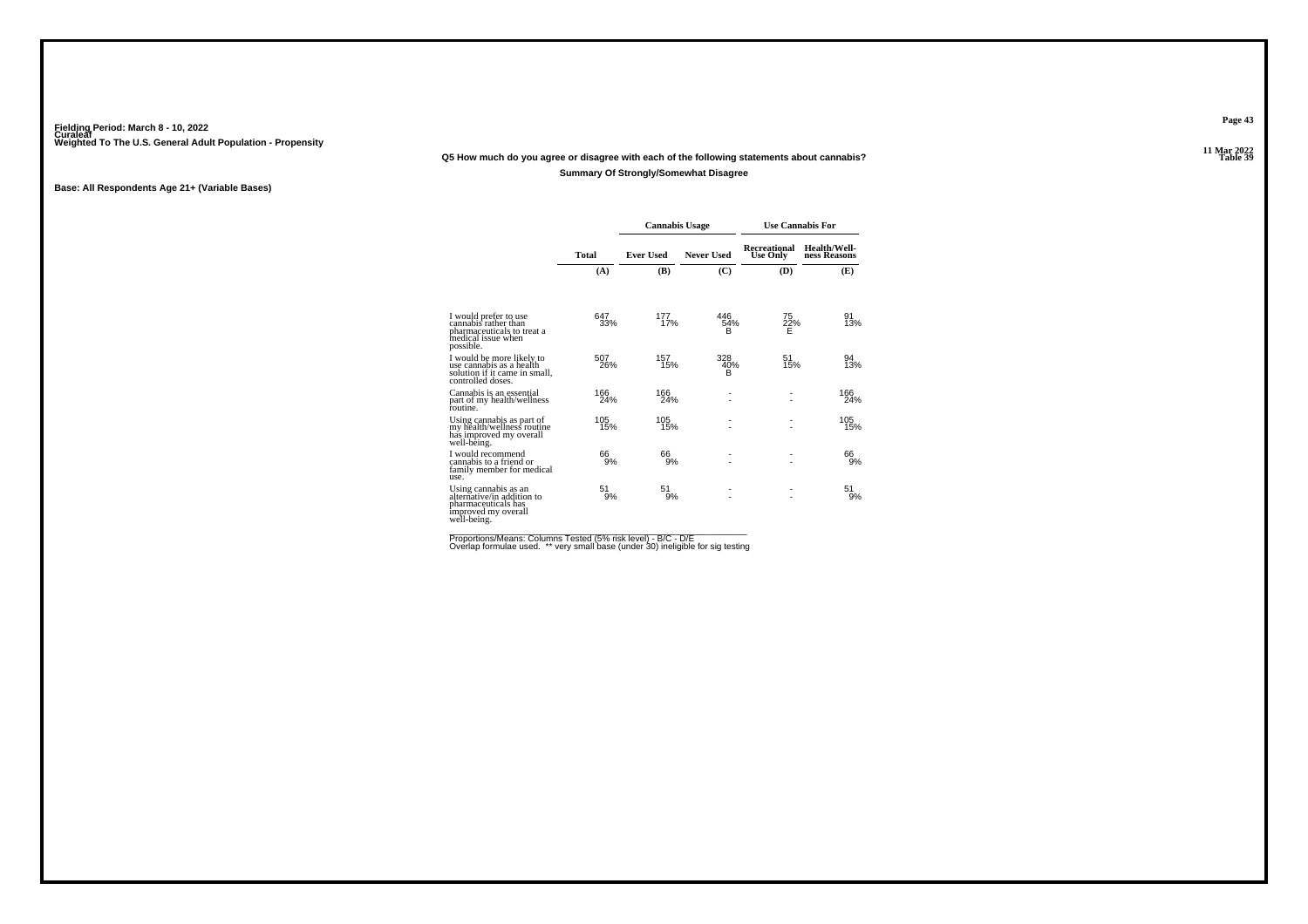**11 Mar 2022Q5\_1 How much do you agree or disagree with each of the following statements about cannabis? Table 40 I would prefer to use cannabis rather than pharmaceuticals to treat a medical issue when possible.**

#### **Base: All Respondents Age 21+**

|                                         |               | Gender        |                 |                  |                  | Age             |                                |                           |                  |                    | Male Age        |                  |                        |                 |                  | <b>Female Age</b> |                       |                           |                | Region           |               |                |
|-----------------------------------------|---------------|---------------|-----------------|------------------|------------------|-----------------|--------------------------------|---------------------------|------------------|--------------------|-----------------|------------------|------------------------|-----------------|------------------|-------------------|-----------------------|---------------------------|----------------|------------------|---------------|----------------|
|                                         | Total         | Male          | Female          | 18-34            | 35-44            | 45-54           | 55-64                          | $65+$                     | 18-34            | 35-44              | 45-54           | 55-64            | $65+$                  | 18-34           | 35-44            | 45-54             | 55-64                 | $65+$                     | North-<br>east | South            | Mid-<br>west  | West           |
|                                         | (A)           | (B)           | (C)             | (D)              | (E)              | (F)             | (G)                            | (H)                       | $($ I            | (1)                | (K)             | (L)              | (M)                    | (N)             | (0)              | (P)               | $\overline{Q}$        | (R)                       | (S)            | (T)              | (U)           | (V)            |
| <b>Unweighted Base</b><br>Weighted Base | 1953<br>1953  | 787<br>929    | 1146<br>1005    | 548<br>502       | 392<br>342       | 307<br>322      | 286<br>337                     | 420<br>449                | 203<br>246       | 149<br>$164*$      | 122<br>$155*$   | 117<br>159*      | 196<br>204             | 332<br>246      | 240<br>174       | 184<br>166*       | 168<br>177            | 222<br>243                | 387<br>340     | 864<br>751       | 393<br>399    | 309<br>462     |
| Strongly/Somewhat Agree<br>(Net)        | 1213<br>62%   | 592<br>64%    | 608<br>61%      | 352<br>70%<br>GH | 260<br>76%<br>GH | $^{216}_{67\%}$ | 191<br>57%<br>H                | 193<br>43%                | 182<br>74%<br>LM | 133<br>81%<br>LM   | 110<br>71%<br>M | 88<br>55%<br>м   | 79<br>39%              | 161<br>65%<br>R | 127<br>73%<br>QR | $^{106}_{64\%}$   | 102<br>58%            | 113<br>46%                | 221<br>65%     | 444<br>59%       | 258<br>65%    | 290<br>63%     |
| Strongly agree                          | 595<br>30%    | 302<br>33%    | 290<br>29%      | 200<br>40%<br>GH | 142<br>41%<br>GH | 108<br>33%<br>н | 85<br>25%<br>H                 | 60<br>13%                 | 113<br>46%<br>LM | 70<br>43%<br>LM    | 51<br>33%<br>M  | 38<br>24%        | 29<br>14%              | 86<br>35%<br>R  | 71<br>41%<br>QR  | 55<br>33%<br>R    | 46<br>26%<br>R        | 31<br>13%                 | 101<br>30%     | 217<br>29%       | 139<br>35%    | 138<br>30%     |
| Somewhat agree                          | 618<br>32%    | 289<br>31%    | 319<br>32%      | 152<br>30%       | 118<br>35%       | 109<br>34%      | 106<br>31%                     | 133<br>30%                | 69<br>28%        | 62<br>38%<br>М     | 58<br>38%       | 50<br>31%        | 50<br>25%              | 75<br>30%       | 56<br>32%        | 50<br>30%         | 56<br>32%             | 81<br>34%                 | 120<br>35%     | 227<br>30%       | 119<br>30%    | 152<br>33%     |
| Strongly/Somewhat<br>Disagree (Net)     | 647<br>33%    | 292<br>31%    | 349<br>35%      | 123<br>25%       | 65<br>19%        | 96<br>30%       | $\underset{\text{DE}}{^{130}}$ | 232<br>52%<br><b>DEFG</b> | 54<br>22%        | $^{21}_{13\%}$     | 39<br>25%       | 67<br>42%<br>IJK | $^{111}_{54\%}$<br>IJK | 69<br>28%       | 41<br>24%        | 56<br>34%         | 63<br>36%<br>$\Omega$ | 120<br>50%<br><b>NOPQ</b> | 98<br>29%      | 279<br>37%<br>SU | 115<br>29%    | 155<br>33%     |
| Somewhat disagree                       | 309<br>16%    | 155<br>17%    | 153<br>15%      | 73<br>15%        | 29<br>8%         | 43<br>13%       | 59<br>17%                      | 106<br>24%<br>DEF         | 35<br>14%        | $^{10}_{6\%}$      | 23<br>15%       | 35<br>22%        | 52<br>26%<br>IJ        | 38<br>15%       | 19<br>11%        | 19<br>12%         | 24<br>14%             | $\frac{53}{22\%}$         | 39<br>11%      | 120<br>16%       | 60<br>15%     | $^{91}_{20\%}$ |
| Strongly disagree                       | 337<br>17%    | 137<br>15%    | 197<br>20%<br>B | 50<br>10%        | 37<br>11%        | 53<br>16%       | $\frac{21}{DE}$ %              | 127<br>DEF                | $^{19}_{8\%}$    | $11$ <sub>7%</sub> | 16<br>10%       | 32<br>20%        | 59<br>29%<br>IJK       | 31<br>13%       | 23<br>13%        | 37<br>22%<br>NK   | 39<br>22%<br>N        | 67<br>28%<br>NÓ.          | 60<br>18%      | 159<br>21%<br>UV | 54<br>14%     | 64<br>14%      |
| Decline to answer                       | $^{94}_{5\%}$ | $^{45}_{5\%}$ | $^{48}_{\ 5\%}$ | $^{27}_{5\%}$    | $^{17}_{5\%}$    | $^{10}_{3%}$    | $^{16}_{5\%}$                  | $^{23}_{5\%}$             | $^{10}_{4\%}$    | $11_{7\%}$         | $\frac{6}{4}$ % | $\frac{4}{3}$ %  | $^{14}$ 7%             | $^{16}_{7\%}$   | $\frac{6}{3}$ %  | 3%                | $\frac{12}{7}$ %      | $^{10}_{4\%}$             | $^{21}_{6\%}$  | $^{28}_{4\%}$    | $^{26}_{7\%}$ | $^{18}_{4%}$   |
| Sigma                                   | 1953<br>100%  | 929<br>100%   | 1005<br>100%    | 502<br>100%      | 342<br>100%      | 322<br>100%     | 337<br>100%                    | 449<br>100%               | 246<br>100%      | 164<br>100%        | 155<br>100%     | 159<br>100%      | 204<br>100%            | 246<br>100%     | 174<br>100%      | 166<br>100%       | 177<br>100%           | 243<br>100%               | 340<br>100%    | 751<br>100%      | 399<br>100%   | 462<br>100%    |

Proportions/Means: Columns Tested (5% risk level) - B/C - D/E/F/G/H - I/J/K/L/M - N/O/P/Q/R - I/N - J/O - K/P - L/Q - M/R - S/T/U/V<br>Overlap formulae used. \*small base

**Page 44**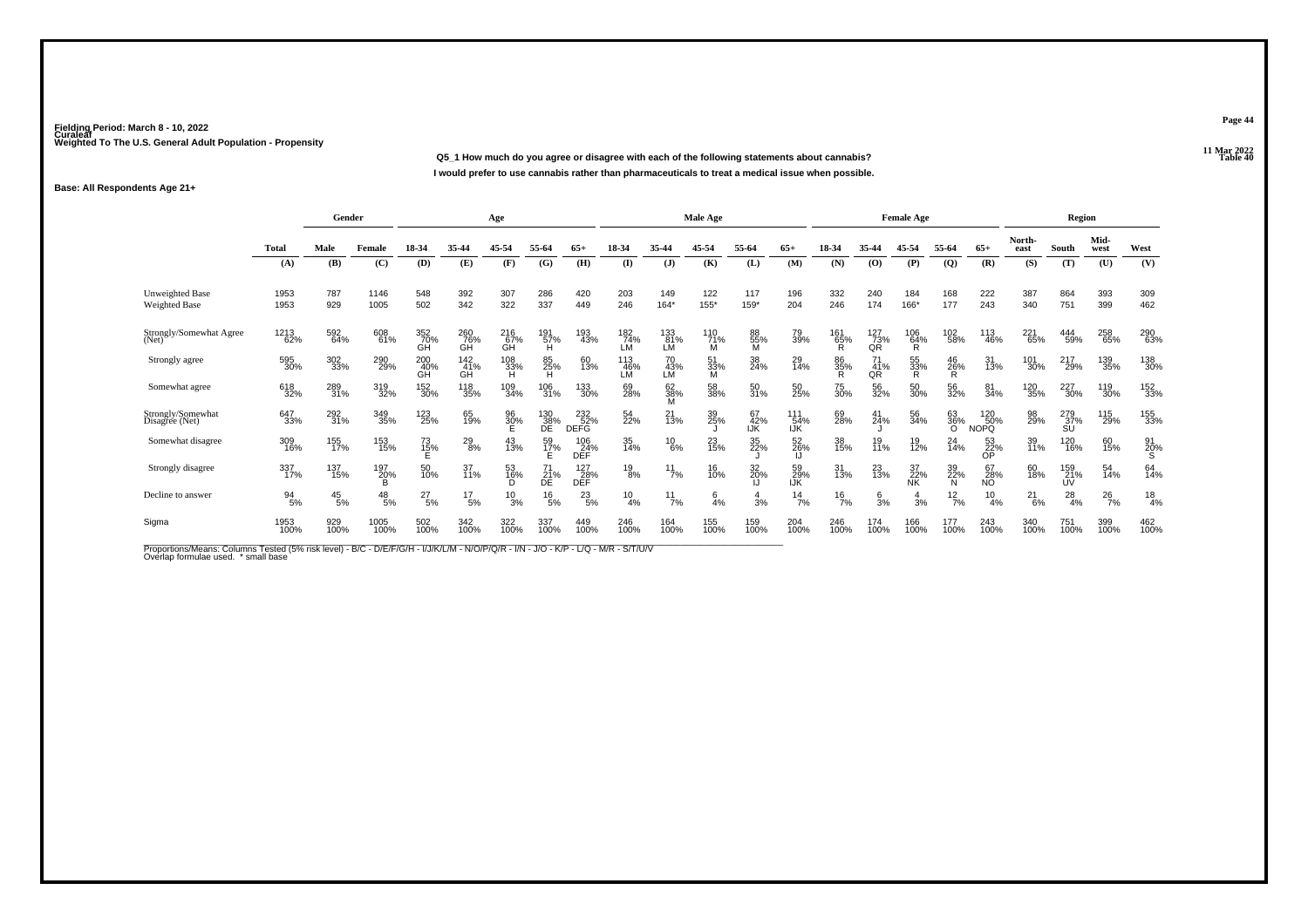**11 Mar 2022Q5\_1 How much do you agree or disagree with each of the following statements about cannabis?P Table 41 I would prefer to use cannabis rather than pharmaceuticals to treat a medical issue when possible.**

#### **Base: All Respondents Age 21+**

|                                     |                  | <b>Household Income</b> |                                              |                  |                  | <b>Education</b> |                 | Employed         |               | <b>Children</b> in HH |               | <b>Parent of Child</b><br>Under 18 |                 | <b>Home Ownership</b> |              | <b>Marital Status</b> |                |                       | <b>Race/Ethnicity</b> |                                     |                              |
|-------------------------------------|------------------|-------------------------|----------------------------------------------|------------------|------------------|------------------|-----------------|------------------|---------------|-----------------------|---------------|------------------------------------|-----------------|-----------------------|--------------|-----------------------|----------------|-----------------------|-----------------------|-------------------------------------|------------------------------|
|                                     | Total            | Less<br>Than<br>\$50K   | \$50K<br>$\overline{\phantom{a}}$<br>\$74.9K | \$75K<br>\$99.9K | $$100K+$         | HS or<br>less    | Some<br>College | College<br>Grad+ | Yes           | No.                   | Yes           | No.                                | Yes             | No                    | Homeowner    | Renter                | <b>Married</b> | <b>Not</b><br>married | <b>Hispanic</b>       | <b>Black</b><br>(Not His-<br>panic) | White<br>(Not His-<br>panic) |
|                                     | (A)              | (B)                     | (C)                                          | (D)              | (E)              | (F)              | (G)             | (H)              | $\bf(I)$      | (J)                   | (K)           | (L)                                | (M)             | (N)                   | (0)          | (P)                   | (Q)            | (R)                   | (S)                   | (T)                                 | (U)                          |
| Unweighted Base<br>Weighted Base    | 1953<br>1953     | 873<br>581              | 409<br>317                                   | 255<br>252       | 379<br>765       | 584<br>593       | 643<br>636      | 726<br>724       | 1120<br>1127  | 833<br>826            | 684<br>680    | 1269<br>1273                       | 651<br>618      | 1302<br>1335          | 1269<br>1388 | 645<br>531            | 930<br>963     | 1023<br>990           | 245<br>318            | 265<br>231                          | 1320<br>1230                 |
| Strongly/Somewhat Agree<br>(Net)    | 1213<br>62%      | 375<br>65%              | 191<br>60%                                   | 168<br>66%       | 467<br>61%       | 387<br>65%       | 392<br>62%      | 434<br>60%       | 776<br>69%    | 437<br>53%            | 502<br>74%    | 711<br>56%                         | 465<br>75%<br>N | 748<br>56%            | 849<br>61%   | 344<br>65%            | 582<br>60%     | 631<br>64%            | 211<br>-66%           | 136<br>59%                          | 773<br>63%                   |
| Strongly agree                      | 595<br>30%       | 184<br>32%              | 88<br>28%                                    | 82<br>33%        | 234<br>31%       | 188<br>32%       | 215<br>34%<br>н | 192<br>26%       | 397<br>35%    | 198<br>24%            | 288<br>42%    | 307<br>24%                         | 273<br>44%<br>N | 323<br>24%            | 396<br>29%   | 189<br>36%            | 289<br>30%     | 306<br>31%            | 99<br>31%             | 82<br>36%                           | 383<br>31%                   |
| Somewhat agree                      | 618<br>32%       | 192<br>33%              | 103<br>33%                                   | 85<br>34%        | 233<br>30%       | 199<br>34%       | 177<br>28%      | 242<br>33%       | 378<br>34%    | 239<br>29%            | 214<br>31%    | 404<br>32%                         | 192<br>31%      | 426<br>32%            | 453<br>33%   | 156<br>29%            | 293<br>30%     | 325<br>33%            | $\frac{112}{35\%}$    | 54<br>23%                           | 390<br>32%                   |
| Strongly/Somewhat<br>Disagree (Net) | 647<br>33%       | 177<br>31%              | 117<br>37%                                   | 74<br>29%        | 262<br>34%       | 175<br>30%       | $^{217}_{34\%}$ | 254<br>35%       | 295<br>26%    | 352<br>43%            | 152<br>22%    | 495<br>39%                         | 127<br>21%      | 520<br>39%            | 477<br>34%   | 159<br>30%            | 328<br>34%     | 318<br>32%            | 100<br>31%            | 79<br>34%                           | 392<br>32%                   |
| Somewhat disagree                   | 309<br>16%       | 79<br>14%               | 51<br>16%                                    | 37<br>15%        | 137<br>18%       | 86<br>15%        | 90<br>14%       | 133<br>18%       | 164<br>15%    | 145<br>18%            | 90<br>13%     | 219<br>17%                         | 70<br>11%       | 240<br>18%<br>M       | 221<br>16%   | 83<br>16%             | 149<br>15%     | 161<br>16%            | 52<br>16%             | 38<br>16%                           | 180<br>15%                   |
| Strongly disagree                   | 337<br>17%       | 98<br>17%               | 66<br>21%                                    | 37<br>15%        | 125<br>16%       | 89<br>15%        | 128<br>20%      | 121<br>17%       | 131<br>12%    | 206<br>25%            | $62\atop 9\%$ | 275<br>22%                         | $^{57}_{9\%}$   | 280<br>21%<br>M       | 256<br>18%   | 76<br>14%             | 179<br>19%     | 158<br>16%            | 47<br>15%             | 41<br>18%                           | $^{212}_{17\%}$              |
| Decline to answer                   | $\frac{94}{5\%}$ | $^{29}_{5\%}$           | $\frac{9}{3\%}$                              | 11<br>4%         | $\frac{36}{5\%}$ | $\frac{31}{5\%}$ | $^{26}_{4\%}$   | $\frac{36}{5\%}$ | $^{56}_{5\%}$ | $\frac{37}{5\%}$      | $^{26}_{4\%}$ | $^{67}_{5\%}$                      | $^{26}_{4\%}$   | 68<br>5%              | 61<br>4%     | $^{28}_{\ 5\%}$       | $^{53}_{5\%}$  | 41<br>4%              | 8<br>2%               | $16$ <sub>7%</sub>                  | 65 <sub>9%</sub>             |
| Sigma                               | 1953<br>100%     | 581<br>100%             | 317<br>100%                                  | 252<br>100%      | 765<br>100%      | 593<br>100%      | 636<br>100%     | 724<br>100%      | 1127<br>100%  | 826<br>100%           | 680<br>100%   | 1273<br>100%                       | 618<br>100%     | 1335<br>100%          | 1388<br>100% | 531<br>100%           | 963<br>100%    | 990<br>100%           | 318<br>100%           | 231<br>100%                         | 1230<br>100%                 |

Proportions/Means: Columns Tested (5% risk level) - B/C/D/E - F/G/H - I/J - K/L - M/N - O/P - Q/R - S/T/U<br>Overlap formulae used.

**Page 45**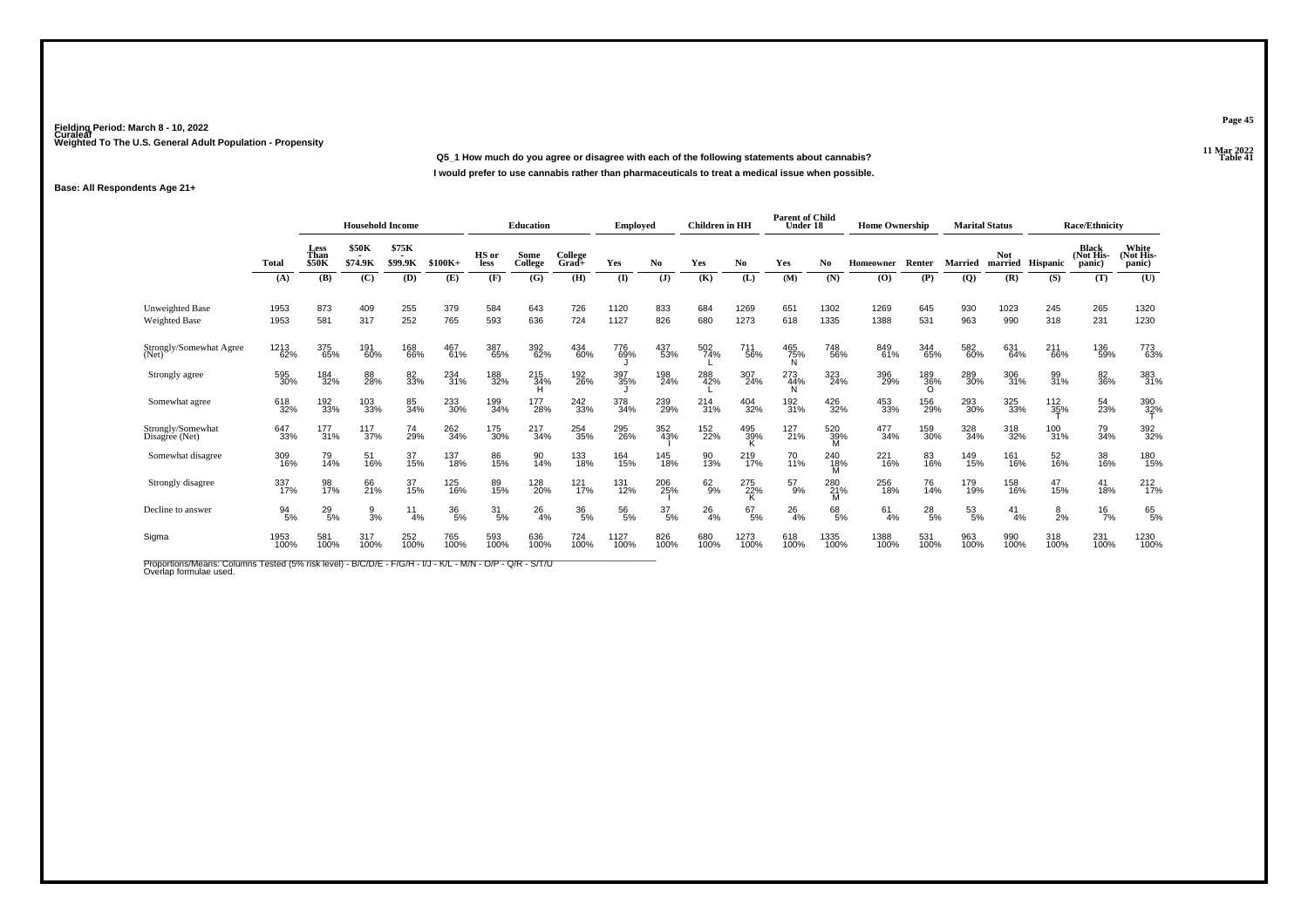**11 Mar 2022Q5\_1 How much do you agree or disagree with each of the following statements about cannabis?I would prefer to use cannabis rather than pharmaceuticals to treat a medical issue when possible.**

#### **Base: All Respondents Age 21+**

|                                     |              | <b>Cannabis Usage</b> |                               |                                 | <b>Use Cannabis For</b>      |
|-------------------------------------|--------------|-----------------------|-------------------------------|---------------------------------|------------------------------|
|                                     | Total        | <b>Ever Used</b>      | <b>Never Used</b>             | Recreational<br><b>Use Only</b> | Health/Well-<br>ness Reasons |
|                                     | (A)          | (B)                   | (C)                           | (D)                             | (E)                          |
| Unweighted Base                     | 1953         | 1095                  | 795                           | 341                             | 731                          |
| <b>Weighted Base</b>                | 1953         | 1059                  | 824                           | 338                             | 695                          |
| Strongly/Somewhat Agree<br>(Net)    | 1213<br>62%  | 851<br>80%<br>С       | 328<br>40%                    | 252<br>75%                      | 584<br>84%<br>D              |
| Strongly agree                      | 595<br>30%   | 484<br>46%<br>C       | 94<br>11%                     | 117<br>35%                      | 359<br>52%<br>D              |
| Somewhat agree                      | 618<br>32%   | 367<br>35%<br>С       | 235<br>28%                    | 134<br>40%                      | 225<br>32%                   |
| Strongly/Somewhat<br>Disagree (Net) | 647<br>33%   | 177<br>17%            | 446<br>54%<br>B               | 75<br>$\frac{22}{E}$ %          | 91<br>13%                    |
| Somewhat disagree                   | 309<br>16%   | 114<br>11%            | 187<br>23%<br>Ř               | 52<br>15%<br>Ė                  | 59<br>9%                     |
| Strongly disagree                   | 337<br>17%   | 63<br>6%              | 259<br>31%<br>B               | $^{23}_{7\%}$                   | 32<br>$\overline{5}$ %       |
| Decline to answer                   | 94<br>5%     | 31/3%                 | $^{49}_{\substack{6\% \\ B}}$ | 11<br>3%                        | $^{20}_{3%}$                 |
| Sigma                               | 1953<br>100% | 1059<br>100%          | 824<br>100%                   | 338<br>100%                     | 695<br>100%                  |

Proportions/Means: Columns Tested (5% risk level) - B/C - D/E<br>Overlap formulae used.

**Page 46**

11 Mar 2022<br>Table 42 **Table 42**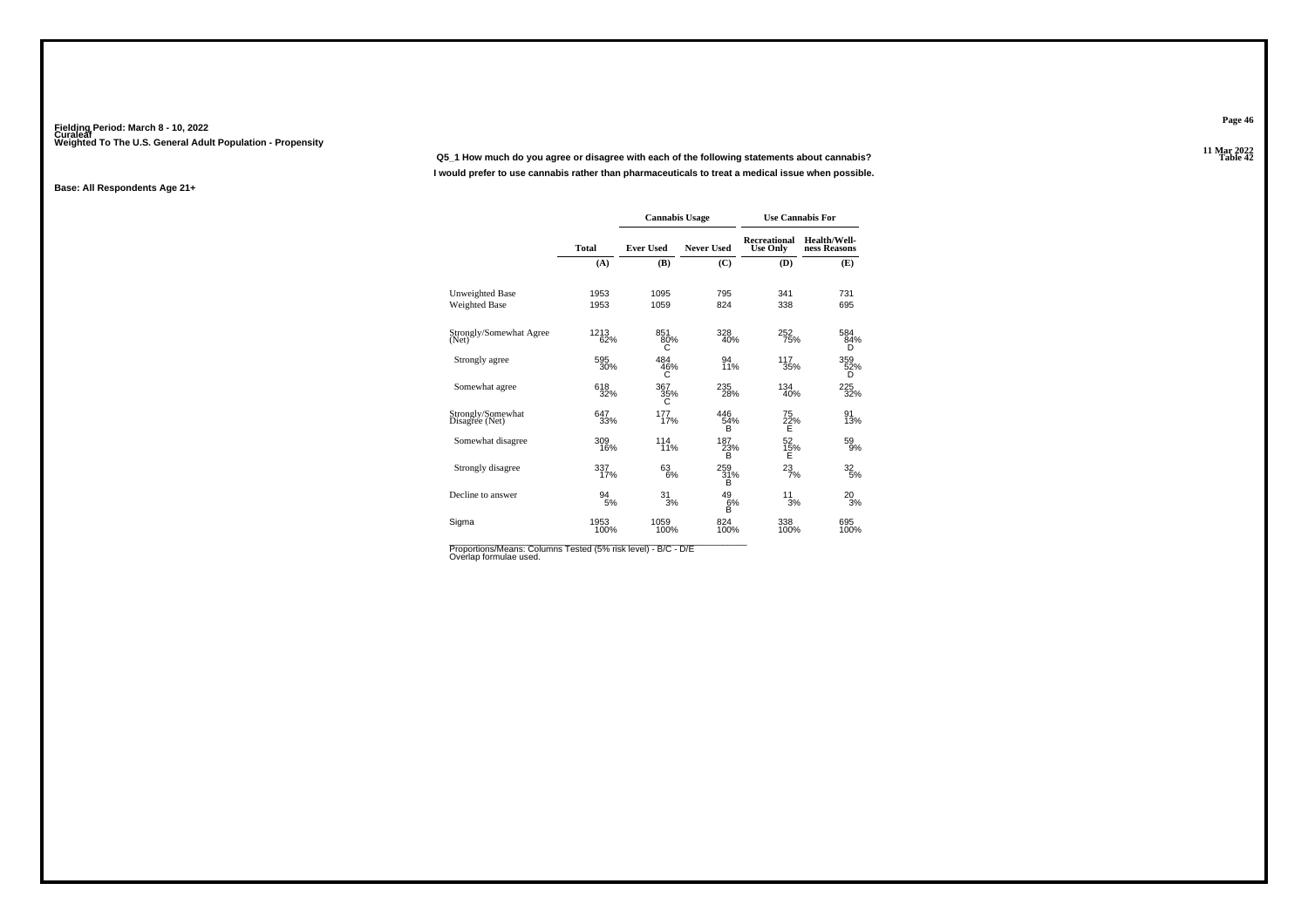**11 Mar 2022Q5\_2 How much do you agree or disagree with each of the following statements about cannabis? Table 43 Using cannabis as an alternative/in addition to pharmaceuticals has improved my overall well-being.**

#### **Base: Used Cannabis As Alternative/Alongside Pharmaceuticals**

|                                     |               | Gender          |                 |                 |                 | Age             |                  |              |                 |                 | <b>Male Age</b> |                 |                 |                   |                 | <b>Female Age</b> |                   |                          |                 | Region          |                 |                 |
|-------------------------------------|---------------|-----------------|-----------------|-----------------|-----------------|-----------------|------------------|--------------|-----------------|-----------------|-----------------|-----------------|-----------------|-------------------|-----------------|-------------------|-------------------|--------------------------|-----------------|-----------------|-----------------|-----------------|
|                                     | <b>Total</b>  | Male            | Female          | 18-34           | 35-44           | 45-54           | 55-64            | 65+          | 18-34           | 35-44           | 45-54           | 55-64           | $65+$           | 18-34             | 35-44           | 45-54             | 55-64             | $65+$                    | North-<br>east  | South           | Mid-<br>west    | West            |
|                                     | (A)           | (B)             | (C)             | (D)             | (E)             | (F)             | (G)              | (H)          | (I)             | $($ $)$         | (K)             | (L)             | (M)             | (N)               | $\bf{(0)}$      | (P)               | $\mathbf{Q}$      | (R)                      | (S)             | (T)             | (U)             | (V)             |
| Unweighted Base<br>Weighted Base    | 568<br>542    | 244<br>294      | 315<br>240      | 219<br>205      | 141<br>$124*$   | 97<br>$92*$     | 68<br>$73*$      | 43<br>$47**$ | 85<br>$104*$    | 66<br>$77*$     | 45<br>$50**$    | 30<br>$40**$    | 18<br>$23**$    | 127<br>$95*$      | 74<br>48*       | 51<br>$41**$      | 38<br>$33**$      | 25<br>$24**$             | 112<br>$95*$    | 235<br>180      | 115<br>$110*$   | 106<br>$157*$   |
| Strongly/Somewhat Agree<br>(Net)    | 475<br>88%    | 265<br>90%      | 206<br>86%      | 175<br>85%      | 112<br>90%      | 81<br>87%       | 65<br>89%        | 42<br>90%    | 91<br>88%       | 71<br>92%       | 46<br>91%       | 37<br>92%       | 20<br>88%       | 81<br>85%         | 41<br>87%       | 34<br>82%         | 28<br>85%         | 22 <sub>%</sub>          | 86<br>91%       | 155<br>86%      | 94<br>86%       | 140<br>89%      |
| Strongly agree                      | 272<br>50%    | 155<br>53%      | 113<br>47%      | 108<br>52%      | 74<br>60%       | 42<br>45%       | 38<br>51%        | $11$<br>22%  | 58<br>56%       | 47<br>61%       | 24<br>48%       | 21<br>53%       | 17%             | 46<br>49%         | 27 <sub>%</sub> | 17<br>40%         | 16<br>49%         | 27%                      | 54<br>57%       | 70<br>39%       | 59<br>54%       | 88<br>56%       |
| Somewhat agree                      | 204<br>38%    | 110<br>37%      | 93<br>39%       | 68<br>33%       | 38<br>31%       | 39<br>42%       | 27<br>37%        | 32<br>68%    | 32<br>31%       | $^{24}_{31\%}$  | 22<br>44%       | 16<br>39%       | 16<br>70%       | 35<br>36%         | 14<br>30%       | 17<br>42%         | $\frac{12}{36\%}$ | 16<br>65%                | 32<br>34%       | 86<br>47%<br>UV | 35<br>32%       | 51<br>33%       |
| Strongly/Somewhat<br>Disagree (Net) | $^{51}_{9\%}$ | $^{19}_{7\%}$   | 29<br>12%       | $^{22}_{11\%}$  | $_{6\%}^8$      | 10%             | 11%              | 9%           | 8%              | $\frac{3}{4\%}$ | $\frac{3}{6\%}$ | $\frac{3}{8%}$  | 10%             | $\frac{11}{11\%}$ | 10%             | 16%               | 15%               | $\frac{2}{8%}$           | $1/7\%$         | $^{21}_{12\%}$  | 13<br>12%       | $^{11}_{7\%}$   |
| Somewhat disagree                   | 33<br>6%      | $\frac{13}{4%}$ | $^{17}_{7\%}$   | $^{18}_{9%}$    | $\frac{6}{5%}$  | $\frac{5}{6\%}$ | 1%               | 8%           | $\frac{6}{5}$ % | $\frac{2}{3}$ % | $\frac{3}{6\%}$ | 1%              | $\frac{2}{8}$ % | 9<br>9%           | $\frac{4}{8%}$  | $\frac{3}{6\%}$   |                   | $\frac{2}{8%}$           | $\frac{6}{7}$ % | $^{11}_{6\%}$   | $^{10}_{9\%}$   | $\frac{5}{3}$ % |
| Strongly disagree                   | $^{19}_{3\%}$ | $\frac{7}{2\%}$ | $^{12}_{\ 5\%}$ | $\frac{4}{2}$ % | $\frac{2}{2}$ % | $\frac{4}{5%}$  | $\frac{8}{11}\%$ | 1%           | $^{2}_{2\%}$    | 1%              | 1%              | $\frac{3}{7}$ % | 3%              | $\frac{2}{2}$ %   | 3%              | 10%               | 15%               | $\overline{\phantom{a}}$ |                 | $^{10}_{\ 5\%}$ | $\frac{3}{3}$ % | 6/4%            |
| Decline to answer                   | $^{16}_{3%}$  | $^{10}_{3%}$    | $\frac{6}{2}$ % | $\frac{9}{4%}$  | $\frac{5}{4%}$  | $\frac{2}{2}$ % |                  | 1%           | $\frac{5}{5\%}$ | $\frac{3}{4}$ % | 3%              |                 | 2%              | $\frac{3}{4%}$    | 3%              | 2%                |                   |                          | $\frac{2}{2}$ % | $\frac{4}{2}$ % | $\frac{3}{2}$ % | $\frac{7}{5}$ % |
| Sigma                               | 542<br>100%   | 294<br>100%     | 240<br>100%     | 205<br>100%     | 124<br>100%     | 92<br>100%      | 73<br>100%       | 47<br>100%   | 104<br>100%     | 77<br>100%      | 50<br>100%      | 40<br>100%      | 23<br>100%      | 95<br>100%        | 48<br>100%      | 41<br>100%        | 33<br>100%        | 24<br>100%               | 95<br>100%      | 180<br>100%     | 110<br>100%     | 157<br>100%     |

Proportions/Means: Columns Tested (5% risk level) - B/C - D/E/F/G/H - I/J/K/L/M - N/O/P/Q/R - I/N - J/O - K/P - L/Q - M/R - S/T/U/V<br>Overlap formulae used. \* small base; \*\* very small base (under 30) ineligible for sig te

**Page 47**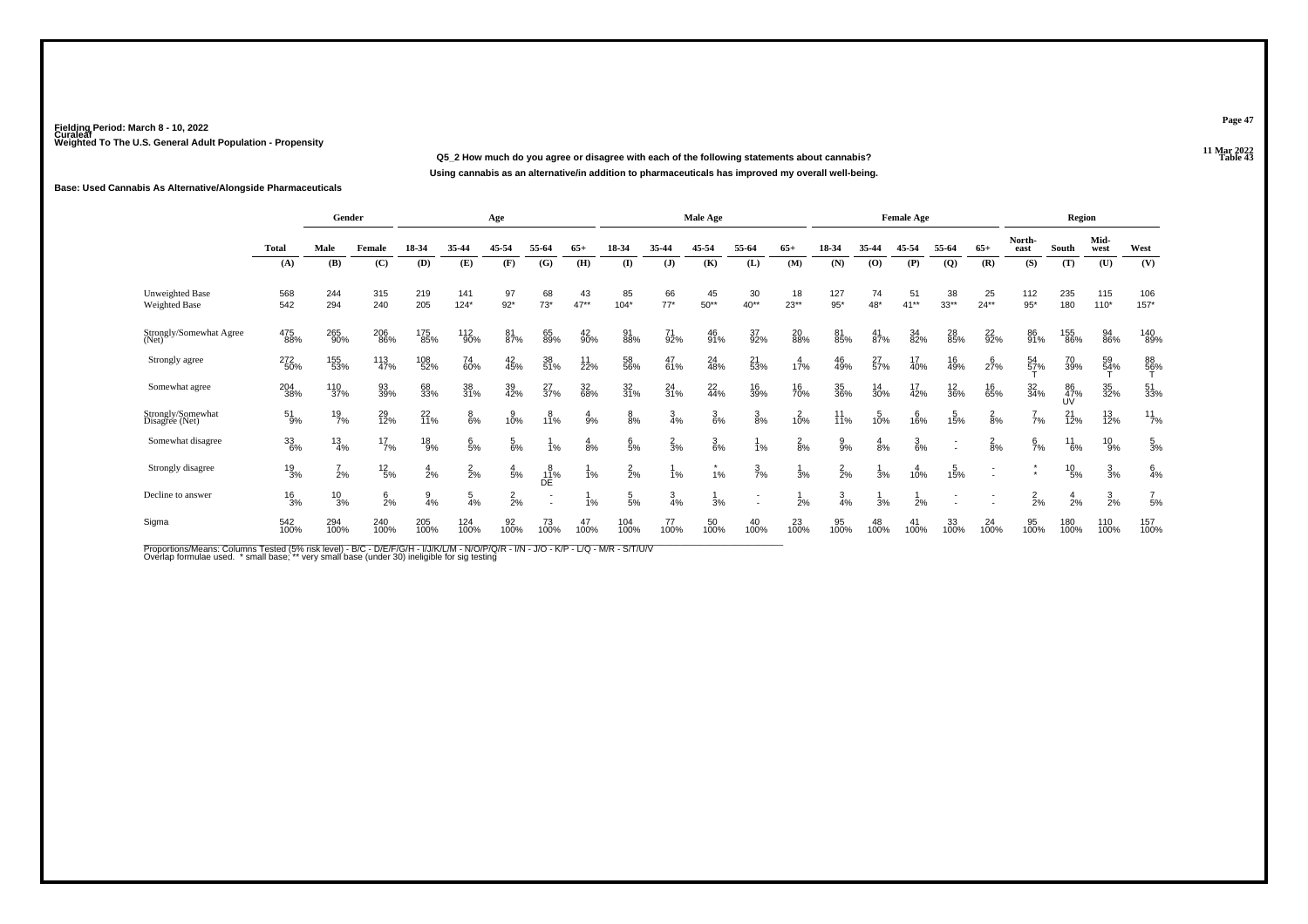### **11 Mar 2022Q5\_2 How much do you agree or disagree with each of the following statements about cannabis?Using cannabis as an alternative/in addition to pharmaceuticals has improved my overall well-being.**

#### **Base: Used Cannabis As Alternative/Alongside Pharmaceuticals**

|                                     |                 |                              |                         | <b>Household Income</b> |                 |                | <b>Education</b> |                     | <b>Employed</b> |                 | <b>Children</b> in HH |                | <b>Parent of Child</b><br>Under 18 |                 | <b>Home Ownership</b> |                 |                 | <b>Marital Status</b> |               | <b>Race/Ethnicity</b>                |                              |
|-------------------------------------|-----------------|------------------------------|-------------------------|-------------------------|-----------------|----------------|------------------|---------------------|-----------------|-----------------|-----------------------|----------------|------------------------------------|-----------------|-----------------------|-----------------|-----------------|-----------------------|---------------|--------------------------------------|------------------------------|
|                                     | <b>Total</b>    | Less<br>Than<br><b>\$50K</b> | <b>\$50K</b><br>\$74.9K | \$75K<br>\$99.9K        | $$100K+$        | HS or<br>less  | Some<br>College  | College<br>$Grad +$ | Yes             | No              | Yes                   | No.            | Yes                                | N <sub>0</sub>  | Homeowner             | Renter          | <b>Married</b>  | <b>Not</b><br>married | Hispanic      | <b>Black</b><br>(Not His-<br>(panic) | White<br>(Not His-<br>panic) |
|                                     | (A)             | (B)                          | (C)                     | (D)                     | (E)             | (F)            | (G)              | (H)                 | (I)             | (J)             | (K)                   | (L)            | (M)                                | (N)             | (0)                   | (P)             | (Q)             | (R)                   | (S)           | (T)                                  | (U)                          |
| Unweighted Base<br>Weighted Base    | 568<br>542      | 287<br>183                   | 101<br>$84*$            | 60<br>$59*$             | 116<br>$212*$   | 180<br>166     | 201<br>182       | 187<br>195          | 393<br>385      | 175<br>$157*$   | 272<br>275            | 296<br>267     | 275<br>271                         | 293<br>271      | 344<br>371            | 214<br>163      | 255<br>261      | 313<br>281            | 89<br>$110*$  | 80<br>$59*$                          | 357<br>316                   |
| Strongly/Somewhat Agree<br>(Net)    | 475<br>88%      | 156<br>85%                   | 70<br>83%               | 50<br>85%               | 195<br>92%      | 141<br>85%     | 159<br>87%       | 175<br>90%          | 342<br>89%      | 133<br>85%      | 244<br>89%            | 232<br>87%     | 239<br>88%                         | 236<br>87%      | 326<br>88%            | 143<br>87%      | 235<br>90%      | 240<br>86%            | 89<br>81%     | 51<br>86%                            | 284<br>90%                   |
| Strongly agree                      | 272<br>50%      | 89<br>49%                    | 37<br>44%               | 31<br>52%               | 114<br>54%      | 78<br>47%      | 86<br>47%        | 108<br>55%          | 210<br>54%      | 62<br>40%       | 161<br>59%            | 111<br>41%     | 159<br>59%<br>N                    | 113<br>42%      | 179<br>48%            | 88<br>54%       | 144<br>55%      | 128<br>46%            | 52<br>47%     | 30 <sub>%</sub>                      | 164<br>52%                   |
| Somewhat agree                      | 204<br>38%      | 67<br>36%                    | 33<br>39%               | 20<br>34%               | 81<br>38%       | 63<br>38%      | 73<br>40%        | 68<br>35%           | 132<br>34%      | 71<br>45%       | 83<br>30%             | 121<br>45%     | 80<br>29%                          | 124<br>46%      | 147<br>40%            | 55<br>34%       | 91<br>35%       | 113<br>40%            | 37<br>33%     | $^{21}_{36\%}$                       | 120<br>38%                   |
| Strongly/Somewhat<br>Disagree (Net) | 51<br>9%        | 23<br>12%                    | 9<br>11%                | 13%                     | $^{12}_{6\%}$   | 20<br>12%      | 17<br>10%        | $^{14}_{7\%}$       | 31<br>8%        | 20<br>13%       | $^{23}_{8\%}$         | 28<br>11%      | $^{23}_{8\%}$                      | 28<br>10%       | $\frac{31}{8\%}$      | 18<br>11%       | $^{18}_{7\%}$   | 34<br>12%             | 19<br>17%     | 11%                                  | $^{23}_{7%}$                 |
| Somewhat disagree                   | 33<br>6%        | $^{13}_{7\%}$                | $\frac{5}{6%}$          | 12%                     | 8<br>4%         | $^{11}_{6\%}$  | $^{11}_{6\%}$    | 11<br>6%            | $^{19}_{5\%}$   | $^{14}_{9\%}$   | $^{16}_{6\%}$         | $^{16}_{6\%}$  | $^{16}_{6\%}$                      | $^{16}_{6\%}$   | $^{21}_{6\%}$         | $^{10}_{6\%}$   | $^{12}_{\,5\%}$ | $^{20}_{7\%}$         | 8%            | $\frac{5}{8%}$                       | $^{16}_{5\%}$                |
| Strongly disagree                   | $^{19}_{3\%}$   | $^{10}_{6\%}$                | $\frac{4}{5%}$          | 1%                      | 4<br>2%         | $^{10}_{6\%}$  | 4%               | 3<br>1%             | $\frac{12}{3%}$ | 4%              | 2%                    | $^{12}_{4\%}$  | $6\over 2%$                        | $\frac{12}{4%}$ | $^{10}_{3%}$          | 4%              | $\frac{5}{2%}$  | $^{13}_{\ 5\%}$       | $^{10}_{9%}$  | $\frac{2}{3}$ %                      | $\frac{7}{2}$ %              |
| Decline to answer                   | $\frac{16}{3%}$ | $\frac{5}{3}$ %              | $\frac{5}{6%}$          | 2%                      | $\frac{5}{2\%}$ | $\frac{4}{2%}$ | $\frac{6}{3}$ %  | $\frac{6}{3}$ %     | $\frac{13}{3%}$ | $\frac{3}{2}$ % | $\frac{8}{3%}$        | $\frac{8}{3%}$ | $\frac{9}{3}$ %                    | $^{6}_{2\%}$    | $^{13}_{3\%}$         | $\frac{3}{2\%}$ | $\frac{9}{3\%}$ | 2%                    | $rac{2}{2}$ % | $\frac{2}{4}$ %                      | $\frac{9}{3}$ %              |
| Sigma                               | 542<br>100%     | 183<br>100%                  | 84<br>100%              | 59<br>100%              | 212<br>100%     | 166<br>100%    | 182<br>100%      | 195<br>100%         | 385<br>100%     | 157<br>100%     | 275<br>100%           | 267<br>100%    | 271<br>100%                        | 271<br>100%     | 371<br>100%           | 163<br>100%     | 261<br>100%     | 281<br>100%           | 110<br>100%   | 59<br>100%                           | 316<br>100%                  |

Proportions/Means: Columns Tested (5% risk level) - B/C/D/E - F/G/H - I/J - K/L - M/N - O/P - Q/R - S/T/U<br>Overlap formulae used. \* small base

**Page 48**

11 Mar 2022<br>Table 44 **Properties and the set of the set of the set of the set of the set of the set of the set of the set of the set of the set of the set of the set of the set of the set of the set of the set of the set of the set of the set**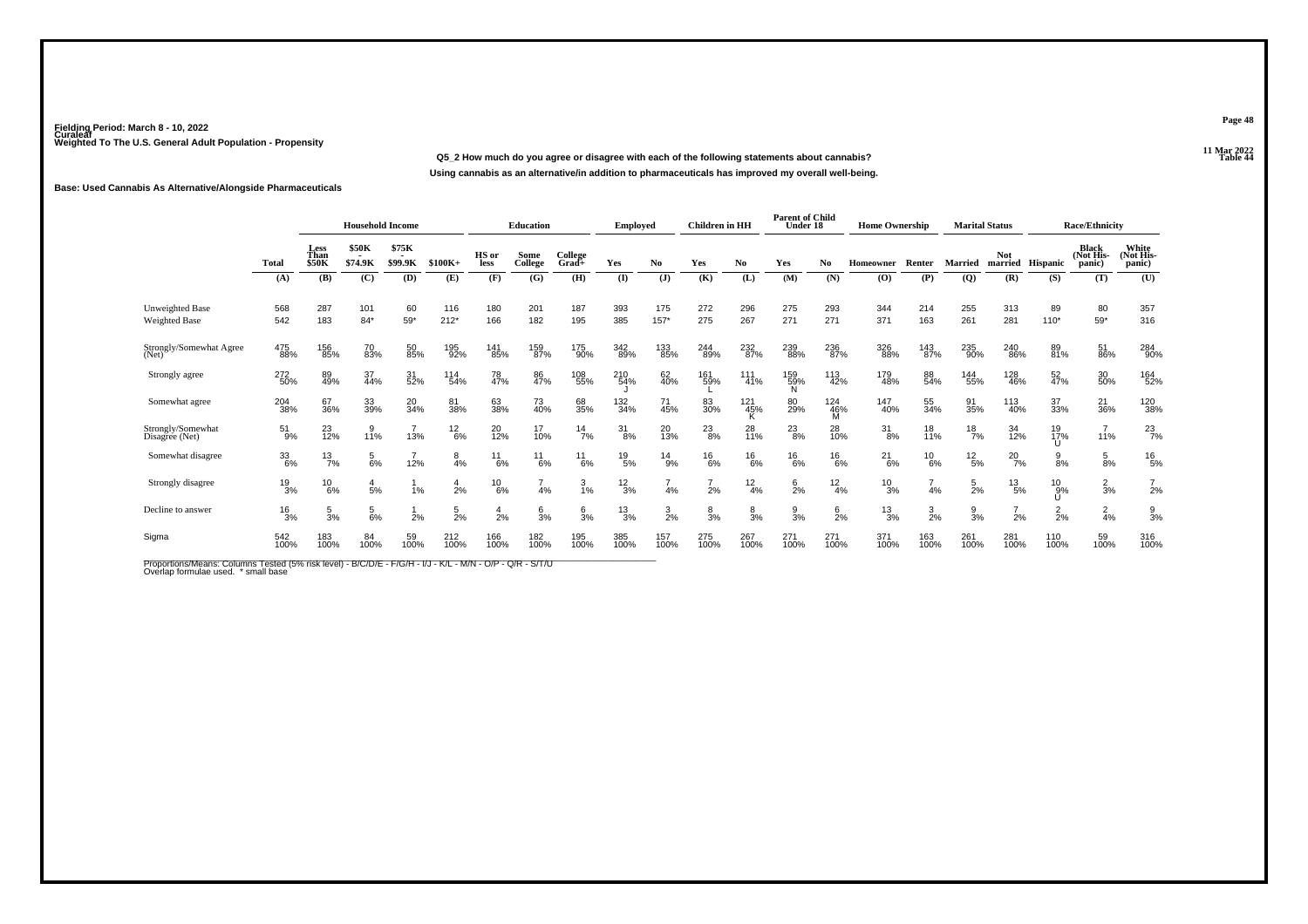**11 Mar 2022Q5\_2 How much do you agree or disagree with each of the following statements about cannabis?Using cannabis as an alternative/in addition to pharmaceuticals has improved my overall well-being.**

#### **Base: Used Cannabis As Alternative/Alongside Pharmaceuticals**

|                                     |                 | <b>Cannabis Usage</b> |                   |                                 | <b>Use Cannabis For</b>      |
|-------------------------------------|-----------------|-----------------------|-------------------|---------------------------------|------------------------------|
|                                     | Total           | <b>Ever Used</b>      | <b>Never Used</b> | Recreational<br><b>Use Only</b> | Health/Well-<br>ness Reasons |
|                                     | (A)             | (B)                   | (C)               | (D)                             | (E)                          |
| Unweighted Base                     | 568             | 568                   |                   |                                 | 568                          |
| Weighted Base                       | 542             | 542                   | -**               | $**$                            | 542                          |
| Strongly/Somewhat Agree<br>(Net)    | 475<br>88%      | 475<br>88%            |                   | $\overline{\phantom{a}}$        | 475<br>88%                   |
| Strongly agree                      | 272<br>50%      | 272<br>50%            | ä,                |                                 | 272<br>50%                   |
| Somewhat agree                      | 204<br>38%      | 204<br>38%            |                   |                                 | 204<br>38%                   |
| Strongly/Somewhat<br>Disagree (Net) | 51<br>9%        | 51<br>9%              |                   | $\overline{a}$                  | 51<br>9%                     |
| Somewhat disagree                   | 33<br>6%        | 33<br>6%              | ٠                 | $\overline{a}$                  | 33<br>6%                     |
| Strongly disagree                   | 19<br>3%        | $^{19}_{3\%}$         |                   |                                 | $\frac{19}{3%}$              |
| Decline to answer                   | $\frac{16}{3%}$ | $^{16}_{3\%}$         | ٠                 |                                 | $^{16}_{3%}$                 |
| Sigma                               | 542<br>100%     | 542<br>100%           |                   |                                 | 542<br>100%                  |

Proportions/Means: Columns Tested (5% risk level) - B/C - D/E<br>Overlap formulae used. \*\* very small base (under 30) ineligible for sig testing

**Page 49**

11 Mar 2022<br>Table 45 **Table 45**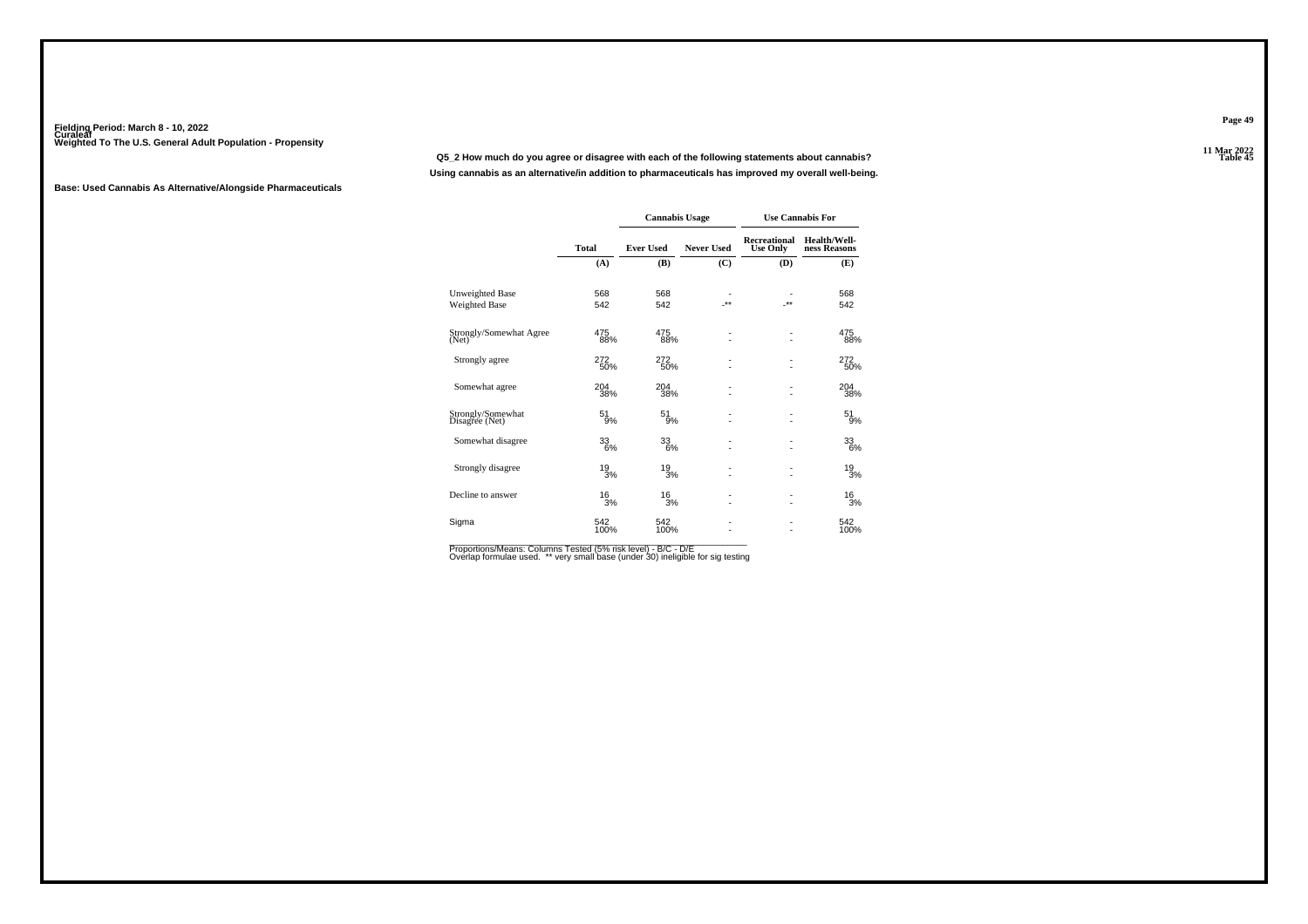#### **11 Mar 2022Q5\_3 How much do you agree or disagree with each of the following statements about cannabis? Table 46 I would recommend cannabis to a friend or family member for medical use.**

#### **Base: Use Cannabis For Health/Wellness**

|                                     |                  | Gender          |                 |                  |                 | Age             |                 |                 |                 |               | <b>Male Age</b> |                |                  |                 |                 | <b>Female Age</b> |                 |                 |                 | Region        |                 |                 |
|-------------------------------------|------------------|-----------------|-----------------|------------------|-----------------|-----------------|-----------------|-----------------|-----------------|---------------|-----------------|----------------|------------------|-----------------|-----------------|-------------------|-----------------|-----------------|-----------------|---------------|-----------------|-----------------|
|                                     | <b>Total</b>     | Male            | Female          | 18-34            | 35-44           | 45-54           | 55-64           | $65+$           | 18-34           | 35-44         | 45-54           | 55-64          | $65+$            | 18-34           | 35-44           | 45-54             | 55-64           | $65+$           | North-<br>east  | South         | Mid-<br>west    | West            |
|                                     | (A)              | (B)             | (C)             | (D)              | (E)             | (F)             | (G)             | (H)             | (I)             | $($ $\bf{J})$ | (K)             | (L)            | (M)              | (N)             | (O)             | (P)               | $\mathbf{Q}$    | (R)             | (S)             | (T)           | (U)             | (V)             |
| Unweighted Base<br>Weighted Base    | 731<br>695       | 313<br>366      | 409<br>322      | 288<br>268       | 188<br>168      | 122<br>$117*$   | 79<br>$84*$     | 54<br>$59*$     | 115<br>$137*$   | 84<br>$93*$   | 53<br>$57*$     | 35<br>46**     | 26<br>$32***$    | 166<br>$124*$   | 103<br>$74*$    | 68<br>$59*$       | 44<br>$38*$     | 28<br>$27**$    | 138<br>$117*$   | 311<br>237    | 148<br>150      | 134<br>$191*$   |
| Strongly/Somewhat Agree<br>(Net)    | 598<br>86%       | 314<br>86%      | 276<br>86%      | 227<br>85%       | 145<br>87%      | 107<br>92%      | 70<br>84%       | 47<br>81%       | 114<br>83%      | 82<br>88%     | 54<br>94%       | 38<br>82%      | 25<br>79%        | 106<br>86%      | 63<br>84%       | 52<br>89%         | 32<br>85%       | 22<br>83%       | 103<br>88%      | 196<br>83%    | 134<br>90%      | 164<br>86%      |
| Strongly agree                      | 393<br>57%       | 208<br>57%      | 177<br>55%      | 152<br>57%       | 105<br>62%<br>Ή | 72<br>61%<br>Ή  | 41<br>49%       | 23<br>39%       | 83<br>61%       | 59<br>64%     | 38<br>66%       | 18<br>40%      | $\frac{9}{30\%}$ | 62<br>50%       | 45<br>61%       | 33<br>56%         | 23<br>60%       | 13<br>50%       | 67<br>57%       | 122<br>51%    | 89<br>60%       | 115<br>60%      |
| Somewhat agree                      | 205<br>29%       | 105<br>29%      | 99<br>31%       | 75<br>28%        | $^{41}_{24\%}$  | 35<br>30%       | 29<br>35%       | $^{24}_{42\%}$  | 31<br>22%       | 23<br>25%     | 16<br>28%       | 20<br>42%      | 16<br>49%        | 44<br>36%       | 18<br>24%       | 19<br>33%         | $\frac{9}{25%}$ | 32%             | 37<br>32%       | 74<br>31%     | 45<br>30%       | 49<br>26%       |
| Strongly/Somewhat<br>Disagree (Net) | 66<br>9%         | $^{28}_{8\%}$   | 38<br>12%       | 28<br>10%        | $^{11}_{6\%}$   | $^{10}_{8\%}$   | 13<br>15%       | $\frac{5}{8%}$  | 14<br>10%       | 2%            | $\frac{3}{6\%}$ | 16%            | $\frac{2}{5\%}$  | $14$<br>11%     | $3\%$           | 11%               | 14%             | 11%             | $\frac{8}{7}$ % | 32<br>13%     | $\frac{9}{6\%}$ | $^{17}_{9\%}$   |
| Somewhat disagree                   | 34/5%            | $^{17}_{\ 5\%}$ | $^{16}_{5\%}$   | $^{17}_{6\%}$    | $6\frac{4}{\%}$ | $\frac{2}{2}$ % | $\frac{5}{5\%}$ | $\frac{4}{7}$ % | $^{11}_{8\%}$   | $\bullet$     | 2%              | 8%             | 3%               | $\frac{5}{4%}$  | $\frac{6}{8%}$  | 2%                | 2%              | 3<br>11%        | $\frac{4}{3%}$  | $^{13}_{6\%}$ | 5%              | $\frac{9}{5}$ % |
| Strongly disagree                   | $\frac{32}{5\%}$ | $\frac{10}{3%}$ | $^{22}_{7\%}$   | $\frac{11}{4\%}$ | 4<br>3%         | 6%              | $^{8}_{10\%}$   | 1%              | $\frac{2}{2}$ % | 1%            | $\frac{2}{4}$ % | $\frac{4}{8%}$ | 3%               | $\frac{9}{7}$ % | $\frac{3}{4%}$  | $\frac{5}{9%}$    | 12%             |                 | 4%              | $^{19}_{8\%}$ | 1%              | $^{8}_{4%}$     |
| Decline to answer                   | 32/5%            | $^{24}_{7\%}$   | $\frac{8}{2}$ % | $^{12}_{5\%}$    | $^{12}_{7\%}$   |                 | 1%              | 11%<br>FG       | $\frac{9}{7}$ % | 10%           |                 | 1%             | 16%              | $\frac{3}{3}$ % | $\frac{2}{3}$ % |                   | 1%              | $\frac{2}{6}$ % | $\frac{5}{5}$ % | 9<br>4%       | $\frac{6}{4}$ % | $11_{6%}$       |
| Sigma                               | 695<br>100%      | 366<br>100%     | 322<br>100%     | 268<br>100%      | 168<br>100%     | 117<br>100%     | 84<br>100%      | 59<br>100%      | 137<br>100%     | 93<br>100%    | 57<br>100%      | 46<br>100%     | 32<br>100%       | 124<br>100%     | 74<br>100%      | 59<br>100%        | 38<br>100%      | 27<br>100%      | 117<br>100%     | 237<br>100%   | 150<br>100%     | 191<br>100%     |

Proportions/Means: Columns Tested (5% risk level) - B/C - D/E/F/G/H - I/J/K/L/M - N/O/P/Q/R - I/N - J/O - K/P - L/Q - M/R - S/T/U/V<br>Overlap formulae used. \* small base; \*\* very small base (under 30) ineligible for sig te

**Page 50**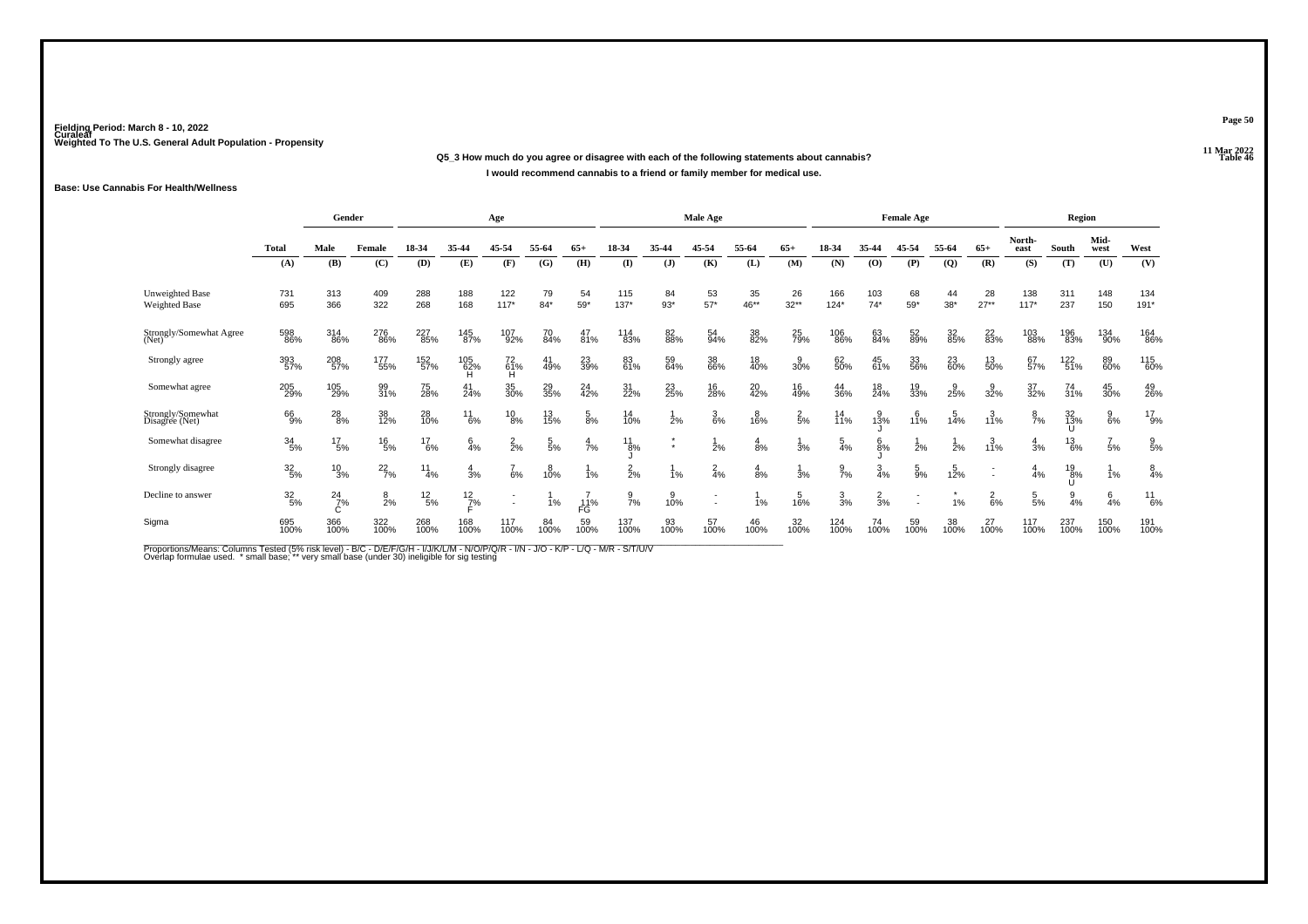#### **11 Mar 2022Q5\_3 How much do you agree or disagree with each of the following statements about cannabis?I would recommend cannabis to a friend or family member for medical use.**

#### **Base: Use Cannabis For Health/Wellness**

|                                         |                  | <b>Household Income</b>      |                               |                                    |                | Education       |                 | <b>Employed</b>  |                 | Children in HH |                 | <b>Parent of Child</b><br>Under 18 |                      | <b>Home Ownership</b> |               |                    | <b>Marital Status</b> |                       | <b>Race/Ethnicity</b> |                                     |                              |
|-----------------------------------------|------------------|------------------------------|-------------------------------|------------------------------------|----------------|-----------------|-----------------|------------------|-----------------|----------------|-----------------|------------------------------------|----------------------|-----------------------|---------------|--------------------|-----------------------|-----------------------|-----------------------|-------------------------------------|------------------------------|
|                                         | Total            | Less<br>Than<br><b>\$50K</b> | <b>\$50K</b><br>۰.<br>\$74.9K | \$75K<br>$\blacksquare$<br>\$99.9K | $$100K+$       | HS or<br>less   | Some<br>College | College<br>Grad+ | Yes             | No.            | Yes             | No.                                | Yes                  | No                    | Homeowner     | Renter             | <b>Married</b>        | <b>Not</b><br>married | Hispanic              | <b>Black</b><br>(Not His-<br>panic) | White<br>(Not His-<br>panic) |
|                                         | (A)              | (B)                          | (C)                           | (D)                                | (E)            | (F)             | (G)             | (H)              | $($ I           | (1)            | (K)             | (L)                                | (M)                  | (N)                   | (O)           | (P)                | (Q)                   | (R)                   | (S)                   | (T)                                 | (U)                          |
| Unweighted Base<br><b>Weighted Base</b> | 731<br>695       | 364<br>231                   | 132<br>$109*$                 | 85<br>$84*$                        | 143<br>265     | 236<br>215      | 245<br>227      | 250<br>254       | 504<br>489      | 227<br>207     | 345<br>343      | 386<br>352                         | 344<br>337           | 387<br>359            | 437<br>472    | 279<br>212         | 318<br>328            | 413<br>367            | 122<br>$148*$         | 112<br>83*                          | 446<br>397                   |
| Strongly/Somewhat Agree<br>(Net)        | 598<br>86%       | 194<br>84%                   | 88<br>81%                     | 74<br>88%                          | 236<br>89%     | 176<br>82%      | 201<br>89%      | 221<br>87%       | 433<br>89%      | 164<br>80%     | 291<br>85%      | 307<br>87%                         | 289<br>86%           | 309<br>86%            | 404<br>85%    | 186<br>88%         | 283<br>86%            | 314<br>86%            | 117<br>79%            | 73<br>88%                           | 351<br>88%                   |
| Strongly agree                          | 393<br>57%       | 125<br>54%                   | 63<br>58%                     | 50<br>59%                          | 154<br>58%     | 121<br>56%      | 126<br>56%      | 146<br>58%       | 302<br>62%      | 91<br>44%      | 210<br>61%      | 183<br>52%                         | $^{211}_{63\%}$<br>Ñ | 182<br>51%            | 262<br>55%    | 127<br>60%         | 199<br>61%            | 193<br>53%            | 84<br>57%             | 49<br>58%                           | 240<br>60%                   |
| Somewhat agree                          | 205<br>29%       | 69<br>30%                    | 25<br>23%                     | 24<br>29%                          | 82<br>31%      | 55<br>26%       | 75<br>33%       | 75<br>29%        | 132<br>27%      | 73<br>35%      | 81<br>24%       | 124<br>35%                         | 78<br>23%            | 127<br>35%            | 142<br>30%    | 59<br>28%          | 84<br>26%             | 121<br>33%            | 33<br>22%             | 25<br>30%                           | 112<br>28%                   |
| Strongly/Somewhat<br>Disagree (Net)     | 66<br>9%         | 28<br>12%                    | $^{10}_{9\%}$                 | 8%                                 | $^{21}_{8\%}$  | 25<br>12%       | $^{20}_{9\%}$   | $^{21}_{8\%}$    |                 | 28<br>14%      | 33<br>10%       | $33\atop{9\%}$                     | $^{30}_{9\%}$        | 36<br>10%             | $^{40}_{9\%}$ | 24<br>11%          | $^{28}_{8\%}$         | 38<br>10%             | $^{21}_{14\%}$        | 8%                                  | 35 <sub>9%</sub>             |
| Somewhat disagree                       | $\frac{34}{5\%}$ | $^{13}_{\ 5\%}$              | $\frac{5}{5}$ %               | $\frac{5}{6}$ %                    | $^{10}_{4\%}$  | $^{10}_{\ 5\%}$ | $^{12}_{\ 5\%}$ | $^{12}_{\ 5\%}$  | $^{21}_{4\%}$   | $^{13}_{6\%}$  | $^{20}_{6\%}$   | $\frac{14}{4%}$                    | $^{19}_{6\%}$        | $\frac{15}{4\%}$      | $^{25}_{5\%}$ | $\frac{8}{4%}$     | $^{16}_{5\%}$         | $^{18}_{\ 5\%}$       | 5%                    | 5%                                  | 23<br>6%                     |
| Strongly disagree                       | $\frac{32}{5\%}$ | $^{16}_{7\%}$                | 4%                            | $\frac{2}{2}$ %                    | $^{10}_{4\%}$  | $^{15}_{7\%}$   | $\frac{8}{4%}$  | $\frac{8}{3}$ %  | $\frac{17}{3%}$ | $^{15}_{8\%}$  | $\frac{13}{4%}$ | $^{19}_{5\%}$                      | $^{11}_{3\%}$        | $^{21}_{6\%}$         | $^{15}_{3\%}$ | $^{16}_{7\%}$<br>O | $\frac{12}{4%}$       | $^{20}_{\ 5\%}$       | 14<br>10%             | $\frac{3}{4%}$                      | $^{12}_{3\%}$                |
| Decline to answer                       | $\frac{32}{5\%}$ | $\frac{9}{4%}$               | 10%<br><b>BE</b>              | $\frac{3}{4%}$                     | $\frac{9}{3%}$ | $^{13}_{6\%}$   | $\frac{6}{3}$ % | $^{13}_{\ 5\%}$  | $\frac{18}{4%}$ | $^{14}$ 7%     | $^{19}_{6\%}$   | $\frac{12}{4%}$                    | $^{18}_{\ 5\%}$      | $\frac{13}{4%}$       | $^{28}_{6\%}$ | $\frac{2}{1%}$     | $^{18}_{\ 5\%}$       | $^{14}_{4\%}$         | $^{10}_{7\%}$         | $\frac{3}{4%}$                      | $^{11}_{3%}$                 |
| Sigma                                   | 695<br>100%      | 231<br>100%                  | 109<br>100%                   | 84<br>100%                         | 265<br>100%    | 215<br>100%     | 227<br>100%     | 254<br>100%      | 489<br>100%     | 207<br>100%    | 343<br>100%     | 352<br>100%                        | 337<br>100%          | 359<br>100%           | 472<br>100%   | 212<br>100%        | 328<br>100%           | 367<br>100%           | 148<br>100%           | 83<br>100%                          | 397<br>100%                  |

Proportions/Means: Columns Tested (5% risk level) - B/C/D/E - F/G/H - I/J - K/L - M/N - O/P - Q/R - S/T/U<br>Overlap formulae used. \* small base

**Page 51**

#### 11 Mar 2022<br>Table 47 **Properties 22 Table 47**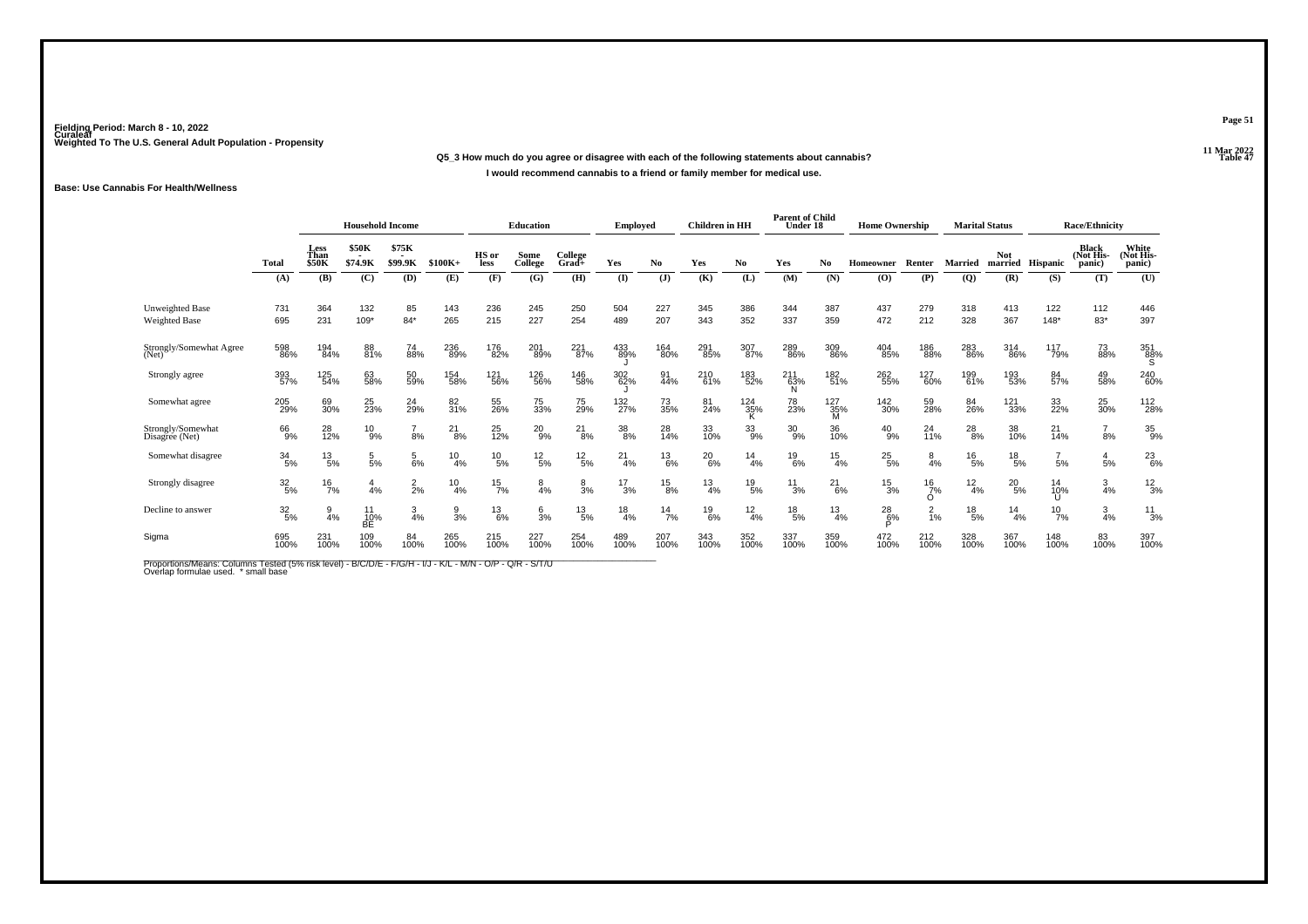#### **11 Mar 2022Q5\_3 How much do you agree or disagree with each of the following statements about cannabis?I would recommend cannabis to a friend or family member for medical use.**

#### **Base: Use Cannabis For Health/Wellness**

|                                     |                  | <b>Cannabis Usage</b> |                   |                                        | <b>Use Cannabis For</b>      |
|-------------------------------------|------------------|-----------------------|-------------------|----------------------------------------|------------------------------|
|                                     | <b>Total</b>     | <b>Ever Used</b>      | <b>Never Used</b> | <b>Recreational</b><br><b>Use Only</b> | Health/Well-<br>ness Reasons |
|                                     | (A)              | (B)                   | (C)               | (D)                                    | (E)                          |
| Unweighted Base                     | 731              | 731                   |                   |                                        | 731                          |
| Weighted Base                       | 695              | 695                   | $**$              | $-**$                                  | 695                          |
| Strongly/Somewhat Agree<br>(Net)    | 598<br>86%       | 598<br>86%            | ٠<br>٠            |                                        | 598<br>86%                   |
| Strongly agree                      | 393<br>57%       | 393<br>57%            | ٠                 |                                        | 393<br>57%                   |
| Somewhat agree                      | 205<br>29%       | 205<br>29%            | ٠                 |                                        | 205<br>29%                   |
| Strongly/Somewhat<br>Disagree (Net) | 66<br>9%         | 66<br>9%              | ä,                |                                        | 66<br>9%                     |
| Somewhat disagree                   | 34<br>5%         | 34<br>5%              | ä,                |                                        | 34<br>5%                     |
| Strongly disagree                   | $\frac{32}{5\%}$ | 32<br>5%              | ٠<br>٠            | $\overline{\phantom{0}}$               | 32<br>5%                     |
| Decline to answer                   | 32/5%            | 32 <sub>5%</sub>      | ٠<br>٠            |                                        | 32 <sub>5%</sub>             |
| Sigma                               | 695<br>100%      | 695<br>100%           | ٠                 |                                        | 695<br>100%                  |

Proportions/Means: Columns Tested (5% risk level) - B/C - D/E<br>Overlap formulae used. \*\* very small base (under 30) ineligible for sig testing

**Page 52**

11 Mar 2022<br>Table 48 **Table 48**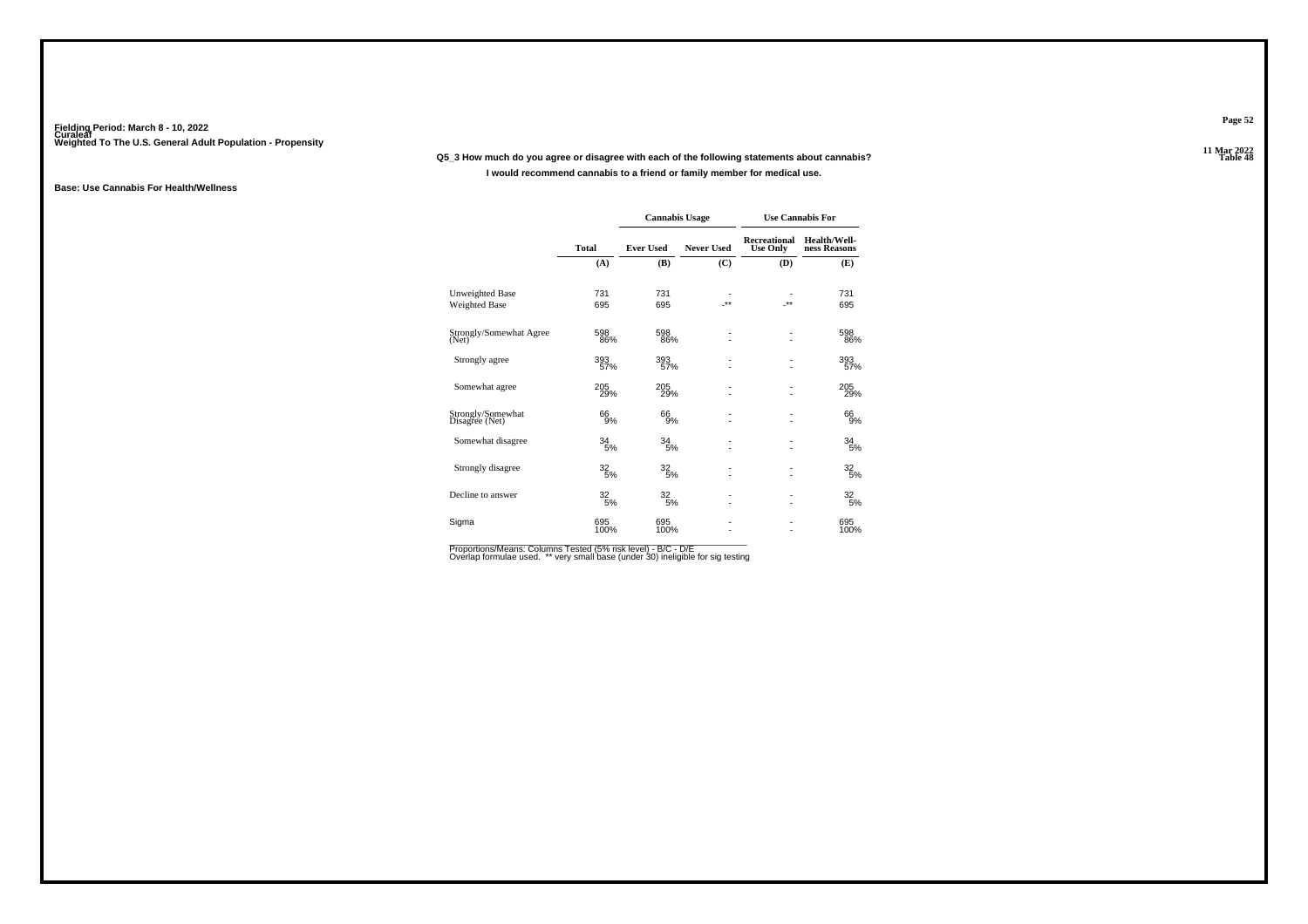#### **11 Mar 2022Q5\_4 How much do you agree or disagree with each of the following statements about cannabis?Cannabis is an essential part of my health/wellness routine.**

#### **Base: Use Cannabis For Health/Wellness**

|                                     |               | Gender                              |                 |                  |                  | Age             |                           |                   |               |               | Male Age        |                   |                   |                       |                 | <b>Female Age</b>            |                 |               |                 | Region         |                   |                 |
|-------------------------------------|---------------|-------------------------------------|-----------------|------------------|------------------|-----------------|---------------------------|-------------------|---------------|---------------|-----------------|-------------------|-------------------|-----------------------|-----------------|------------------------------|-----------------|---------------|-----------------|----------------|-------------------|-----------------|
|                                     | <b>Total</b>  | Male<br>Female<br>(B)<br>(C)<br>(A) |                 | 18-34            | 35-44            | 45-54           | 55-64                     | 65+               | 18-34         | 35-44         | 45-54           | 55-64             | $65+$             | 18-34                 | 35-44           | 45-54                        | 55-64           | $65+$         | North-<br>east  | South          | Mid-<br>west      | West            |
|                                     |               |                                     |                 | (D)              | (E)              | (F)             | (G)                       | (H)               | (I)           | $($ $\bf{J})$ | (K)             | (L)               | (M)               | (N)                   | (0)             | (P)                          | (Q)             | (R)           | (S)             | (T)            | (U)               | (V)             |
| Unweighted Base<br>Weighted Base    | 731<br>695    | 313<br>366                          | 409<br>322      | 288<br>268       | 188<br>168       | 122<br>$117*$   | 79<br>$84*$               | 54<br>$59*$       | 115<br>$137*$ | 84<br>$93*$   | 53<br>$57*$     | 35<br>46**        | 26<br>$32**$      | 166<br>$124*$         | 103<br>$74*$    | 68<br>59*                    | 44<br>$38*$     | 28<br>$27**$  | 138<br>$117*$   | 311<br>237     | 148<br>150        | 134<br>$191*$   |
| Strongly/Somewhat Agree<br>(Net)    | 502<br>72%    | 276<br>76%                          | 218<br>68%      | 209<br>78%<br>GĤ | 134<br>80%<br>ĞĤ | 78<br>67%       | 53<br>63%                 | 28<br>47%         | 110<br>80%    | 77<br>82%     | 44<br>78%       | 29<br>62%         | 17/52%            | 93<br>75%             | 57<br>77%       | 33<br>56%                    | $^{24}_{64\%}$  | 11<br>41%     | 97<br>83%       | 159<br>67%     | 102<br>68%        | 145<br>76%      |
| Strongly agree                      | 297<br>43%    | 164<br>45%                          | 129<br>40%      | 130<br>48%       | 82<br>49%<br>н   | 48<br>41%       | 28<br>33%                 | $\frac{9}{16\%}$  | 74<br>54%     | 48<br>52%     | 26<br>46%       | 30/19             | $^{6}_{20\%}$     | 52<br>42%             | 34<br>45%       | 21<br>36%                    | 19<br>50%       | 3/11%         | 65<br>56%<br>TU | 86<br>36%      | 60<br>40%         | 86<br>45%       |
| Somewhat agree                      | 205<br>29%    | $\frac{113}{31\%}$                  | 89<br>28%       | 80<br>30%        | 52<br>31%        | 30<br>26%       | 25<br>30%                 | 18<br>31%         | 36<br>26%     | 28<br>30%     | 18<br>32%       | 20<br>43%         | $\frac{10}{32\%}$ | 40<br>33%<br>$\Omega$ | 23<br>31%       | $^{12}_{21\%}$               | 5<br>14%        | 30%           | 32<br>27%       | 72<br>30%      | 42<br>28%         | 59<br>31%       |
| Strongly/Somewhat<br>Disagree (Net) | 166<br>24%    | 71<br>19%                           | 95<br>30%<br>B  | 48<br>18%        | $^{24}_{15\%}$   | 35<br>30%<br>ĎΕ | $\frac{31}{37\%}$ DE      | $^{27}_{47\%}$ DE | 20<br>14%     | 11<br>12%     | 11<br>19%       | 18<br>38%         | $\frac{12}{37\%}$ | 29<br>23%             | 13<br>18%       | $^{24}_{41\%}$<br><b>NOK</b> | 13<br>35%       | 16<br>58%     | 17<br>14%       | 66<br>28%<br>S | 43<br>28%         | $^{41}_{21\%}$  |
| Somewhat disagree                   | 100<br>14%    | $\frac{51}{14\%}$                   | 49<br>15%       | $^{25}_{9\%}$    | $^{16}_{9%}$     | $^{24}_{21\%}$  | 17<br>20%<br><sub>D</sub> | 18<br>31%<br>DΕ   | $^{13}_{9\%}$ | 8%            | $^{8}_{14\%}$   | $\frac{14}{31\%}$ | $\frac{9}{28\%}$  | $^{12}_{10\%}$        | 3/11%           | 16<br>27%<br>NQ              | $\frac{3}{7}$ % | 10<br>36%     | $^{10}_{9\%}$   | $^{40}_{17\%}$ | 26<br>17%         | 25<br>13%       |
| Strongly disagree                   | 66<br>9%      | $^{20}_{\ 5\%}$                     | 46<br>14%       | $^{23}_{9\%}$    | $\frac{9}{5%}$   | $^{11}_{9\%}$   | $\frac{14}{17\%}$         | $3^{9}_{15\%}$    | 5%            | 4%            | $\frac{3}{4%}$  | $\frac{3}{7}$ %   | 3/10%             | 17<br>13%             | $\frac{5}{6\%}$ | 14%                          | 11<br>28%       | $^{6}_{22\%}$ | 6%              | 26<br>11%      | $\frac{17}{11\%}$ | $^{16}_{8%}$    |
| Decline to answer                   | $^{27}_{4\%}$ | $^{18}_{\ 5\%}$                     | $\frac{9}{3}$ % | $^{10}_{4\%}$    | $^{10}_{6\%}$    | $\frac{4}{3}$ % | $\bullet$                 | $rac{4}{6%}$      | ,<br>5%       | 5<br>6%       | $\frac{2}{4}$ % |                   | 3/10%             | $\frac{2}{2}$ %       | $rac{4}{6%}$    | 2%                           | 1%              | 1%            | $\frac{3}{3}$ % | $^{13}_{5\%}$  | $\frac{5}{4}$ %   | $\frac{6}{3}$ % |
| Sigma                               | 695<br>100%   | 366<br>100%                         | 322<br>100%     | 268<br>100%      | 168<br>100%      | 117<br>100%     | 84<br>100%                | 59<br>100%        | 137<br>100%   | 93<br>100%    | 57<br>100%      | 46<br>100%        | 32<br>100%        | 124<br>100%           | 74<br>100%      | 59<br>100%                   | 38<br>100%      | 27<br>100%    | 117<br>100%     | 237<br>100%    | 150<br>100%       | 191<br>100%     |

Proportions/Means: Columns Tested (5% risk level) - B/C - D/E/F/G/H - I/J/K/L/M - N/O/P/Q/R - I/N - J/O - K/P - L/Q - M/R - S/T/U/V<br>Overlap formulae used. \* small base; \*\* very small base (under 30) ineligible for sig te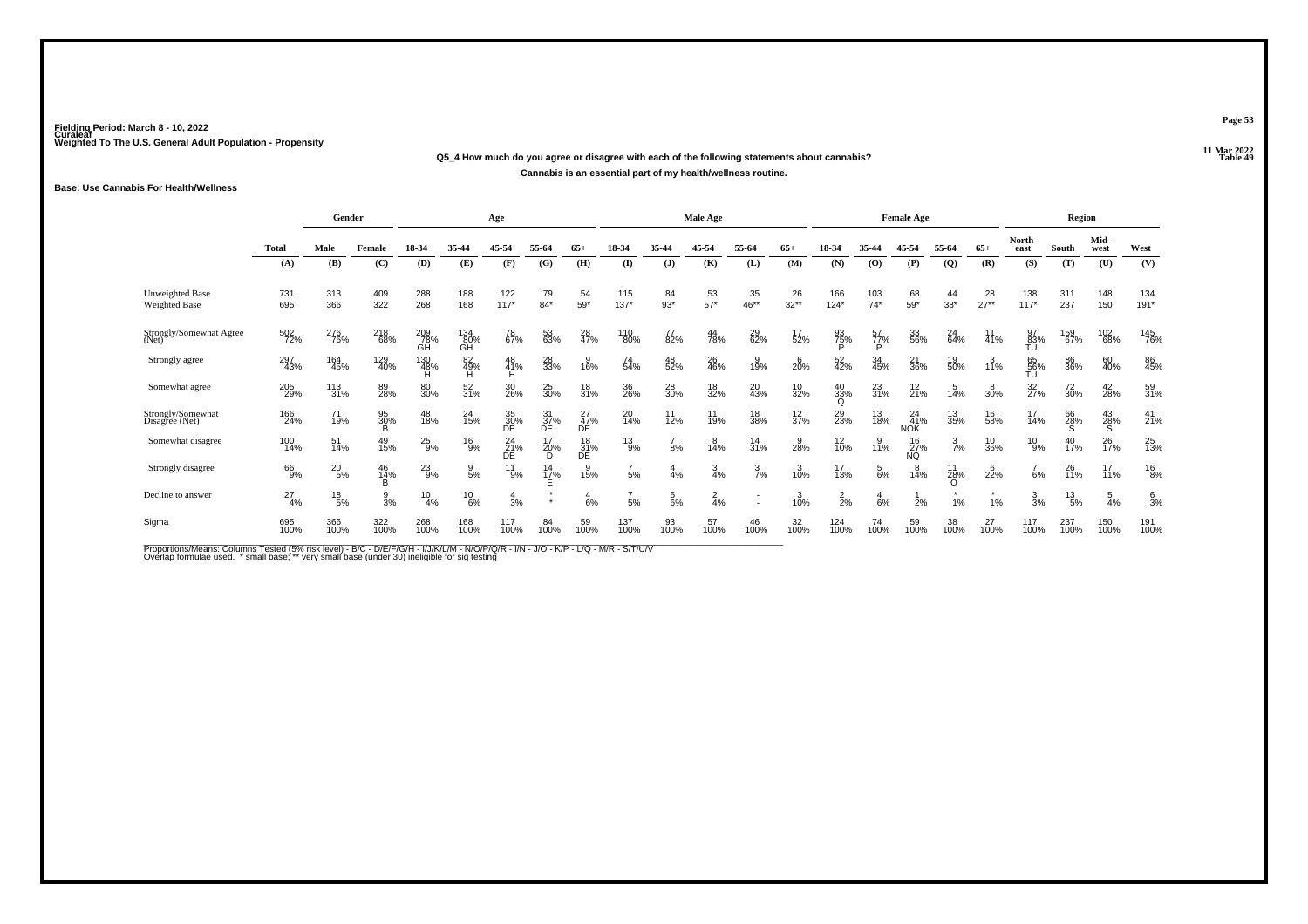#### **11 Mar 2022Q5\_4 How much do you agree or disagree with each of the following statements about cannabis?Cannabis is an essential part of my health/wellness routine.**

#### **Base: Use Cannabis For Health/Wellness**

|                                         |               | <b>Household Income</b> |                         |                  |                 | <b>Education</b> |                 | <b>Employed</b>     |               | <b>Children</b> in HH |                   | <b>Parent of Child</b><br>Under 18 |                 | <b>Home Ownership</b> |               |                 | <b>Marital Status</b> |                       | <b>Race/Ethnicity</b> |                                     |                              |
|-----------------------------------------|---------------|-------------------------|-------------------------|------------------|-----------------|------------------|-----------------|---------------------|---------------|-----------------------|-------------------|------------------------------------|-----------------|-----------------------|---------------|-----------------|-----------------------|-----------------------|-----------------------|-------------------------------------|------------------------------|
|                                         | Total         | Less<br>Than<br>\$50K   | <b>\$50K</b><br>\$74.9K | \$75K<br>\$99.9K | $$100K+$        | HS or<br>less    | Some<br>College | College<br>$Grad +$ | Yes           | No.                   | Yes               | No                                 | Yes             | N <sub>0</sub>        | Homeowner     | Renter          | <b>Married</b>        | <b>Not</b><br>married | Hispanic              | <b>Black</b><br>(Not His-<br>panic) | White<br>(Not His-<br>panic) |
|                                         | (A)           | (B)                     | (C)                     | (D)              | (E)             | (F)              | (G)             | (H)                 | $\mathbf{I}$  | $\mathbf{J}$          | (K)               | (L)                                | (M)             | (N)                   | (O)           | (P)             | (Q)                   | (R)                   | (S)                   | (T)                                 | (U)                          |
| <b>Unweighted Base</b><br>Weighted Base | 731<br>695    | 364<br>231              | 132<br>$109*$           | 85<br>$84*$      | 143<br>265      | 236<br>215       | 245<br>227      | 250<br>254          | 504<br>489    | 227<br>207            | 345<br>343        | 386<br>352                         | 344<br>337      | 387<br>359            | 437<br>472    | 279<br>212      | 318<br>328            | 413<br>367            | 122<br>$148*$         | 112<br>83*                          | 446<br>397                   |
| Strongly/Somewhat Agree<br>(Net)        | 502<br>72%    | 165<br>72%              | $77$<br>$71%$           | 60<br>71%        | 195<br>73%      | 159<br>74%       | 153<br>68%      | 190<br>75%          | 384<br>79%    | 118<br>57%            | 267<br>78%        | 235<br>67%                         | 266<br>79%<br>N | 236<br>66%            | 337<br>71%    | 159<br>75%      | 238<br>72%            | 264<br>72%            | 106<br>71%            | 62<br>74%                           | 286<br>72%                   |
| Strongly agree                          | 297<br>43%    | 95<br>41%               | 42<br>38%               | 29<br>34%        | 131<br>49%      | 88<br>41%        | 93<br>41%       | 116<br>46%          | 238<br>49%    | 59<br>28%             | 173<br>50%        | 124<br>35%                         | 172<br>51%<br>N | 125<br>35%            | 198<br>42%    | 93<br>44%       | 146<br>44%            | $\frac{151}{41\%}$    | 66<br>45%             | 37<br>44%                           | 176<br>44%                   |
| Somewhat agree                          | 205<br>29%    | 70<br>30%               | 36<br>33%               | 31<br>36%        | 64<br>24%       | 71<br>33%        | 60<br>27%       | 74<br>29%           | 146<br>30%    | 59 <sub>%</sub>       | 94<br>27%         | 111<br>32%                         | 94<br>28%       | 111<br>31%            | 139<br>29%    | 65<br>31%       | 92<br>28%             | $\frac{113}{31\%}$    | 40<br>27%             | 25<br>30%                           | 110<br>28%                   |
| Strongly/Somewhat<br>Disagree (Net)     | 166<br>24%    | 61<br>26%               | 27<br>25%               | 20<br>24%        | 57<br>22%       | 51<br>24%        | 65<br>29%       | 49<br>19%           | 85<br>17%     | 81<br>39%             | 64<br>19%         | 102<br>29%                         | 57<br>17%       | 109<br>30%            | 115<br>24%    | 48<br>23%       | 76<br>23%             | 90<br>25%             | 36<br>24%             | 14<br>17%                           | 100<br>25%                   |
| Somewhat disagree                       | 100<br>14%    | 34<br>15%               | 14<br>13%               | 13/15%           | 39<br>15%       | 32<br>15%        | 34<br>15%       | 35<br>14%           | $^{46}_{9%}$  | 54<br>26%             | $\frac{37}{11\%}$ | 64<br>18%                          | 34<br>10%       | 66<br>19%             | 70<br>15%     | 30<br>14%       | 53<br>16%             | 47<br>13%             | 23<br>16%             | 9<br>11%                            | 61<br>15%                    |
| Strongly disagree                       | 66<br>9%      | 27<br>12%               | $^{12}_{11\%}$          | $\frac{8}{9%}$   | $^{19}_{7\%}$   | $^{20}_{9\%}$    | 31<br>14%<br>н  | $^{15}_{6\%}$       | 39<br>8%      | 27<br>13%             | $^{27}_{8\%}$     | 39<br>11%                          | $^{23}_{7\%}$   | 43<br>12%             | 45<br>10%     | $^{18}_{8\%}$   | $^{22}_{7\%}$         | $^{43}_{12\%}$        | $^{13}_{9\%}$         | $\frac{5}{5}$ %                     | 39<br>10%                    |
| Decline to answer                       | $^{27}_{4\%}$ | $\frac{5}{2%}$          | $\frac{5}{4%}$          | $\frac{4}{5%}$   | $^{13}_{\ 5\%}$ | 2%               | $\frac{8}{4%}$  | $^{15}_{6\%}$       | $^{20}_{4\%}$ | 3%                    | $\frac{13}{4%}$   | $\frac{14}{4%}$                    | $^{14}_{4\%}$   | $\frac{13}{4%}$       | $^{21}_{4\%}$ | $\frac{5}{3}$ % | $^{15}_{5\%}$         | $\frac{12}{3%}$       | 6<br>4%               | $\frac{8}{9%}$                      | $\frac{11}{3%}$              |
| Sigma                                   | 695<br>100%   | 231<br>100%             | 109<br>100%             | 84<br>100%       | 265<br>100%     | 215<br>100%      | 227<br>100%     | 254<br>100%         | 489<br>100%   | 207<br>100%           | 343<br>100%       | 352<br>100%                        | 337<br>100%     | 359<br>100%           | 472<br>100%   | 212<br>100%     | 328<br>100%           | 367<br>100%           | 148<br>100%           | 83<br>100%                          | 397<br>100%                  |

Proportions/Means: Columns Tested (5% risk level) - B/C/D/E - F/G/H - I/J - K/L - M/N - O/P - Q/R - S/T/U<br>Overlap formulae used. \* small base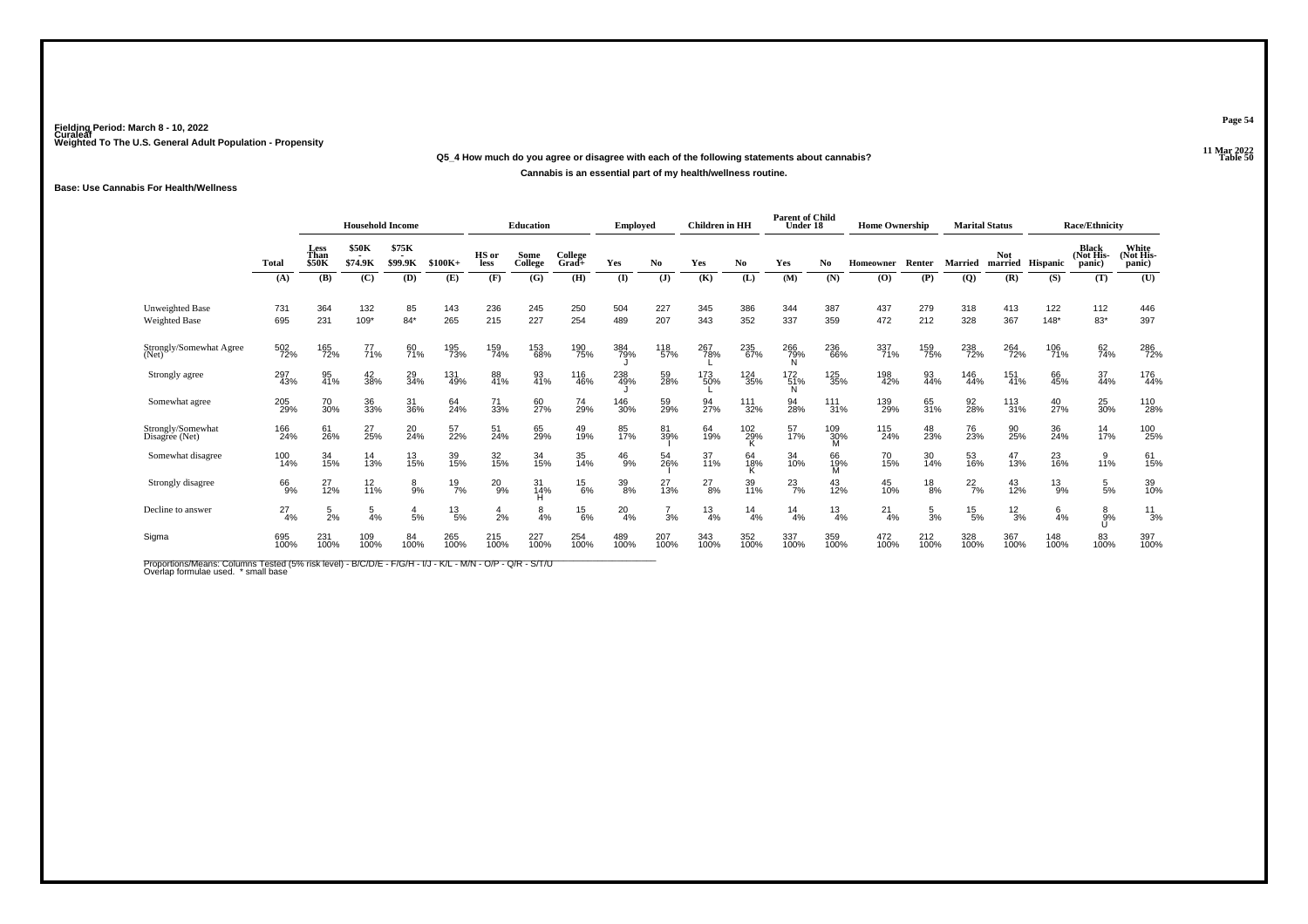#### **11 Mar 2022Q5\_4 How much do you agree or disagree with each of the following statements about cannabis?Cannabis is an essential part of my health/wellness routine.**

#### **Base: Use Cannabis For Health/Wellness**

|                                     |               | <b>Cannabis Usage</b> |                   |                                        | <b>Use Cannabis For</b>      |
|-------------------------------------|---------------|-----------------------|-------------------|----------------------------------------|------------------------------|
|                                     | Total         | <b>Ever Used</b>      | <b>Never Used</b> | <b>Recreational</b><br><b>Use Only</b> | Health/Well-<br>ness Reasons |
|                                     | (A)           | (B)                   | (C)               | (D)                                    | (E)                          |
| <b>Unweighted Base</b>              | 731           | 731                   | ٠                 |                                        | 731                          |
| Weighted Base                       | 695           | 695                   | $.**$             | $.**$                                  | 695                          |
| Strongly/Somewhat Agree<br>(Net)    | 502<br>72%    | 502<br>72%            |                   |                                        | 502<br>72%                   |
| Strongly agree                      | 297<br>43%    | 297<br>43%            |                   | ۰                                      | 297<br>43%                   |
| Somewhat agree                      | 205<br>29%    | 205<br>29%            |                   |                                        | 205<br>29%                   |
| Strongly/Somewhat<br>Disagree (Net) | 166<br>24%    | 166<br>24%            | ä,                | ٠                                      | 166<br>24%                   |
| Somewhat disagree                   | 100<br>14%    | 100<br>14%            | ä,                | ٠                                      | 100<br>14%                   |
| Strongly disagree                   | 66<br>9%      | 66<br>9%              | ٠<br>ä,           | $\overline{a}$                         | 66<br>9%                     |
| Decline to answer                   | $^{27}_{4\%}$ | 27<br>4%              | ٠<br>٠            | ٠                                      | $^{27}_{4\%}$                |
| Sigma                               | 695<br>100%   | 695<br>100%           |                   |                                        | 695<br>100%                  |

Proportions/Means: Columns Tested (5% risk level) - B/C - D/E<br>Overlap formulae used. \*\* very small base (under 30) ineligible for sig testing

**Page 55**

11 Mar 2022<br>Table 51 **P** Table 51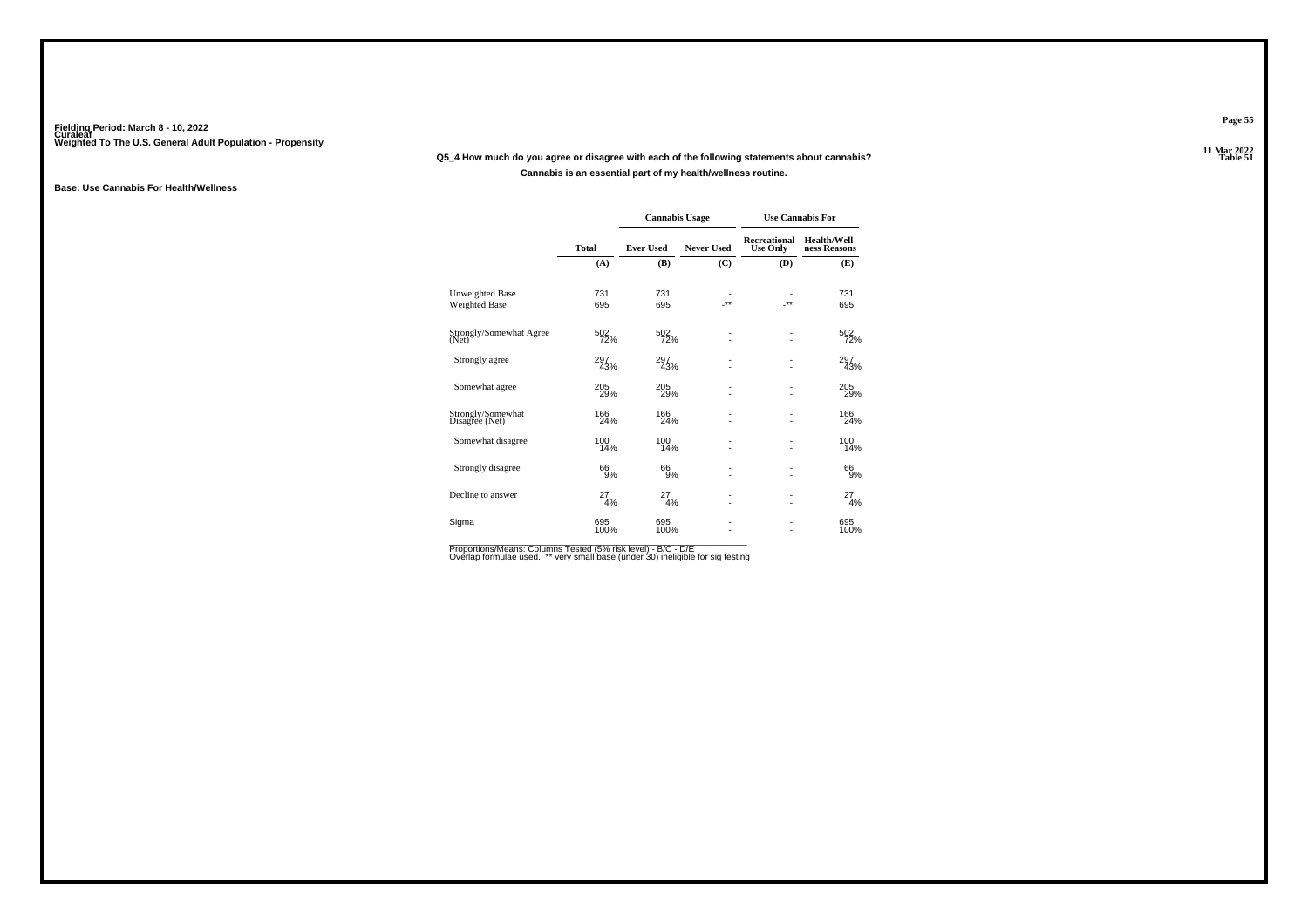**11 Mar 2022Q5\_5 How much do you agree or disagree with each of the following statements about cannabis?Using cannabis as part of my health/wellness routine has improved my overall well-being.**

#### **Base: Use Cannabis For Health/Wellness**

|                                     |               | Gender           |               |                 |                       | Age             |                  |                                                                   |                 |                 | Male Age        |                   |                   |                  |                 | <b>Female Age</b> |                 |                  |                 | Region        |                 |                 |
|-------------------------------------|---------------|------------------|---------------|-----------------|-----------------------|-----------------|------------------|-------------------------------------------------------------------|-----------------|-----------------|-----------------|-------------------|-------------------|------------------|-----------------|-------------------|-----------------|------------------|-----------------|---------------|-----------------|-----------------|
|                                     | Total         | Male             | Female        | 18-34           | 35-44                 | 45-54           | 55-64            | $65+$                                                             | 18-34           | 35-44           | 45-54           | 55-64             | $65+$             | 18-34            | 35-44           | 45-54             | 55-64           | $65+$            | North-<br>east  | South         | Mid-<br>west    | West            |
|                                     | (A)           | (B)              | (C)           | (D)             | (E)                   | (F)             | (G)              | (H)                                                               | (I)             | $($ $\bf{J})$   | (K)             | (L)               | (M)               | (N)              | (0)             | (P)               | $\mathbf{Q}$    | (R)              | (S)             | (T)           | (U)             | (V)             |
| Unweighted Base<br>Weighted Base    | 731<br>695    | 313<br>366       | 409<br>322    | 288<br>268      | 188<br>168            | 122<br>$117*$   | 79<br>$84*$      | 54<br>59*                                                         | 115<br>$137*$   | 84<br>$93*$     | 53<br>$57*$     | 35<br>46**        | 26<br>$32**$      | 166<br>$124*$    | 103<br>$74*$    | 68<br>59*         | 44<br>$38*$     | 28<br>$27**$     | 138<br>$117*$   | 311<br>237    | 148<br>150      | 134<br>$191*$   |
| Strongly/Somewhat Agree<br>(Net)    | 566<br>81%    | 301<br>82%       | 258<br>80%    | 225<br>84%<br>н | 141<br>84%            | $^{100}_{86\%}$ | 61<br>72%        | 40<br>69%                                                         | 120<br>87%      | 82<br>88%       | 49<br>86%       | 32 <sub>69%</sub> | 18<br>58%         | 98<br>80%        | 59<br>79%       | 50<br>85%         | 29<br>76%       | 22<br>81%        | 98<br>84%       | 184<br>77%    | 130<br>87%      | 155<br>81%      |
| Strongly agree                      | 335<br>48%    | 184<br>50%       | 146<br>45%    | 133<br>50%      | 93<br>56%<br>Ή        | 54<br>46%       | 34<br>40%        | 21<br>36%                                                         | 75<br>54%       | 58<br>62%       | 27 <sub>%</sub> | 14<br>30%         | $\frac{11}{33\%}$ | 55<br>44%        | 35<br>47%       | 26<br>44%         | 20<br>53%       | 10<br>38%        | 58<br>50%       | 105<br>44%    | 69<br>46%       | 102<br>53%      |
| Somewhat agree                      | 232<br>33%    | 117<br>32%       | 112<br>35%    | 92<br>34%       | 48<br>28%             | 46<br>39%       | 27<br>32%        | 19<br>33%                                                         | 45<br>33%       | 24<br>25%       | 22<br>39%       | 18<br>39%         | 25%               | 44<br>35%        | $^{24}_{32\%}$  | 24<br>41%         | $\frac{9}{23%}$ | $\frac{11}{43%}$ | 40<br>34%       | 79<br>33%     | 61 <sub>%</sub> | 52<br>27%       |
| Strongly/Somewhat<br>Disagree (Net) | 105<br>15%    | 53<br>15%        | 52<br>16%     | 38<br>14%       | $^{16}_{9\%}$         | 15<br>13%       | $^{22}_{26\%}$   | $^{15}_{26\%}$                                                    | 16<br>11%       | $\frac{6}{7}$ % | 12%             | $\frac{14}{31\%}$ | 10<br>32%         | 22<br>18%        | $3\%$           | 13%               | 19%             | 18%              | 16<br>14%       | 42<br>18%     | 15<br>10%       | 31<br>16%       |
| Somewhat disagree                   | $^{65}_{9\%}$ | 45<br>12%<br>C   | $^{21}_{6\%}$ | $^{21}_{8\%}$   | $11$ <sub>7%</sub>    | $\frac{9}{7\%}$ | 13<br>15%        | $\begin{array}{c} 12 \\ 20\% \\ \overline{\text{DE}} \end{array}$ | $^{13}_{9\%}$   | $\frac{5}{5}$ % | 12%             | $11$<br>24%       | $\frac{9}{29\%}$  | $\frac{8}{7}$ %  | $\frac{6}{8%}$  | $\frac{2}{4}$ %   | 4%              | 3/10%            | $^{11}_{9\%}$   | $^{21}_{9\%}$ | $^{10}_{7\%}$   | 23<br>12%       |
| Strongly disagree                   | 39<br>6%      | $\frac{9}{2%}$   | 31<br>10%     | $^{17}_{6\%}$   | $\frac{5}{3}$ %       | 6/5%            | $\frac{9}{11}$ % | $\frac{3}{5\%}$                                                   | $\frac{3}{2%}$  | 1%              |                 | $\frac{3}{7}$ %   | 3%                | $\frac{14}{11%}$ | $\frac{3}{5\%}$ | 6<br>10%          | 6<br>16%        | $\frac{2}{8%}$   | $\frac{5}{5\%}$ | $^{22}_{9\%}$ | $\frac{5}{3}$ % | $\frac{7}{4%}$  |
| Decline to answer                   | $^{24}_{3\%}$ | $\frac{12}{3\%}$ | $^{12}_{4\%}$ | $\frac{5}{2}$ % | $\frac{11}{7}$ %<br>D | $\frac{2}{2}$ % | $\frac{2}{2}$ %  | $rac{4}{6%}$                                                      | $\frac{2}{1}$ % | $\frac{5}{6}$ % | 2%              |                   | $3/10$ %          | $\frac{3}{2\%}$  | $\S$ %          | 1%                | $\frac{2}{5}$ % | 1%               | 2<br>2%         | $^{11}_{5\%}$ | $\frac{4}{3}$ % | $\frac{6}{3}$ % |
| Sigma                               | 695<br>100%   | 366<br>100%      | 322<br>100%   | 268<br>100%     | 168<br>100%           | 117<br>100%     | 84<br>100%       | 59<br>100%                                                        | 137<br>100%     | 93<br>100%      | 57<br>100%      | 46<br>100%        | 32<br>100%        | 124<br>100%      | 74<br>100%      | 59<br>100%        | 38<br>100%      | 27<br>100%       | 117<br>100%     | 237<br>100%   | 150<br>100%     | 191<br>100%     |

Proportions/Means: Columns Tested (5% risk level) - B/C - D/E/F/G/H - I/J/K/L/M - N/O/P/Q/R - I/N - J/O - K/P - L/Q - M/R - S/T/U/V<br>Overlap formulae used. \* small base; \*\* very small base (under 30) ineligible for sig te

**Page 56**

11 Mar 2022<br>Table 52 **Table 52**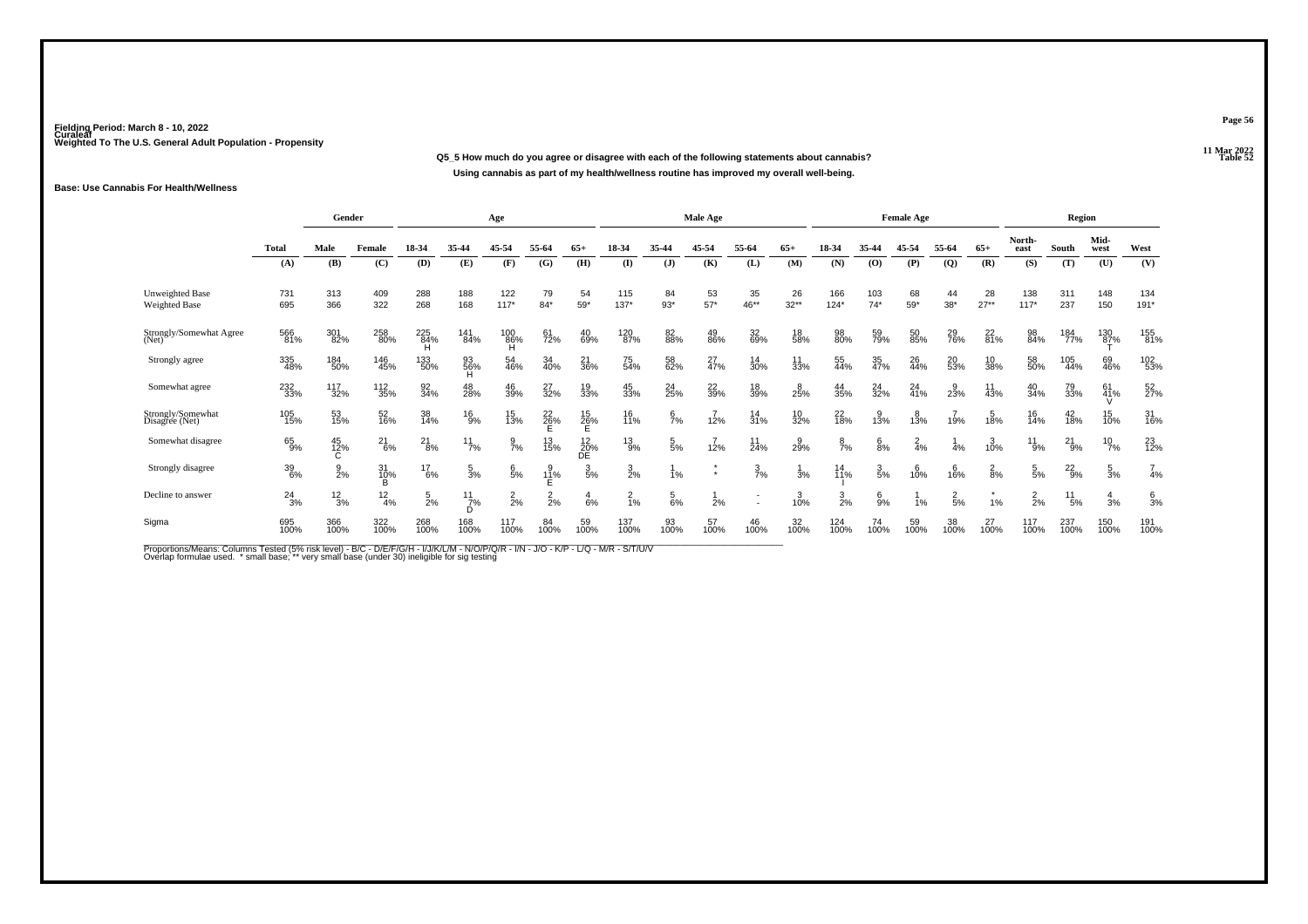### **11 Mar 2022Q5\_5 How much do you agree or disagree with each of the following statements about cannabis?Using cannabis as part of my health/wellness routine has improved my overall well-being.**

#### **Base: Use Cannabis For Health/Wellness**

|                                         |               | <b>Household Income</b>      |                               |                                    |                  | Education      |                    | Employed         |                  | Children in HH |                  | <b>Parent of Child</b><br>Under 18 |                  | <b>Home Ownership</b> |                  |                 | <b>Marital Status</b> |                       | <b>Race/Ethnicity</b> |                                     |                              |
|-----------------------------------------|---------------|------------------------------|-------------------------------|------------------------------------|------------------|----------------|--------------------|------------------|------------------|----------------|------------------|------------------------------------|------------------|-----------------------|------------------|-----------------|-----------------------|-----------------------|-----------------------|-------------------------------------|------------------------------|
|                                         | Total         | Less<br>Than<br><b>\$50K</b> | <b>\$50K</b><br>۰.<br>\$74.9K | \$75K<br>$\blacksquare$<br>\$99.9K | $$100K+$         | HS or<br>less  | Some<br>College    | College<br>Grad+ | Yes              | No.            | Yes              | No.                                | Yes              | No                    | Homeowner        | Renter          | <b>Married</b>        | <b>Not</b><br>married | Hispanic              | <b>Black</b><br>(Not His-<br>panic) | White<br>(Not His-<br>panic) |
|                                         | (A)           | (B)                          | (C)                           | (D)                                | (E)              | (F)            | (G)                | (H)              | (I)              | $(\mathbf{J})$ | (K)              | (L)                                | (M)              | (N)                   | (O)              | (P)             | (Q)                   | (R)                   | (S)                   | (T)                                 | (U)                          |
| Unweighted Base<br><b>Weighted Base</b> | 731<br>695    | 364<br>231                   | 132<br>$109*$                 | 85<br>$84*$                        | 143<br>265       | 236<br>215     | 245<br>227         | 250<br>254       | 504<br>489       | 227<br>207     | 345<br>343       | 386<br>352                         | 344<br>337       | 387<br>359            | 437<br>472       | 279<br>212      | 318<br>328            | 413<br>367            | 122<br>$148*$         | 112<br>83*                          | 446<br>397                   |
| Strongly/Somewhat Agree<br>(Net)        | 566<br>81%    | 184<br>79%                   | 87<br>80%                     | 74<br>87%                          | 219<br>82%       | 167<br>78%     | 189<br>83%         | 210<br>83%       | 417<br>85%       | 150<br>72%     | 285<br>83%       | 281<br>80%                         | 283<br>84%       | 284<br>79%            | 383<br>81%       | 175<br>83%      | 268<br>82%            | 298<br>81%            | 114<br>77%            | 70<br>84%                           | 336<br>85%                   |
| Strongly agree                          | 335<br>48%    | 107<br>46%                   | 52<br>48%                     | 38<br>45%                          | 137<br>52%       | 92<br>43%      | $\frac{107}{47\%}$ | 136<br>54%       | 262<br>54%       | 73<br>35%      | 184<br>54%       | 151<br>43%                         | 183<br>54%<br>Ν  | 152<br>42%            | 229<br>48%       | 100<br>47%      | 161<br>49%            | $\frac{174}{47\%}$    | 74<br>50%             | 43<br>51%                           | 192<br>48%                   |
| Somewhat agree                          | 232<br>33%    | 77<br>33%                    | 35<br>32%                     | 36<br>42%                          | 82<br>31%        | 76<br>35%      | 82<br>36%          | 74<br>29%        | 155<br>32%       | 77<br>37%      | 101<br>30%       | 131<br>37%                         | 100<br>30%       | 132%                  | 154<br>33%       | 75<br>35%       | 108<br>33%            | $\frac{124}{34\%}$    | 40<br>27%             | 27<br>33%                           | 144<br>36%                   |
| Strongly/Somewhat<br>Disagree (Net)     | 105<br>15%    | 41<br>18%                    | 18<br>16%                     | 10%                                | 36<br>13%        | 40<br>19%      | 31<br>13%          | 34<br>14%        | 59<br>12%        | 46<br>22%      | 46<br>13%        | 59<br>17%                          | $^{41}_{12\%}$   | 64<br>18%             | 72<br>15%        | 31<br>15%       | 43<br>13%             | 62<br>17%             | 30 <sub>%</sub>       | $\frac{12}{14%}$                    | 45<br>11%                    |
| Somewhat disagree                       | 65<br>9%      | 27<br>12%                    | $\frac{9}{8\%}$               | $\frac{5}{6%}$                     | $^{22}_{8\%}$    | $^{27}_{12\%}$ | $^{13}_{6\%}$      | 26<br>10%        | $\frac{32}{7\%}$ | 33<br>16%      | $^{29}_{9\%}$    | 36<br>10%                          | $^{27}_{8\%}$    | 38<br>11%             | $^{47}_{10\%}$   | $^{18}_{9%}$    | $^{28}_{9%}$          | 37<br>10%             | $\frac{16}{11\%}$     | $^{10}_{12\%}$                      | $^{29}_{7%}$                 |
| Strongly disagree                       | 39<br>6%      | $^{14}_{6\%}$                | $\frac{9}{8\%}$               | $\frac{3}{4%}$                     | $^{14}_{5\%}$    | $^{13}_{6\%}$  | $^{17}_{8\%}$      | $\frac{9}{3}$ %  | $^{27}_{5\%}$    | $^{13}_{6\%}$  | $^{16}_{5\%}$    | $^{23}_{7\%}$                      | $\frac{13}{4\%}$ | $^{26}_{7\%}$         | $^{25}_{\ 5\%}$  | $^{13}_{6\%}$   | $\frac{15}{4\%}$      | $^{25}_{7\%}$         | $^{13}_{9\%}$         | $\frac{2}{2}$ %                     | $\frac{16}{4%}$              |
| Decline to answer                       | $^{24}_{3\%}$ | $\overline{ }$<br>3%         | 4%                            | $\frac{2}{3}$ %                    | $\frac{11}{4\%}$ | $\frac{8}{4%}$ | 3%                 | $\frac{9}{4%}$   | $\frac{13}{3%}$  | $^{11}_{5\%}$  | $\frac{13}{4\%}$ | $^{11}_{3\%}$                      | $\frac{13}{4%}$  | $^{11}_{3\%}$         | $\frac{17}{4\%}$ | $\frac{6}{3}$ % | $^{17}_{5\%}$<br>Ŕ    | $^{7}_{2\%}$          | $\frac{5}{3%}$        | $\frac{2}{2}$ %                     | $\frac{16}{4%}$              |
| Sigma                                   | 695<br>100%   | 231<br>100%                  | 109<br>100%                   | 84<br>100%                         | 265<br>100%      | 215<br>100%    | 227<br>100%        | 254<br>100%      | 489<br>100%      | 207<br>100%    | 343<br>100%      | 352<br>100%                        | 337<br>100%      | 359<br>100%           | 472<br>100%      | 212<br>100%     | 328<br>100%           | 367<br>100%           | 148<br>100%           | 83<br>100%                          | 397<br>100%                  |

Proportions/Means: Columns Tested (5% risk level) - B/C/D/E - F/G/H - I/J - K/L - M/N - O/P - Q/R - S/T/U<br>Overlap formulae used. \* small base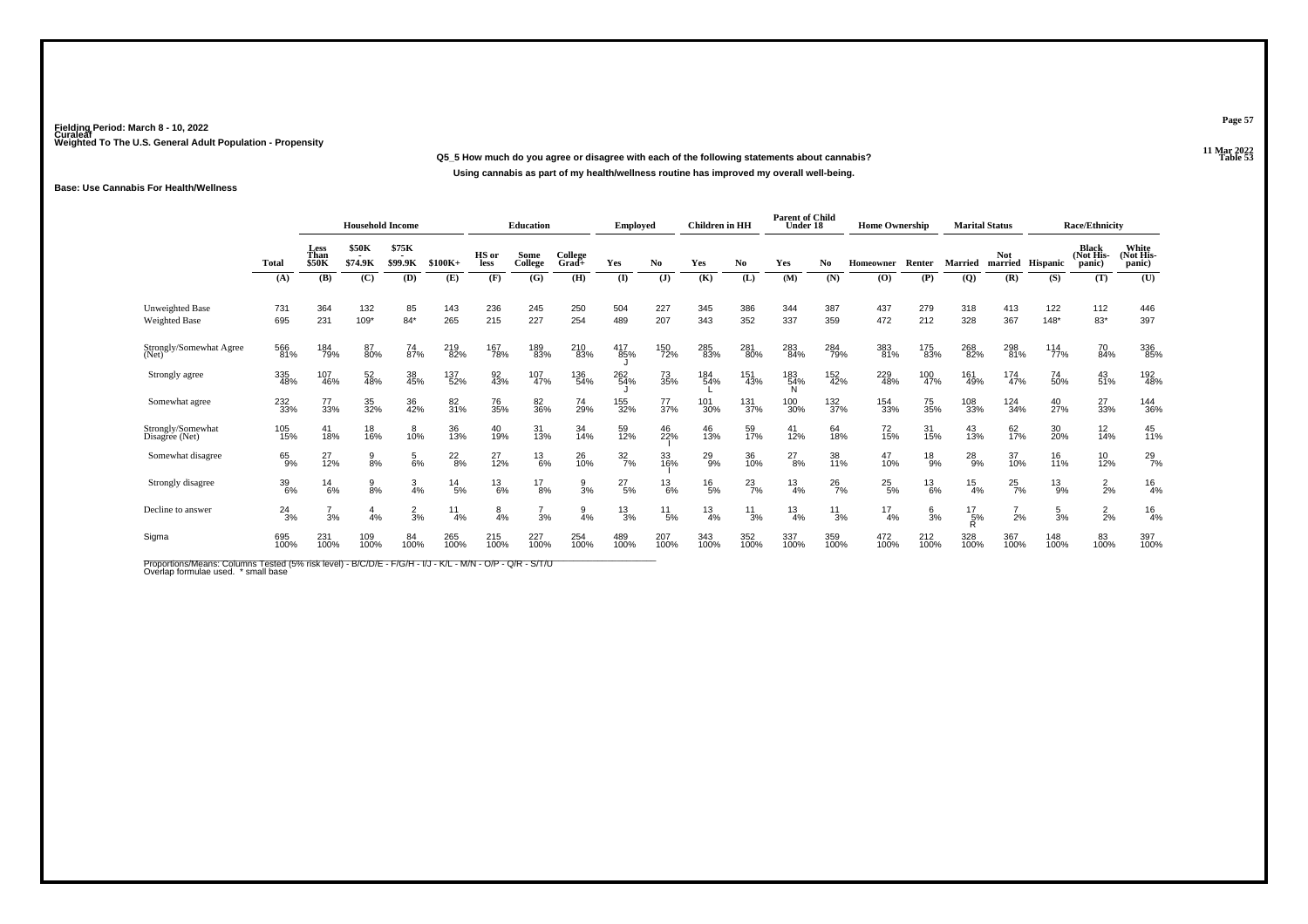**11 Mar 2022Q5\_5 How much do you agree or disagree with each of the following statements about cannabis?Using cannabis as part of my health/wellness routine has improved my overall well-being.**

#### **Base: Use Cannabis For Health/Wellness**

|                                     |              | <b>Cannabis Usage</b> |                   |                                 | <b>Use Cannabis For</b>      |
|-------------------------------------|--------------|-----------------------|-------------------|---------------------------------|------------------------------|
|                                     | <b>Total</b> | <b>Ever Used</b>      | <b>Never Used</b> | Recreational<br><b>Use Only</b> | Health/Well-<br>ness Reasons |
|                                     | (A)          | (B)                   | (C)               | (D)                             | (E)                          |
| Unweighted Base                     | 731          | 731                   |                   |                                 | 731                          |
| Weighted Base                       | 695          | 695                   | $**$              | -**                             | 695                          |
| Strongly/Somewhat Agree<br>(Net)    | 566<br>81%   | 566<br>81%            | ä,                |                                 | 566<br>81%                   |
| Strongly agree                      | 335<br>48%   | 335<br>48%            | ä,                |                                 | 335<br>48%                   |
| Somewhat agree                      | 232<br>33%   | 232<br>33%            | ä,                |                                 | 232<br>33%                   |
| Strongly/Somewhat<br>Disagree (Net) | 105<br>15%   | 105<br>15%            | ä,                |                                 | 105<br>15%                   |
| Somewhat disagree                   | 65<br>9%     | 65<br>9%              | ٠<br>٠            | $\overline{\phantom{0}}$        | 65<br>9%                     |
| Strongly disagree                   | 39<br>6%     | 39<br>6%              | ٠<br>٠            |                                 | 39<br>6%                     |
| Decline to answer                   | $^{24}_{3%}$ | $^{24}_{3%}$          | ٠<br>٠            |                                 | $^{24}_{3%}$                 |
| Sigma                               | 695<br>100%  | 695<br>100%           | ٠                 |                                 | 695<br>100%                  |

Proportions/Means: Columns Tested (5% risk level) - B/C - D/E<br>Overlap formulae used. \*\* very small base (under 30) ineligible for sig testing

**Page 58**

11 Mar 2022<br>Table 54 **Table 54**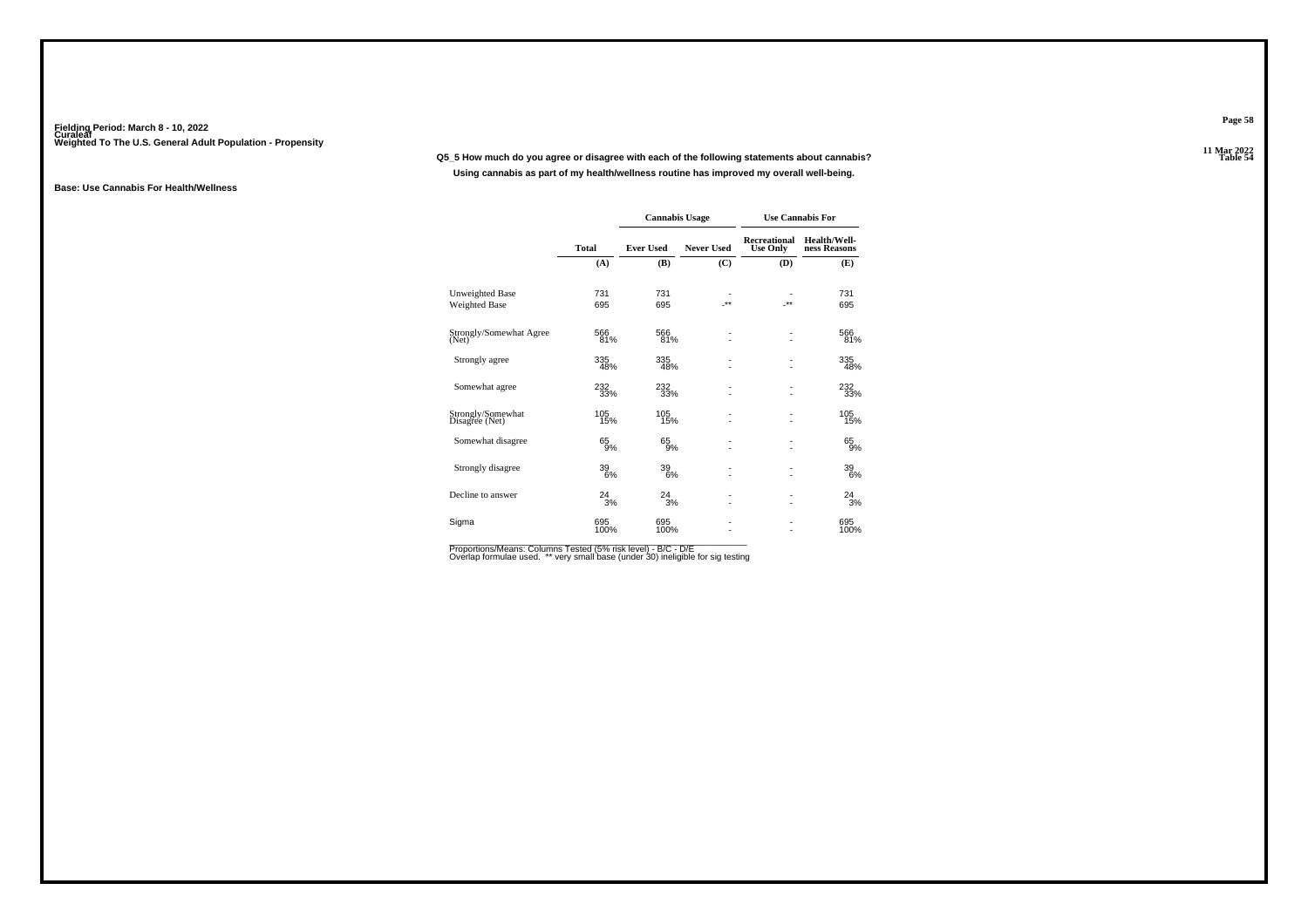**11 Mar 2022Q5\_6 How much do you agree or disagree with each of the following statements about cannabis? Table 55 I would be more likely to use cannabis as a health solution if it came in small, controlled doses.**

#### **Base: All Respondents Age 21+**

|                                         |               | Gender                              |                 |                  |                           | Age                |                     |                    |                 |                         | Male Age        |                 |                   |               |                  | <b>Female Age</b> |                 |                 |                     | Region          |                     |               |
|-----------------------------------------|---------------|-------------------------------------|-----------------|------------------|---------------------------|--------------------|---------------------|--------------------|-----------------|-------------------------|-----------------|-----------------|-------------------|---------------|------------------|-------------------|-----------------|-----------------|---------------------|-----------------|---------------------|---------------|
|                                         | <b>Total</b>  | Male<br>Female<br>(B)<br>(C)<br>(A) |                 |                  | 35-44                     | 45-54              | 55-64               | 65+                | 18-34           | 35-44                   | 45-54           | 55-64           | $65+$             | 18-34         | 35-44            | 45-54             | 55-64           | $65+$           | North-<br>east      | South           | Mid-<br>west        | West          |
|                                         |               |                                     |                 | (D)              | (E)                       | (F)                | (G)                 | (H)                | (I)             | (J)                     | (K)             | (L)             | (M)               | (N)           | (O)              | (P)               | (Q)             | (R)             | (S)                 | (T)             | (U)                 | (V)           |
| <b>Unweighted Base</b><br>Weighted Base | 1953<br>1953  | 787<br>929                          | 1146<br>1005    | 548<br>502       | 392<br>342                | 307<br>322         | 286<br>337          | 420<br>449         | 203<br>246      | 149<br>$164*$           | 122<br>$155*$   | 117<br>159*     | 196<br>204        | 332<br>246    | 240<br>174       | 184<br>166*       | 168<br>177      | 222<br>243      | 387<br>340          | 864<br>751      | 393<br>399          | 309<br>462    |
| Strongly/Somewhat Agree<br>(Net)        | 1352<br>69%   | 657<br>71%                          | 684<br>68%      | 380<br>76%<br>GH | 265<br>78%<br>GH          | 231<br>72%<br>H    | 226<br>67%<br>Н     | 250<br>56%         | 192<br>78%<br>м | 130<br>79%<br>M         | 116<br>75%<br>M | 109<br>69%<br>M | 110<br>54%        | 179<br>73%    | 135<br>78%<br>QR | 114<br>69%        | 116<br>65%      | 140<br>58%      | 230<br>68%          | 499<br>66%      | 279<br>70%          | 343<br>74%    |
| Strongly agree                          | 653<br>33%    | 319<br>34%                          | 330<br>33%      | 190<br>38%       | 160<br>47%<br><b>DFGH</b> | $\frac{115}{36\%}$ | 102<br>- 30%<br>- H | 87<br>19%          | 105<br>42%<br>М | 83<br>50%<br><b>KLM</b> | 52<br>34%<br>м  | 52<br>33%<br>M  | 27<br>13%         | 82<br>33%     | 44%<br>QR        | $\frac{62}{38\%}$ | 50<br>28%       | 59<br>24%<br>M  | 106<br>31%          | 237<br>32%      | 136<br>34%          | 175<br>38%    |
| Somewhat agree                          | 699<br>36%    | 338<br>36%                          | 354<br>35%      | 190<br>38%       | 106<br>31%                | 116<br>36%         | 124<br>37%          | 163<br>36%         | 88<br>36%       | 47<br>29%               | 64<br>41%       | 57<br>36%       | 82<br>40%         | 97<br>40%     | 59<br>34%        | 52<br>31%         | 66<br>37%       | 81<br>33%       | 125<br>37%          | 263<br>35%      | 143<br>36%          | 168<br>36%    |
| Strongly/Somewhat<br>Disagree (Net)     | 507<br>26%    | 221<br>24%                          | 280<br>28%      | 104<br>21%       | 61<br>18%                 | 79<br>24%          | 90<br>27%           | 174<br>39%<br>DEFĞ | 49<br>20%       | $^{24}_{14\%}$          | 32<br>20%       | 39<br>24%       | 78<br>38%<br>IJŘĽ | 53<br>22%     | 34<br>19%        | 47<br>28%         | 51<br>29%       | 94<br>39%<br>ΝÖ | 80<br>24%           | 228<br>30%<br>U | 92<br>23%           | 107<br>23%    |
| Somewhat disagree                       | 208<br>11%    | 93<br>10%                           | $^{112}_{11\%}$ | 55<br>11%        | $^{23}_{7\%}$             | 33<br>10%          | $^{29}_{9\%}$       | 68<br>15%<br>EG    | 27<br>11%       | 4%                      | 16<br>10%       | $^{13}_{8\%}$   | 30<br>15%         | 26<br>11%     | 17<br>10%        | 17<br>10%         | $^{16}_{9%}$    | 37<br>15%       | $^{29}_{8\%}$       | 100<br>13%      | $^{28}_{7\%}$       | 51<br>11%     |
| Strongly disagree                       | 299<br>15%    | 129<br>14%                          | 168<br>17%      | 49<br>10%        | 37<br>11%                 | 46<br>14%          | 61<br>18%<br>DE     | 106<br>24%<br>DEF  | $^{22}_{9\%}$   | 17<br>10%               | 16<br>10%       | 25<br>16%       | 48<br>24%<br>IJK  | 27<br>11%     | 17<br>10%        | 30<br>18%         | 36<br>20%<br>ΝÕ | 58<br>24%<br>ΝÖ | 51<br>15%           | 129<br>17%      | 64<br>16%           | 56<br>12%     |
| Decline to answer                       | $^{94}_{5\%}$ | $^{51}_{5\%}$                       | $^{42}_{4\%}$   | $^{18}_{4\%}$    | $^{17}_{5\%}$             | $^{12}_{4\%}$      | $^{21}_{6\%}$       | $^{25}_{6\%}$      | $\frac{5}{2}$ % | $^{11}_{7\%}$           | $\frac{8}{5}$ % | $^{11}_{7\%}$   | $^{16}_{8\%}$     | $^{13}_{5\%}$ | $\frac{5}{3}$ %  | $\frac{5}{3}$ %   | $^{10}_{6\%}$   | $\frac{8}{3}$ % | $^{30}_{9\%}$<br>TV | $^{23}_{3\%}$   | $^{28}_{7\%}$<br>TV | $^{13}_{3\%}$ |
| Sigma                                   | 1953<br>100%  | 929<br>100%                         | 1005<br>100%    | 502<br>100%      | 342<br>100%               | 322<br>100%        | 337<br>100%         | 449<br>100%        | 246<br>100%     | 164<br>100%             | 155<br>100%     | 159<br>100%     | 204<br>100%       | 246<br>100%   | 174<br>100%      | 166<br>100%       | 177<br>100%     | 243<br>100%     | 340<br>100%         | 751<br>100%     | 399<br>100%         | 462<br>100%   |

Proportions/Means: Columns Tested (5% risk level) - B/C - D/E/F/G/H - I/J/K/L/M - N/O/P/Q/R - I/N - J/O - K/P - L/Q - M/R - S/T/U/V<br>Overlap formulae used. \*small base

**Page 59**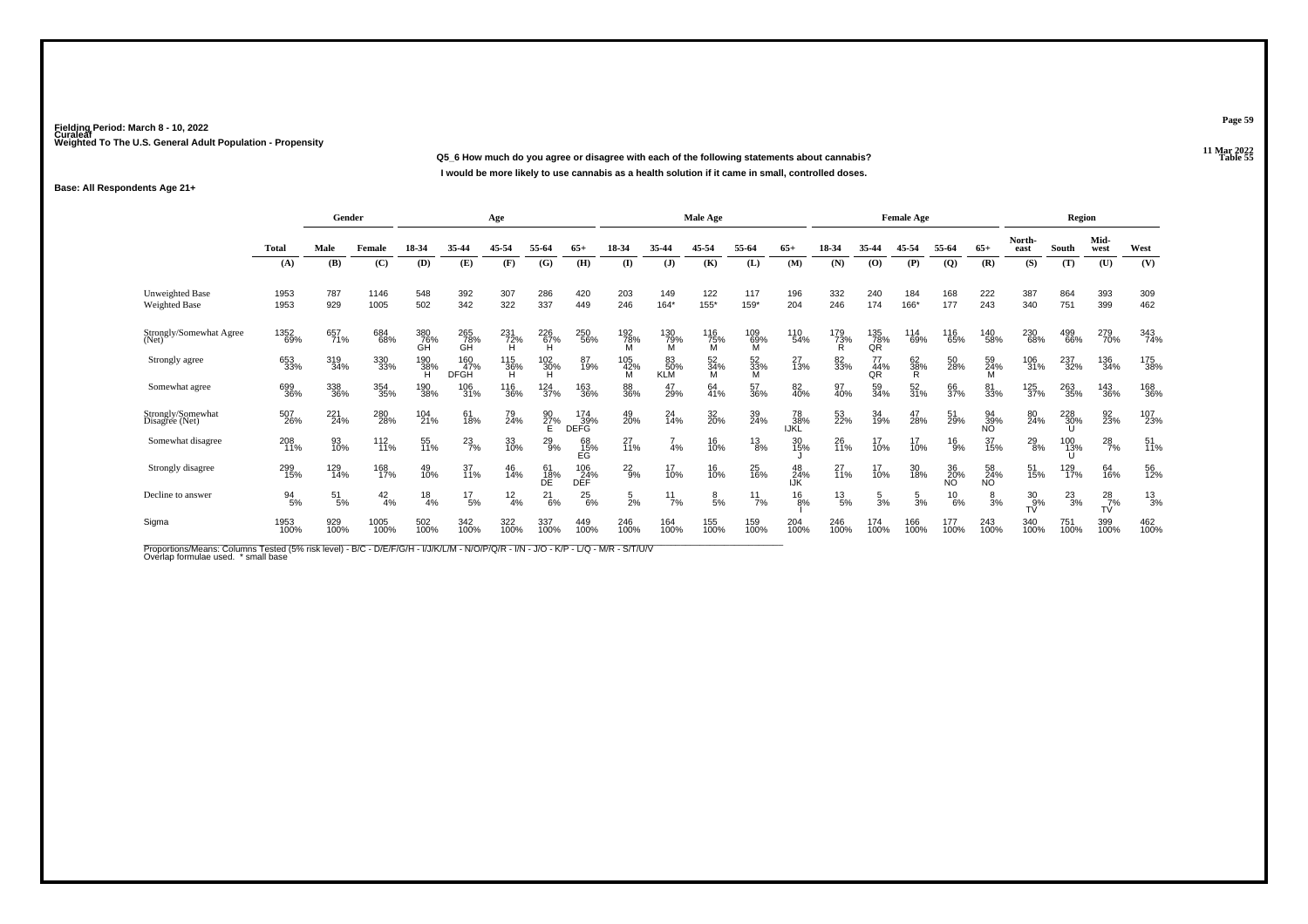**11 Mar 2022Q5\_6 How much do you agree or disagree with each of the following statements about cannabis?I would be more likely to use cannabis as a health solution if it came in small, controlled doses.**

#### **Base: All Respondents Age 21+**

|                                         |                  | <b>Household Income</b>      |                         |                  |                 | <b>Education</b> |                  | <b>Employed</b>  |                  | <b>Children</b> in HH |                    | <b>Parent of Child</b><br>Under 18 |                  | <b>Home Ownership</b> |              |                | <b>Marital Status</b> |                 | <b>Race/Ethnicity</b> |                              |                              |
|-----------------------------------------|------------------|------------------------------|-------------------------|------------------|-----------------|------------------|------------------|------------------|------------------|-----------------------|--------------------|------------------------------------|------------------|-----------------------|--------------|----------------|-----------------------|-----------------|-----------------------|------------------------------|------------------------------|
|                                         | Total            | Less<br>Than<br><b>\$50K</b> | <b>\$50K</b><br>\$74.9K | \$75K<br>\$99.9K | $$100K+$        | HS or<br>less    | Some<br>College  | College<br>Grad+ | Yes              | N <sub>0</sub>        | Yes                | No.                                | Yes              | No                    | Homeowner    | Renter         | <b>Married</b>        | Not.<br>married | <b>Hispanic</b>       | Black<br>(Not His-<br>panic) | White<br>(Not His-<br>panic) |
|                                         | (A)              | (B)                          | (C)                     | (D)              | (E)             | (F)              | (G)              | (H)              | (I)              | $\mathbf{J}$          | (K)                | (L)                                | (M)              | (N)                   | (0)          | (P)            | (Q)                   | (R)             | (S)                   | (T)                          | (U)                          |
| <b>Unweighted Base</b><br>Weighted Base | 1953<br>1953     | 873<br>581                   | 409<br>317              | 255<br>252       | 379<br>765      | 584<br>593       | 643<br>636       | 726<br>724       | 1120<br>1127     | 833<br>826            | 684<br>680         | 1269<br>1273                       | 651<br>618       | 1302<br>1335          | 1269<br>1388 | 645<br>531     | 930<br>963            | 1023<br>990     | 245<br>318            | 265<br>231                   | 1320<br>1230                 |
| Strongly/Somewhat Agree<br>(Net)        | 1352<br>69%      | 392<br>67%                   | 215<br>68%              | 179<br>71%       | 551<br>72%      | 413<br>70%       | 423<br>66%       | 517<br>71%       | 853<br>76%       | 499<br>60%            | 542<br>80%         | 810<br>64%                         | 491<br>80%<br>N  | 861<br>64%            | 945<br>68%   | 386<br>73%     | 668<br>69%            | 684<br>69%      | 225<br>71%            | 152<br>66%                   | 855<br>70%                   |
| Strongly agree                          | 653<br>33%       | 190<br>33%                   | 101<br>32%              | 95<br>38%        | 263<br>34%      | 204<br>34%       | 215<br>34%       | 235<br>32%       | 437<br>39%       | 217<br>26%            | 298<br>44%         | 355<br>28%                         | 274<br>44%<br>N  | 379<br>28%            | 462<br>33%   | 180<br>34%     | 321<br>33%            | 332<br>34%      | 124<br>39%            | 79<br>34%                    | 398<br>32%                   |
| Somewhat agree                          | 699<br>36%       | 202<br>35%                   | 113<br>36%              | 83<br>33%        | 288<br>38%      | 209<br>35%       | 208<br>33%       | 282<br>39%       | 416<br>37%       | 283<br>34%            | <sup>244</sup> 36% | 455<br>36%                         | 217<br>35%       | 482<br>36%            | 484<br>35%   | 206<br>39%     | 347<br>36%            | 352<br>36%      | 101<br>32%            | 74<br>32%                    | 457<br>37%                   |
| Strongly/Somewhat<br>Disagree (Net)     | 507<br>26%       | 165<br>28%                   | 92<br>29%               | 64<br>25%        | 172<br>23%      | 158<br>27%       | 182<br>29%       | 167<br>23%       | 221<br>20%       | 286<br>35%            | 113<br>17%         | 394<br>31%                         | 107<br>17%       | 400<br>30%            | 374<br>27%   | 122<br>23%     | 248<br>26%            | 259<br>26%      | 82<br>26%             | 62<br>27%                    | 311<br>25%                   |
| Somewhat disagree                       | 208<br>11%       | 73<br>12%                    | 34<br>11%               | 25<br>10%        | 74<br>10%       | 73<br>12%        | 65<br>10%        | 70 <sub>%</sub>  | $\frac{97}{9\%}$ | 111<br>13%            | $^{52}_{8\%}$      | 156<br>12%                         | $\frac{52}{8\%}$ | 155<br>12%            | 155<br>11%   | $^{48}_{9%}$   | 94<br>10%             | 114<br>11%      | 40<br>12%             | $^{16}_{7\%}$                | 118<br>10%                   |
| Strongly disagree                       | 299<br>15%       | 93<br>16%                    | 58<br>18%               | 40<br>16%        | 99<br>13%       | 86<br>14%        | 117<br>18%       | 97<br>13%        | 124<br>11%       | 175<br>21%            | 61<br>-9%          | 238<br>19%<br>ĸ                    | 55<br>9%         | 245<br>18%            | 219<br>16%   | $^{74}_{14\%}$ | 154<br>16%            | 145<br>15%      | 42<br>13%             | 46<br>20%                    | 192<br>16%                   |
| Decline to answer                       | $\frac{94}{5\%}$ | $^{24}_{4\%}$                | $\frac{11}{3%}$         | $\frac{9}{4%}$   | $^{41}_{\ 5\%}$ | $^{22}_{4\%}$    | $\frac{31}{5\%}$ | $^{41}_{6\%}$    | $^{53}_{\ 5\%}$  | 41<br>5%              | 24<br>4%           | 69<br>5%                           | $\frac{19}{3%}$  | $^{74}_{6\%}$         | 68<br>5%     | $^{23}_{4\%}$  | $^{46}_{\ 5\%}$       | $^{47}_{\ 5\%}$ | $^{11}_{3\%}$         | $\frac{16}{7%}$              | 64/5%                        |
| Sigma                                   | 1953<br>100%     | 581<br>100%                  | 317<br>100%             | 252<br>100%      | 765<br>100%     | 593<br>100%      | 636<br>100%      | 724<br>100%      | 1127<br>100%     | 826<br>100%           | 680<br>100%        | 1273<br>100%                       | 618<br>100%      | 1335<br>100%          | 1388<br>100% | 531<br>100%    | 963<br>100%           | 990<br>100%     | 318<br>100%           | 231<br>100%                  | 1230<br>100%                 |

Proportions/Means: Columns Tested (5% risk level) - B/C/D/E - F/G/H - I/J - K/L - M/N - O/P - Q/R - S/T/U<br>Overlap formulae used.

**Page 60**

11 Mar 2022<br>Table 56 **Table 56**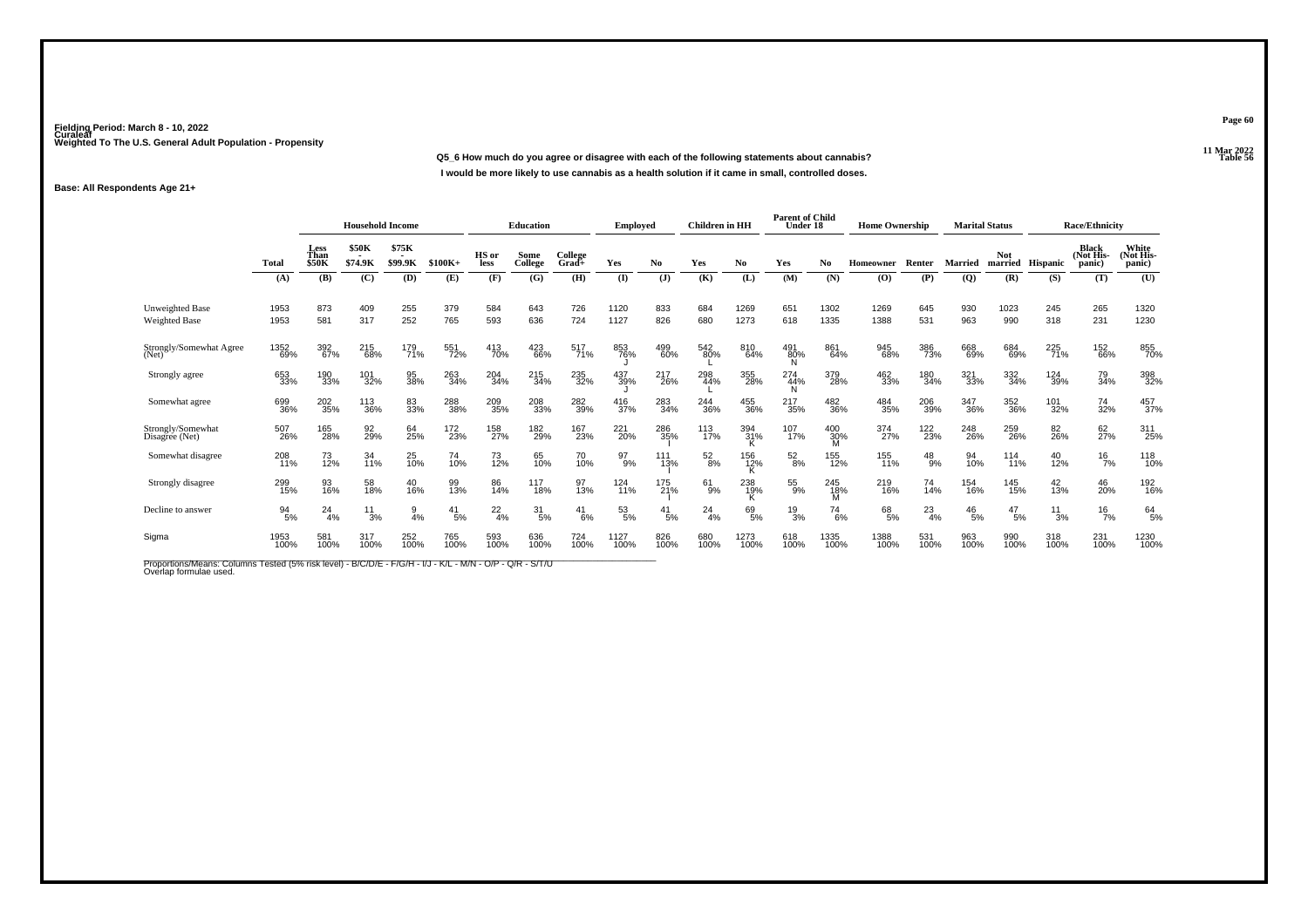**11 Mar 2022Q5\_6 How much do you agree or disagree with each of the following statements about cannabis?I would be more likely to use cannabis as a health solution if it came in small, controlled doses.**

#### **Base: All Respondents Age 21+**

|                                     |              | <b>Cannabis Usage</b> |                 |                                        | <b>Use Cannabis For</b>      |
|-------------------------------------|--------------|-----------------------|-----------------|----------------------------------------|------------------------------|
|                                     | Total        | <b>Ever Used</b>      | Never Used      | <b>Recreational</b><br><b>Use Only</b> | Health/Well-<br>ness Reasons |
|                                     | (A)          | (B)                   | (C)             | (D)                                    | (E)                          |
| <b>Unweighted Base</b>              | 1953         | 1095                  | 795             | 341                                    | 731                          |
| <b>Weighted Base</b>                | 1953         | 1059                  | 824             | 338                                    | 695                          |
| Strongly/Somewhat Agree<br>(Net)    | 1352<br>69%  | 869<br>82%<br>С       | 448<br>54%      | 272<br>81%                             | 583<br>84%                   |
| Strongly agree                      | 653<br>33%   | 462<br>44%<br>C       | 173<br>21%      | 130<br>38%                             | 326<br>47%<br>D              |
| Somewhat agree                      | 699<br>36%   | 407<br>38%            | 276<br>33%      | 142<br>42%                             | 257<br>37%                   |
| Strongly/Somewhat<br>Disagree (Net) | 507<br>26%   | 157<br>15%            | 328<br>40%<br>B | 51<br>15%                              | 94<br>13%                    |
| Somewhat disagree                   | 208<br>11%   | 94<br>9%              | 104<br>13%<br>B | 35<br>10%                              | 53<br>8%                     |
| Strongly disagree                   | 299<br>15%   | 63<br>6%              | 224<br>27%<br>B | 17<br>5%                               | 41<br>6%                     |
| Decline to answer                   | 94<br>5%     | $\frac{32}{3%}$       | 47<br>$6%$<br>B | 14<br>4%                               | $^{18}_{3%}$                 |
| Sigma                               | 1953<br>100% | 1059<br>100%          | 824<br>100%     | 338<br>100%                            | 695<br>100%                  |

Proportions/Means: Columns Tested (5% risk level) - B/C - D/E<br>Overlap formulae used.

**Page 61**

11 Mar 2022<br>Table 57 **Table 57**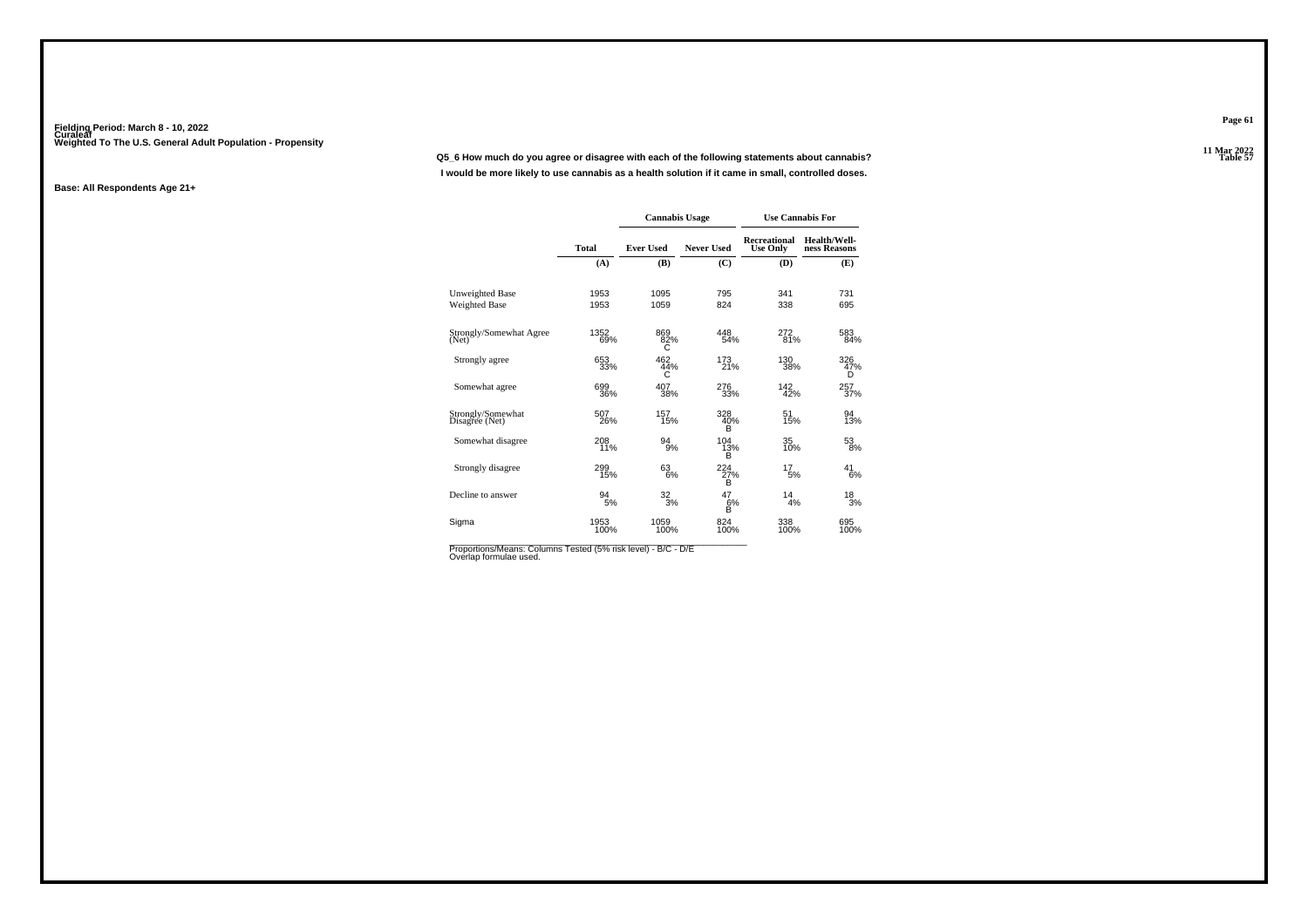# **11 Mar 2022Q6 Would you prefer to use cannabis or a pharmaceutical solution (e.g., over-the-counter medications, prescription Table 58 medications) to relieve the following symptoms or conditions?**

**Summary Of Would Prefer Cannabis**

**Base: All Respondents Age 21+ (Variable Bases)**

|                                          |                    | Gender             |            |                         |                         | Age             |                  |            |                                                      |                              | <b>Male Age</b>        |                   |           |                       |                      | <b>Female Age</b> |                |                  |                | Region     |              |            |
|------------------------------------------|--------------------|--------------------|------------|-------------------------|-------------------------|-----------------|------------------|------------|------------------------------------------------------|------------------------------|------------------------|-------------------|-----------|-----------------------|----------------------|-------------------|----------------|------------------|----------------|------------|--------------|------------|
|                                          | Total              | Male               | Female     | 18-34                   | 35-44                   | 45-54           | 55-64            | $65+$      | 18-34                                                | 35-44                        | 45-54                  | 55-64             | $65+$     | 18-34                 | 35-44                | 45-54             | 55-64          | $65+$            | North-<br>east | South      | Mid-<br>west | West       |
|                                          | (A)                | (B)                | (C)        | (D)                     | (E)                     | (F)             | (G)              | (H)        | $($ I                                                | $\mathbf{J}$                 | (K)                    | (L)               | (M)       | (N)                   | (0)                  | (P)               | (Q)            | (R)              | (S)            | (T)        | (U)          | (V)        |
|                                          |                    |                    |            |                         |                         |                 |                  |            |                                                      |                              |                        |                   |           |                       |                      |                   |                |                  |                |            |              |            |
| <b>Stress</b>                            | 923<br>47%         | 439<br>47%         | 475<br>47% | 294<br>59%<br>GH        | 190<br>56%<br>GH        | 163<br>51%<br>H | 145<br>43%<br>H. | 131<br>29% | 147<br>60%<br>LM                                     | 91<br>56%<br>M               | 78<br>50%<br>M         | 64<br>40%         | 59<br>29% | $\frac{142}{58\%}$ QR | 99<br>57%<br>R       | 84<br>50%<br>R    | 81<br>46%<br>R | 71<br>29%        | 154<br>45%     | 354<br>47% | 197<br>49%   | 218<br>47% |
| Sleeping<br>difficulties/insomnia        | 881<br>45%         | 406<br>44%         | 469<br>47% | 271<br>54%<br>GH        | 185<br>54%<br>GH        | 159<br>49%<br>H | 142<br>42%<br>H  | 123<br>27% | 141<br>57%<br>LM                                     | 85<br>52%<br>M               | 45%<br>M               | 65<br>41%         | 45<br>22% | 128<br>52%            | 100<br>57%<br>QR     | 88<br>53%<br>R    | 78<br>44%<br>R | 76<br>31%        | 160<br>47%     | 337<br>45% | 185<br>46%   | 198<br>43% |
| Chronic pain                             | 878<br>45%         | 423<br>45%         | 451<br>45% | 251<br>50%              | 166<br>49%<br>H         | 161<br>50%      | 142<br>42%       | 157<br>35% | 129<br>52%                                           | 74<br>45%                    | 81<br>52%<br>М         | 74<br>46%         | 66<br>32% | 119<br>49%            | $\frac{92}{53\%}$    | 80<br>48%         | 68<br>38%      | 91<br>38%        | 147<br>43%     | 354<br>47% | 176<br>44%   | 200<br>43% |
| Anxiety                                  | 877<br>45%         | 423<br>46%         | 446<br>44% | 268<br>53%<br>н         | 166<br>$\frac{48\%}{H}$ | 172<br>54%<br>Ή | 156<br>46%<br>H. | 114<br>25% | 138<br>56%                                           | 73<br>44%<br>М               | 93<br>60%<br><b>JM</b> | 75<br>47%<br>M    | 45<br>22% | 125<br>51%            | 93<br>53%            | 79<br>48%         | 82<br>46%<br>R | 67<br>28%        | 155<br>46%     | 331<br>44% | 183<br>46%   | 208<br>45% |
| PTSD (Post-Traumatic<br>Stress Disorder) | 744<br>38%         | 358<br>38%         | 380<br>38% | 239<br>48%<br>GH        | 143<br>42%<br>H         | 138<br>43%      | 125<br>37%<br>H  | 98<br>22%  | 122<br>50%                                           | 65<br>39%                    | 67<br>43%<br>M         | 64<br>40%         | 40<br>20% | 113<br>46%            | 78<br>45%            | 71<br>42%         | 61<br>34%      | 57<br>23%        | 130<br>38%     | 297<br>40% | 145<br>36%   | 171<br>37% |
| Menstrual cramps/PMS                     | 304<br>30%         | $\sim$<br>$\sim$   | 304<br>30% | 100<br>41%<br><b>GH</b> | $^{72}_{41\%}$<br>GH    | 59<br>35%<br>GH | 35<br>19%        | 39<br>16%  | $\overline{\phantom{a}}$<br>$\overline{\phantom{a}}$ |                              |                        |                   |           | 100<br>41%<br>QR      | $^{72}_{41\%}$<br>QR | 59<br>35%<br>QR   | 35<br>19%      | 39 <sub>0%</sub> | 46<br>28%      | 135<br>33% | 64<br>27%    | 59<br>31%  |
| ADD/ADHD                                 | 585<br>30%         | $\frac{313}{34\%}$ | 271<br>27% | 203<br>41%<br>GĤ        | 129<br>38%<br>GH        | $^{106}_{33\%}$ | 92<br>27%<br>H   | 54<br>12%  | 114<br>-46%<br>LM                                    | 67<br>41%<br>м               | 62<br>40%<br>M         | $^{43}_{27\%}$    | 28<br>13% | 89<br>36%             | 62<br>36%<br>R       | $^{44}_{26\%}$    | 49<br>27%<br>R | 27<br>11%        | 94<br>28%      | 232<br>31% | 111<br>28%   | 148<br>32% |
| Low energy                               | 535 <sub>27%</sub> | 273<br>29%         | 258<br>26% | 175<br>35%<br>FĤ        | 129%<br>FĞĤ             | 84<br>26%<br>H  | 93<br>28%<br>н   | 54<br>12%  | 85 <sub>%</sub>                                      | $^{73}_{45\%}$<br><b>KMO</b> | $\frac{41}{27\%}$<br>М | $\frac{50}{31\%}$ | 23<br>11% | 88%<br>QR             | 55<br>32%<br>R       | 41<br>25%         | 43<br>24%      | 32 <sub>%</sub>  | 88<br>26%      | 218<br>29% | 94<br>23%    | 135<br>29% |

Proportions/Means: Columns Tested (5% risk level) - B/C - D/E/F/G/H - I/J/K/L/M - N/O/P/Q/R - I/N - J/O - K/P - L/Q - M/R - S/T/U/V<br>Overlap formulae used. \*small base; \* very small base (under 30) ineligible for sig testin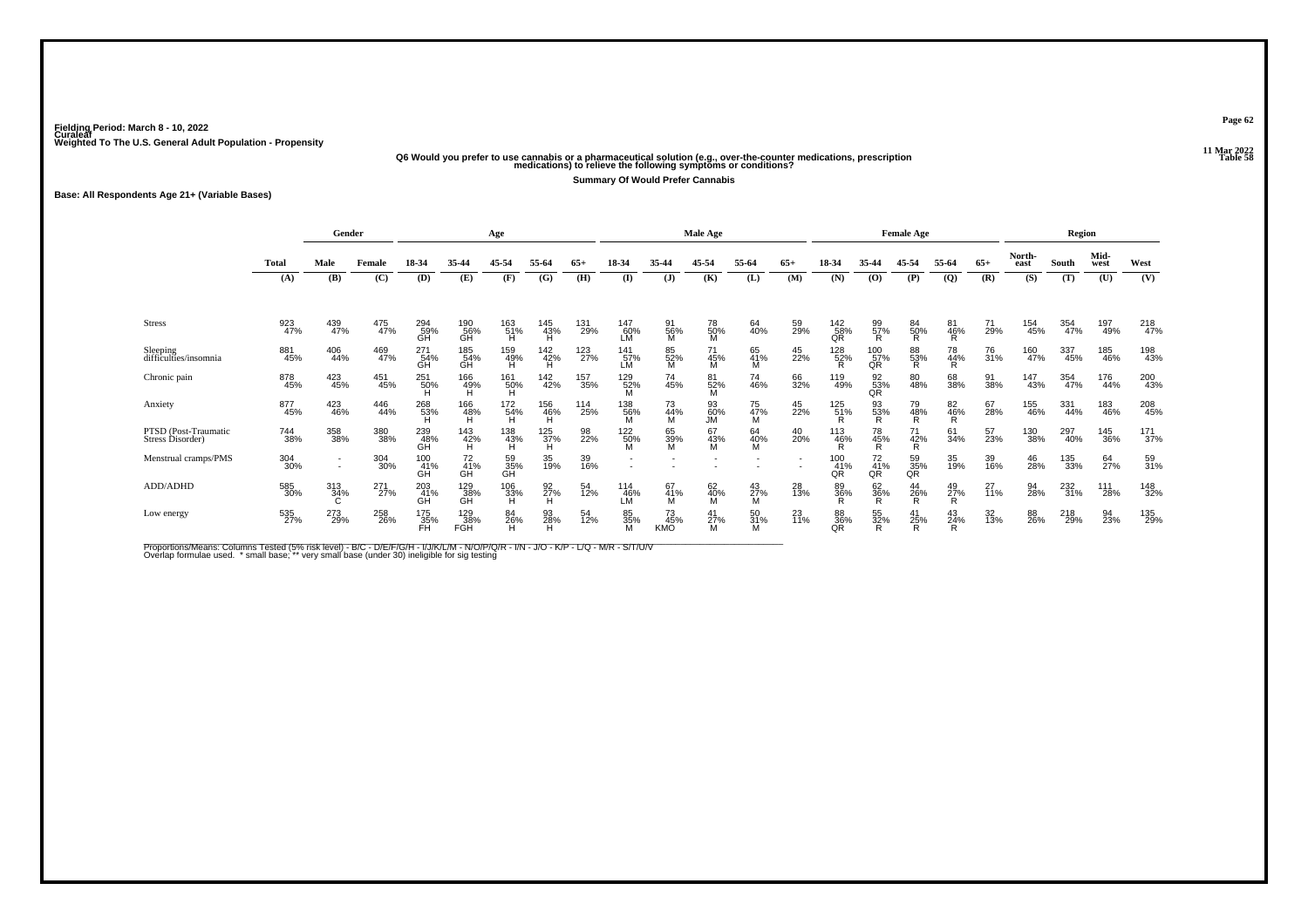# **11 Mar 2022Q6 Would you prefer to use cannabis or a pharmaceutical solution (e.g., over-the-counter medications, prescription Table 59 medications) to relieve the following symptoms or conditions?**

**Summary Of Would Prefer Cannabis**

**Base: All Respondents Age 21+ (Variable Bases)**

|                                          |              | <b>Household Income</b> |                         |                         |            |                      | <b>Education</b> |                  | <b>Employed</b> |            | <b>Children</b> in HH |            | <b>Parent of Child</b><br>Under 18 |            | <b>Home Ownership</b> |                        |            | <b>Marital Status</b> |                 | <b>Race/Ethnicity</b>        |                              |
|------------------------------------------|--------------|-------------------------|-------------------------|-------------------------|------------|----------------------|------------------|------------------|-----------------|------------|-----------------------|------------|------------------------------------|------------|-----------------------|------------------------|------------|-----------------------|-----------------|------------------------------|------------------------------|
|                                          | <b>Total</b> | Less<br>Than<br>\$50K   | <b>\$50K</b><br>\$74.9K | \$75K<br><b>\$99.9K</b> | $$100K+$   | HS or<br><b>less</b> | Some<br>College  | College<br>Grad+ | Yes             | No         | Yes                   | No.        | Yes                                | No         | Homeowner             | Renter                 | Married    | Not<br>married        | <b>Hispanic</b> | Black<br>(Not His-<br>panic) | White<br>(Not His-<br>panic) |
|                                          | (A)          | (B)                     | (C)                     | (D)                     | (E)        | (F)                  | (G)              | (H)              | (I)             | (J)        | (K)                   | (L)        | (M)                                | (N)        | (O)                   | (P)                    | (Q)        | (R)                   | (S)             | (T)                          | (U)                          |
| <b>Stress</b>                            | 923<br>47%   | 286<br>49%              | 148<br>47%              | 120<br>48%              | 358<br>47% | 295<br>50%           | 308<br>48%       | 319<br>44%       | 612<br>54%      | 311<br>38% | 380<br>56%            | 542<br>43% | 357<br>58%                         | 566<br>42% | 635<br>46%            | 275<br>52%             | 437<br>45% | 485<br>49%            | 146<br>46%      | 120<br>52%                   | 582<br>47%                   |
| Sleeping<br>difficulties/insomnia        | 881<br>45%   | 266<br>46%              | 150<br>47%              | 119<br>47%              | 337<br>44% | 278<br>47%           | 279<br>44%       | 324<br>45%       | 569<br>50%      | 312<br>38% | 365<br>54%            | 516<br>41% | 343<br>56%<br>N                    | 538<br>40% | 598<br>43%            | 269<br>51%<br>$\Omega$ | 388<br>40% | 493<br>50%<br>O       | 136<br>43%      | 99<br>43%                    | 570<br>46%                   |
| Chronic pain                             | 878<br>45%   | 257<br>44%              | 151<br>48%              | 112<br>44%              | 346<br>45% | 274<br>46%           | 287<br>45%       | 317<br>44%       | 551<br>49%      | 327<br>40% | 340<br>50%            | 538<br>42% | 319<br>52%                         | 559<br>42% | 621<br>45%            | 248<br>47%             | 421<br>44% | 457<br>46%            | 132<br>42%      | 108<br>47%                   | 558<br>45%                   |
| Anxiety                                  | 877<br>45%   | 276<br>47%              | 139<br>44%              | 111<br>44%              | 341<br>45% | 281<br>47%           | 291<br>46%       | 304<br>42%       | 577<br>51%      | 299<br>36% | 359<br>53%            | 518<br>41% | 337<br>55%                         | 540<br>40% | 595<br>43%            | 268<br>50%<br>$\Omega$ | 395<br>41% | 482<br>49%            | 156<br>49%      | 110<br>48%                   | 541<br>44%                   |
| PTSD (Post-Traumatic<br>Stress Disorder) | 744<br>38%   | 223<br>38%              | 124<br>39%              | 102<br>40%              | 286<br>37% | 243<br>41%           | 237<br>37%       | 263<br>36%       | 491<br>44%      | 253<br>31% | 299<br>44%            | 445<br>35% | 288<br>47%                         | 455<br>34% | 521<br>38%            | 211<br>40%             | 363<br>38% | 381<br>39%            | 122<br>38%      | 94<br>41%                    | 461<br>37%                   |
| Menstrual cramps/PMS                     | 304<br>30%   | 102<br>30%              | 44<br>24%               | 36<br>29%               | 120<br>36% | 97<br>30%            | 117<br>29%       | 90<br>32%        | 194<br>38%      | 110<br>22% | 140<br>40%            | 164<br>25% | 132<br>40%                         | 172<br>25% | 193<br>28%            | 106<br>35%             | 138<br>28% | 165<br>32%            | 40<br>26%       | 42<br>38%                    | 192<br>30%                   |
| ADD/ADHD                                 | 585<br>30%   | 189<br>33%              | 86<br>27%               | 78<br>31%               | 225<br>29% | 210<br>35%<br>GH     | 174<br>27%       | 201<br>28%       | 410<br>36%      | 175<br>21% | $^{251}_{37\%}$       | 334<br>26% | 238<br>38%<br>N                    | 347<br>26% | 384<br>28%            | 189<br>36%             | 256<br>27% | 329<br>33%            | 107<br>34%      | 91<br>39%                    | 345<br>28%                   |
| Low energy                               | 535<br>27%   | 167<br>29%              | 83<br>26%               | 62<br>24%               | 217<br>28% | 176<br>30%           | 155<br>24%       | 204<br>28%       | 350<br>31%      | 185<br>22% | 250<br>37%            | 285<br>22% | 231<br>37%                         | 304<br>23% | 374<br>27%            | 150<br>28%             | 235<br>24% | 300<br>30%<br>Ω       | 87<br>27%       | 83<br>36%                    | 321<br>26%                   |

Proportions/Means: Columns Tested (5% risk level) - B/C/D/E - F/G/H - I/J - K/L - M/N - O/P - Q/R - S/T/U<br>Overlap formulae used. \* small base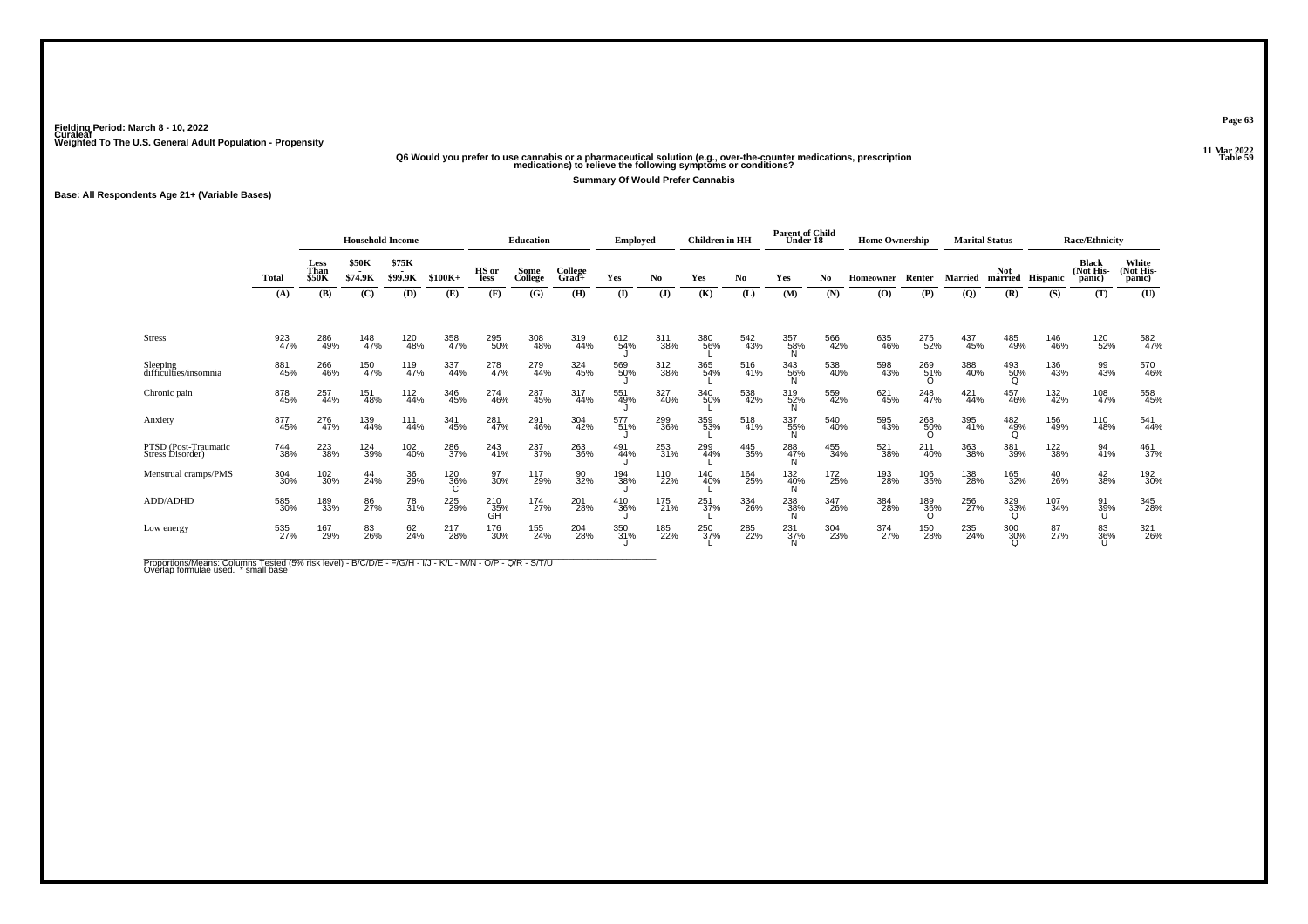# **11 Mar 2022Q6 Would you prefer to use cannabis or a pharmaceutical solution (e.g., over-the-counter medications, prescription Table 60 medications) to relieve the following symptoms or conditions?**

**Summary Of Would Prefer Cannabis**

**Base: All Respondents Age 21+ (Variable Bases)**

|                                          |              | <b>Cannabis Usage</b> |                   | <b>Use Cannabis For</b>                |                              |
|------------------------------------------|--------------|-----------------------|-------------------|----------------------------------------|------------------------------|
|                                          | <b>Total</b> | <b>Ever Used</b>      | <b>Never Used</b> | <b>Recreational</b><br><b>Use Only</b> | Health/Well-<br>ness Reasons |
|                                          | (A)          | (B)                   | (C)               | (D)                                    | (E)                          |
|                                          |              |                       |                   |                                        |                              |
| <b>Stress</b>                            | 923<br>47%   | 693<br>65%<br>C       | 208<br>25%        | 235<br>69%                             | 448<br>64%                   |
| Sleeping<br>difficulties/insomnia        | 881<br>45%   | 657<br>62%            | 210<br>25%        | 226<br>67%                             | 422<br>61%                   |
| Chronic pain                             | 878<br>45%   | 619<br>58%<br>С       | 246<br>30%        | 201<br>60%                             | 408<br>59%                   |
| Anxiety                                  | 877<br>45%   | 655<br>62%<br>C       | 199<br>24%        | 216<br>64%                             | 430<br>62%                   |
| PTSD (Post-Traumatic<br>Stress Disorder) | 744<br>38%   | 573<br>54%<br>C       | 157<br>19%        | 192<br>57%                             | 371<br>53%                   |
| Menstrual cramps/PMS                     | 304<br>30%   | 221<br>44%<br>С       | 76<br>16%         | 88<br>54%<br>E                         | 129<br>40%                   |
| ADD/ADHD                                 | 585<br>30%   | 465<br>44%<br>С       | 105<br>13%        | 153<br>45%                             | 308<br>44%                   |
| Low energy                               | 535<br>27%   | 415<br>39%<br>С       | 109<br>13%        | 127<br>38%                             | 284<br>41%                   |

Proportions/Means: Columns Tested (5% risk level) - B/C - D/E Overlap formulae used.<br>Overlap formulae used.

**Page 64**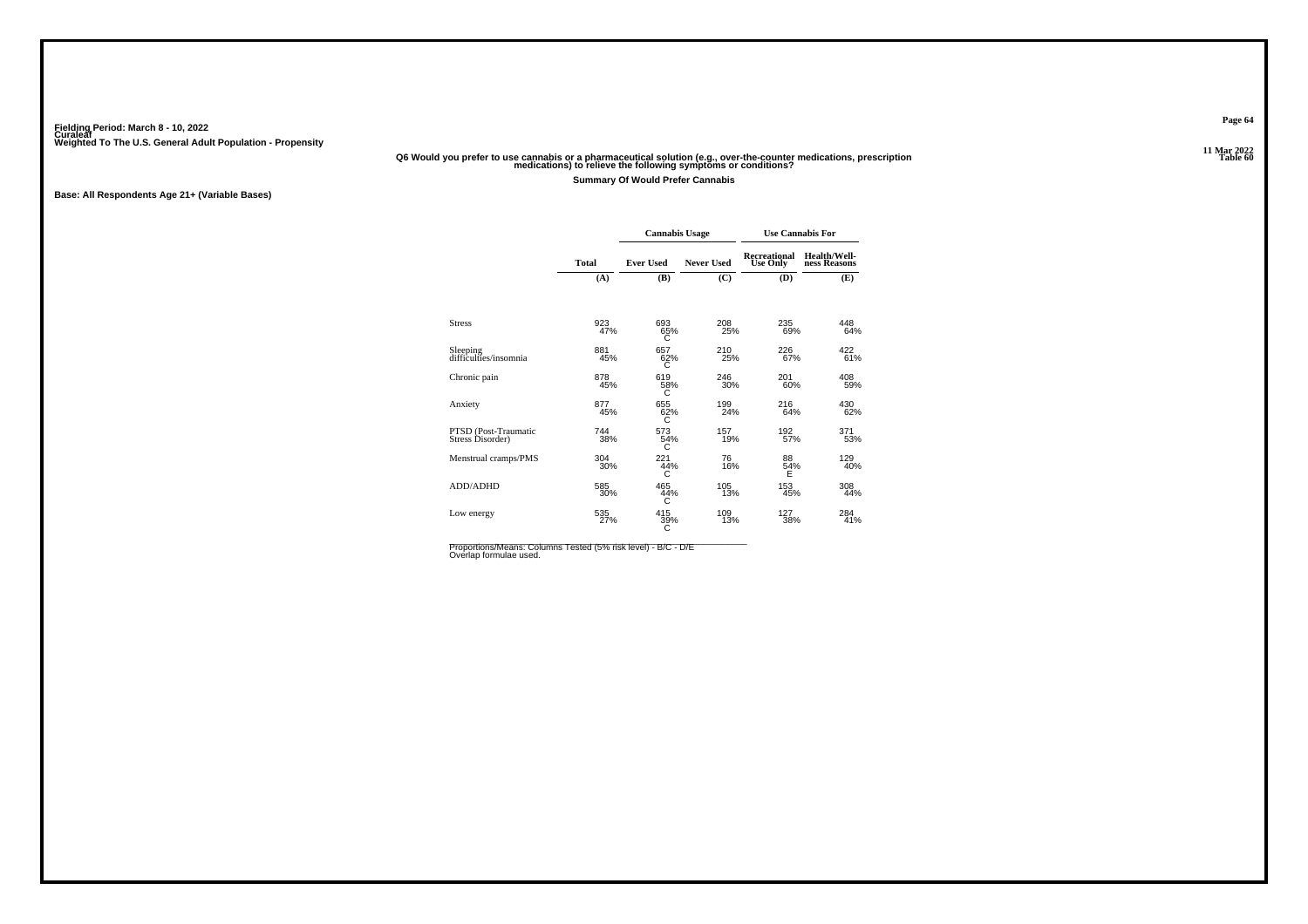# **11 Mar 2022Q6 Would you prefer to use cannabis or a pharmaceutical solution (e.g., over-the-counter medications, prescription Table 61 medications) to relieve the following symptoms or conditions?**

**Summary Of Would Prefer Pharmaceutical Solution**

**Base: All Respondents Age 21+ (Variable Bases)**

|                                          |              | Gender     |            |            |                | Age             |                |                   |                           |                       | <b>Male Age</b> |                |                 |                 |                 | <b>Female Age</b>     |                |                       |                | Region     |              |                  |
|------------------------------------------|--------------|------------|------------|------------|----------------|-----------------|----------------|-------------------|---------------------------|-----------------------|-----------------|----------------|-----------------|-----------------|-----------------|-----------------------|----------------|-----------------------|----------------|------------|--------------|------------------|
|                                          | <b>Total</b> | Male       | Female     | 18-34      | 35-44          | 45-54           | 55-64          | $65+$             | 18-34                     | 35-44                 | 45-54           | 55-64          | $65+$           | 18-34           | 35-44           | 45-54                 | 55-64          | $65+$                 | North-<br>east | South      | Mid-<br>west | West             |
|                                          | (A)          | (B)        | (C)        | (D)        | (E)            | (F)             | (G)            | (H)               | $($ I                     | $(\mathbf{J})$        | (K)             | (L)            | (M)             | (N)             | (0)             | (P)                   | $\mathbf{Q}$   | (R)                   | (S)            | (T)        | (U)          | (V)              |
| Low energy                               | 555<br>28%   | 280<br>30% | 267<br>27% | 146<br>29% | 95<br>28%      | 98<br>30%       | 86<br>26%      | 129<br>29%        | 86<br>35%<br><sup>N</sup> | 46<br>28%             | 48<br>31%       | $^{42}_{26\%}$ | 58<br>29%       | 56<br>23%       | 46<br>26%       | 50<br>30%             | 45<br>25%      | 70<br>29%             | 88<br>26%      | 210<br>28% | 103<br>26%   | 153<br>33%       |
| ADD/ADHD                                 | 536<br>27%   | 243<br>26% | 283<br>28% | 164<br>33% | 86<br>25%      | 84<br>26%       | 82<br>24%      | 120<br>27%        | 82<br>33%                 | 41<br>25%             | 27<br>18%       | 43<br>27%      | 49<br>24%       | 74<br>30%       | $^{42}_{24\%}$  | 56<br>34%             | 39<br>22%      | 71<br>29%             | 93<br>27%      | 203<br>27% | 107<br>27%   | 134<br>29%       |
| Menstrual cramps/PMS                     | 262<br>26%   | ٠<br>٠     | 262<br>26% | 63<br>26%  | 41<br>23%      | 52<br>32%<br>G  | 33<br>19%      | 73<br>30%<br>G    |                           |                       |                 |                |                 | 63<br>26%       | 41<br>23%       | 52<br>32%<br>$\Omega$ | 33<br>19%      | 73<br>30%<br>$\Omega$ | 40<br>24%      | 115<br>28% | 60<br>26%    | 46<br>24%        |
| Chronic pain                             | 507<br>26%   | 260<br>28% | 239<br>24% | 120<br>24% | 80<br>23%      | 73<br>23%       | 86<br>26%      | 148<br>33%<br>DEF | 57<br>23%                 | 48<br>29%<br>$\Omega$ | 34<br>22%       | 44<br>28%      | 77<br>38%<br>IK | 58<br>24%       | 29<br>17%       | 38<br>23%             | $^{42}_{24\%}$ | 71<br>29%             | 76<br>22%      | 189<br>25% | 96<br>24%    | $^{146}_{32\%}$  |
| Anxiety                                  | 466<br>24%   | 219<br>24% | 241<br>24% | 117<br>23% | 92<br>27%<br>G | 65<br>20%       | 62<br>18%      | 130<br>29%<br>FG  | 56<br>23%                 | 50<br>31%<br>ĸ        | 25<br>16%       | 30<br>19%      | 58<br>29%<br>ĸ  | 59<br>24%       | 38<br>22%       | 40<br>24%             | 33<br>18%      | 71<br>29%             | 76<br>22%      | 173<br>23% | 92<br>23%    | 125<br>27%       |
| Sleeping<br>difficulties/insomnia        | 461<br>24%   | 233<br>25% | 222%       | 110<br>22% | 75<br>22%      | 72 <sub>%</sub> | $^{73}_{21\%}$ | 131<br>29%<br>D   | 55<br>22%                 | 39<br>24%             | 40<br>26%       | 34<br>22%      | 64<br>31%       | 52 <sub>%</sub> | 33<br>19%       | 32 <sub>%</sub>       | 38<br>22%      | 67<br>28%             | 65<br>19%      | 179<br>24% | 78<br>20%    | 139<br>30%<br>SU |
| PTSD (Post-Traumatic<br>Stress Disorder) | 460<br>24%   | 228<br>25% | 227<br>23% | 115<br>23% | 87<br>26%      | 75<br>23%       | 69<br>21%      | 114<br>25%        | 53<br>22%                 | 52<br>32%<br>$\Omega$ | 38<br>24%       | 35<br>22%      | 50<br>24%       | 59<br>24%       | 32<br>18%       | 38<br>23%             | 35<br>20%      | 64<br>26%             | 75<br>22%      | 175<br>23% | 86<br>22%    | 124<br>27%       |
| <b>Stress</b>                            | 416<br>21%   | 203<br>22% | 209<br>21% | 96<br>19%  | $^{71}_{21\%}$ | 66<br>21%       | 64<br>19%      | 120 <sub>7%</sub> | 50 <sub>%</sub>           | 38<br>23%             | $^{27}_{17\%}$  | 35<br>22%      | 54<br>26%       | 44<br>18%       | 30 <sub>%</sub> | 40<br>24%             | 29<br>16%      | 66<br>27%             | 66<br>20%      | 158<br>21% | 74<br>18%    | 119<br>26%       |

Proportions/Means: Columns Tested (5% risk level) - B/C - D/E/F/G/H - I/J/K/L/M - N/O/P/Q/R - I/N - J/O - K/P - L/Q - M/R - S/T/U/V<br>Overlap formulae used. \*small base; \* very small base (under 30) ineligible for sig testin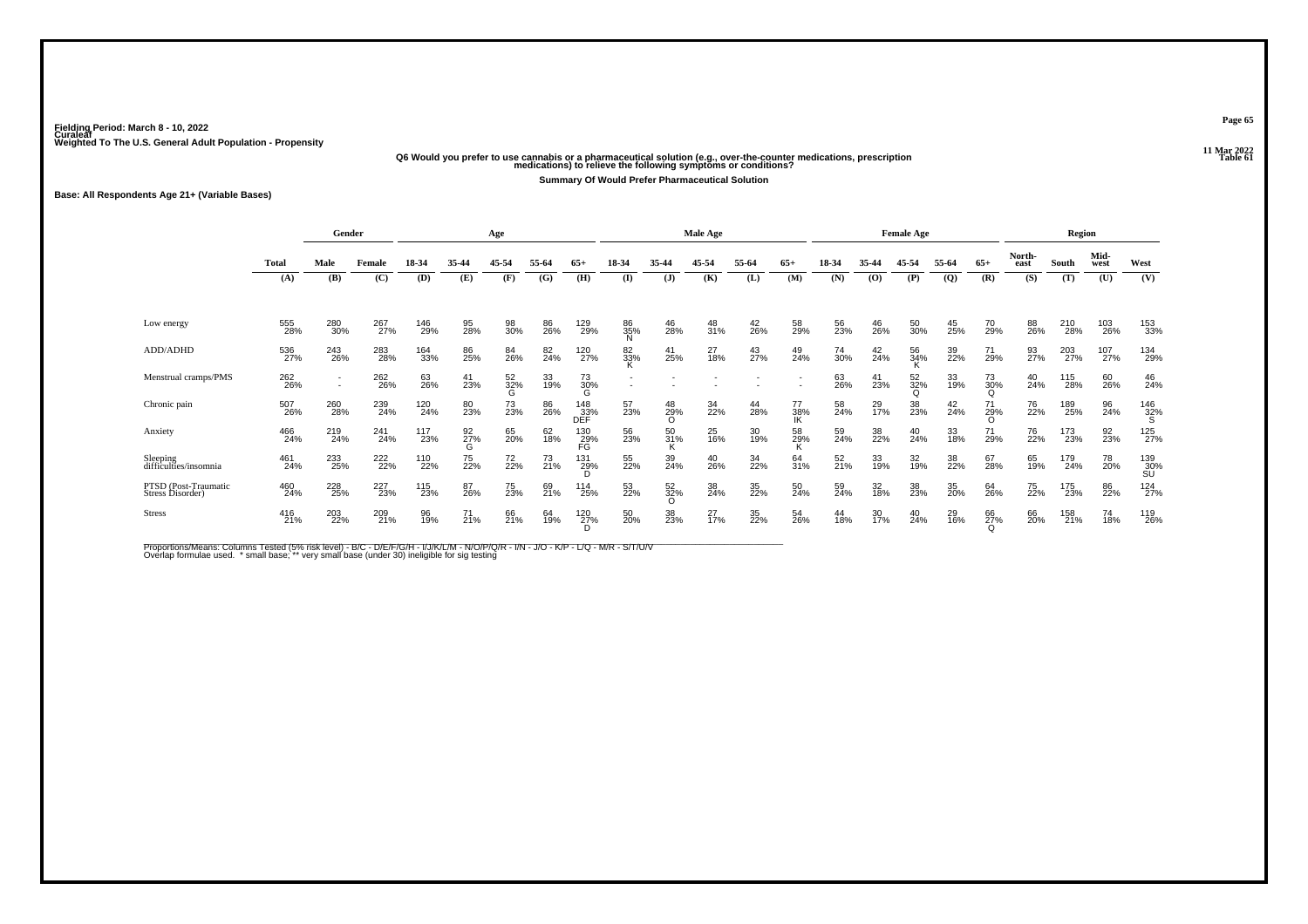# **11 Mar 2022Q6 Would you prefer to use cannabis or a pharmaceutical solution (e.g., over-the-counter medications, prescription Table 62 medications) to relieve the following symptoms or conditions?**

**Summary Of Would Prefer Pharmaceutical Solution**

**Base: All Respondents Age 21+ (Variable Bases)**

|                                          |              |                       | <b>Household Income</b> |                   |                  |               | Education       |                  | Employed     |                | <b>Children</b> in HH |            | <b>Parent of Child</b><br>Under 18 |            | <b>Home Ownership</b> |            |                 | <b>Marital Status</b> |            | <b>Race/Ethnicity</b>               |                              |
|------------------------------------------|--------------|-----------------------|-------------------------|-------------------|------------------|---------------|-----------------|------------------|--------------|----------------|-----------------------|------------|------------------------------------|------------|-----------------------|------------|-----------------|-----------------------|------------|-------------------------------------|------------------------------|
|                                          | <b>Total</b> | Less<br>Than<br>\$50K | \$50K<br>\$74.9K        | \$75K<br>\$99.9K  | $$100K+$         | HS or<br>less | Some<br>College | College<br>Grad+ | Yes          | N <sub>0</sub> | Yes                   | No         | Yes                                | No         | Homeowner             | Renter     | Married         | <b>Not</b><br>married | Hispanic   | <b>Black</b><br>(Not His-<br>panic) | White<br>(Not His-<br>panic) |
|                                          | (A)          | (B)                   | (C)                     | (D)               | (E)              | (F)           | (G)             | (H)              | $\mathbf{I}$ | $\mathbf{J}$   | (K)                   | (L)        | (M)                                | (N)        | (O)                   | (P)        | $\overline{Q}$  | (R)                   | (S)        | (T)                                 | (U)                          |
| Low energy                               | 555<br>28%   | 142<br>24%            | 76<br>24%               | $\frac{77}{31\%}$ | 256<br>33%<br>BC | 142<br>24%    | 184<br>29%      | $^{229}_{32\%}$  | 327<br>29%   | 228<br>28%     | 185<br>27%            | 370<br>29% | 182<br>29%                         | 373<br>28% | 404<br>29%            | 143<br>27% | 303<br>31%<br>R | 252<br>25%            | 109<br>34% | 45<br>20%                           | 357<br>29%                   |
| ADD/ADHD                                 | 536<br>27%   | 128<br>22%            | 85<br>27%               | 63<br>25%         | 257<br>34%       | 146<br>25%    | 171<br>27%      | 220<br>30%       | 304<br>27%   | 233<br>28%     | 200<br>29%            | 336<br>26% | 188<br>30%                         | 349<br>26% | 402<br>29%            | 129<br>24% | 303<br>31%      | 234<br>24%            | 99<br>31%  | 52<br>23%                           | 346<br>28%                   |
| Menstrual cramps/PMS                     | 262<br>26%   | 84<br>25%             | 46<br>26%               | 30<br>24%         | 99<br>30%        | 90<br>27%     | 99<br>25%       | 72<br>26%        | 118<br>23%   | 144<br>29%     | 91<br>26%             | 171<br>26% | 90<br>27%                          | 172<br>25% | 194<br>2 <u>8</u> %   | 63<br>21%  | 141<br>29%      | 120<br>23%            | 59<br>38%  | 35<br>31%                           | 145<br>23%                   |
| Chronic pain                             | 507<br>26%   | 141<br>24%            | 70<br>22%               | 67<br>27%         | 223<br>29%       | 139<br>23%    | 159<br>25%      | 209<br>29%       | 268<br>24%   | 239<br>29%     | 160<br>24%            | 346<br>27% | 151<br>24%                         | 355<br>27% | 372<br>27%            | 129<br>24% | 271<br>28%      | 236<br>24%            | 99<br>31%  | 55<br>24%                           | 315<br>26%                   |
| Anxiety                                  | 466<br>24%   | 122<br>21%            | 80<br>25%               | 57<br>23%         | 202<br>26%       | 139<br>23%    | 138<br>22%      | 189<br>26%       | 236<br>21%   | 229<br>28%     | 146<br>21%            | 319<br>25% | 136<br>22%                         | 330<br>25% | 343<br>25%            | 113<br>21% | 254<br>26%      | 212<br>21%            | 79<br>25%  | 46<br>20%                           | 304<br>25%                   |
| Sleeping<br>difficulties/insomnia        | 461<br>24%   | 130<br>22%            | 59<br>19%               | 61<br>24%         | 204<br>27%       | 126<br>21%    | 144<br>23%      | 191<br>26%       | 247<br>22%   | 214<br>26%     | 148<br>22%            | 313<br>25% | 141<br>23%                         | 320<br>24% | 345<br>25%            | 110<br>21% | 251<br>26%      | 209<br>21%            | 85<br>27%  | 50<br>22%                           | 291<br>24%                   |
| PTSD (Post-Traumatic<br>Stress Disorder) | 460<br>24%   | 122<br>21%            | 57<br>18%               | 62<br>24%         | 215<br>28%<br>BC | 128<br>22%    | 137<br>22%      | 195<br>27%       | 246<br>22%   | 215<br>26%     | 165<br>24%            | 295<br>23% | 155<br>25%                         | 306<br>23% | 347<br>25%            | 109<br>21% | 242<br>25%      | 219<br>22%            | 88<br>28%  | 59<br>26%                           | 282<br>23%                   |
| <b>Stress</b>                            | 416<br>21%   | 108<br>19%            | 58<br>18%               | 64<br>25%         | 182<br>24%       | 114<br>19%    | 133<br>21%      | 169<br>23%       | 208<br>18%   | 208<br>25%     | 137<br>20%            | 279<br>22% | 130<br>21%                         | 287<br>21% | 307<br>22%            | 103<br>19% | 231<br>24%      | 186<br>19%            | 83<br>26%  | 39<br>17%                           | 258<br>21%                   |

Proportions/Means: Columns Tested (5% risk level) - B/C/D/E - F/G/H - I/J - K/L - M/N - O/P - Q/R - S/T/U<br>Overlap formulae used. \* small base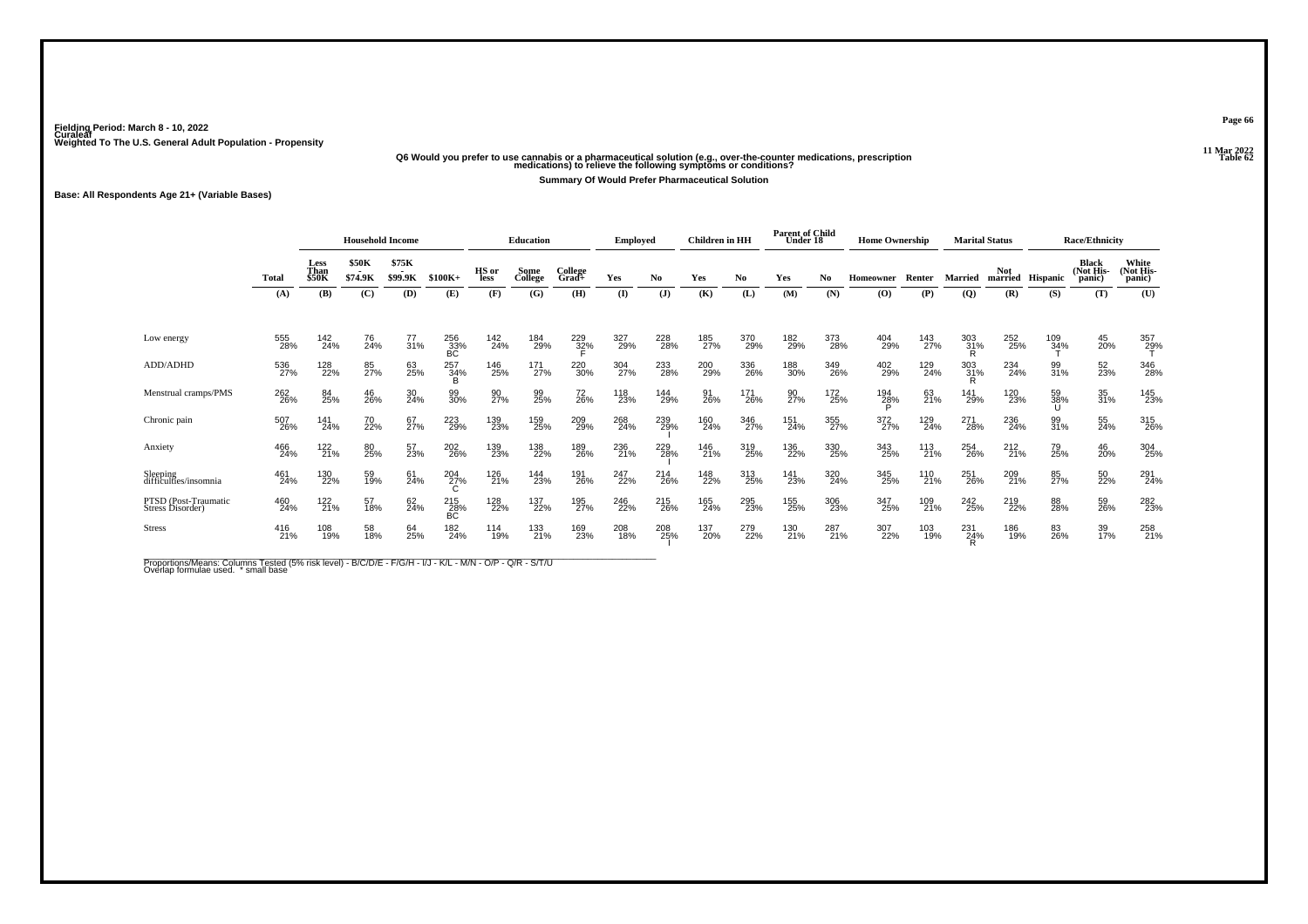# **11 Mar 2022Q6 Would you prefer to use cannabis or a pharmaceutical solution (e.g., over-the-counter medications, prescription Table 63 medications) to relieve the following symptoms or conditions?**

**Summary Of Would Prefer Pharmaceutical Solution**

**Base: All Respondents Age 21+ (Variable Bases)**

|                                          |              | <b>Cannabis Usage</b> |                   | <b>Use Cannabis For</b>                |                              |
|------------------------------------------|--------------|-----------------------|-------------------|----------------------------------------|------------------------------|
|                                          | <b>Total</b> | <b>Ever Used</b>      | <b>Never Used</b> | <b>Recreational</b><br><b>Use Only</b> | Health/Well-<br>ness Reasons |
|                                          | (A)          | (B)                   | (C)               | (D)                                    | (E)                          |
|                                          |              |                       |                   |                                        |                              |
| Low energy                               | 555<br>28%   | 254<br>24%            | 287<br>35%<br>B   | 82<br>24%                              | 167<br>24%                   |
| <b>ADD/ADHD</b>                          | 536<br>27%   | 238<br>23%            | 292<br>36%<br>Έŝ  | 72<br>21%                              | 163<br>23%                   |
| Menstrual cramps/PMS                     | 262<br>26%   | 85<br>17%             | 175<br>37%<br>B   | 24<br>15%                              | 57<br>18%                    |
| Chronic pain                             | 507<br>26%   | 204<br>19%            | 284<br>34%<br>B   | 49<br>14%                              | 149<br>21%<br>D              |
| Anxiety                                  | 466<br>24%   | 178<br>17%            | 277<br>34%<br>B   | 47<br>14%                              | 125<br>18%                   |
| Sleeping<br>difficulties/insomnia        | 461<br>24%   | 178<br>17%            | 265<br>32%<br>B   | 51<br>15%                              | 119 <sub>7%</sub>            |
| PTSD (Post-Traumatic<br>Stress Disorder) | 460<br>24%   | 190<br>18%            | 258<br>31%<br>B   | 46<br>14%                              | 139<br>20%<br>D              |
| <b>Stress</b>                            | 416<br>21%   | 152<br>14%            | $251_{31\%}$<br>B | 40<br>12%                              | 106<br>15%                   |

Proportions/Means: Columns Tested (5% risk level) - B/C - D/E<br>Overlap formulae used.

**Page 67**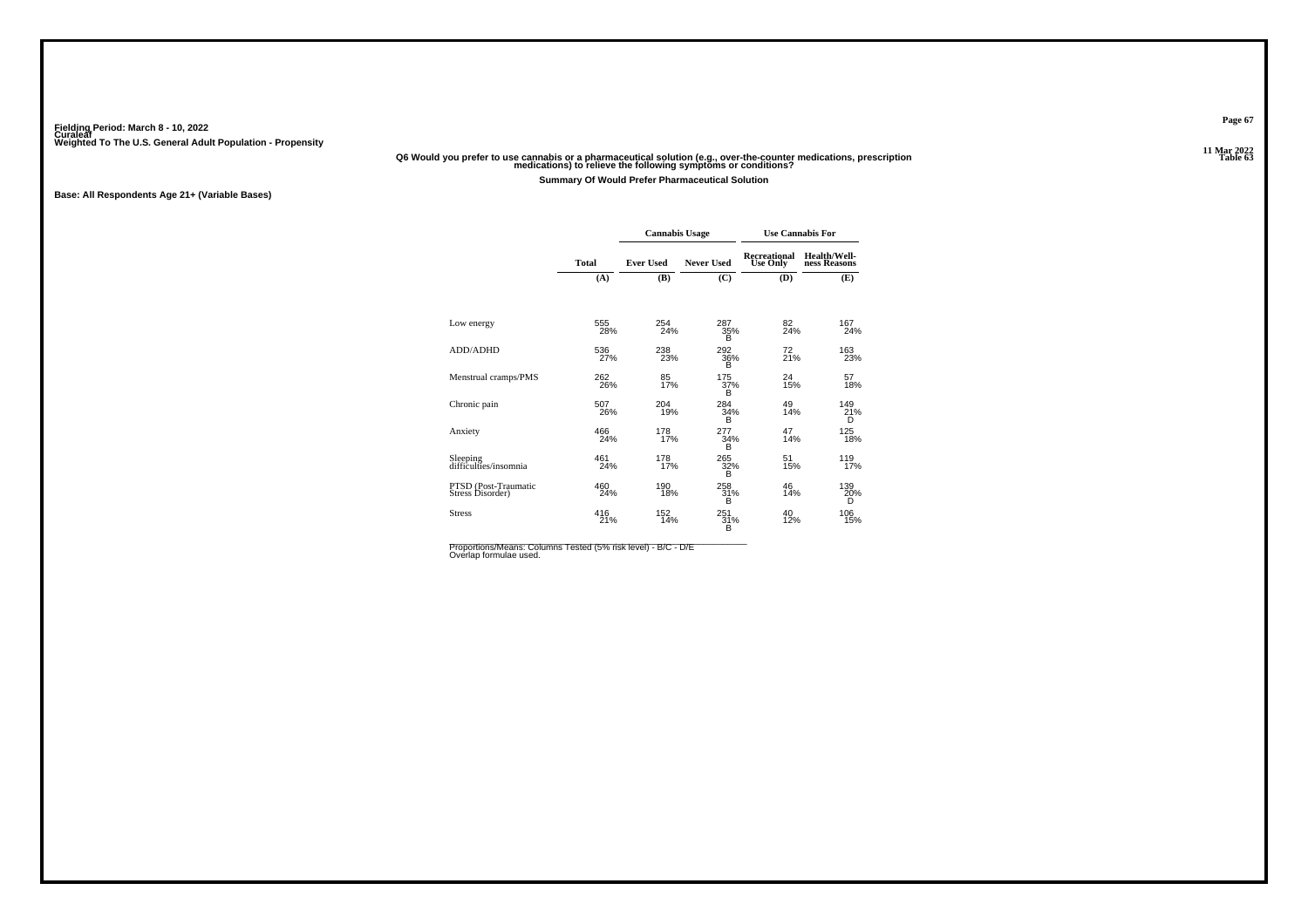# .11 Mar 2022<br>Q6\_1 Would you prefer to use cannabis or a pharmaceutical solution (e.g., over-the-counter medications, prescription<br>Table 64 medications) to relieve the following symptoms or conditions?

**Chronic pain**

#### **Base: All Respondents Age 21+**

|              |             |        |                                                                        |                                                                             | Age                             |                   |                                                                 |                                  |                                                            |                                            |                  |                 |                  |             |                   |                           |                          |                          |                                                    |                                                        |                    |
|--------------|-------------|--------|------------------------------------------------------------------------|-----------------------------------------------------------------------------|---------------------------------|-------------------|-----------------------------------------------------------------|----------------------------------|------------------------------------------------------------|--------------------------------------------|------------------|-----------------|------------------|-------------|-------------------|---------------------------|--------------------------|--------------------------|----------------------------------------------------|--------------------------------------------------------|--------------------|
| <b>Total</b> | Male        | Female | 18-34                                                                  | 35-44                                                                       | 45-54                           | 55-64             | $65+$                                                           | 18-34                            | 35-44                                                      | 45-54                                      | 55-64            | $65+$           | 18-34            | 35-44       | 45-54             | 55-64                     | $65+$                    | North-<br>east           | South                                              | Mid-<br>west                                           | West               |
| (A)          | (B)         | (C)    | (D)                                                                    | (E)                                                                         | (F)                             | (G)               | (H)                                                             | (I)                              | $($ $\bf{J})$                                              | (K)                                        | (L)              | (M)             | (N)              | (0)         | (P)               | $\mathbf{Q}$              | (R)                      | (S)                      | (T)                                                | (U)                                                    | (V)                |
| 1953         | 787         | 1146   | 548                                                                    | 392                                                                         | 307                             | 286               | 420                                                             | 203                              | 149                                                        | 122                                        | 117              | 196             | 332              | 240         | 184               | 168                       | 222                      | 387                      | 864                                                | 393                                                    | 309                |
|              |             |        |                                                                        |                                                                             |                                 |                   |                                                                 |                                  |                                                            |                                            |                  |                 |                  |             |                   |                           |                          |                          |                                                    |                                                        | 462                |
| 507<br>26%   |             |        |                                                                        | 80<br>23%                                                                   |                                 | 86<br>26%         |                                                                 | 57<br>23%                        | $^{48}_{29\%}$                                             | 34<br>22%                                  | 44<br>28%        | 77<br>38%<br>IK | 58<br>24%        | 29<br>17%   | 38<br>23%         | $^{42}_{24\%}$            | 71<br>29%<br>O           | 76<br>22%                | 189<br>25%                                         | 96<br>24%                                              | $\frac{146}{32\%}$ |
| 878<br>45%   |             |        |                                                                        |                                                                             |                                 |                   |                                                                 |                                  | 74<br>45%                                                  | 81<br>52%<br>M                             | 74<br>46%        | 66<br>32%       |                  |             | 80<br>48%         | 68<br>38%                 | 91<br>38%                |                          | 354<br>47%                                         | 176<br>44%                                             | 200<br>43%         |
| 288<br>15%   |             |        | 82<br>16%                                                              | 64<br>19%                                                                   | 49<br>15%                       | 42<br>12%         | 50<br>11%                                                       | $^{41}_{17\%}$                   | 28<br>17%                                                  | 25<br>16%                                  | $17_{11\%}$      | 21<br>10%       | $^{41}_{17\%}$   | 36<br>21%   | 24<br>15%         | 23<br>13%                 | 29<br>12%                |                          | 95<br>13%                                          | 56<br>14%                                              | 69<br>15%          |
| 281<br>14%   |             |        | 49<br>10%                                                              | 33<br>10%                                                                   |                                 | 67<br>20%<br>DĒĚ  |                                                                 |                                  | $^{15}_{9\%}$                                              | 15<br>10%                                  |                  | $^{40}_{20\%}$  | $^{27}_{11\%}$   | 17<br>10%   | 24<br>14%         |                           |                          |                          | 113<br>15%                                         | 71<br>18%                                              | 48<br>10%          |
| 1953<br>100% | 929<br>100% |        | 502<br>100%                                                            | 342<br>100%                                                                 |                                 |                   | 449<br>100%                                                     | 246<br>100%                      | 164<br>100%                                                | 155<br>100%                                | 159<br>100%      | 204<br>100%     | 246<br>100%      | 174<br>100% | 166<br>100%       | 177<br>100%               |                          |                          | 751<br>100%                                        | 399<br>100%                                            | 462<br>100%        |
|              | 1953        | 929    | Gender<br>1005<br>260<br>28%<br>423<br>45%<br>132<br>14%<br>114<br>12% | 502<br>239<br>24%<br>451<br>45%<br>154<br>15%<br>162<br>16%<br>1005<br>100% | 342<br>120<br>24%<br>251<br>50% | 322<br>166<br>49% | 337<br>73<br>23%<br>161<br>50%<br>H<br>39<br>12%<br>322<br>100% | 449<br>142<br>42%<br>337<br>100% | 246<br>148<br>33%<br>DEF<br>157<br>35%<br>93<br>21%<br>DEF | $164*$<br>129<br>52%<br>M<br>$^{20}_{8\%}$ | Male Age<br>155* | 159*            | 204<br>24<br>15% | 246         | 174<br>119<br>49% | 166*<br>$\frac{92}{53}\%$ | <b>Female Age</b><br>177 | 243<br>$^{44}_{25\%}$ NO | 340<br>50<br>15%<br>51<br>21%<br>NO<br>243<br>100% | 751<br>147<br>43%<br>68<br>2 <u>0</u> %<br>340<br>100% | Region<br>399      |

Proportions/Means: Columns Tested (5% risk level) - B/C - D/E/F/G/H - I/J/K/L/M - N/O/P/Q/R - I/N - J/O - K/P - L/Q - M/R - S/T/U/V<br>Overlap formulae used. \*small base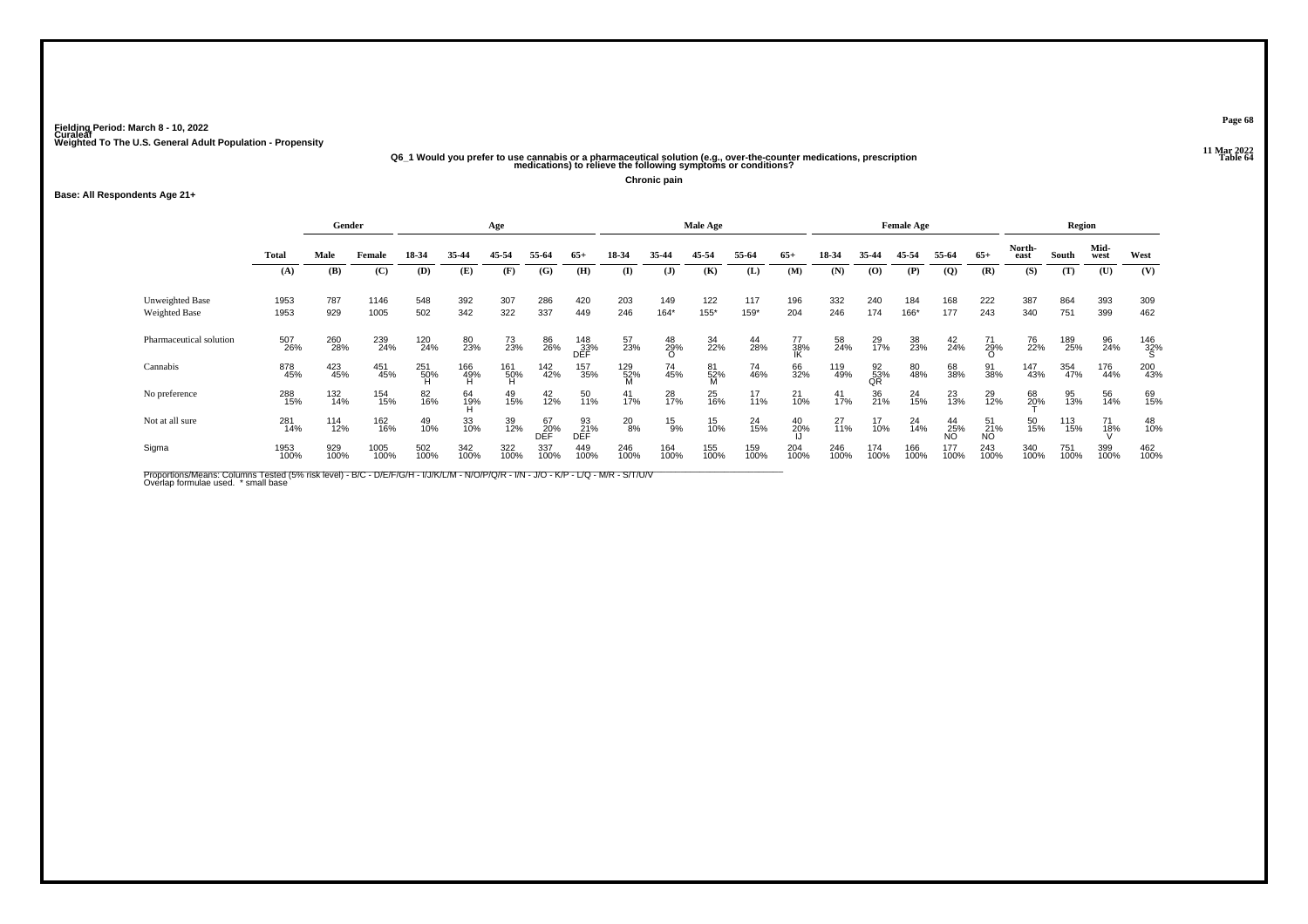# .11 Mar 2022<br>Q6\_1 Would you prefer to use cannabis or a pharmaceutical solution (e.g., over-the-counter medications, prescription<br>Table 65 medications) to relieve the following symptoms or conditions?

**Chronic pain**

#### **Base: All Respondents Age 21+**

|                                  |              | <b>Household Income</b> |                  |                  |             |               | <b>Education</b> |                  | <b>Employed</b> |                | Children in HH |              | <b>Parent of Child</b><br>Under 18 |              | <b>Home Ownership</b> |             |                | <b>Marital Status</b> |                 | <b>Race/Ethnicity</b>               |                              |
|----------------------------------|--------------|-------------------------|------------------|------------------|-------------|---------------|------------------|------------------|-----------------|----------------|----------------|--------------|------------------------------------|--------------|-----------------------|-------------|----------------|-----------------------|-----------------|-------------------------------------|------------------------------|
|                                  | <b>Total</b> | Less<br>Than<br>\$50K   | \$50K<br>\$74.9K | \$75K<br>\$99.9K | $$100K+$    | HS or<br>less | Some<br>College  | College<br>Grad+ | Yes             | N <sub>0</sub> | Yes            | No.          | Yes                                | No           | <b>Homeowner</b>      | Renter      | <b>Married</b> | Not<br>married        | <b>Hispanic</b> | <b>Black</b><br>(Not His-<br>panic) | White<br>(Not His-<br>panic) |
|                                  | (A)          | (B)                     | (C)              | (D)              | (E)         | (F)           | (G)              | (H)              | (I)             | $\mathbf{J}$   | (K)            | (L)          | (M)                                | (N)          | $\bf(0)$              | (P)         | (Q)            | (R)                   | (S)             | (T)                                 | (U)                          |
| Unweighted Base<br>Weighted Base | 1953<br>1953 | 873<br>581              | 409<br>317       | 255<br>252       | 379<br>765  | 584<br>593    | 643<br>636       | 726<br>724       | 1120<br>1127    | 833<br>826     | 684<br>680     | 1269<br>1273 | 651<br>618                         | 1302<br>1335 | 1269<br>1388          | 645<br>531  | 930<br>963     | 1023<br>990           | 245<br>318      | 265<br>231                          | 1320<br>1230                 |
| Pharmaceutical solution          | 507<br>26%   | 141<br>24%              | 70<br>22%        | 67<br>27%        | 223<br>29%  | 139<br>23%    | 159<br>25%       | 209<br>29%       | 268<br>24%      | 239<br>29%     | 160<br>24%     | 346<br>27%   | 151<br>24%                         | 355<br>27%   | 372<br>27%            | 129<br>24%  | 271<br>28%     | 236<br>24%            | 99<br>31%       | 55<br>24%                           | 315<br>26%                   |
| Cannabis                         | 878<br>45%   | 257<br>44%              | 151<br>48%       | 112<br>44%       | 346<br>45%  | 274<br>46%    | 287<br>45%       | 317<br>44%       | 551<br>49%      | 327<br>40%     | 340<br>50%     | 538<br>42%   | 319<br>52%                         | 559<br>42%   | 621<br>45%            | 248<br>47%  | 421<br>44%     | 457<br>46%            | 132<br>42%      | 108<br>47%                          | 558<br>45%                   |
| No preference                    | 288<br>15%   | 99<br>17%               | 50<br>16%        | 32<br>13%        | 100<br>13%  | 97<br>16%     | 89<br>14%        | 102<br>14%       | 179<br>16%      | 109<br>13%     | 106<br>16%     | 181<br>14%   | 95<br>15%                          | 193<br>14%   | 186<br>13%            | 91<br>17%   | 130<br>13%     | 158<br>16%            | 41<br>13%       | 32<br>14%                           | 188<br>15%                   |
| Not at all sure                  | 281<br>14%   | 84<br>14%               | 45<br>14%        | 41<br>16%        | 96<br>13%   | 84<br>14%     | 100<br>16%       | 97<br>13%        | 129<br>11%      | 152<br>18%     | $^{73}_{11\%}$ | 208<br>16%   | 53<br>9%                           | 228<br>17%   | 208<br>15%            | 63<br>12%   | 142<br>15%     | 139<br>14%            | 46<br>15%       | 36<br>16%                           | 169<br>14%                   |
| Sigma                            | 1953<br>100% | 581<br>100%             | 317<br>100%      | 252<br>100%      | 765<br>100% | 593<br>100%   | 636<br>100%      | 724<br>100%      | 1127<br>100%    | 826<br>100%    | 680<br>100%    | 1273<br>100% | 618<br>100%                        | 1335<br>100% | 1388<br>100%          | 531<br>100% | 963<br>100%    | 990<br>100%           | 318<br>100%     | 231<br>100%                         | 1230<br>100%                 |
|                                  |              |                         |                  |                  |             |               |                  |                  |                 |                |                |              |                                    |              |                       |             |                |                       |                 |                                     |                              |

Proportions/Means: Columns Tested (5% risk level) - B/C/D/E - F/G/H - I/J - K/L - M/N - O/P - Q/R - S/T/U<br>Overlap formulae used.

**Page 69**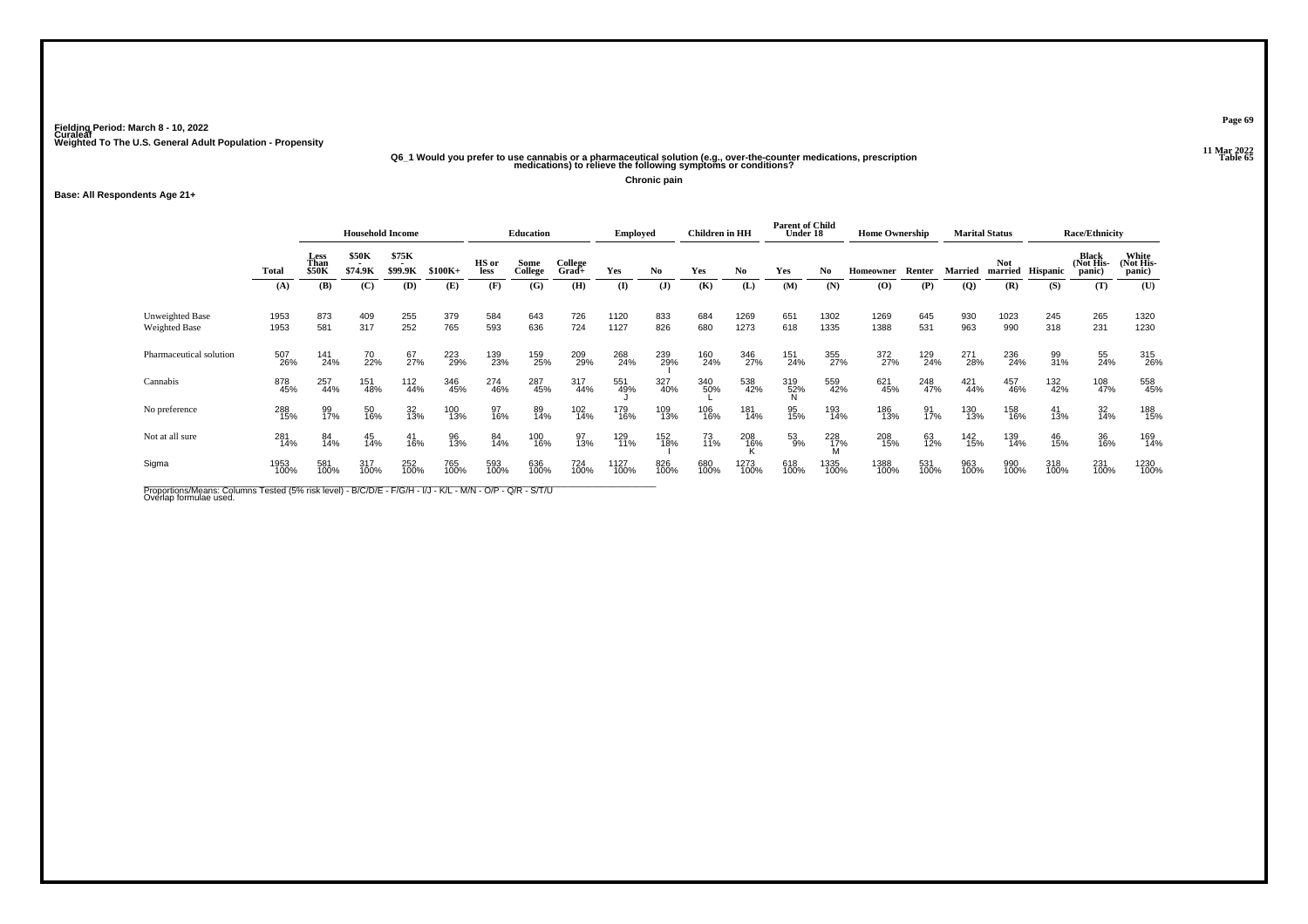### .11 Mar 2022<br>Q6\_1 Would you prefer to use cannabis or a pharmaceutical solution (e.g., over-the-counter medications, prescription<br>Table 66 medications) to relieve the following symptoms or conditions?

**Chronic pain**

**Base: All Respondents Age 21+**

|                         |              | <b>Cannabis Usage</b> |                   | <b>Use Cannabis For</b>                |                              |
|-------------------------|--------------|-----------------------|-------------------|----------------------------------------|------------------------------|
|                         | Total        | <b>Ever Used</b>      | <b>Never Used</b> | <b>Recreational</b><br><b>Use Only</b> | Health/Well-<br>ness Reasons |
|                         | (A)          | (B)                   | (C)               | (D)                                    | (E)                          |
| Unweighted Base         | 1953         | 1095                  | 795               | 341                                    | 731                          |
| Weighted Base           | 1953         | 1059                  | 824               | 338                                    | 695                          |
| Pharmaceutical solution | 507<br>26%   | 204<br>19%            | 284<br>34%<br>в   | 49<br>14%                              | 149<br>21%<br>D              |
| Cannabis                | 878<br>45%   | 619<br>58%<br>С       | 246<br>30%        | 201<br>60%                             | 408<br>59%                   |
| No preference           | 288<br>15%   | 159<br>15%            | 121<br>15%        | 49<br>14%                              | 106<br>15%                   |
| Not at all sure         | 281<br>14%   | 77<br>7%              | 173<br>21%<br>в   | 39<br>11%<br>E                         | 33<br>5%                     |
| Sigma                   | 1953<br>100% | 1059<br>100%          | 824<br>100%       | 338<br>100%                            | 695<br>100%                  |

Proportions/Means: Columns Tested (5% risk level) - B/C - D/E<br>Overlap formulae used.

**Page 70**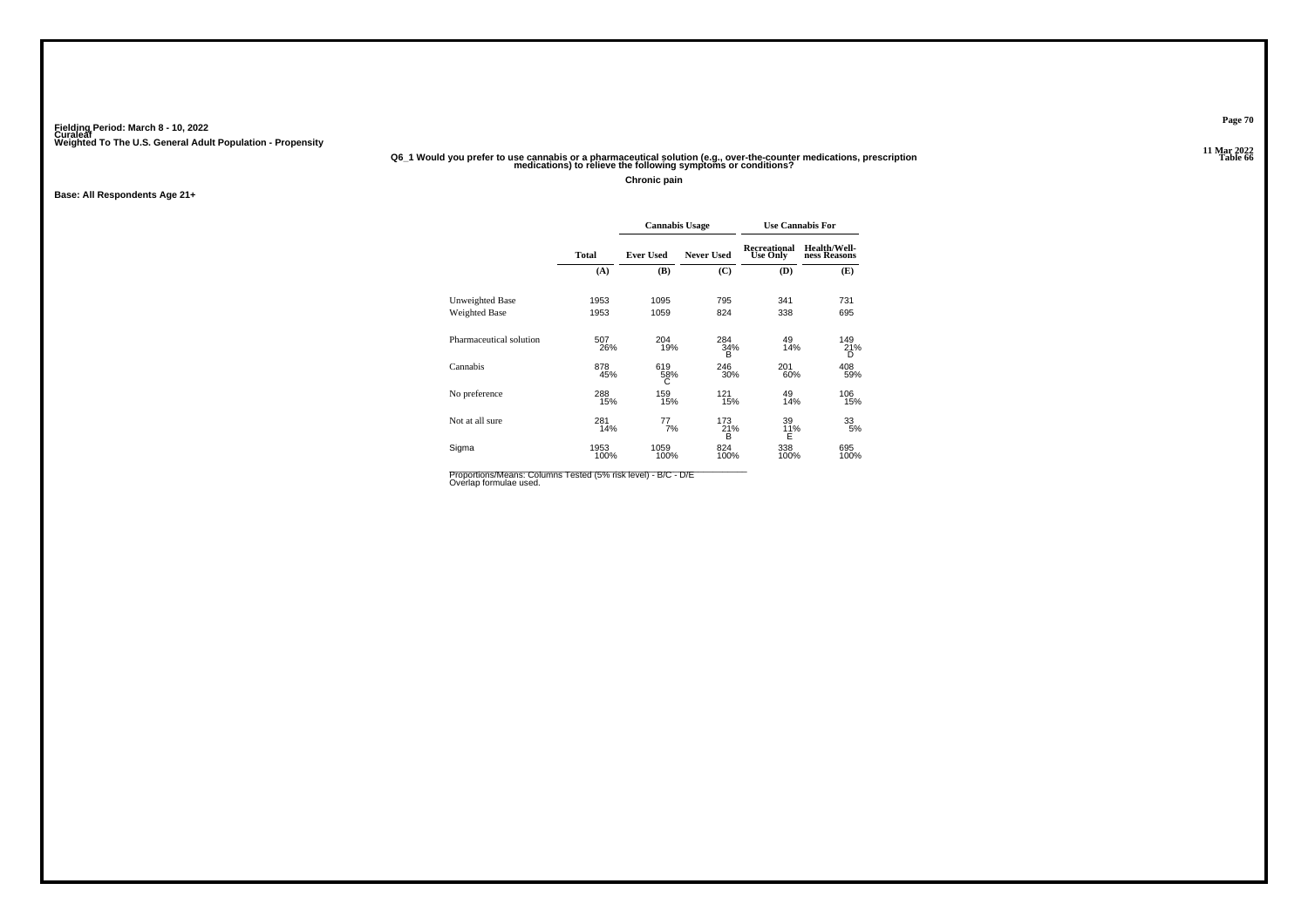# .11 Mar 2022<br>Q6\_2 Would you prefer to use cannabis or a pharmaceutical solution (e.g., over-the-counter medications, prescription<br>"Table 67 medications) to relieve the following symptoms or conditions?

**Low energy**

#### **Base: All Respondents Age 21+**

|                         |              | Gender      |              |                  |                   | Age            |                 |                           |                |                  | Male Age       |                |                  |                 |                                          | <b>Female Age</b> |                 |                   |                | Region      |              |             |
|-------------------------|--------------|-------------|--------------|------------------|-------------------|----------------|-----------------|---------------------------|----------------|------------------|----------------|----------------|------------------|-----------------|------------------------------------------|-------------------|-----------------|-------------------|----------------|-------------|--------------|-------------|
|                         | <b>Total</b> | Male        | Female       | 18-34            | 35-44             | 45-54          | 55-64           | $65+$                     | 18-34          | 35-44            | 45-54          | 55-64          | $65+$            | 18-34           | 35-44                                    | 45-54             | 55-64           | $65+$             | North-<br>east | South       | Mid-<br>west | West        |
|                         | (A)          | (B)         | (C)          | (D)              | (E)               | (F)            | (G)             | (H)                       | (I)            | $\mathbf{J}$     | (K)            | (L)            | (M)              | (N)             | $\boldsymbol{\left( \mathbf{O} \right)}$ | (P)               | $\overline{Q}$  | (R)               | (S)            | (T)         | (U)          | (V)         |
| Unweighted Base         | 1953         | 787         | 1146         | 548              | 392               | 307            | 286             | 420                       | 203            | 149              | 122            | 117            | 196              | 332             | 240                                      | 184               | 168             | 222               | 387            | 864         | 393          | 309         |
| Weighted Base           | 1953         | 929         | 1005         | 502              | 342               | 322            | 337             | 449                       | 246            | $164*$           | $155*$         | 159*           | 204              | 246             | 174                                      | 166*              | 177             | 243               | 340            | 751         | 399          | 462         |
| Pharmaceutical solution | 555<br>28%   | 280<br>30%  | 267<br>27%   | 146<br>29%       | 95<br>28%         | 98<br>30%      | 86<br>26%       | 129<br>29%                | 86<br>35%<br>N | 46<br>28%        | 48<br>31%      | 42<br>26%      | 58<br>29%        | 56<br>23%       | 46<br>26%                                | 50<br>30%         | 45<br>25%       | 70<br>29%         | 88<br>26%      | 210<br>28%  | 103<br>26%   | 153<br>33%  |
| Cannabis                | 535<br>27%   | 273<br>29%  | 258<br>26%   | 175<br>35%<br>FH | 129<br>38%<br>FGH | 84<br>26%<br>H | 93<br>28%<br>H  | 54<br>12%                 | 85<br>35%<br>M | 73<br>45%<br>KMO | $^{41}_{27\%}$ | 50<br>31%<br>M | 23<br>11%        | 88<br>36%<br>QR | 55<br>32%<br>R                           | $^{41}_{25\%}$    | $^{43}_{24\%}$  | 32<br>13%         | 88<br>26%      | 218<br>29%  | 94<br>23%    | 135<br>29%  |
| No preference           | 407<br>21%   | 202<br>22%  | 201<br>20%   | 117<br>23%       | 63<br>18%         | 74<br>23%      | 65<br>19%       | 88<br>20%                 | 50<br>20%      | 23<br>14%        | 39<br>25%      | 34<br>22%      | 55<br>27%<br>JR  | 66<br>27%<br>QR | 39<br>22%                                | 35<br>21%         | 30<br>17%       | 33<br>14%         | 81<br>24%      | 146<br>19%  | 93<br>23%    | 87<br>19%   |
| Not at all sure         | 457<br>23%   | 174<br>19%  | 279<br>28%   | 63<br>13%        | 56<br>16%         | 67<br>21%      | 93<br>28%<br>DE | 177<br>39%<br><b>DEFG</b> | 25<br>10%      | 21<br>13%        | 27<br>18%      | 33<br>21%      | 68<br>33%<br>IJK | 36<br>15%       | 35<br>20%                                | 40<br>24%         | 60<br>34%<br>NO | 108<br>45%<br>NOP | 83<br>24%      | 177<br>24%  | 109<br>27%   | 87<br>19%   |
| Sigma                   | 1953<br>100% | 929<br>100% | 1005<br>100% | 502<br>100%      | 342<br>100%       | 322<br>100%    | 337<br>100%     | 449<br>100%               | 246<br>100%    | 164<br>100%      | 155<br>100%    | 159<br>100%    | 204<br>100%      | 246<br>100%     | 174<br>100%                              | 166<br>100%       | 177<br>100%     | 243<br>100%       | 340<br>100%    | 751<br>100% | 399<br>100%  | 462<br>100% |

Proportions/Means: Columns Tested (5% risk level) - B/C - D/E/F/G/H - I/J/K/L/M - N/O/P/Q/R - I/N - J/O - K/P - L/Q - M/R - S/T/U/V<br>Overlap formulae used. \*small base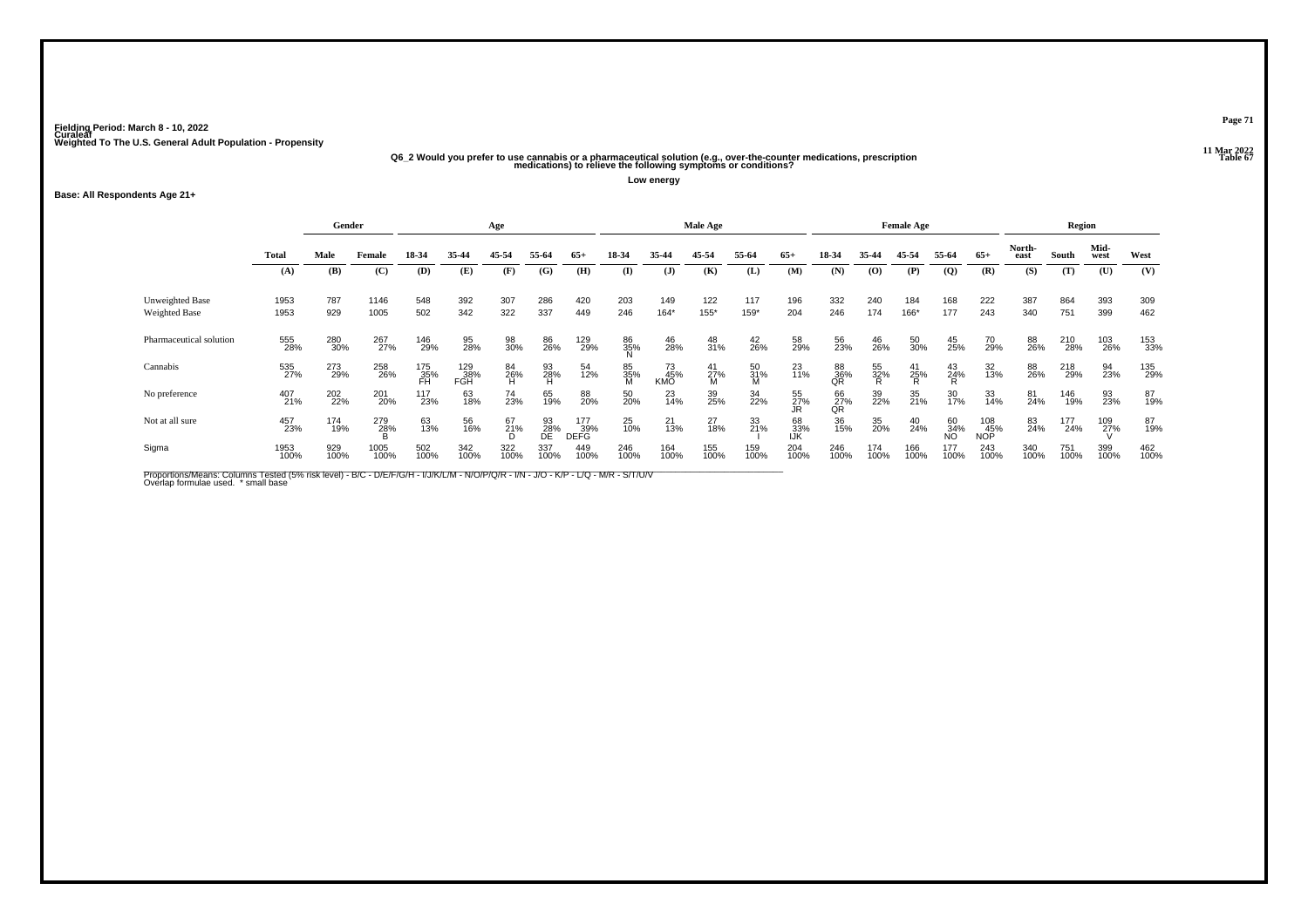# .11 Mar 2022<br>Q6\_2 Would you prefer to use cannabis or a pharmaceutical solution (e.g., over-the-counter medications, prescription<br>Table 68 medications) to relieve the following symptoms or conditions?

**Low energy**

#### **Base: All Respondents Age 21+**

|                                         |              | <b>Household Income</b>      |                         |                                              |                    |               | <b>Education</b> |                     | <b>Employed</b> |             | Children in HH |              | <b>Parent of Child</b><br>Under 18 |              | <b>Home Ownership</b> |             |             | <b>Marital Status</b> |                 | <b>Race/Ethnicity</b>        |                              |
|-----------------------------------------|--------------|------------------------------|-------------------------|----------------------------------------------|--------------------|---------------|------------------|---------------------|-----------------|-------------|----------------|--------------|------------------------------------|--------------|-----------------------|-------------|-------------|-----------------------|-----------------|------------------------------|------------------------------|
|                                         | <b>Total</b> | Less<br>Than<br><b>\$50K</b> | <b>\$50K</b><br>\$74.9K | \$75K<br>$\overline{\phantom{a}}$<br>\$99.9K | $$100K+$           | HS or<br>less | Some<br>College  | College<br>$Grad +$ | Yes             | No          | Yes            | No.          | Yes                                | No           | Homeowner             | Renter      | Married     | <b>Not</b><br>married | <b>Hispanic</b> | Black<br>(Not His-<br>panic) | White<br>(Not His-<br>panic) |
|                                         | (A)          | (B)                          | (C)                     | (D)                                          | (E)                | (F)           | (G)              | (H)                 | $\mathbf{I}$    | (J)         | (K)            | (L)          | (M)                                | (N)          | (O)                   | (P)         | (Q)         | (R)                   | (S)             | (T)                          | (U)                          |
| <b>Unweighted Base</b><br>Weighted Base | 1953<br>1953 | 873<br>581                   | 409<br>317              | 255<br>252                                   | 379<br>765         | 584<br>593    | 643<br>636       | 726<br>724          | 1120<br>1127    | 833<br>826  | 684<br>680     | 1269<br>1273 | 651<br>618                         | 1302<br>1335 | 1269<br>1388          | 645<br>531  | 930<br>963  | 1023<br>990           | 245<br>318      | 265<br>231                   | 1320<br>1230                 |
| Pharmaceutical solution                 | 555<br>28%   | 142<br>24%                   | 76<br>24%               | 77<br>31%                                    | $^{256}_{33\%}$ BC | 142<br>24%    | 184<br>29%       | 229<br>32%          | 327<br>29%      | 228<br>28%  | 185<br>27%     | 370<br>29%   | 182<br>29%                         | 373<br>28%   | 404<br>29%            | 143<br>27%  | 303<br>31%  | 252<br>25%            | 109<br>34%      | 45<br>20%                    | 357<br>29%                   |
| Cannabis                                | 535<br>27%   | 167<br>29%                   | 83<br>26%               | 62<br>24%                                    | 217<br>28%         | 176<br>30%    | 155<br>24%       | 204<br>28%          | 350<br>31%      | 185<br>22%  | 250<br>37%     | 285<br>22%   | $\frac{231}{37\%}$                 | 304<br>23%   | 374<br>27%            | 150<br>28%  | 235<br>24%  | 300<br>30%            | 87<br>27%       | 83<br>36%                    | 321<br>26%                   |
| No preference                           | 407<br>21%   | 133<br>23%                   | 69<br>22%               | 59<br>23%                                    | 138<br>18%         | 124<br>21%    | 136<br>21%       | 147<br>20%          | 258<br>23%      | 148<br>18%  | 139<br>20%     | 268<br>21%   | 121<br>20%                         | 286<br>21%   | 272<br>20%            | 129<br>24%  | 186<br>19%  | 220<br>22%            | 57<br>18%       | 51<br>22%                    | 255<br>21%                   |
| Not at all sure                         | 457<br>23%   | 140<br>24%                   | 89<br>28%               | 54<br>22%                                    | 154<br>20%         | 151<br>25%    | 161<br>25%       | 145<br>20%          | 191<br>17%      | 265<br>32%  | 107<br>16%     | 350<br>27%   | 84<br>14%                          | 373<br>28%   | 337<br>24%            | 110<br>21%  | 239<br>25%  | 218<br>22%            | 64<br>20%       | 52<br>22%                    | 297<br>24%                   |
| Sigma                                   | 1953<br>100% | 581<br>100%                  | 317<br>100%             | 252<br>100%                                  | 765<br>100%        | 593<br>100%   | 636<br>100%      | 724<br>100%         | 1127<br>100%    | 826<br>100% | 680<br>100%    | 1273<br>100% | 618<br>100%                        | 1335<br>100% | 1388<br>100%          | 531<br>100% | 963<br>100% | 990<br>100%           | 318<br>100%     | 231<br>100%                  | 1230<br>100%                 |
|                                         |              |                              |                         |                                              |                    |               |                  |                     |                 |             |                |              |                                    |              |                       |             |             |                       |                 |                              |                              |

Proportions/Means: Columns Tested (5% risk level) - B/C/D/E - F/G/H - I/J - K/L - M/N - O/P - Q/R - S/T/U<br>Overlap formulae used.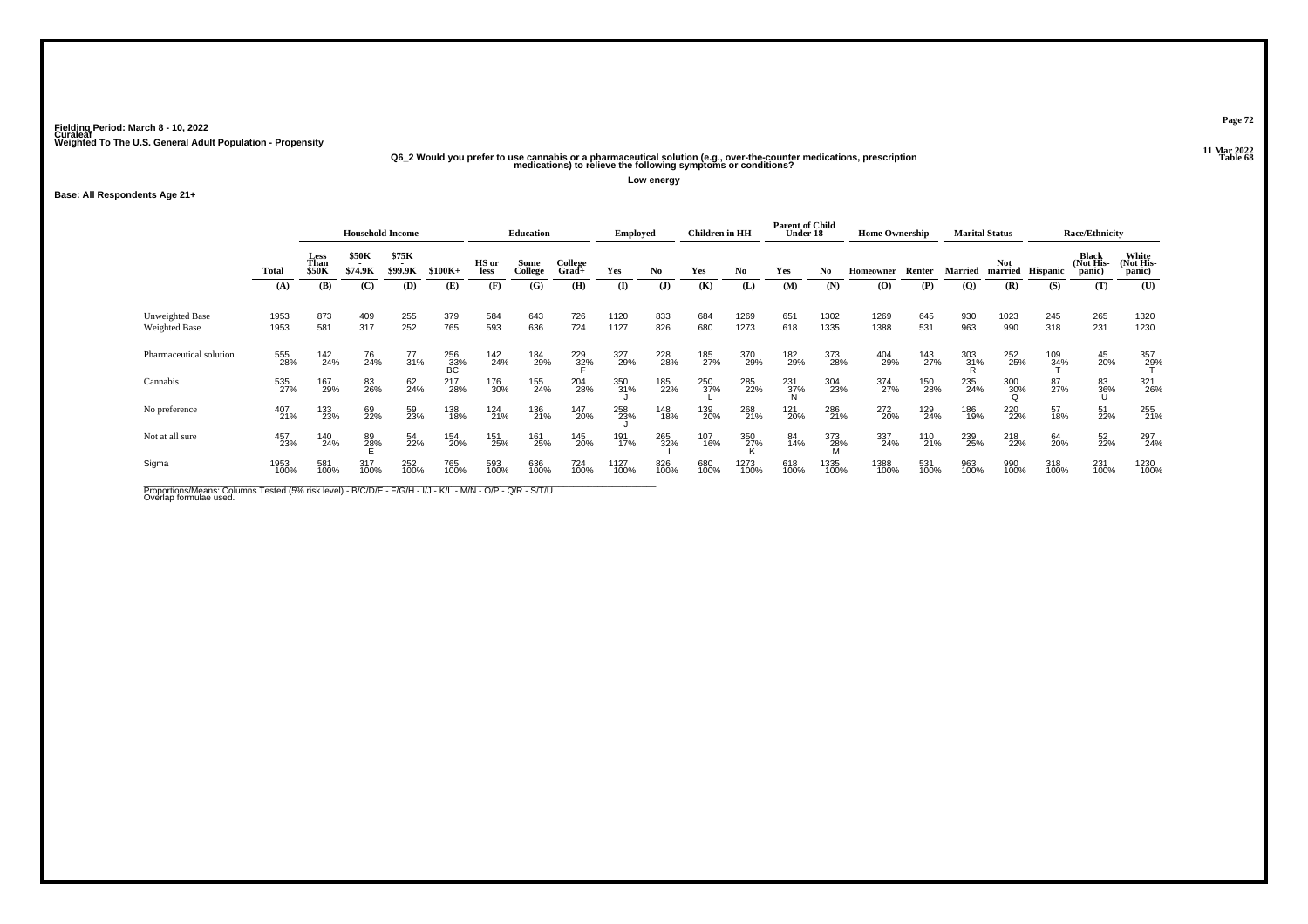### .11 Mar 2022<br>Q6\_2 Would you prefer to use cannabis or a pharmaceutical solution (e.g., over-the-counter medications, prescription<br>Table 69 medications) to relieve the following symptoms or conditions?

**Low energy**

**Base: All Respondents Age 21+**

|                         |              | <b>Cannabis Usage</b> |                   | <b>Use Cannabis For</b>                |                              |
|-------------------------|--------------|-----------------------|-------------------|----------------------------------------|------------------------------|
|                         | Total        | <b>Ever Used</b>      | <b>Never Used</b> | <b>Recreational</b><br><b>Use Only</b> | Health/Well-<br>ness Reasons |
|                         | (A)          | (B)                   | (C)               | (D)                                    | (E)                          |
| Unweighted Base         | 1953         | 1095                  | 795               | 341                                    | 731                          |
| Weighted Base           | 1953         | 1059                  | 824               | 338                                    | 695                          |
| Pharmaceutical solution | 555<br>28%   | 254<br>24%            | 287<br>35%<br>в   | 82<br>24%                              | 167<br>24%                   |
| Cannabis                | 535<br>27%   | 415<br>39%<br>С       | 109<br>13%        | 127<br>38%                             | 284<br>41%                   |
| No preference           | 407<br>21%   | 230<br>22%            | 165<br>20%        | 58<br>17%                              | 168<br>24%<br>D              |
| Not at all sure         | 457<br>23%   | 160<br>15%            | 262<br>32%<br>в   | 71<br>21%<br>E                         | 76<br>11%                    |
| Sigma                   | 1953<br>100% | 1059<br>100%          | 824<br>100%       | 338<br>100%                            | 695<br>100%                  |

Proportions/Means: Columns Tested (5% risk level) - B/C - D/E<br>Overlap formulae used.

**Page 73**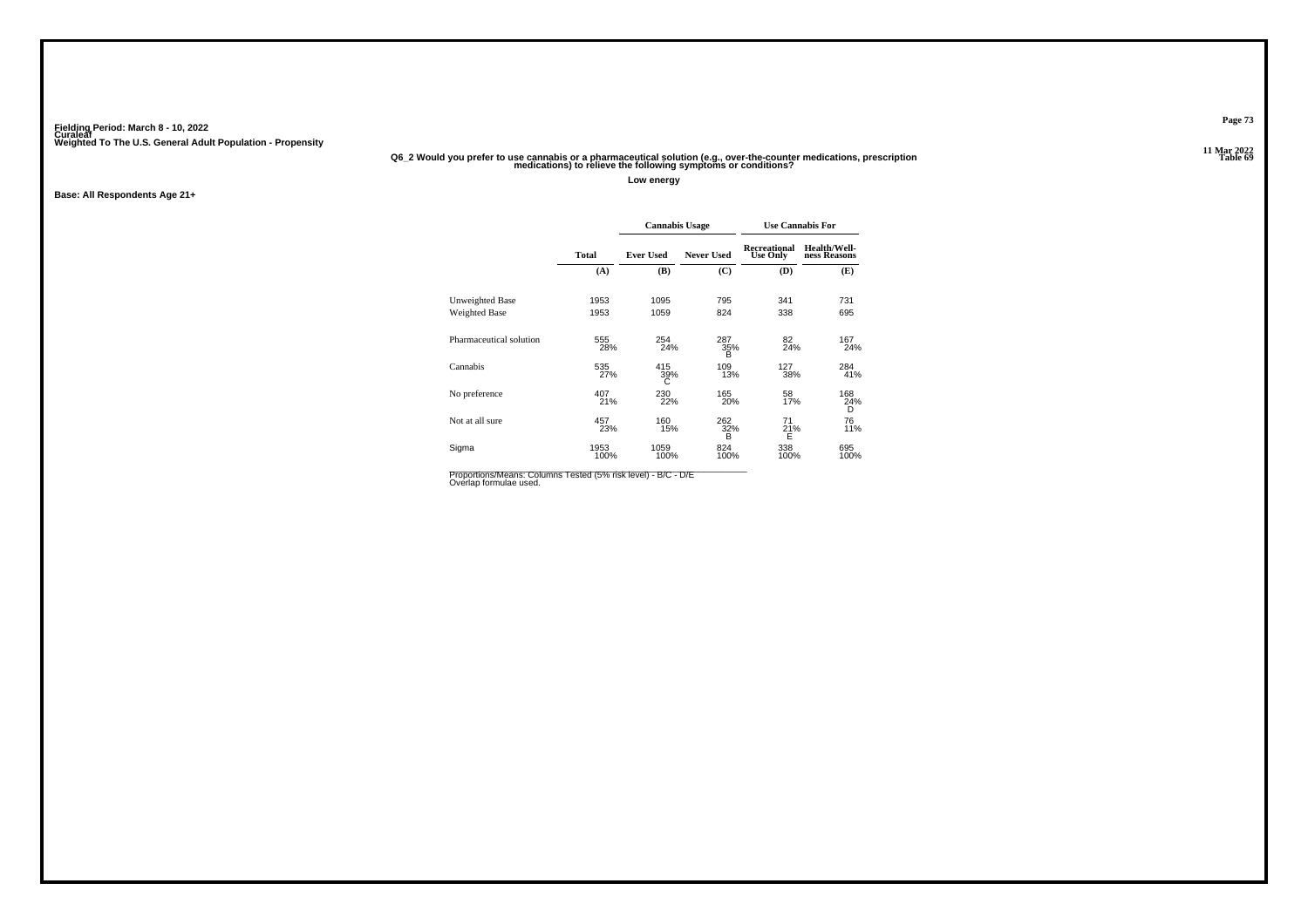## .11 Mar 2022<br>Q6\_3 Would you prefer to use cannabis or a pharmaceutical solution (e.g., over-the-counter medications, prescription<br>Table <sup>70</sup> medications) to relieve the following symptoms or conditions?

**Anxiety**

### **Base: All Respondents Age 21+**

|                                  | Gender       |             |              |                  |                  | Age             |                                       |                    |                 |                 | <b>Male Age</b> |                  |                  |                 |                             | <b>Female Age</b> |                               |                  |                | Region      |              |             |
|----------------------------------|--------------|-------------|--------------|------------------|------------------|-----------------|---------------------------------------|--------------------|-----------------|-----------------|-----------------|------------------|------------------|-----------------|-----------------------------|-------------------|-------------------------------|------------------|----------------|-------------|--------------|-------------|
|                                  | Total        | Male        | Female       | 18-34            | 35-44            | 45-54           | 55-64                                 | $65+$              | 18-34           | 35-44           | 45-54           | 55-64            | $65+$            | 18-34           | 35-44                       | 45-54             | 55-64                         | $65+$            | North-<br>east | South       | Mid-<br>west | West        |
|                                  | (A)          | (B)         | (C)          | (D)              | (E)              | (F)             | (G)                                   | (H)                | $\bf(I)$        | (J)             | (K)             | (L)              | (M)              | (N)             | $\boldsymbol{\mathrm{(O)}}$ | (P)               | $\mathbf{Q}$                  | (R)              | (S)            | (T)         | (U)          | (V)         |
| Unweighted Base<br>Weighted Base | 1953<br>1953 | 787<br>929  | 1146<br>1005 | 548<br>502       | 392<br>342       | 307<br>322      | 286<br>337                            | 420<br>449         | 203<br>246      | 149<br>$164*$   | 122<br>155*     | 117<br>159*      | 196<br>204       | 332<br>246      | 240<br>174                  | 184<br>166*       | 168<br>177                    | 222<br>243       | 387<br>340     | 864<br>751  | 393<br>399   | 309<br>462  |
| Pharmaceutical solution          | 466<br>24%   | 219<br>24%  | 241<br>24%   | 117<br>23%       | 92 <sub>7%</sub> | 65<br>20%       | 62<br>18%                             | 130<br>29%<br>FG   | 56<br>23%       | 50<br>31%       | 25<br>16%       | 30<br>19%        | 58<br>29%        | 59<br>24%       | 38<br>22%                   | 40<br>24%         | 33<br>18%                     | 71<br>29%        | 76<br>22%      | 173<br>23%  | 92<br>23%    | 125<br>27%  |
| Cannabis                         | 877<br>45%   | 423<br>46%  | 446<br>44%   | 268<br>53%       | 166<br>48%<br>H  | 172<br>54%<br>H | $^{156}_{\  \  \, 46\%}_{\  \  \, H}$ | 114<br>25%         | 138<br>56%<br>M | 73<br>44%<br>M  | 93<br>60%<br>JM | 75<br>47%<br>M   | 45<br>22%        | $^{125}_{51\%}$ | 93<br>53%                   | 79<br>48%         | $^{82}_{\substack{46% \\ R}}$ | 67<br>28%        | 155<br>46%     | 331<br>44%  | 183<br>46%   | 208<br>45%  |
| No preference                    | 301<br>15%   | 154<br>17%  | 141<br>14%   | 81<br>16%        | 52<br>15%        | $^{47}_{15\%}$  | 48<br>14%                             | 72<br>16%          | 36<br>14%       | 27 <sub>%</sub> | 26<br>17%       | 23<br>14%        | $^{43}_{21\%}$   | 41<br>17%       | 25<br>14%                   | $^{21}_{13\%}$    | $^{25}_{14\%}$                | 29<br>12%        | 50<br>15%      | 116<br>15%  | 54<br>13%    | 81<br>18%   |
| Not at all sure                  | 310<br>16%   | 133<br>14%  | 177<br>18%   | $\frac{36}{7\%}$ | $^{32}_{9\%}$    | 38<br>12%       | 70<br>21%<br>DEF                      | 133<br>30%<br>DEFG | $^{16}_{7\%}$   | $^{14}_{9\%}$   | $^{12}_{8\%}$   | 32<br>20%<br>IJK | 58<br>29%<br>IJK | $^{20}_{8\%}$   | 18<br>10%                   | 26<br>16%         | 38<br>22%<br>NO               | 75<br>31%<br>NOP | 59<br>17%      | 131<br>17%  | 71<br>18%    | 49<br>11%   |
| Sigma                            | 1953<br>100% | 929<br>100% | 1005<br>100% | 502<br>100%      | 342<br>100%      | 322<br>100%     | 337<br>100%                           | 449<br>100%        | 246<br>100%     | 164<br>100%     | 155<br>100%     | 159<br>100%      | 204<br>100%      | 246<br>100%     | 174<br>100%                 | 166<br>100%       | 177<br>100%                   | 243<br>100%      | 340<br>100%    | 751<br>100% | 399<br>100%  | 462<br>100% |

Proportions/Means: Columns Tested (5% risk level) - B/C - D/E/F/G/H - I/J/K/L/M - N/O/P/Q/R - I/N - J/O - K/P - L/Q - M/R - S/T/U/V<br>Overlap formulae used. \*small base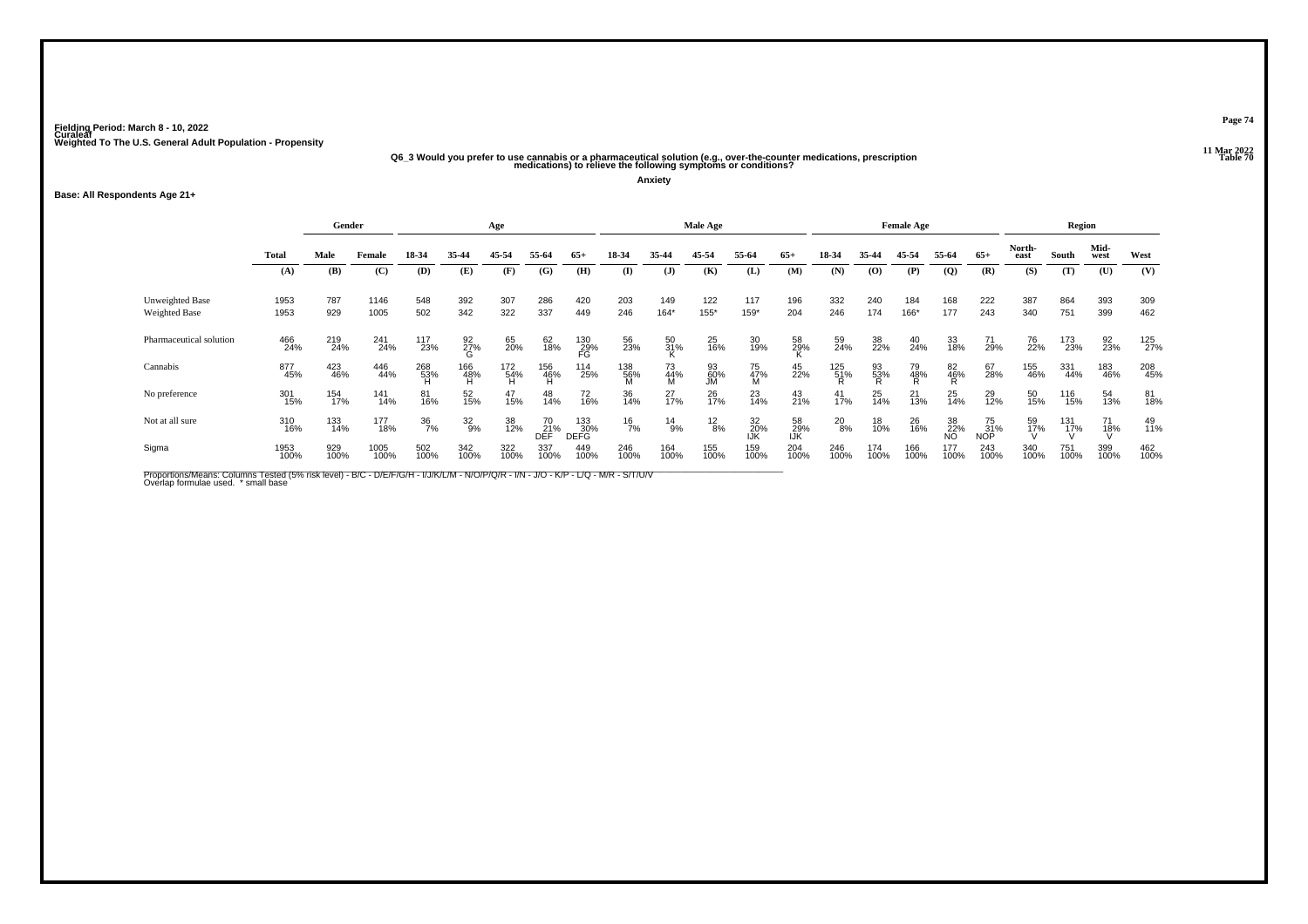## .11 Mar 2022<br>Q6\_3 Would you prefer to use cannabis or a pharmaceutical solution (e.g., over-the-counter medications, prescription<br>Table 71 medications) to relieve the following symptoms or conditions?

**Anxiety**

### **Base: All Respondents Age 21+**

|                                  |              | <b>Household Income</b>      |                  |                  |             |               | <b>Education</b> |                     | <b>Employed</b> |                | <b>Children</b> in HH |              | <b>Parent of Child</b><br>Under 18 |                 | <b>Home Ownership</b> |             |                | <b>Marital Status</b> |             | <b>Race/Ethnicity</b>        |                              |
|----------------------------------|--------------|------------------------------|------------------|------------------|-------------|---------------|------------------|---------------------|-----------------|----------------|-----------------------|--------------|------------------------------------|-----------------|-----------------------|-------------|----------------|-----------------------|-------------|------------------------------|------------------------------|
|                                  | <b>Total</b> | Less<br>Than<br><b>\$50K</b> | \$50K<br>\$74.9K | \$75K<br>\$99.9K | $$100K+$    | HS or<br>less | Some<br>College  | College<br>$Grad +$ | Yes             | N <sub>0</sub> | Yes                   | No.          | Yes                                | No              | Homeowner             | Renter      | <b>Married</b> | Not<br>married        | Hispanic    | Black<br>(Not His-<br>panic) | White<br>(Not His-<br>panic) |
|                                  | (A)          | (B)                          | (C)              | (D)              | (E)         | (F)           | (G)              | (H)                 | (I)             | $\mathbf{J}$   | (K)                   | (L)          | (M)                                | (N)             | (O)                   | (P)         | (Q)            | (R)                   | (S)         | (T)                          | (U)                          |
| Unweighted Base<br>Weighted Base | 1953<br>1953 | 873<br>581                   | 409<br>317       | 255<br>252       | 379<br>765  | 584<br>593    | 643<br>636       | 726<br>724          | 1120<br>1127    | 833<br>826     | 684<br>680            | 1269<br>1273 | 651<br>618                         | 1302<br>1335    | 1269<br>1388          | 645<br>531  | 930<br>963     | 1023<br>990           | 245<br>318  | 265<br>231                   | 1320<br>1230                 |
| Pharmaceutical solution          | 466<br>24%   | 122<br>21%                   | 80<br>25%        | 57<br>23%        | 202<br>26%  | 139<br>23%    | 138<br>22%       | 189<br>26%          | 236<br>21%      | 229<br>28%     | 146<br>21%            | 319<br>25%   | 136<br>22%                         | 330<br>25%      | 343<br>25%            | 113<br>21%  | 254<br>26%     | 212<br>21%            | 79<br>25%   | 46<br>20%                    | 304<br>25%                   |
| Cannabis                         | 877<br>45%   | 276<br>47%                   | 139<br>44%       | 111<br>44%       | 341<br>45%  | 281<br>47%    | 291<br>46%       | 304<br>42%          | 577<br>51%      | 299<br>36%     | 359<br>53%            | 518<br>41%   | 337<br>55%                         | 540<br>40%      | 595<br>43%            | 268<br>50%  | 395<br>41%     | 482<br>49%            | 156<br>49%  | 110<br>48%                   | 541<br>44%                   |
| No preference                    | 301<br>15%   | 89<br>15%                    | 48<br>15%        | 44<br>18%        | 114<br>15%  | 82<br>14%     | 94<br>15%        | 125<br>17%          | 193<br>17%      | 108<br>13%     | 110<br>16%            | 191<br>15%   | 98<br>16%                          | 203<br>15%      | 214<br>15%            | 83<br>16%   | 147<br>15%     | 153<br>15%            | 40<br>13%   | 37<br>16%                    | 190<br>15%                   |
| Not at all sure                  | 310<br>16%   | 95<br>16%                    | 50<br>16%        | 39<br>16%        | 108<br>14%  | 91<br>15%     | 113<br>18%       | 106<br>15%          | 120<br>11%      | 189<br>23%     | 65<br>10%             | 245<br>19%   | $^{47}_{8\%}$                      | 263<br>20%<br>M | 235<br>17%            | 67<br>13%   | 167<br>17%     | 143<br>14%            | 43<br>13%   | 38<br>16%                    | 195<br>16%                   |
| Sigma                            | 1953<br>100% | 581<br>100%                  | 317<br>100%      | 252<br>100%      | 765<br>100% | 593<br>100%   | 636<br>100%      | 724<br>100%         | 1127<br>100%    | 826<br>100%    | 680<br>100%           | 1273<br>100% | 618<br>100%                        | 1335<br>100%    | 1388<br>100%          | 531<br>100% | 963<br>100%    | 990<br>100%           | 318<br>100% | 231<br>100%                  | 1230<br>100%                 |

Proportions/Means: Columns Tested (5% risk level) - B/C/D/E - F/G/H - I/J - K/L - M/N - O/P - Q/R - S/T/U<br>Overlap formulae used.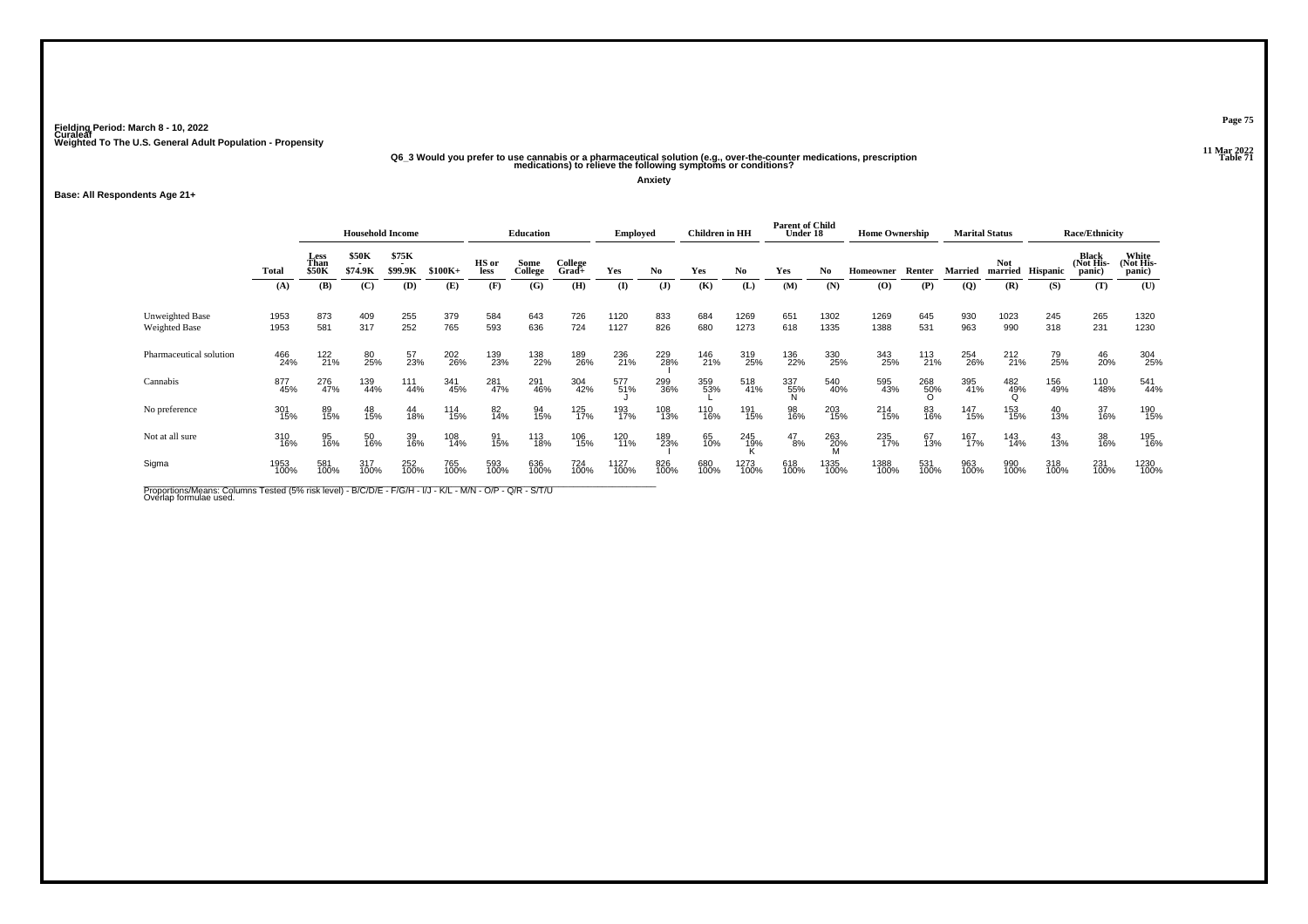### .11 Mar 2022<br>27 Q6\_3 Would you prefer to use cannabis or a pharmaceutical solution (e.g., over-the-counter medications, prescription<br>12 medications) to relieve the following symptoms or conditions?

**Anxiety**

**Base: All Respondents Age 21+**

|                         |              | <b>Cannabis Usage</b> |                   |                                 | <b>Use Cannabis For</b>      |
|-------------------------|--------------|-----------------------|-------------------|---------------------------------|------------------------------|
|                         | <b>Total</b> | <b>Ever Used</b>      | <b>Never Used</b> | Recreational<br><b>Use Only</b> | Health/Well-<br>ness Reasons |
|                         | (A)          | (B)                   | (C)               | (D)                             | (E)                          |
| Unweighted Base         | 1953         | 1095                  | 795               | 341                             | 731                          |
| Weighted Base           | 1953         | 1059                  | 824               | 338                             | 695                          |
| Pharmaceutical solution | 466<br>24%   | 178<br>17%            | 277<br>34%<br>B   | 47<br>14%                       | 125<br>18%                   |
| Cannabis                | 877<br>45%   | 655<br>62%<br>С       | 199<br>24%        | 216<br>64%                      | 430<br>62%                   |
| No preference           | 301<br>15%   | 146<br>14%            | 144<br>17%        | 40<br>12%                       | 101<br>14%                   |
| Not at all sure         | 310<br>16%   | 80<br>8%              | 205<br>25%<br>B   | 35<br>10%<br>Ė                  | 40<br>6%                     |
| Sigma                   | 1953<br>100% | 1059<br>100%          | 824<br>100%       | 338<br>100%                     | 695<br>100%                  |

Proportions/Means: Columns Tested (5% risk level) - B/C - D/E<br>Overlap formulae used.

**Page 76**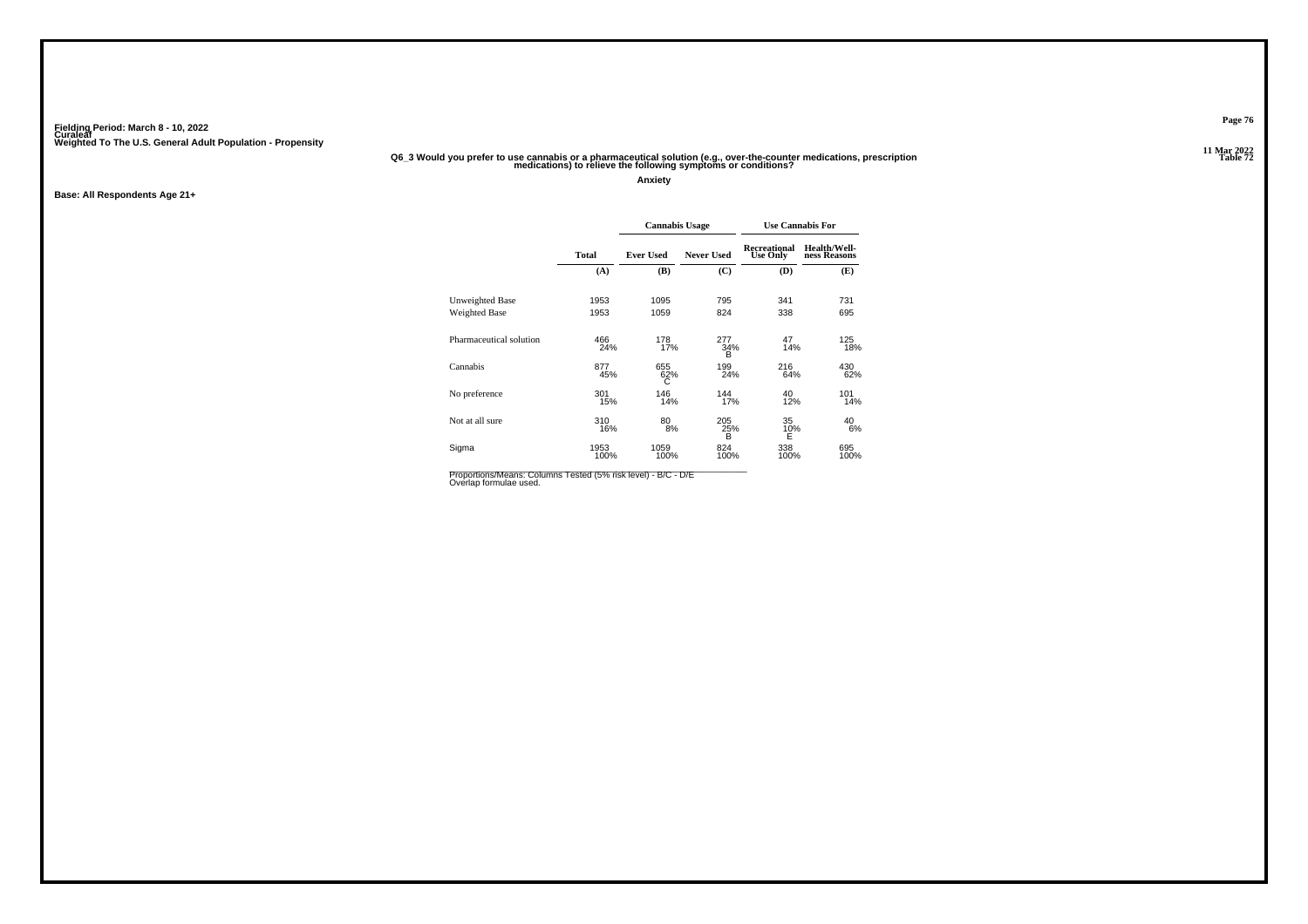# 06\_4 Would you prefer to use cannabis or a pharmaceutical solution (e.g., over-the-counter medications, prescription<br>27 Table 73 medications) to relieve the following symptoms or conditions?

**ADD/ADHD**

### **Base: All Respondents Age 21+**

|                         |              | Gender      |                     |                  |                  | Age             |                    |                                |                  |                | Male Age            |                     |                  |                 |                                          | <b>Female Age</b> |                 |                           |                | Region      |              |             |
|-------------------------|--------------|-------------|---------------------|------------------|------------------|-----------------|--------------------|--------------------------------|------------------|----------------|---------------------|---------------------|------------------|-----------------|------------------------------------------|-------------------|-----------------|---------------------------|----------------|-------------|--------------|-------------|
|                         | <b>Total</b> | Male        | Female              | 18-34            | 35-44            | 45-54           | 55-64              | $65+$                          | 18-34            | 35-44          | 45-54               | 55-64               | $65+$            | 18-34           | 35-44                                    | 45-54             | 55-64           | $65+$                     | North-<br>east | South       | Mid-<br>west | West        |
|                         | (A)          | (B)         | (C)                 | (D)              | (E)              | (F)             | (G)                | (H)                            | (I)              | $($ $\bf{J})$  | (K)                 | (L)                 | (M)              | (N)             | $\boldsymbol{\left( \mathbf{O} \right)}$ | (P)               | $\overline{Q}$  | (R)                       | (S)            | (T)         | (U)          | (V)         |
| Unweighted Base         | 1953         | 787         | 1146                | 548              | 392              | 307             | 286                | 420                            | 203              | 149            | 122                 | 117                 | 196              | 332             | 240                                      | 184               | 168             | 222                       | 387            | 864         | 393          | 309         |
| Weighted Base           | 1953         | 929         | 1005                | 502              | 342              | 322             | 337                | 449                            | 246              | $164*$         | $155*$              | 159*                | 204              | 246             | 174                                      | 166*              | 177             | 243                       | 340            | 751         | 399          | 462         |
| Pharmaceutical solution | 536<br>27%   | 243<br>26%  | 283<br>28%          | 164<br>33%       | 86<br>25%        | 84<br>26%       | 82<br>24%          | 120<br>27%                     | 82<br>33%        | 41<br>25%      | 27<br>18%           | 43<br>27%           | 49<br>24%        | 74<br>30%       | $^{42}_{24\%}$                           | 56<br>34%         | 39<br>22%       | 71<br>29%                 | 93<br>27%      | 203<br>27%  | 107<br>27%   | 134<br>29%  |
| Cannabis                | 585<br>30%   | 313<br>34%  | 271<br>27%          | 203<br>41%<br>GĤ | 129<br>38%<br>GH | 106<br>33%<br>H | 92<br>27%<br>H     | 54<br>12%                      | 114<br>46%<br>LM | 67<br>41%<br>M | $^{62}_{40\%}$<br>M | $^{43}_{27\%}$<br>M | 28<br>13%        | 89<br>36%       | 62<br>36%                                | $^{44}_{26\%}$    | $^{49}_{27\%}$  | $^{27}_{11\%}$            | 94<br>28%      | 232<br>31%  | 111<br>28%   | 148<br>32%  |
| No preference           | 317<br>16%   | 160<br>17%  | 154<br>15%          | 71<br>14%        | $^{71}_{21\%}$   | 58<br>18%       | 53<br>16%          | 64<br>14%                      | $^{24}_{10\%}$   | 37<br>23%      | 35<br>22%           | 25<br>15%           | 39<br>19%<br>IR  | 45<br>18%<br>RI | 34<br>20%                                | 24<br>14%         | 28<br>16%       | 24<br>10%                 | 55<br>16%      | 121<br>16%  | 68<br>17%    | 74<br>16%   |
| Not at all sure         | 514<br>26%   | 214<br>23%  | 297<br>3 <u>0</u> % | 64<br>13%        | 56<br>16%        | 74<br>23%       | 111<br>_33%<br>DEF | $^{211}_{47\%}$<br><b>DEFG</b> | 26<br>10%        | 19<br>12%      | 32<br>20%           | 49<br>31%           | 89<br>43%<br>IJK | 37<br>15%       | 36<br>21%                                | $^{42}_{25\%}$    | 62<br>35%<br>NO | 120<br>50%<br><b>NOPQ</b> | 99<br>29%      | 196<br>26%  | 113<br>28%   | 107<br>23%  |
| Sigma                   | 1953<br>100% | 929<br>100% | 1005<br>100%        | 502<br>100%      | 342<br>100%      | 322<br>100%     | 337<br>100%        | 449<br>100%                    | 246<br>100%      | 164<br>100%    | 155<br>100%         | 159<br>100%         | 204<br>100%      | 246<br>100%     | 174<br>100%                              | 166<br>100%       | 177<br>100%     | 243<br>100%               | 340<br>100%    | 751<br>100% | 399<br>100%  | 462<br>100% |

Proportions/Means: Columns Tested (5% risk level) - B/C - D/E/F/G/H - I/J/K/L/M - N/O/P/Q/R - I/N - J/O - K/P - L/Q - M/R - S/T/U/V<br>Overlap formulae used. \*small base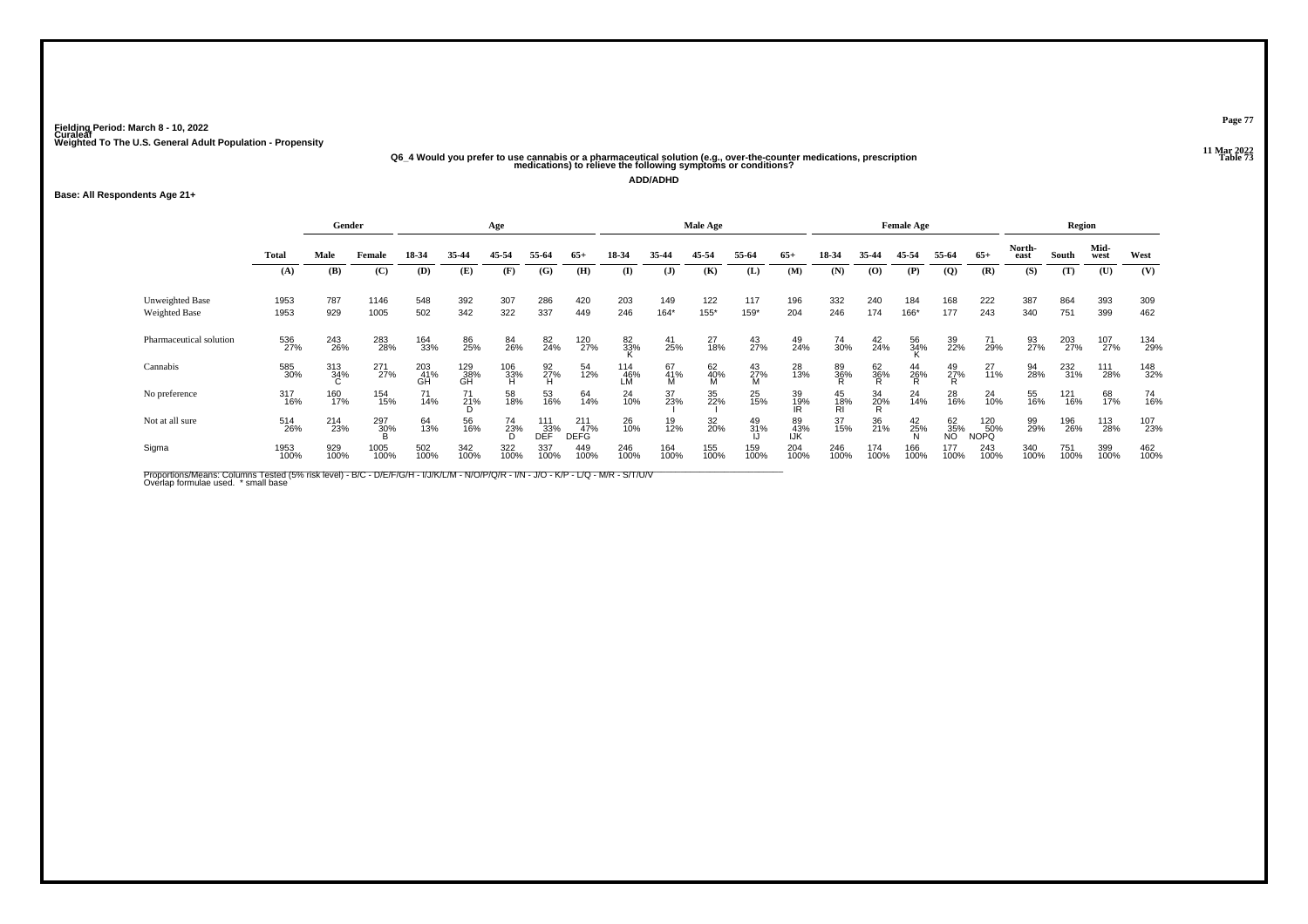# .11 Mar 2022<br>47 Q6\_4 Would you prefer to use cannabis or a pharmaceutical solution (e.g., over-the-counter medications, prescription<br>47 medications) to relieve the following symptoms or conditions?

**ADD/ADHD**

### **Base: All Respondents Age 21+**

|                                         |              | <b>Household Income</b>      |                                                     |                  |             |                  | <b>Education</b> |                  | <b>Employed</b> |                | Children in HH |              | <b>Parent of Child</b><br>Under 18 |              | <b>Home Ownership</b> |             |             | <b>Marital Status</b> |             | <b>Race/Ethnicity</b>        |                              |
|-----------------------------------------|--------------|------------------------------|-----------------------------------------------------|------------------|-------------|------------------|------------------|------------------|-----------------|----------------|----------------|--------------|------------------------------------|--------------|-----------------------|-------------|-------------|-----------------------|-------------|------------------------------|------------------------------|
|                                         | <b>Total</b> | Less<br>Than<br><b>\$50K</b> | <b>\$50K</b><br>$\overline{\phantom{a}}$<br>\$74.9K | \$75K<br>\$99.9K | $$100K+$    | HS or<br>less    | Some<br>College  | College<br>Grad+ | Yes             | N <sub>0</sub> | Yes            | No.          | Yes                                | No           | Homeowner             | Renter      | Married     | <b>Not</b><br>married | Hispanic    | Black<br>(Not His-<br>panic) | White<br>(Not His-<br>panic) |
|                                         | (A)          | (B)                          | (C)                                                 | (D)              | (E)         | (F)              | (G)              | (H)              | $($ I           | $\mathbf{J}$   | (K)            | (L)          | (M)                                | (N)          | (O)                   | (P)         | (Q)         | (R)                   | (S)         | (T)                          | (U)                          |
| <b>Unweighted Base</b><br>Weighted Base | 1953<br>1953 | 873<br>581                   | 409<br>317                                          | 255<br>252       | 379<br>765  | 584<br>593       | 643<br>636       | 726<br>724       | 1120<br>1127    | 833<br>826     | 684<br>680     | 1269<br>1273 | 651<br>618                         | 1302<br>1335 | 1269<br>1388          | 645<br>531  | 930<br>963  | 1023<br>990           | 245<br>318  | 265<br>231                   | 1320<br>1230                 |
| Pharmaceutical solution                 | 536<br>27%   | 128<br>22%                   | 85<br>27%                                           | 63<br>25%        | 257<br>34%  | 146<br>25%       | 171<br>27%       | 220<br>30%       | 304<br>27%      | 233<br>28%     | 200<br>29%     | 336<br>26%   | 188<br>30%                         | 349<br>26%   | 402<br>29%            | 129<br>24%  | 303<br>31%  | 234<br>24%            | 99<br>31%   | 52<br>23%                    | 346<br>28%                   |
| Cannabis                                | 585<br>30%   | 189<br>33%                   | 86<br>27%                                           | 78<br>31%        | 225<br>29%  | 210<br>35%<br>GH | 174<br>27%       | 201<br>28%       | 410<br>36%      | 175<br>21%     | 251<br>37%     | 334<br>26%   | 238<br>38%                         | 347<br>26%   | 384<br>28%            | 189<br>36%  | 256<br>27%  | 329<br>33%<br>O       | 107<br>34%  | 91<br>39%                    | 345<br>28%                   |
| No preference                           | 317<br>16%   | 104<br>18%                   | 54<br>17%                                           | $^{42}_{17\%}$   | 114<br>15%  | 89<br>15%        | 100<br>16%       | 129<br>18%       | 191<br>17%      | 126<br>15%     | 106<br>16%     | 211<br>17%   | 97<br>16%                          | 220<br>16%   | 218<br>16%            | 93<br>18%   | 144<br>15%  | 173<br>17%            | 40<br>13%   | 33<br>14%                    | $^{212}_{17\%}$              |
| Not at all sure                         | 514<br>26%   | 160<br>28%                   | 92<br>29%                                           | 69<br>28%        | 169<br>22%  | 148<br>25%       | 191<br>30%       | 175<br>24%       | 221<br>20%      | 293<br>35%     | 122<br>18%     | 392<br>31%   | 95<br>15%                          | 419<br>31%   | 383<br>28%            | 121<br>23%  | 260<br>27%  | 254<br>26%            | 72<br>23%   | 54 <sub>%</sub>              | 327<br>27%                   |
| Sigma                                   | 1953<br>100% | 581<br>100%                  | 317<br>100%                                         | 252<br>100%      | 765<br>100% | 593<br>100%      | 636<br>100%      | 724<br>100%      | 1127<br>100%    | 826<br>100%    | 680<br>100%    | 1273<br>100% | 618<br>100%                        | 1335<br>100% | 1388<br>100%          | 531<br>100% | 963<br>100% | 990<br>100%           | 318<br>100% | 231<br>100%                  | 1230<br>100%                 |

Proportions/Means: Columns Tested (5% risk level) - B/C/D/E - F/G/H - I/J - K/L - M/N - O/P - Q/R - S/T/U<br>Overlap formulae used.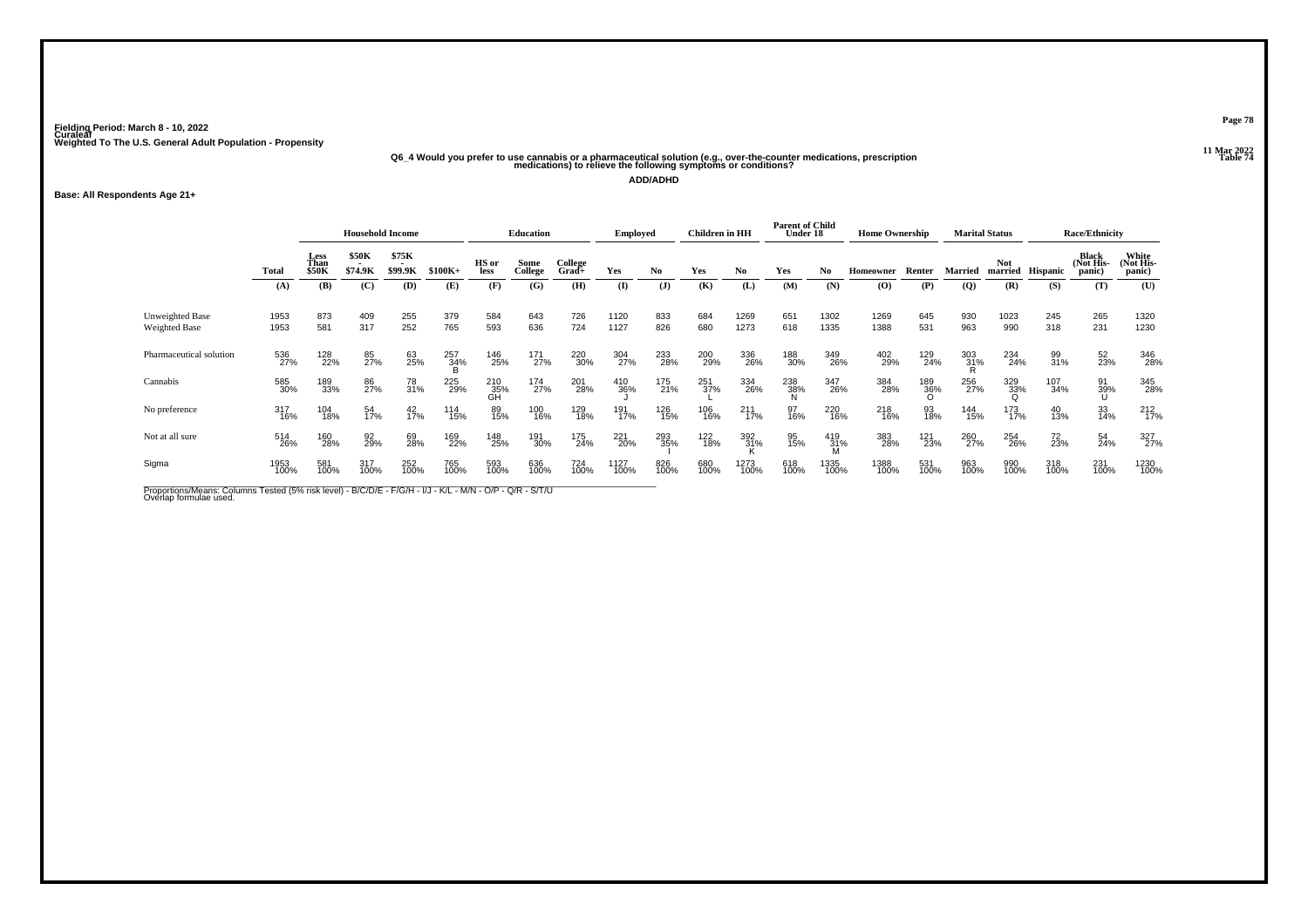## 06\_4 Would you prefer to use cannabis or a pharmaceutical solution (e.g., over-the-counter medications, prescription<br>75 Table 75 medications) to relieve the following symptoms or conditions?

**ADD/ADHD**

**Base: All Respondents Age 21+**

|                         |              | <b>Cannabis Usage</b> |                   |                                 | <b>Use Cannabis For</b>      |
|-------------------------|--------------|-----------------------|-------------------|---------------------------------|------------------------------|
|                         | <b>Total</b> | <b>Ever Used</b>      | <b>Never Used</b> | Recreational<br><b>Use Only</b> | Health/Well-<br>ness Reasons |
|                         | (A)          | (B)                   | (C)               | (D)                             | (E)                          |
| Unweighted Base         | 1953         | 1095                  | 795               | 341                             | 731                          |
| Weighted Base           | 1953         | 1059                  | 824               | 338                             | 695                          |
| Pharmaceutical solution | 536<br>27%   | 238<br>23%            | 292<br>36%<br>в   | 72<br>21%                       | 163<br>23%                   |
| Cannabis                | 585<br>30%   | 465<br>44%<br>С       | 105<br>13%        | 153<br>45%                      | 308<br>44%                   |
| No preference           | 317<br>16%   | 174<br>16%            | 132<br>16%        | 47<br>14%                       | 124<br>18%                   |
| Not at all sure         | 514<br>26%   | 181<br>17%            | 294<br>36%<br>B   | 65<br>19%                       | 101<br>15%                   |
| Sigma                   | 1953<br>100% | 1059<br>100%          | 824<br>100%       | 338<br>100%                     | 695<br>100%                  |

Proportions/Means: Columns Tested (5% risk level) - B/C - D/E<br>Overlap formulae used.

**Page 79**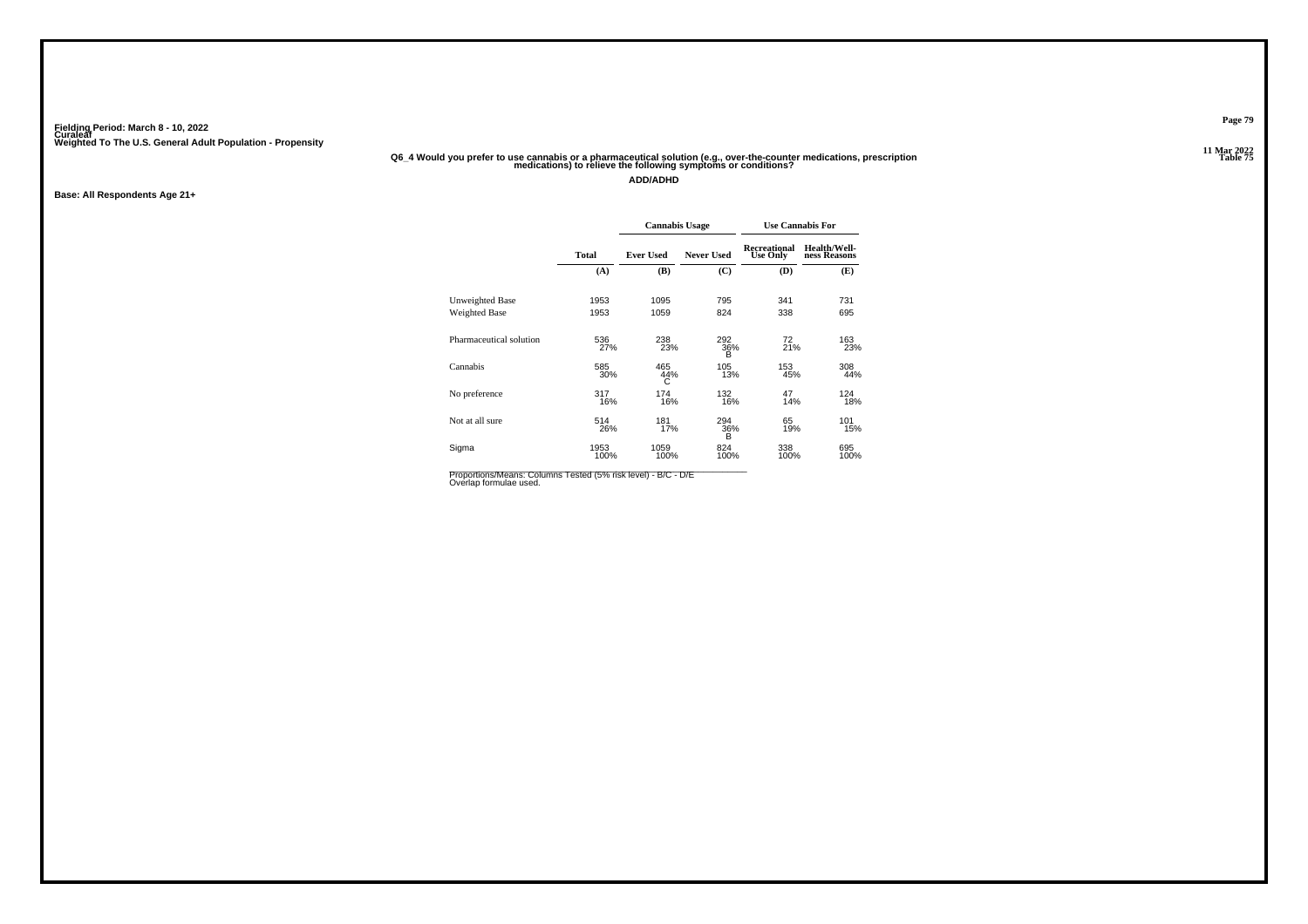## .11 Mar 2022<br>Q6\_5 Would you prefer to use cannabis or a pharmaceutical solution (e.g., over-the-counter medications, prescription<br>67 medications) to relieve the following symptoms or conditions?

**Stress**

### **Base: All Respondents Age 21+**

|                                  | Gender       |             |              |                  |                  | Age             |                                       |                   |                   |                | Male Age       |             |                  |                                       |                             | <b>Female Age</b> |                               |                  |                | Region      |              |             |
|----------------------------------|--------------|-------------|--------------|------------------|------------------|-----------------|---------------------------------------|-------------------|-------------------|----------------|----------------|-------------|------------------|---------------------------------------|-----------------------------|-------------------|-------------------------------|------------------|----------------|-------------|--------------|-------------|
|                                  | Total        | Male        | Female       | 18-34            | 35-44            | 45-54           | 55-64                                 | $65+$             | 18-34             | 35-44          | 45-54          | 55-64       | $65+$            | 18-34                                 | 35-44                       | 45-54             | 55-64                         | $65+$            | North-<br>east | South       | Mid-<br>west | West        |
|                                  | (A)          | (B)         | (C)          | (D)              | (E)              | (F)             | (G)                                   | (H)               | $\mathbf{I}$      | (J)            | (K)            | (L)         | (M)              | (N)                                   | $\boldsymbol{\mathrm{(O)}}$ | (P)               | $\mathbf{Q}$                  | (R)              | (S)            | (T)         | (U)          | (V)         |
| Unweighted Base<br>Weighted Base | 1953<br>1953 | 787<br>929  | 1146<br>1005 | 548<br>502       | 392<br>342       | 307<br>322      | 286<br>337                            | 420<br>449        | 203<br>246        | 149<br>$164*$  | 122<br>155*    | 117<br>159* | 196<br>204       | 332<br>246                            | 240<br>174                  | 184<br>166*       | 168<br>177                    | 222<br>243       | 387<br>340     | 864<br>751  | 393<br>399   | 309<br>462  |
| Pharmaceutical solution          | 416<br>21%   | 203<br>22%  | 209<br>21%   | 96<br>19%        | $^{71}_{21\%}$   | 66<br>21%       | 64<br>19%                             | $^{120}_{27\%}$   | $\frac{50}{20\%}$ | 38<br>23%      | $^{27}_{17\%}$ | 35<br>22%   | 54<br>26%        | 44<br>18%                             | 30<br>17%                   | 40<br>24%         | 29<br>16%                     | 66<br>27%        | 66<br>20%      | 158<br>21%  | 74<br>18%    | 119<br>26%  |
| Cannabis                         | 923<br>47%   | 439<br>47%  | 475<br>47%   | 294<br>59%<br>GH | 190<br>56%<br>GH | 163<br>51%<br>H | $^{145}_{\substack{43\%\\ \text{H}}}$ | 131<br>29%        | 147<br>60%<br>LM  | 91<br>56%<br>M | 78<br>50%<br>M | 64<br>40%   | 59<br>29%        | $^{142}_{\substack{58\\{\text{QR}}}}$ | 99<br>57%<br>R              | 84<br>50%<br>R    | $^{81}_{\substack{46% \\ R}}$ | 71<br>29%        | 154<br>45%     | 354<br>47%  | 197<br>49%   | 218<br>47%  |
| No preference                    | 298<br>15%   | 138<br>15%  | 154<br>15%   | 77<br>15%        | 46<br>13%        | 47<br>15%       | 52<br>15%                             | 76<br>17%         | 29<br>12%         | 18<br>11%      | 29<br>19%      | 25<br>16%   | 37<br>18%        | 45<br>18%                             | 28<br>16%                   | 18<br>11%         | 25<br>14%                     | 38<br>16%        | 63<br>18%      | 115<br>15%  | 57<br>14%    | 63<br>14%   |
| Not at all sure                  | 316<br>16%   | 149<br>16%  | 167<br>17%   | 36<br>7%         | 36<br>10%        | 46<br>14%<br>D  | 77<br>23%<br>DEF                      | 122<br>27%<br>DEF | $^{21}_{8\%}$     | 18<br>11%      | $^{21}_{14\%}$ | 34<br>21%   | 55<br>27%<br>IJK | $^{15}_{6\%}$                         | $\frac{17}{10\%}$           | $\frac{25}{15\%}$ | $^{43}_{24\%}$ NO             | 68<br>28%<br>NOP | 58<br>17%      | 124<br>17%  | 72<br>18%    | 62<br>14%   |
| Sigma                            | 1953<br>100% | 929<br>100% | 1005<br>100% | 502<br>100%      | 342<br>100%      | 322<br>100%     | 337<br>100%                           | 449<br>100%       | 246<br>100%       | 164<br>100%    | 155<br>100%    | 159<br>100% | 204<br>100%      | 246<br>100%                           | 174<br>100%                 | 166<br>100%       | 177<br>100%                   | 243<br>100%      | 340<br>100%    | 751<br>100% | 399<br>100%  | 462<br>100% |

Proportions/Means: Columns Tested (5% risk level) - B/C - D/E/F/G/H - I/J/K/L/M - N/O/P/Q/R - I/N - J/O - K/P - L/Q - M/R - S/T/U/V<br>Overlap formulae used. \*small base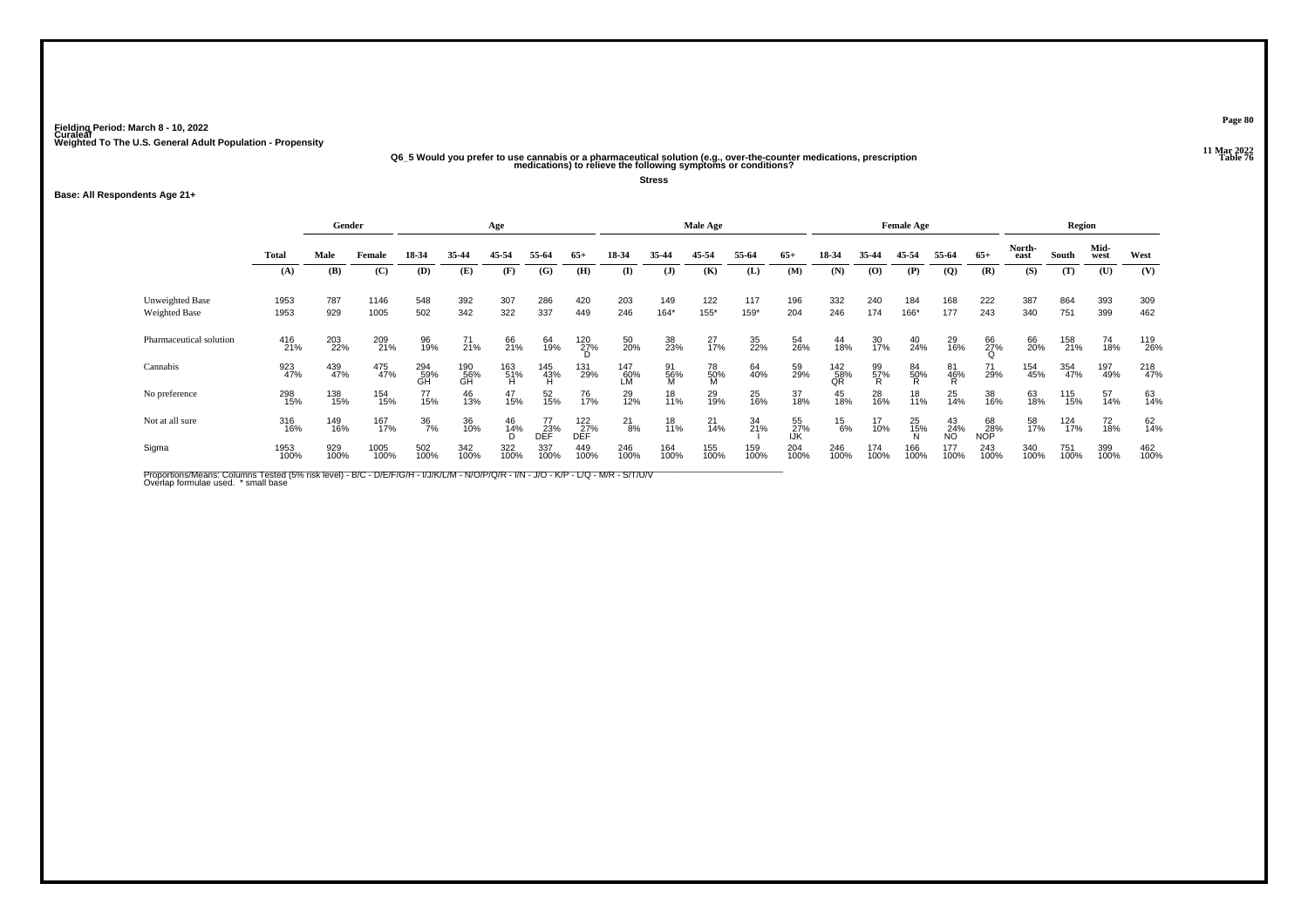## .11 Mar 2022<br>Q6\_5 Would you prefer to use cannabis or a pharmaceutical solution (e.g., over-the-counter medications, prescription<br>Table 77 medications) to relieve the following symptoms or conditions?

**Stress**

### **Base: All Respondents Age 21+**

| \$75K<br>\$50K<br>Less<br>College<br>HS or<br>Than<br>Some<br>\$74.9K<br>\$99.9K<br>Yes<br>Yes<br>No<br>Total<br><b>\$50K</b><br>$$100K+$<br>College<br>No<br>No<br>Yes<br>$Grad +$<br>less                                                  | Homeowner<br>Renter<br>(0)<br>(P)<br>645<br>1269 | <b>Married</b><br>(Q) | <b>Not</b><br>married Hispanic<br>(R)<br>(S) | White<br>Black<br>(Not His-<br>(Not His-<br>panic)<br>panic)<br>(T)<br>(U) |
|----------------------------------------------------------------------------------------------------------------------------------------------------------------------------------------------------------------------------------------------|--------------------------------------------------|-----------------------|----------------------------------------------|----------------------------------------------------------------------------|
|                                                                                                                                                                                                                                              |                                                  |                       |                                              |                                                                            |
| (K)<br>(C)<br>(E)<br>(F)<br>(G)<br>(H)<br>$($ I<br>$\mathbf{J}$<br>(L)<br>(N)<br>(A)<br>(B)<br>(D)<br>(M)                                                                                                                                    |                                                  |                       |                                              |                                                                            |
| 409<br>255<br>379<br>726<br>Unweighted Base<br>873<br>584<br>1120<br>833<br>651<br>1302<br>1953<br>643<br>684<br>1269<br>252<br>317<br>765<br>593<br>724<br>1127<br>826<br>680<br>1273<br>581<br>636<br>618<br>1335<br>Weighted Base<br>1953 | 531<br>1388                                      | 930<br>963            | 1023<br>245<br>990<br>318                    | 265<br>1320<br>231<br>1230                                                 |
| Pharmaceutical solution<br>58<br>18%<br>169<br>23%<br>208<br>25%<br>279<br>22%<br>130<br>21%<br>287<br>21%<br>416<br>21%<br>108<br>19%<br>182<br>24%<br>133<br>21%<br>208<br>18%<br>137<br>20%<br>64<br>25%<br>114<br>19%                    | 307<br>22%<br>103<br>19%                         | 231<br>24%            | 186<br>19%<br>83<br>26%                      | 258<br>21%<br>39<br>17%                                                    |
| Cannabis<br>286<br>49%<br>357<br>58%<br>566<br>42%<br>923<br>47%<br>148<br>47%<br>120<br>48%<br>358<br>47%<br>295<br>50%<br>308<br>48%<br>319<br>44%<br>311<br>38%<br>380<br>56%<br>542<br>43%<br>612<br>54%                                 | 275<br>52%<br>635<br>46%                         | 437<br>45%            | 485<br>49%<br>146<br>46%                     | 582<br>47%<br>120<br>52%                                                   |
| No preference<br>298<br>15%<br>96<br>17%<br>52<br>16%<br>175<br>16%<br>93<br>14%<br>204<br>16%<br>35<br>14%<br>109<br>14%<br>92<br>16%<br>86<br>14%<br>123<br>15%<br>83<br>13%<br>214<br>16%<br>119<br>16%                                   | 205<br>15%<br>88<br>16%                          | 122<br>13%            | 175<br>1 <u>8</u> %<br>35<br>11%             | 189<br>15%<br>40<br>17%                                                    |
| Not at all sure<br>91<br>16%<br>60<br>19%<br>69<br>10%<br>247<br>19%<br>316<br>16%<br>117<br>16%<br>132<br>12%<br>$^{48}_{8\%}$<br>269<br>20%<br>M<br>34<br>13%<br>115<br>15%<br>108<br>17%<br>184<br>22%<br>91<br>15%                       | 242<br>1 <u>7</u> %<br>66<br>12%                 | 173<br>18%            | 144<br>15%<br>54<br>17%                      | 201<br>16%<br>32<br>14%                                                    |
| Sigma<br>317<br>100%<br>252<br>100%<br>826<br>100%<br>581<br>100%<br>765<br>100%<br>593<br>100%<br>636<br>100%<br>724<br>100%<br>1127<br>100%<br>680<br>100%<br>1273<br>100%<br>618<br>100%<br>1335<br>100%<br>1953<br>100%                  | 1388<br>100%<br>531<br>100%                      | 963<br>100%           | 990<br>100%<br>318<br>100%                   | 231<br>100%<br>1230<br>100%                                                |

Proportions/Means: Columns Tested (5% risk level) - B/C/D/E - F/G/H - I/J - K/L - M/N - O/P - Q/R - S/T/U<br>Overlap formulae used.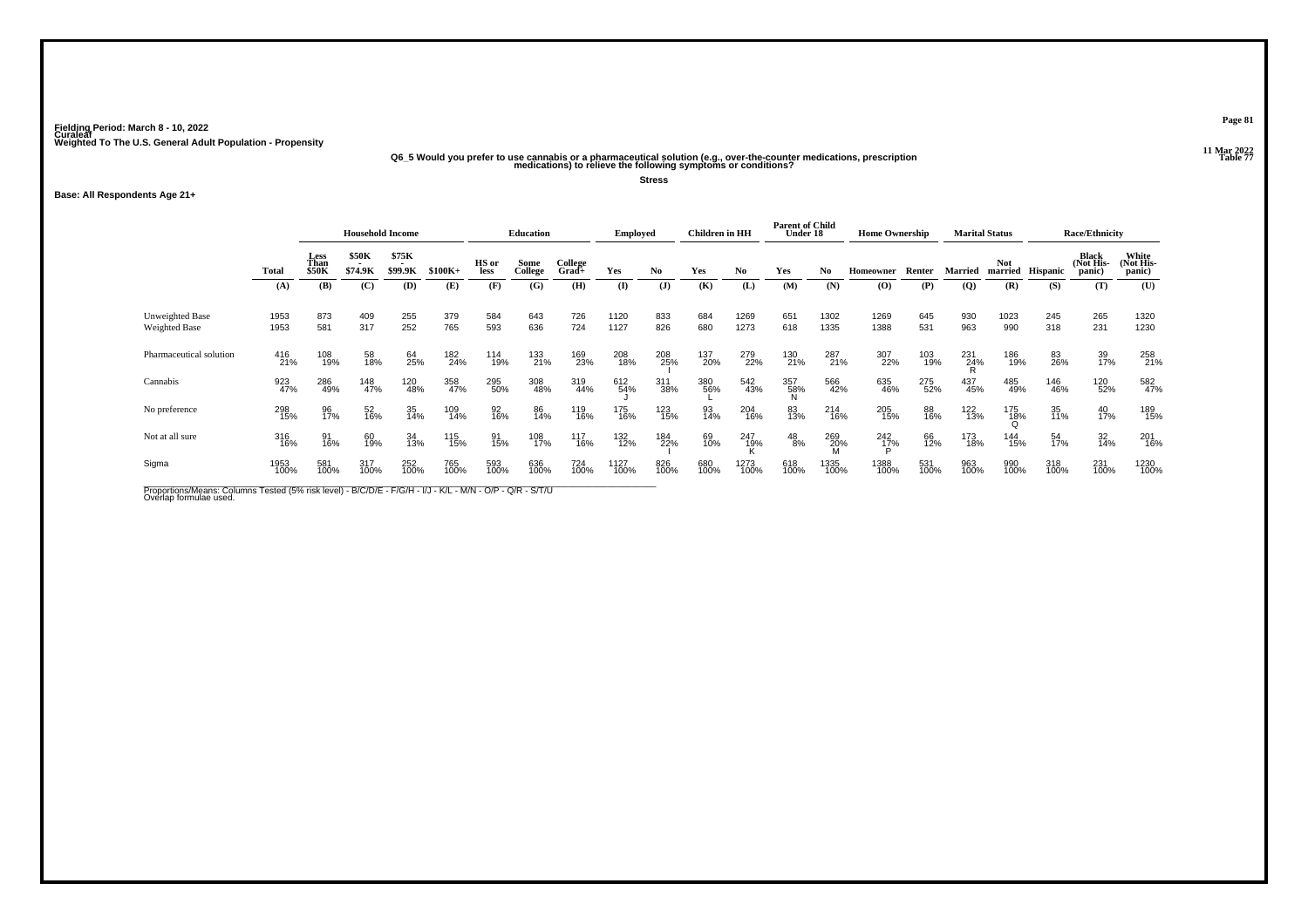### 01 Mar 2022<br>Q6\_5 Would you prefer to use cannabis or a pharmaceutical solution (e.g., over-the-counter medications, prescription<br>Table 78 medications) to relieve the following symptoms or conditions?

**Stress**

**Base: All Respondents Age 21+**

|                         |              | <b>Cannabis Usage</b> |                   |                                 | <b>Use Cannabis For</b>      |
|-------------------------|--------------|-----------------------|-------------------|---------------------------------|------------------------------|
|                         | <b>Total</b> | <b>Ever Used</b>      | <b>Never Used</b> | Recreational<br><b>Use Only</b> | Health/Well-<br>ness Reasons |
|                         | (A)          | (B)                   | (C)               | (D)                             | (E)                          |
| Unweighted Base         | 1953         | 1095                  | 795               | 341                             | 731                          |
| Weighted Base           | 1953         | 1059                  | 824               | 338                             | 695                          |
| Pharmaceutical solution | 416<br>21%   | 152<br>14%            | 251<br>31%<br>B   | 40<br>12%                       | 106<br>15%                   |
| Cannabis                | 923<br>47%   | 693<br>65%<br>С       | 208<br>25%        | 235<br>69%                      | 448<br>64%                   |
| No preference           | 298<br>15%   | 133<br>13%            | 155<br>19%<br>B   | 35<br>10%                       | 93<br>13%                    |
| Not at all sure         | 316<br>16%   | 82<br>8%              | 210<br>25%<br>B   | 28<br>8%                        | 48<br>7%                     |
| Sigma                   | 1953<br>100% | 1059<br>100%          | 824<br>100%       | 338<br>100%                     | 695<br>100%                  |

Proportions/Means: Columns Tested (5% risk level) - B/C - D/E<br>Overlap formulae used.

**Page 82**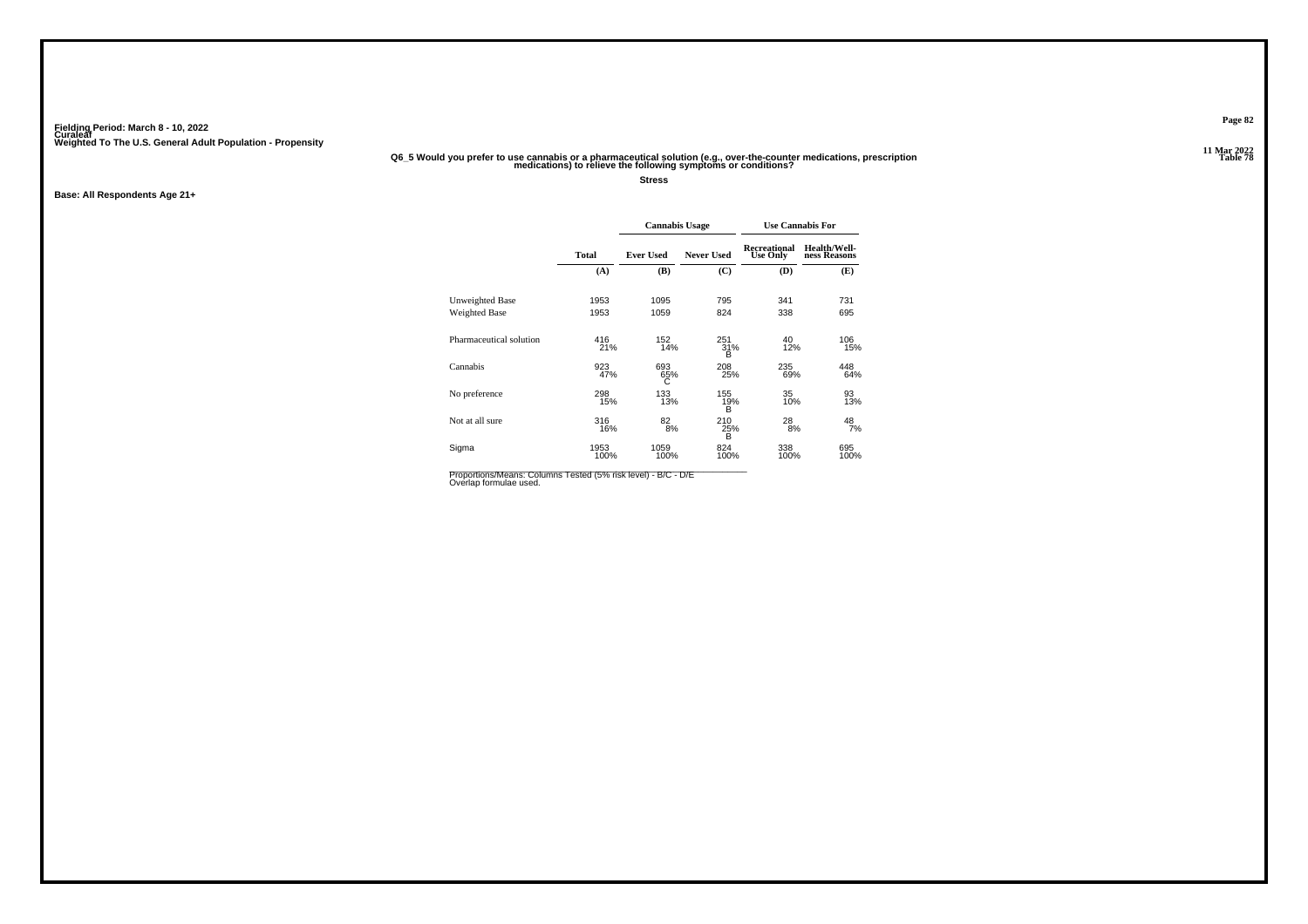# 012.21 Mar 2022<br>Q6\_6 Would you prefer to use cannabis or a pharmaceutical solution (e.g., over-the-counter medications, prescription<br>Table 79 medications) to relieve the following symptoms or conditions?

**PTSD (Post-Traumatic Stress Disorder)**

### **Base: All Respondents Age 21+**

|              |             |        |                                                  |                                                                             | Age                                   |                   |                                                                 |                                       |                   |                                             |                            |                        |                         |           |                                          |                                                                 |                                                           |                        |                                                     |                                                                                 |                                           |
|--------------|-------------|--------|--------------------------------------------------|-----------------------------------------------------------------------------|---------------------------------------|-------------------|-----------------------------------------------------------------|---------------------------------------|-------------------|---------------------------------------------|----------------------------|------------------------|-------------------------|-----------|------------------------------------------|-----------------------------------------------------------------|-----------------------------------------------------------|------------------------|-----------------------------------------------------|---------------------------------------------------------------------------------|-------------------------------------------|
| <b>Total</b> | Male        | Female | 18-34                                            | 35-44                                                                       | 45-54                                 | 55-64             | $65+$                                                           | 18-34                                 | 35-44             | 45-54                                       | 55-64                      | $65+$                  | 18-34                   | 35-44     | 45-54                                    | 55-64                                                           | $65+$                                                     | North-<br>east         | South                                               | Mid-<br>west                                                                    | West                                      |
| (A)          | (B)         | (C)    | (D)                                              | (E)                                                                         | (F)                                   | (G)               | (H)                                                             | (I)                                   | $($ $\bf{J})$     | (K)                                         | (L)                        | (M)                    | (N)                     | (O)       | (P)                                      | $\overline{Q}$                                                  | (R)                                                       | (S)                    | (T)                                                 | (U)                                                                             | (V)                                       |
| 1953         | 787         | 1146   | 548                                              | 392                                                                         | 307                                   | 286               | 420                                                             | 203                                   | 149               | 122                                         | 117                        | 196                    | 332                     | 240       | 184                                      | 168                                                             | 222                                                       | 387                    | 864                                                 | 393                                                                             | 309                                       |
| 1953         |             | 1005   |                                                  |                                                                             |                                       |                   |                                                                 |                                       |                   | 155*                                        |                            |                        |                         |           |                                          |                                                                 |                                                           |                        | 751                                                 |                                                                                 | 462                                       |
| 460<br>24%   |             |        |                                                  | 87<br>26%                                                                   | 75<br>23%                             | 69<br>21%         |                                                                 | 53<br>22%                             | $\frac{52}{32\%}$ | 38<br>24%                                   | 35<br>22%                  | 50<br>24%              | 59<br>24%               | 32<br>18% | 38<br>23%                                | 35<br>20%                                                       |                                                           | 75<br>22%              |                                                     | 86<br>22%                                                                       | 124<br>27%                                |
| 744<br>38%   |             |        |                                                  |                                                                             |                                       |                   | 98<br>22%                                                       |                                       |                   |                                             |                            | $^{40}_{20\%}$         |                         |           |                                          | 61<br>34%                                                       | 57<br>23%                                                 |                        |                                                     | 145<br>36%                                                                      | 171<br>37%                                |
| 308<br>16%   |             |        | 84<br>17%                                        | 61<br>18%                                                                   |                                       | 52<br>15%         | 60<br>13%                                                       | 43<br>18%                             | 28<br>17%         | 28<br>18%                                   | 21<br>13%                  | 36<br>18%              | 37<br>15%               |           |                                          | 30<br>17%                                                       | 24<br>10%                                                 |                        |                                                     | 57<br>14%                                                                       | 81<br>17%                                 |
| 441<br>23%   | 187<br>20%  |        | 64<br>13%                                        | 50<br>15%                                                                   |                                       | 91<br>27%<br>DĒF  | 177<br>39%                                                      | $^{27}_{11\%}$                        | 19<br>11%         | 23<br>15%                                   | 40<br>25%                  |                        | 37<br>15%               |           | 36<br>21%                                |                                                                 |                                                           |                        |                                                     | 110<br>28%                                                                      | 86<br>19%                                 |
| 1953<br>100% | 929<br>100% |        | 502<br>100%                                      | 342<br>100%                                                                 |                                       | 337<br>100%       | 449<br>100%                                                     | 246<br>100%                           | 164<br>100%       | 155<br>100%                                 | 159<br>100%                | 204<br>100%            | 246<br>100%             |           |                                          | 177<br>100%                                                     |                                                           |                        | 751<br>100%                                         | 399<br>100%                                                                     | 462<br>100%                               |
|              |             | 929    | Gender<br>228<br>25%<br>358<br>38%<br>156<br>17% | 502<br>227<br>23%<br>380<br>38%<br>145<br>14%<br>253<br>25%<br>1005<br>100% | 342<br>115<br>23%<br>239<br>48%<br>GH | 322<br>143<br>42% | 337<br>138<br>43%<br>H<br>50<br>16%<br>58<br>18%<br>322<br>100% | 449<br>125<br>37%<br>H<br><b>DEFG</b> | 246<br>114<br>25% | $164*$<br>122<br>50%<br>M<br>65<br>39%<br>M | Male Age<br>67<br>43%<br>M | 159*<br>64<br>40%<br>M | 204<br>78<br>38%<br>IJK | 246       | 174<br>113<br>46%<br>R<br>78<br>45%<br>R | 166*<br>71<br>42%<br>R<br>33<br>19%<br>31<br>18%<br>174<br>100% | <b>Female Age</b><br>177<br>$^{22}_{13\%}$<br>166<br>100% | 243<br>51<br>29%<br>NO | 340<br>64<br>26%<br>99<br>41%<br>NOP<br>243<br>100% | 175<br>23%<br>130<br>38%<br>56<br>17%<br>79<br>23%<br>165<br>22%<br>340<br>100% | Region<br>399<br>297<br>40%<br>113<br>15% |

Proportions/Means: Columns Tested (5% risk level) - B/C - D/E/F/G/H - I/J/K/L/M - N/O/P/Q/R - I/N - J/O - K/P - L/Q - M/R - S/T/U/V<br>Overlap formulae used. \*small base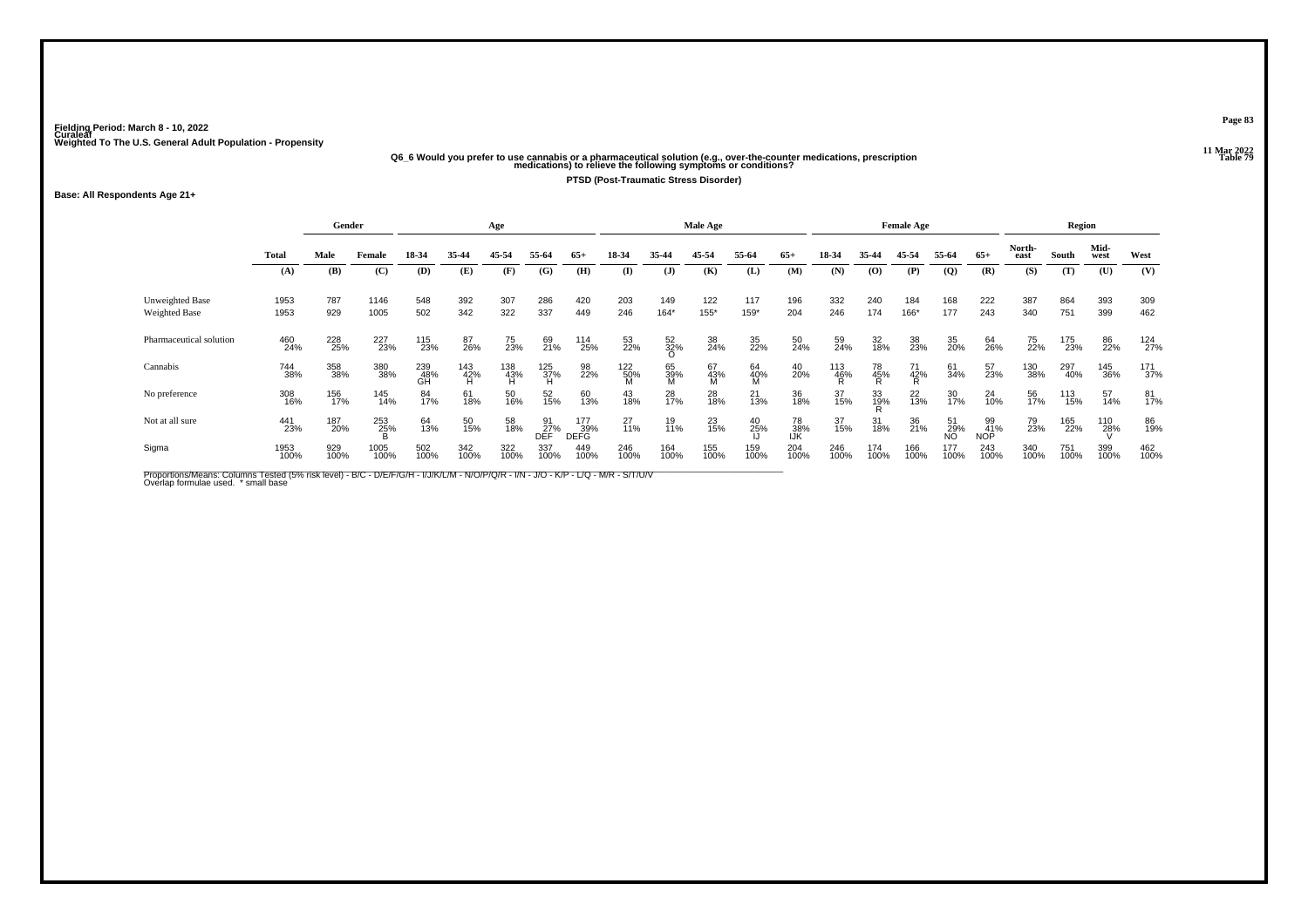# .11 Mar 2022<br>Q6\_6 Would you prefer to use cannabis or a pharmaceutical solution (e.g., over-the-counter medications, prescription<br>Table 80 medications) to relieve the following symptoms or conditions?

**PTSD (Post-Traumatic Stress Disorder)**

**Base: All Respondents Age 21+**

|                                         |              | <b>Household Income</b> |                         |                  |                  | <b>Education</b> |                  | <b>Employed</b>  |              | Children in HH |             | <b>Parent of Child</b><br>Under 18 |             | <b>Home Ownership</b> |                |             | <b>Marital Status</b> |             | <b>Race/Ethnicity</b>         |                                     |                              |
|-----------------------------------------|--------------|-------------------------|-------------------------|------------------|------------------|------------------|------------------|------------------|--------------|----------------|-------------|------------------------------------|-------------|-----------------------|----------------|-------------|-----------------------|-------------|-------------------------------|-------------------------------------|------------------------------|
|                                         | <b>Total</b> | Less<br>Than<br>\$50K   | <b>\$50K</b><br>\$74.9K | \$75K<br>\$99.9K | $$100K+$         | HS or<br>less    | Some<br>College  | College<br>Grad+ | Yes          | No.            | Yes         | No.                                | Yes         | No                    | Homeowner      | Renter      | <b>Married</b>        | Not.        | married Hispanic              | <b>Black</b><br>(Not His-<br>panic) | White<br>(Not His-<br>panic) |
|                                         | (A)          | (B)                     | (C)                     | (D)              | (E)              | (F)              | (G)              | (H)              | $($ I        | $\mathbf{J}$   | (K)         | (L)                                | (M)         | (N)                   | $\mathbf{(O)}$ | (P)         | $\overline{Q}$        | (R)         | (S)                           | (T)                                 | (U)                          |
| <b>Unweighted Base</b><br>Weighted Base | 1953<br>1953 | 873<br>581              | 409<br>317              | 255<br>252       | 379<br>765       | 584<br>593       | 643<br>636       | 726<br>724       | 1120<br>1127 | 833<br>826     | 684<br>680  | 1269<br>1273                       | 651<br>618  | 1302<br>1335          | 1269<br>1388   | 645<br>531  | 930<br>963            | 1023<br>990 | 245<br>318                    | 265<br>231                          | 1320<br>1230                 |
| Pharmaceutical solution                 | 460<br>24%   | 122<br>21%              | 57<br>18%               | 62<br>24%        | 215<br>28%<br>BC | 128<br>22%       | 137<br>22%       | 195<br>27%       | 246<br>22%   | 215<br>26%     | 165<br>24%  | 295<br>23%                         | 155<br>25%  | 306<br>23%            | 347<br>25%     | 109<br>21%  | 242<br>25%            | 219<br>22%  | 88<br>28%                     | 59<br>26%                           | 282<br>23%                   |
| Cannabis                                | 744<br>38%   | 223<br>38%              | 124<br>39%              | 102<br>40%       | 286<br>37%       | 243<br>41%       | 237<br>37%       | 263<br>36%       | 491<br>44%   | 253<br>31%     | 299<br>44%  | 445<br>35%                         | 288<br>47%  | 455<br>34%            | 521<br>38%     | 211<br>40%  | 363<br>38%            | 381<br>39%  | <sup>122</sup> <sub>38%</sub> | 94<br>41%                           | 461<br>37%                   |
| No preference                           | 308<br>16%   | 98<br>17%               | 65<br>20%<br>DÉ         | 32<br>13%        | 109<br>14%       | 101<br>17%       | 86<br>13%        | 121<br>17%       | 192<br>17%   | 115<br>14%     | 111<br>16%  | 197<br>15%                         | 93<br>15%   | 215<br>16%            | 203<br>15%     | 100<br>19%  | 122<br>13%            | 186<br>19%  | 46<br>14%                     | 31<br>13%                           | 200<br>16%                   |
| Not at all sure                         | 441<br>23%   | 137<br>24%              | 71<br>23%               | 57<br>23%        | 155<br>20%       | 120<br>20%       | 176<br>28%<br>FĤ | 145<br>20%       | 198<br>18%   | 243<br>29%     | 105<br>15%  | 336<br>26%                         | 82<br>13%   | 359<br>27%            | 317<br>23%     | 112<br>21%  | 237<br>25%            | 204<br>21%  | 63<br>20%                     | 47<br>20%                           | 286<br>23%                   |
| Sigma                                   | 1953<br>100% | 581<br>100%             | 317<br>100%             | 252<br>100%      | 765<br>100%      | 593<br>100%      | 636<br>100%      | 724<br>100%      | 1127<br>100% | 826<br>100%    | 680<br>100% | 1273<br>100%                       | 618<br>100% | 1335<br>100%          | 1388<br>100%   | 531<br>100% | 963<br>100%           | 990<br>100% | 318<br>100%                   | 231<br>100%                         | 1230<br>100%                 |

Proportions/Means: Columns Tested (5% risk level) - B/C/D/E - F/G/H - I/J - K/L - M/N - O/P - Q/R - S/T/U<br>Overlap formulae used.

**Page 84**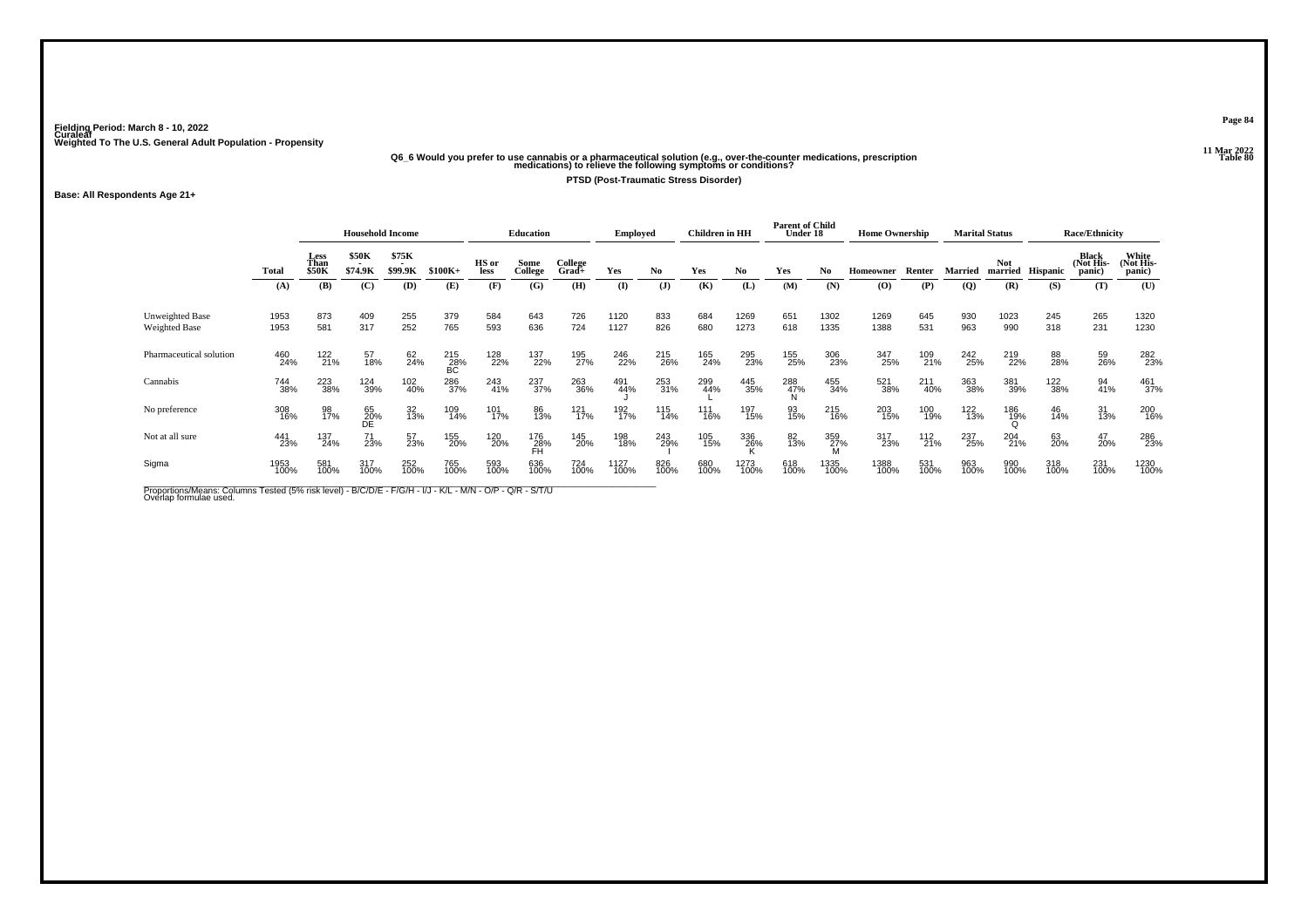# .11 Mar 2022<br>Q6\_6 Would you prefer to use cannabis or a pharmaceutical solution (e.g., over-the-counter medications, prescription<br>Table 81 medications) to relieve the following symptoms or conditions?

**PTSD (Post-Traumatic Stress Disorder)**

**Base: All Respondents Age 21+**

|                         |              | <b>Cannabis Usage</b> |                   | <b>Use Cannabis For</b>         |                              |  |  |  |  |
|-------------------------|--------------|-----------------------|-------------------|---------------------------------|------------------------------|--|--|--|--|
|                         | Total        | <b>Ever Used</b>      | <b>Never Used</b> | Recreational<br><b>Use Only</b> | Health/Well-<br>ness Reasons |  |  |  |  |
|                         | (A)          | (B)                   | (C)               | (D)                             | (E)                          |  |  |  |  |
| Unweighted Base         | 1953         | 1095                  | 795               | 341                             | 731                          |  |  |  |  |
| Weighted Base           | 1953         | 1059                  | 824               | 338                             | 695                          |  |  |  |  |
| Pharmaceutical solution | 460<br>24%   | 190<br>18%            | 258<br>31%<br>в   | 46<br>14%                       | 139<br>20%<br>D              |  |  |  |  |
| Cannabis                | 744<br>38%   | 573<br>54%<br>С       | 157<br>19%        | 192<br>57%                      | 371<br>53%                   |  |  |  |  |
| No preference           | 308<br>16%   | 149<br>14%            | 148<br>18%        | 45<br>13%                       | 100<br>14%                   |  |  |  |  |
| Not at all sure         | 441<br>23%   | 147<br>14%            | 261<br>32%<br>в   | 55<br>16%                       | 86<br>12%                    |  |  |  |  |
| Sigma                   | 1953<br>100% | 1059<br>100%          | 824<br>100%       | 338<br>100%                     | 695<br>100%                  |  |  |  |  |

Proportions/Means: Columns Tested (5% risk level) - B/C - D/E<br>Overlap formulae used.

**Page 85**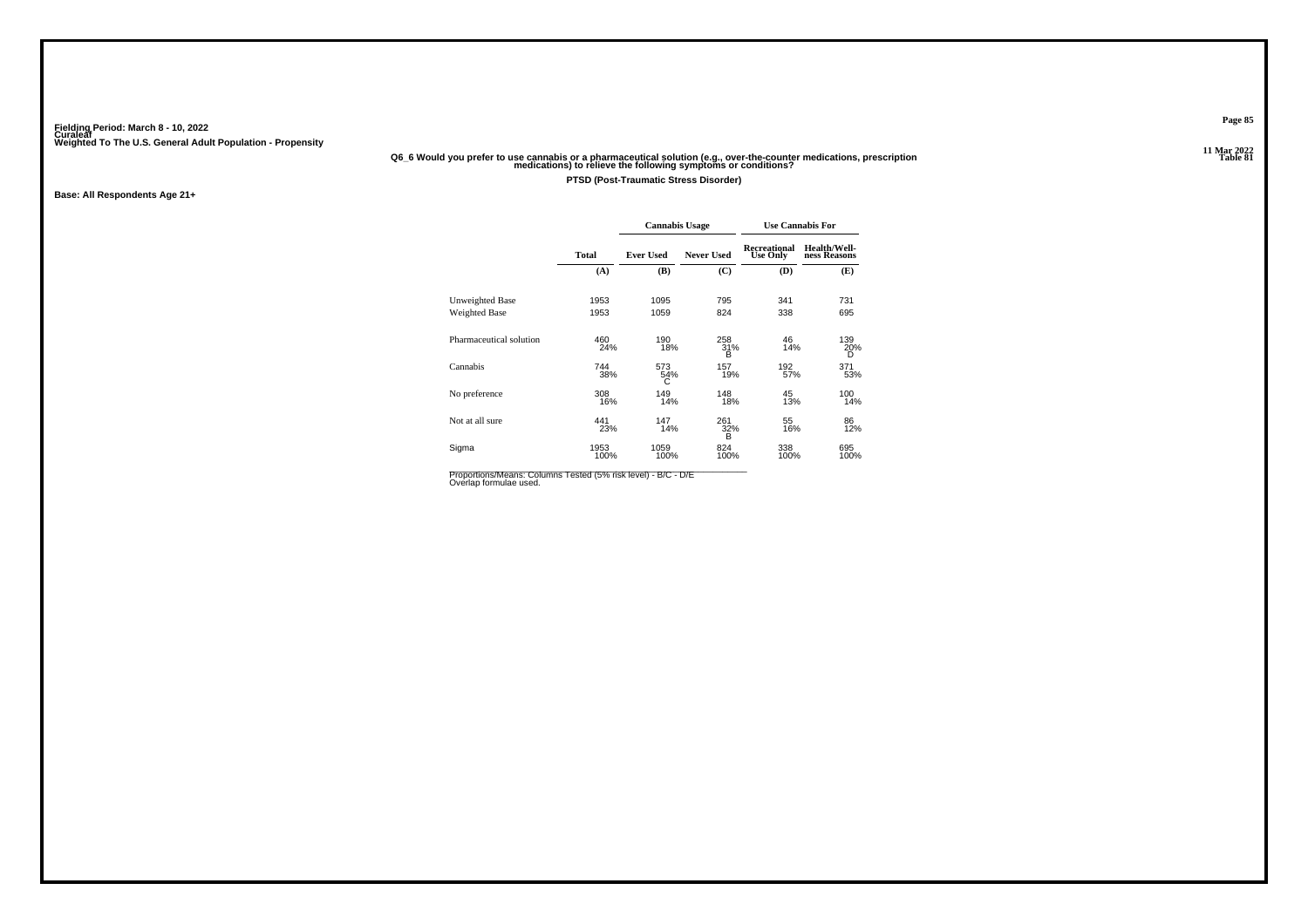# .11 Mar 2022<br>Q6\_7 Would you prefer to use cannabis or a pharmaceutical solution (e.g., over-the-counter medications, prescription<br>Table 82 medications) to relieve the following symptoms or conditions?

**Sleeping difficulties/insomnia**

### **Base: All Respondents Age 21+**

|                                  |              | Gender      |              |                  | Age              |                 |                 |                   | Male Age         |                |                     |                |                  |                 |                                     | <b>Female Age</b> |                 |                  | Region         |             |              |                    |  |
|----------------------------------|--------------|-------------|--------------|------------------|------------------|-----------------|-----------------|-------------------|------------------|----------------|---------------------|----------------|------------------|-----------------|-------------------------------------|-------------------|-----------------|------------------|----------------|-------------|--------------|--------------------|--|
|                                  | Total        | Male        | Female       | 18-34            | 35-44            | 45-54           | 55-64           | $65+$             | 18-34            | 35-44          | 45-54               | 55-64          | $65+$            | 18-34           | 35-44                               | 45-54             | 55-64           | $65+$            | North-<br>east | South       | Mid-<br>west | West               |  |
|                                  | (A)          | (B)         | (C)          | (D)              | (E)              | (F)             | (G)             | (H)               | $\mathbf{I}$     | (J)            | (K)                 | (L)            | (M)              | (N)             | $\boldsymbol{\mathrm{(O)}}$         | (P)               | $\mathbf{Q}$    | (R)              | (S)            | (T)         | (U)          | (V)                |  |
| Unweighted Base<br>Weighted Base | 1953<br>1953 | 787<br>929  | 1146<br>1005 | 548<br>502       | 392<br>342       | 307<br>322      | 286<br>337      | 420<br>449        | 203<br>246       | 149<br>$164*$  | 122<br>155*         | 117<br>159*    | 196<br>204       | 332<br>246      | 240<br>174                          | 184<br>166*       | 168<br>177      | 222<br>243       | 387<br>340     | 864<br>751  | 393<br>399   | 309<br>462         |  |
| Pharmaceutical solution          | 461<br>24%   | 233<br>25%  | 222<br>22%   | 110<br>22%       | 75<br>22%        | 72<br>22%       | 73<br>21%       | 131<br>29%<br>D   | 55<br>22%        | 39<br>24%      | $^{40}_{26\%}$      | 34<br>22%      | 64<br>31%        | 52<br>21%       | 33<br>19%                           | 32<br>19%         | 38<br>22%       | 67<br>28%        | 65<br>19%      | 179<br>24%  | 78<br>20%    | $^{139}_{30\%}$ SU |  |
| Cannabis                         | 881<br>45%   | 406<br>44%  | 469<br>47%   | 271<br>54%<br>GH | 185<br>54%<br>GH | 159<br>49%<br>H | $^{142}_{42\%}$ | 123<br>27%        | 141<br>57%<br>LM | 85<br>52%<br>M | $^{71}_{45\%}$<br>M | 65<br>41%<br>M | 45<br>22%        | $^{128}_{52\%}$ | $^{100}_{\substack{57}{\text{QR}}}$ | 88<br>53%<br>R    | 78<br>44%<br>R  | 76<br>31%        | 160<br>47%     | 337<br>45%  | 185<br>46%   | 198<br>43%         |  |
| No preference                    | 302<br>15%   | 152<br>16%  | 148<br>15%   | 80<br>16%        | 50<br>15%        | 45<br>14%       | 53<br>16%       | 74<br>17%         | 33<br>13%        | 22<br>13%      | 26<br>17%           | 28<br>17%      | 43<br>21%        | 46<br>19%       | 28<br>16%                           | 19<br>12%         | 25<br>14%       | 31<br>13%        | 63<br>19%      | 112<br>15%  | 55<br>14%    | 72<br>16%          |  |
| Not at all sure                  | 310<br>16%   | 138<br>15%  | 166<br>17%   | $^{41}_{8\%}$    | 33<br>10%        | 47<br>14%       | 69<br>21%<br>DE | 121<br>27%<br>DEF | $^{17}_{7\%}$    | 18<br>11%      | 19<br>12%           | 32<br>20%      | 52<br>25%<br>IJK | 19<br>8%        | $^{14}_{8\%}$                       | 28<br>17%<br>ΝÔ   | 37<br>21%<br>NO | 69<br>28%<br>NOP | 52<br>15%      | 124<br>16%  | 81<br>20%    | 54<br>12%          |  |
| Sigma                            | 1953<br>100% | 929<br>100% | 1005<br>100% | 502<br>100%      | 342<br>100%      | 322<br>100%     | 337<br>100%     | 449<br>100%       | 246<br>100%      | 164<br>100%    | 155<br>100%         | 159<br>100%    | 204<br>100%      | 246<br>100%     | 174<br>100%                         | 166<br>100%       | 177<br>100%     | 243<br>100%      | 340<br>100%    | 751<br>100% | 399<br>100%  | 462<br>100%        |  |

Proportions/Means: Columns Tested (5% risk level) - B/C - D/E/F/G/H - I/J/K/L/M - N/O/P/Q/R - I/N - J/O - K/P - L/Q - M/R - S/T/U/V<br>Overlap formulae used. \*small base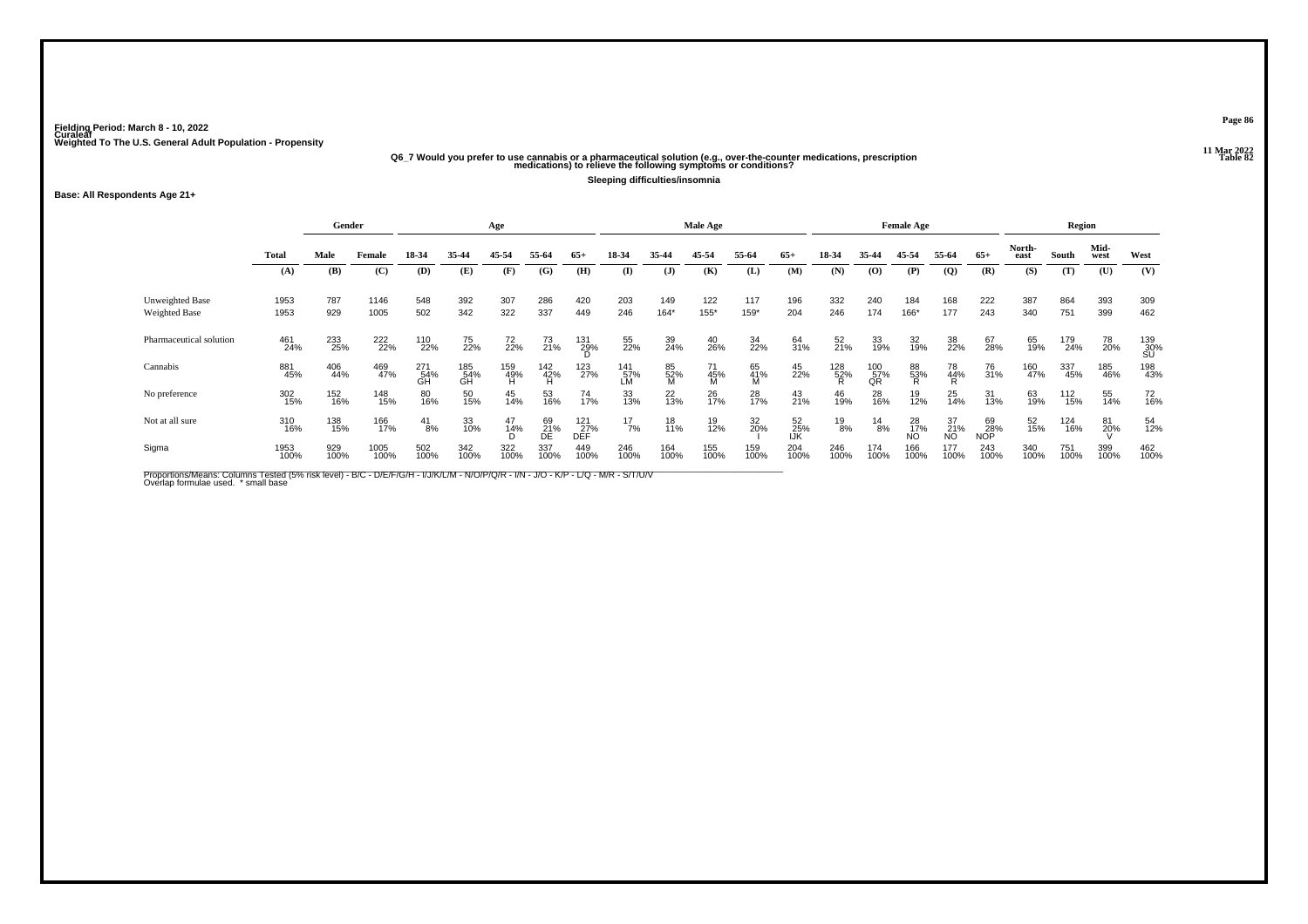# .11 Mar 2022<br>Q6\_7 Would you prefer to use cannabis or a pharmaceutical solution (e.g., over-the-counter medications, prescription<br>Table 83 medications) to relieve the following symptoms or conditions?

**Sleeping difficulties/insomnia**

**Base: All Respondents Age 21+**

|                                  |              |                       | <b>Household Income</b>                      |                  |             | <b>Education</b>     |                 |                     | <b>Employed</b> |                | <b>Children</b> in HH |              | <b>Parent of Child</b><br>Under 18 |              | <b>Home Ownership</b> |             | <b>Marital Status</b> |             | <b>Race/Ethnicity</b> |                              |                             |
|----------------------------------|--------------|-----------------------|----------------------------------------------|------------------|-------------|----------------------|-----------------|---------------------|-----------------|----------------|-----------------------|--------------|------------------------------------|--------------|-----------------------|-------------|-----------------------|-------------|-----------------------|------------------------------|-----------------------------|
|                                  | Total        | Less<br>Than<br>\$50K | \$50K<br>$\overline{\phantom{a}}$<br>\$74.9K | \$75K<br>\$99.9K | $$100K+$    | HS or<br><b>less</b> | Some<br>College | College<br>$Grad +$ | Yes             | N <sub>0</sub> | Yes                   | No           | Yes                                | No           | Homeowner             | Renter      | <b>Married</b>        | <b>Not</b>  | married Hispanic      | Black<br>(Not His-<br>panic) | White<br>Not His-<br>panic) |
|                                  | (A)          | (B)                   | (C)                                          | (D)              | (E)         | (F)                  | (G)             | (H)                 | $($ $\Gamma$    | $\mathbf{J}$   | (K)                   | (L)          | (M)                                | (N)          | (O)                   | (P)         | (Q)                   | (R)         | (S)                   | (T)                          | (U)                         |
| Unweighted Base<br>Weighted Base | 1953<br>1953 | 873<br>581            | 409<br>317                                   | 255<br>252       | 379<br>765  | 584<br>593           | 643<br>636      | 726<br>724          | 1120<br>1127    | 833<br>826     | 684<br>680            | 1269<br>1273 | 651<br>618                         | 1302<br>1335 | 1269<br>1388          | 645<br>531  | 930<br>963            | 1023<br>990 | 245<br>318            | 265<br>231                   | 1320<br>1230                |
| Pharmaceutical solution          | 461<br>24%   | 130<br>22%            | 59<br>19%                                    | 61<br>24%        | 204<br>27%  | 126<br>21%           | 144<br>23%      | 191<br>26%          | 247<br>22%      | 214<br>26%     | 148<br>22%            | 313<br>25%   | 141<br>23%                         | 320<br>24%   | 345<br>25%            | 110<br>21%  | 251<br>26%            | 209<br>21%  | 85<br>27%             | 50<br>22%                    | 291<br>24%                  |
| Cannabis                         | 881<br>45%   | 266<br>46%            | 150<br>47%                                   | 119<br>47%       | 337<br>44%  | 278<br>47%           | 279<br>44%      | 324<br>45%          | 569<br>50%      | 312<br>38%     | 365<br>54%            | 516<br>41%   | 343<br>56%                         | 538<br>40%   | 598<br>43%            | 269<br>51%  | 388<br>40%            | 493<br>50%  | 136<br>43%            | 99<br>43%                    | 570<br>46%                  |
| No preference                    | 302<br>15%   | 96<br>17%             | 51<br>16%                                    | 39<br>15%        | 108<br>14%  | 98<br>17%            | 102<br>16%      | 101<br>14%          | 179<br>16%      | 122<br>15%     | 94<br>14%             | 208<br>16%   | 80<br>13%                          | 222<br>17%   | 207<br>15%            | 91<br>17%   | 143<br>15%            | 159<br>16%  | 44<br>14%             | 48<br>21%                    | 169<br>14%                  |
| Not at all sure                  | 310<br>16%   | 89<br>15%             | 57<br>18%                                    | 34<br>13%        | 115<br>15%  | 91<br>15%            | 111<br>17%      | 108<br>15%          | 132<br>12%      | 178<br>22%     | 73<br>11%             | 237<br>19%   | 54<br>9%                           | 256<br>19%   | 238<br>17%<br>D       | 62<br>12%   | 181<br>1 <u>9</u> %   | 129<br>13%  | 52<br>16%             | 34<br>15%                    | 200<br>16%                  |
| Sigma                            | 1953<br>100% | 581<br>100%           | 317<br>100%                                  | 252<br>100%      | 765<br>100% | 593<br>100%          | 636<br>100%     | 724<br>100%         | 1127<br>100%    | 826<br>100%    | 680<br>100%           | 1273<br>100% | 618<br>100%                        | 1335<br>100% | 1388<br>100%          | 531<br>100% | 963<br>100%           | 990<br>100% | 318<br>100%           | 231<br>100%                  | 1230<br>100%                |

Proportions/Means: Columns Tested (5% risk level) - B/C/D/E - F/G/H - I/J - K/L - M/N - O/P - Q/R - S/T/U<br>Overlap formulae used.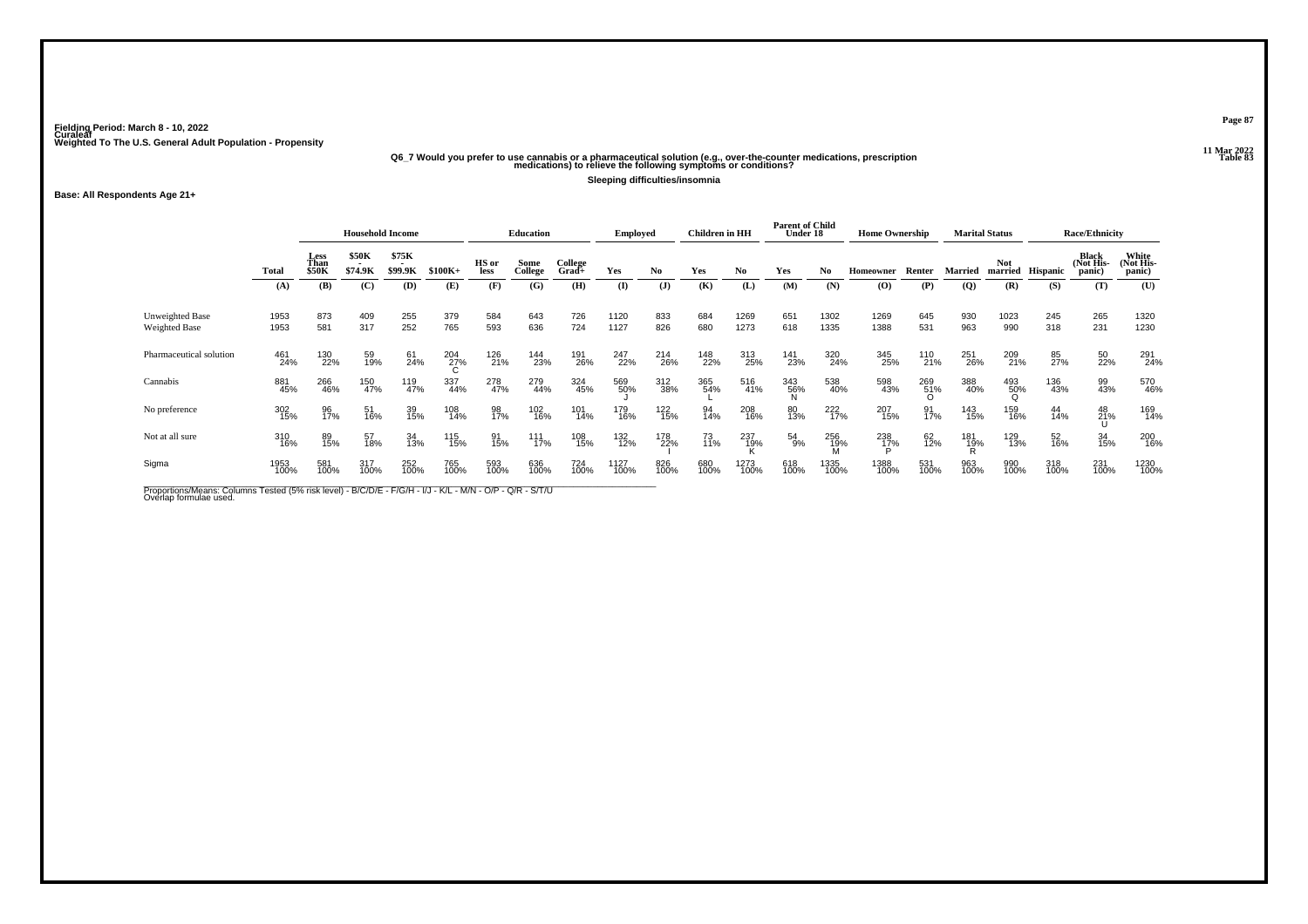# .11 Mar 2022<br>Q6\_7 Would you prefer to use cannabis or a pharmaceutical solution (e.g., over-the-counter medications, prescription<br>Table 84 medications) to relieve the following symptoms or conditions?

**Sleeping difficulties/insomnia**

**Base: All Respondents Age 21+**

|              |                  |                   | <b>Use Cannabis For</b>         |                                  |  |  |  |
|--------------|------------------|-------------------|---------------------------------|----------------------------------|--|--|--|
| <b>Total</b> | <b>Ever Used</b> | <b>Never Used</b> | Recreational<br><b>Use Only</b> | Health/Well-<br>ness Reasons     |  |  |  |
| (A)          | (B)              | (C)               | (D)                             | (E)                              |  |  |  |
| 1953         | 1095             | 795               | 341                             | 731                              |  |  |  |
| 1953         | 1059             | 824               | 338                             | 695                              |  |  |  |
| 461<br>24%   | 178<br>17%       | 265<br>B          | 51<br>15%                       | 119<br>17%                       |  |  |  |
| 881<br>45%   | 657<br>62%<br>С  | 210               | 226<br>67%                      | 422<br>61%                       |  |  |  |
| 302<br>15%   | 150<br>14%       | 137               | 33<br>10%                       | 113<br>16%<br>D                  |  |  |  |
| 310<br>16%   | 73<br>7%         | 212<br>B          | 28<br>8%                        | 41<br>6%                         |  |  |  |
| 1953<br>100% | 1059<br>100%     | 824               | 338<br>100%                     | 695<br>100%                      |  |  |  |
|              |                  |                   | <b>Cannabis Usage</b>           | 32%<br>25%<br>17%<br>26%<br>100% |  |  |  |

Proportions/Means: Columns Tested (5% risk level) - B/C - D/E<br>Overlap formulae used.

**Page 88**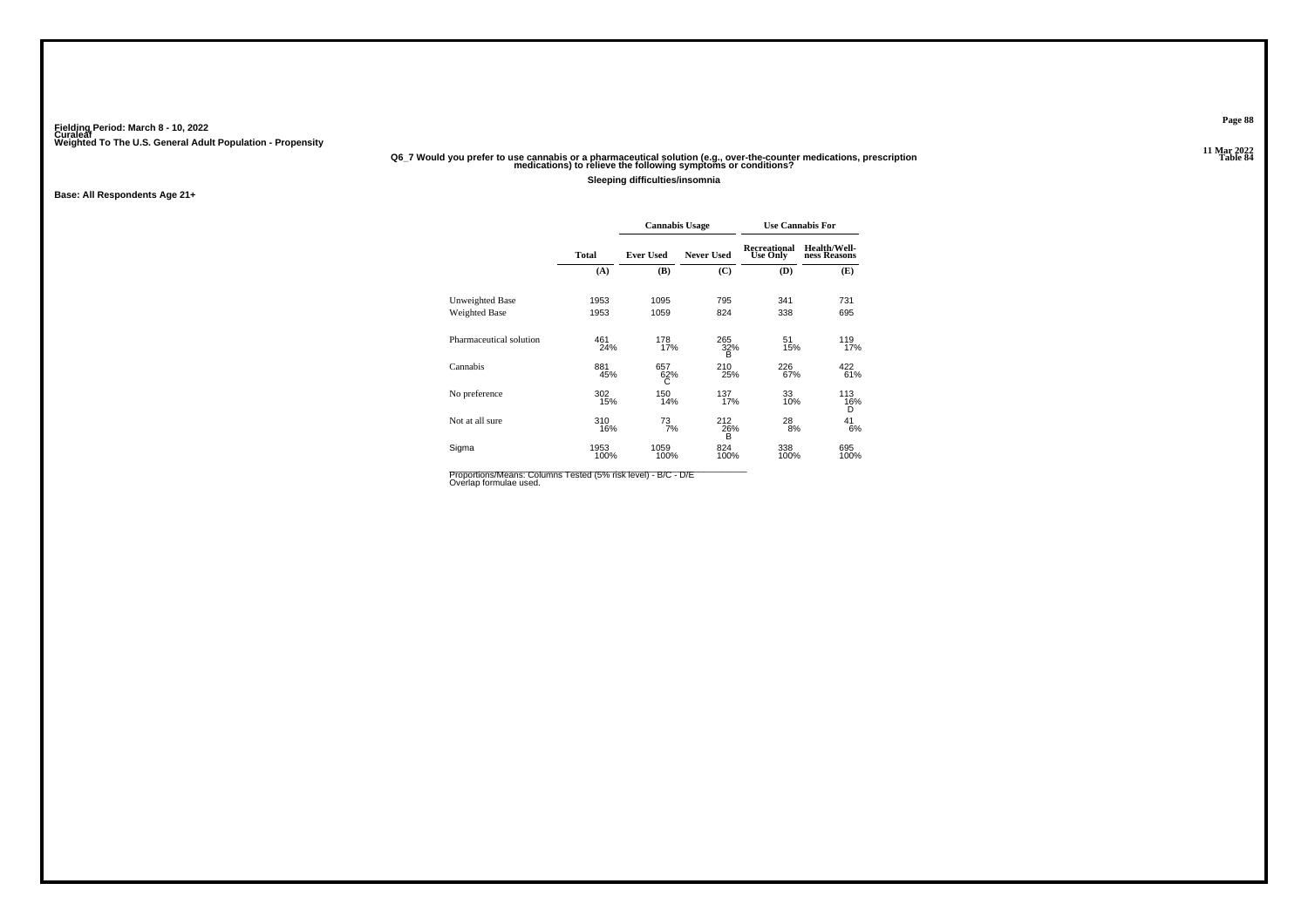# .11 Mar 2022<br>Q6\_8 Would you prefer to use cannabis or a pharmaceutical solution (e.g., over-the-counter medications, prescription<br>Table 85 medications) to relieve the following symptoms or conditions?

**Menstrual cramps/PMS**

### **Base: All Women Age 21+**

|                         | Gender<br>Age |                  |              |                  |                 |                 | Male Age          |                   |                          |         |            |       |                          | <b>Female Age</b> |                 |                 | Region               |                          |                |             |              |             |
|-------------------------|---------------|------------------|--------------|------------------|-----------------|-----------------|-------------------|-------------------|--------------------------|---------|------------|-------|--------------------------|-------------------|-----------------|-----------------|----------------------|--------------------------|----------------|-------------|--------------|-------------|
|                         | <b>Total</b>  | Male             | Female       | 18-34            | 35-44           | 45-54           | 55-64             | $65+$             | 18-34                    | 35-44   | 45-54      | 55-64 | $65+$                    | 18-34             | 35-44           | 45-54           | 55-64                | $65+$                    | North-<br>east | South       | Mid-<br>west | West        |
|                         | (A)           | (B)              | (C)          | (D)              | (E)             | (F)             | (G)               | (H)               | (I)                      | $($ $)$ | (K)        | (L)   | (M)                      | (N)               | (O)             | (P)             | $\mathbf{Q}$         | (R)                      | (S)            | (T)         | (U)          | (V)         |
| <b>Unweighted Base</b>  | 1146          | $\sim$           | 1146         | 332              | 240             | 184             | 168               | 222               |                          |         |            |       |                          | 332               | 240             | 184             | 168                  | 222                      | 215            | 529         | 250          | 152         |
| Weighted Base           | 1005          | $-$ **           | 1005         | 246              | 174             | 166*            | 177               | 243               | $-$ **                   | $-$ **  | $\cdot$ ** | $.**$ | $-$ **                   | 246               | 174             | 166*            | 177                  | 243                      | 165            | 415         | 236          | 190*        |
| Pharmaceutical solution | 262<br>26%    | $\sim$<br>$\sim$ | 262<br>26%   | 63<br>26%        | $^{41}_{23\%}$  | 52<br>32%<br>G  | 33<br>19%         | 73<br>30%<br>G    |                          |         |            |       | $\overline{\phantom{a}}$ | 63<br>26%         | 41<br>23%       | 52<br>32%<br>Q  | 33<br>19%            | 73<br>30%<br>Q           | 40<br>24%      | 115<br>28%  | 60<br>26%    | 46<br>24%   |
| Cannabis                | 304<br>30%    | $\sim$           | 304<br>30%   | 100<br>41%<br>GH | 72<br>41%<br>GH | 59<br>35%<br>GH | 35<br>19%         | 39<br>16%         | $\overline{\phantom{a}}$ |         |            |       | $\overline{a}$           | 100<br>41%<br>QR  | 72<br>41%<br>QR | 59<br>35%<br>QR | 35<br>19%            | 39<br>16%                | 46<br>28%      | 135<br>33%  | 64<br>27%    | 59<br>31%   |
| No preference           | 199<br>20%    | $\sim$           | 199<br>20%   | 55<br>23%        | 39<br>22%<br>H  | 26<br>16%       | 51<br>28%<br>FH   | 28<br>12%         |                          |         |            |       |                          | 55<br>23%         | 39<br>22%<br>R  | 26<br>16%       | $\frac{51}{28\%}$ PR | 28<br>12%                | 38<br>23%      | 76<br>18%   | 46<br>20%    | 39<br>20%   |
| Not at all sure         | 241<br>24%    | $\sim$<br>$\sim$ | 241<br>24%   | 28<br>11%        | 22<br>13%       | 29<br>17%       | 59<br>_33%<br>DEF | 103<br>42%<br>DEF | $\overline{a}$           |         |            |       |                          | 28<br>11%         | $^{22}_{13\%}$  | 29<br>17%       | 59<br>33%<br>NOP     | 103<br>42%<br><b>NOP</b> | $^{41}_{25\%}$ | 88<br>21%   | 66<br>28%    | 45<br>24%   |
| Sigma                   | 1005<br>100%  | $\sim$<br>$\sim$ | 1005<br>100% | 246<br>100%      | 174<br>100%     | 166<br>100%     | 177<br>100%       | 243<br>100%       |                          |         |            |       |                          | 246<br>100%       | 174<br>100%     | 166<br>100%     | 177<br>100%          | 243<br>100%              | 165<br>100%    | 415<br>100% | 236<br>100%  | 190<br>100% |

Proportions/Means: Columns Tested (5% risk level) - B/C - D/E/F/G/H - I/J/K/L/M - N/O/P/Q/R - I/N - J/O - K/P - L/Q - M/R - S/T/U/V<br>Overlap formulae used. \*small base; \* very small base (under 30) ineligible for sig testin

**Page 89**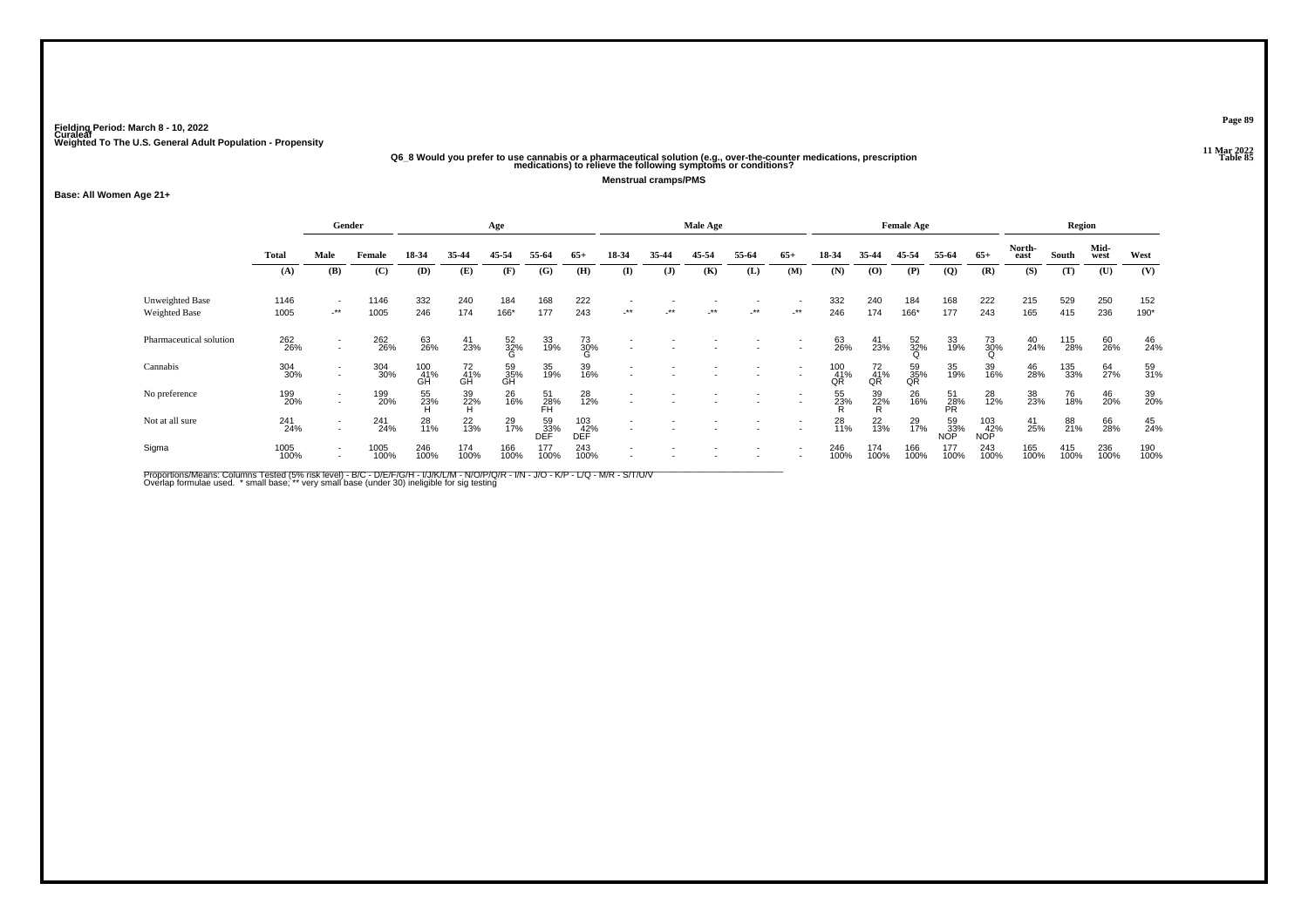# .11 Mar 2022<br>Q6\_8 Would you prefer to use cannabis or a pharmaceutical solution (e.g., over-the-counter medications, prescription<br>Table 86 medications) to relieve the following symptoms or conditions?

**Menstrual cramps/PMS**

### **Base: All Women Age 21+**

|                                  |              | <b>Household Income</b>      |                  |                  |             | <b>Education</b> |                 |                  | <b>Employed</b> |              | <b>Children</b> in HH |             | <b>Parent of Child</b><br>Under 18 |             | <b>Home Ownership</b> |             | <b>Marital Status</b> |                       | <b>Race/Ethnicity</b> |                              |                              |
|----------------------------------|--------------|------------------------------|------------------|------------------|-------------|------------------|-----------------|------------------|-----------------|--------------|-----------------------|-------------|------------------------------------|-------------|-----------------------|-------------|-----------------------|-----------------------|-----------------------|------------------------------|------------------------------|
|                                  | Total        | Less<br>Than<br><b>\$50K</b> | \$50K<br>\$74.9K | \$75K<br>\$99.9K | $$100K+$    | HS or<br>less    | Some<br>College | College<br>Grad+ | Yes             | No           | Yes                   | No          | Yes                                | No          | Homeowner             | Renter      | <b>Married</b>        | <b>Not</b><br>married | Hispanic              | Black<br>(Not His-<br>panic) | White<br>(Not His-<br>panic) |
|                                  | (A)          | (B)                          | (C)              | (D)              | (E)         | (F)              | (G)             | (H)              | $\mathbf{I}$    | $\mathbf{J}$ | (K)                   | (L)         | (M)                                | (N)         | (O)                   | (P)         | $\overline{Q}$        | (R)                   | (S)                   | (T)                          | (U)                          |
| Unweighted Base<br>Weighted Base | 1146<br>1005 | 550<br>343                   | 258<br>180       | 141<br>$127*$    | 175<br>332  | 356<br>330       | 438<br>399      | 352<br>277       | 628<br>514      | 518<br>491   | 436<br>352            | 710<br>654  | 422<br>327                         | 724<br>678  | 701<br>685            | 425<br>306  | 537<br>488            | 609<br>517            | 155<br>$155*$         | 151<br>$111*$                | 766<br>638                   |
| Pharmaceutical solution          | 262<br>26%   | 84<br>25%                    | 46<br>26%        | 30<br>24%        | 99<br>30%   | 90<br>27%        | 99<br>25%       | 72<br>26%        | 118<br>23%      | 144<br>29%   | 91<br>26%             | 171<br>26%  | 90<br>27%                          | 172<br>25%  | 194<br>28%            | 63<br>21%   | 141<br>29%            | 120<br>23%            | 59<br>38%             | 35<br>31%                    | 145<br>23%                   |
| Cannabis                         | 304<br>30%   | 102<br>30%                   | 44<br>24%        | 36<br>29%        | 120<br>36%  | 97<br>30%        | 117<br>29%      | 90<br>32%        | 194<br>38%      | 110<br>22%   | 140<br>40%            | 164<br>25%  | 132<br>40%                         | 172<br>25%  | 193<br>28%            | 106<br>35%  | 138<br>28%            | 165<br>32%            | 40<br>26%             | 42<br>38%                    | 192<br>30%                   |
| No preference                    | 199<br>20%   | 76<br>22%                    | 41<br>23%        | 24<br>19%        | 52<br>16%   | 62<br>19%        | 76<br>19%       | 60<br>22%        | 121<br>24%      | 78<br>16%    | 70<br>20%             | 129<br>20%  | 65<br>20%                          | 134<br>20%  | 122<br>18%            | 73<br>24%   | 89<br>18%             | 110<br>21%            | 29<br>19%             | $^{13}_{12\%}$               | 135<br>21%                   |
| Not at all sure                  | 241<br>24%   | 81<br>24%                    | 48<br>27%        | 36<br>28%        | 61<br>18%   | 80<br>24%        | 107<br>27%      | 54<br>20%        | 81<br>16%       | 159<br>32%   | 51<br>14%             | 190<br>29%  | $^{41}_{12\%}$                     | 200<br>30%  | 175<br>26%            | 64<br>21%   | 119<br>24%            | 122<br>23%            | $^{27}_{17\%}$        | 21<br>19%                    | 166<br>26%                   |
| Sigma                            | 1005<br>100% | 343<br>100%                  | 180<br>100%      | 127<br>100%      | 332<br>100% | 330<br>100%      | 399<br>100%     | 277<br>100%      | 514<br>100%     | 491<br>100%  | 352<br>100%           | 654<br>100% | 327<br>100%                        | 678<br>100% | 685<br>100%           | 306<br>100% | 488<br>100%           | 517<br>100%           | 155<br>100%           | 111<br>100%                  | 638<br>100%                  |
|                                  |              |                              |                  |                  |             |                  |                 |                  |                 |              |                       |             |                                    |             |                       |             |                       |                       |                       |                              |                              |

Proportions/Means: Columns Tested (5% risk level) - B/C/D/E - F/G/H - I/J - K/L - M/N - O/P - Q/R - S/T/U<br>Overlap formulae used. \* small base

**Page 90**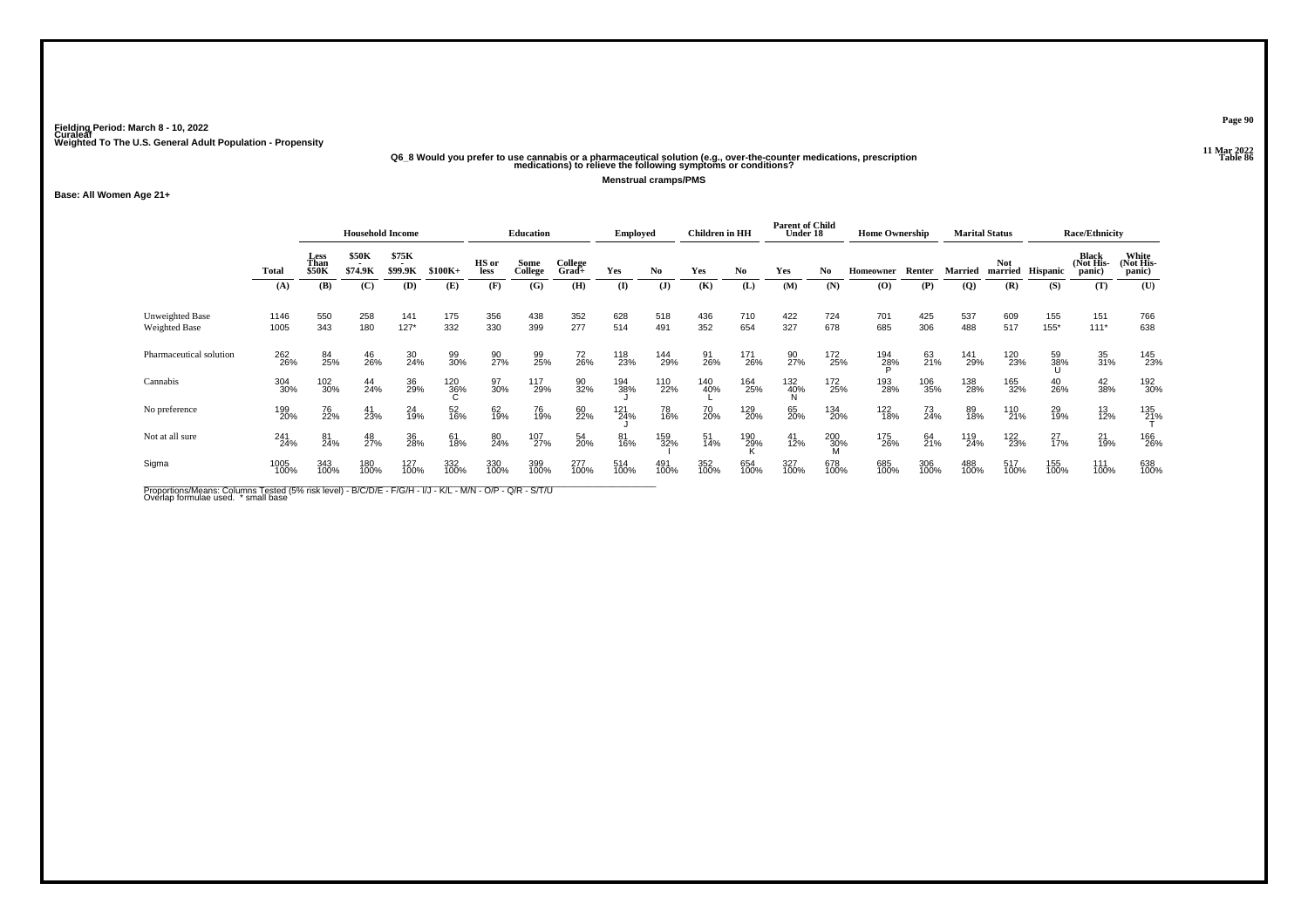# .11 Mar 2022<br>"Q6\_8 Would you prefer to use cannabis or a pharmaceutical solution (e.g., over-the-counter medications, prescription<br>"Table 87 medications) to relieve the following symptoms or conditions?

**Menstrual cramps/PMS**

**Base: All Women Age 21+**

|                         |              | <b>Cannabis Usage</b> |                   | <b>Use Cannabis For</b>         |                              |  |  |  |
|-------------------------|--------------|-----------------------|-------------------|---------------------------------|------------------------------|--|--|--|
|                         | <b>Total</b> | <b>Ever Used</b>      | <b>Never Used</b> | Recreational<br><b>Use Only</b> | Health/Well-<br>ness Reasons |  |  |  |
|                         | (A)          | (B)                   | (C)               | (D)                             | (E)                          |  |  |  |
| Unweighted Base         | 1146         | 609                   | 507               | 183                             | 409                          |  |  |  |
| Weighted Base           | 1005         | 505                   | 473               | 163                             | 322                          |  |  |  |
| Pharmaceutical solution | 262<br>26%   | 85<br>17%             | 175<br>37%<br>B   | 24<br>15%                       | 57<br>18%                    |  |  |  |
| Cannabis                | 304<br>30%   | 221<br>44%<br>С       | 76<br>16%         | 88<br>54%<br>Ε                  | 129<br>40%                   |  |  |  |
| No preference           | 199<br>20%   | 117<br>23%<br>Ċ       | 79<br>17%         | 28<br>17%                       | 84<br>26%                    |  |  |  |
| Not at all sure         | 241<br>24%   | 82<br>16%             | 143<br>30%<br>B   | 24<br>14%                       | 50<br>16%                    |  |  |  |
| Sigma                   | 1005<br>100% | 505<br>100%           | 473<br>100%       | 163<br>100%                     | 322<br>100%                  |  |  |  |

Proportions/Means: Columns Tested (5% risk level) - B/C - D/E<br>Overlap formulae used.

**Page 91**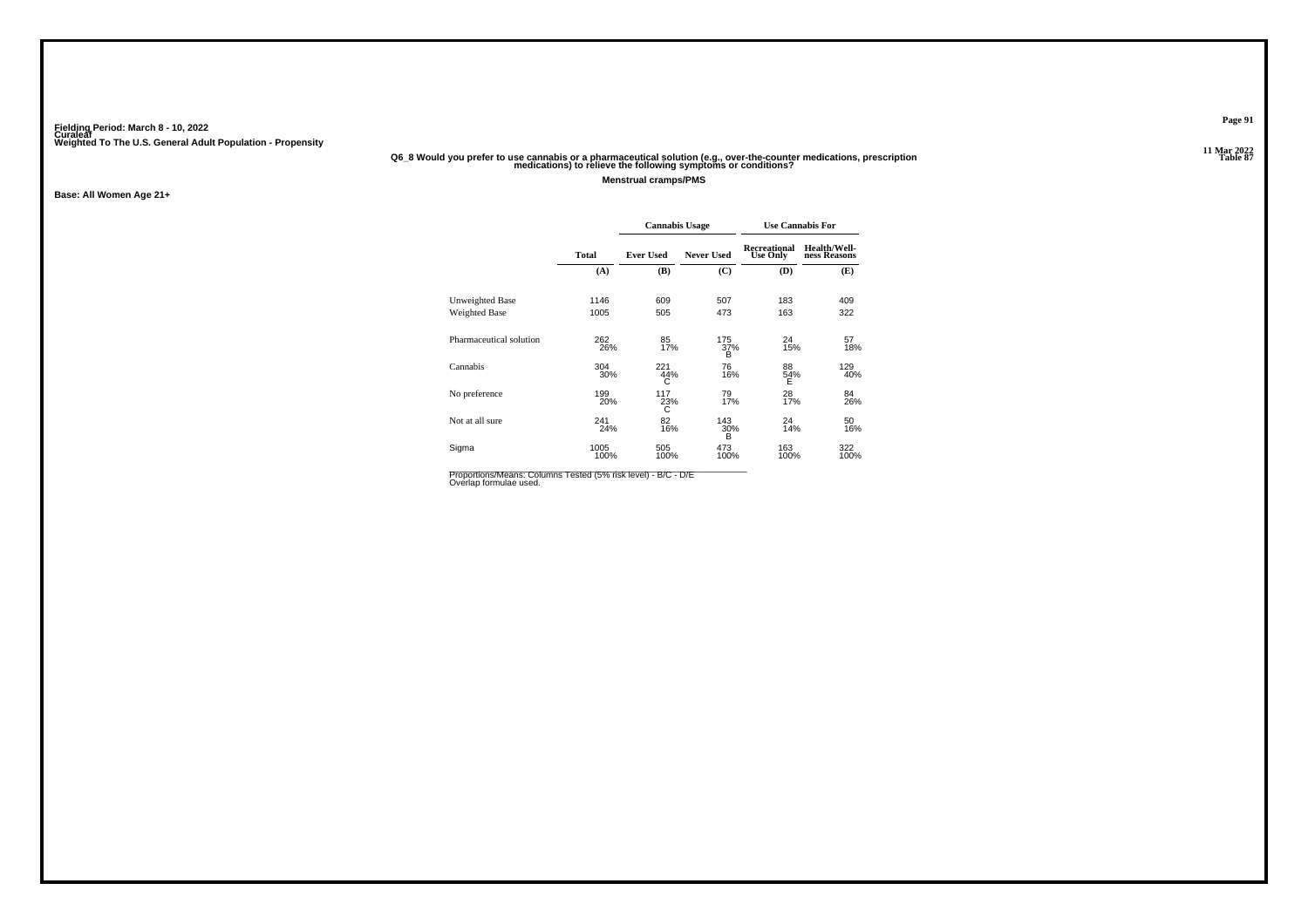| Curaleăf | Fielding Period: March 8 - 10, 2022 |                                                                                                                                                                                                                                                                                  |
|----------|-------------------------------------|----------------------------------------------------------------------------------------------------------------------------------------------------------------------------------------------------------------------------------------------------------------------------------|
|          |                                     | Weighted To The U.S. General Adult Population - Propensity<br>Page Table Title                                                                                                                                                                                                   |
| 1        | 1                                   | QS1 How much do you agree or disagree with each of the following statements about holistic solutions (e.g., acupuncture, supported by Statements)<br>aromatherapy, cannabis, acupuncture, supplements)?<br>Summary Of Strongly/Somew                                             |
| 2        |                                     | 2 QS1 How much do you agree or disagree with each of the following statements about holistic solutions (e.g., aromatherapy, cannabis, acupuncture, supplements)?<br>Summary Of Strongly/Somewhat Agree                                                                           |
| 3        | 3                                   | QS1 How much do you agree or disagree with each of the following statements about holistic solutions (e.g.,<br>aromatherapy, cannabis, acupuncture, supplements)?<br>Summary Of Strongly/Somewhat Agree                                                                          |
| 4        | 4                                   | QS1 How much do you agree or disagree with each of the following statements about holistic solutions (e.g., Supprediction of the following statements about holistic solutions (e.g., Summary care suppredictions (e.g., Summa                                                   |
| 5        | 5                                   | QS1 How much do you agree or disagree with each of the following statements about holistic solutions (e.g., acupuncture, supplements)?<br>aromatherapy, cannabis, acupuncture, supplements)?<br>Summary Of Strongly/Somewhat Disagre                                             |
| 6        | 6                                   | QS1 How much do you agree or disagree with each of the following statements about holistic solutions (e.g.,<br>aromatherapy, cannabis, acupuncture, supplements)?<br>Summary Of Strongly/Somewhat Disagree                                                                       |
| 7        | $\overline{7}$                      | QS1_1 How much do you agree or disagree with each of the following statements about holistic solutions (e.g.,<br>aromatherapy, cannabis, acupuncture, supplements)?<br>I would prefer holistic solutions to pharmaceuticals to treat a medical issue when possible.              |
| 8        | 8                                   | QS1_1 How much do you agree or disagree with each of the following statements about holistic solutions (e.g.,<br>aromatherapy, cannabis, acupuncture, supplements)?<br>I would prefer holistic solutions to pharmaceuticals to treat                                             |
| 9        | 9                                   | QS1_1 How much do you agree or disagree with each of the following statements about holistic solutions (e.g., and the list of the following statements about holistic solutions (e.g., and it is under the list of the list of                                                   |
| 10       | 10                                  | QS1_2 How much do you agree or disagree with each of the following statements about holistic solutions (e.g.,<br>aromatherapy, cannabis, acupuncture, supplements)?<br>I would be more interested in using a holistic solution to tr                                             |
| 11       | 11                                  | QS1_2 How much do you agree or disagree with each of the following statements about holistic solutions (e.g.,<br>aromatherapy, cannabis, acupuncture, supplements)?<br>I would be more interested in using a holistic solution to tr                                             |
| 12       | 12                                  | QS1_2 How much do you agree or disagree with each of the following statements about holistic solutions (e.g.,<br>aromatherapy, cannabis, acupuncture, supplements)?<br>I would be more interested in using a holistic solution to tr                                             |
| 13       | 13                                  | QS1_3 How much do you agree or disagree with each of the following statements about holistic solutions (e.g.,<br>aromatherapy, cannabis, acupuncture, supplements)?<br>I would give up my favorite food for a year if it meant findi                                             |
| 14       | 14                                  | QS1_3 How much do you agree or disagree with each of the following statements about holistic solutions (e.g.,<br>aromatherapy, cannabis, acupuncture, supplements)?<br>I would give up my favorite food for a year if it meant findi                                             |
| 15       | 15                                  | QS1_3 How much do you agree or disagree with each of the following statements about holistic solutions (e.g.,<br>aromatherapy, cannabis, acupuncture, supplements)?<br>I would give up my favorite food for a year if it meant finding a holistic solution to treat my anxiety.  |
| 16       | 16                                  | QS1_4 How much do you agree or disagree with each of the following statements about holistic solutions (e.g., aromatherapy, cannabis, acupuncture, supplements)?<br>aromatherapy, cannabis, acupuncture, supplements)?<br>I would li                                             |
| 17       | 17                                  | QS1_4 How much do you agree or disagree with each of the following statements about holistic solutions (e.g.,<br>aromatherapy, cannabis, acupuncture, supplements)?<br>I would like more education on how holistic solutions can be<br>pharmaceuticals to treat medical issues.  |
| 18       | 18                                  | QS1_4 How much do you agree or disagree with each of the following statements about holistic solutions (e.g., arcuments)?<br>aromatherapy, cannabis, acupuncture, supplements)?<br>I would like more education on how holistic solut<br>pharmaceuticals to treat medical issues. |
| 19       | 19                                  | QS1_5 How much do you agree or disagree with each of the following statements about holistic solutions (e.g.,<br>aromatherapy, cannabis, acupuncture, supplements)?<br>If there were holistic solutions effective in treating my med                                             |
| 20       | 20                                  | QS1_5 How much do you agree or disagree with each of the following statements about holistic solutions (e.g.,<br>aromatherapy, cannabis, acupuncture, supplements)?<br>If there were holistic solutions effective in treating my med                                             |
| 21       | 21                                  | QS1_5 How much do you agree or disagree with each of the following statements about holistic solutions (e.g.,<br>aromatherapy, cannabis, acupuncture, supplements)?<br>If there were holistic solutions effective in treating my med                                             |

- <sup>22</sup> <sup>22</sup> Q1 In which of the following ways, if any, have you ever used cannabis? For the purposes of this survey, by cannabis, we mean marijuana products that contain THC. Please select all that apply.
- 23 23 Q1 In which of the following ways, if any, have you ever used cannabis? For the purposes of this survey, by cannabis, we<br>mean marijuana products that contain THC. Please select all that apply.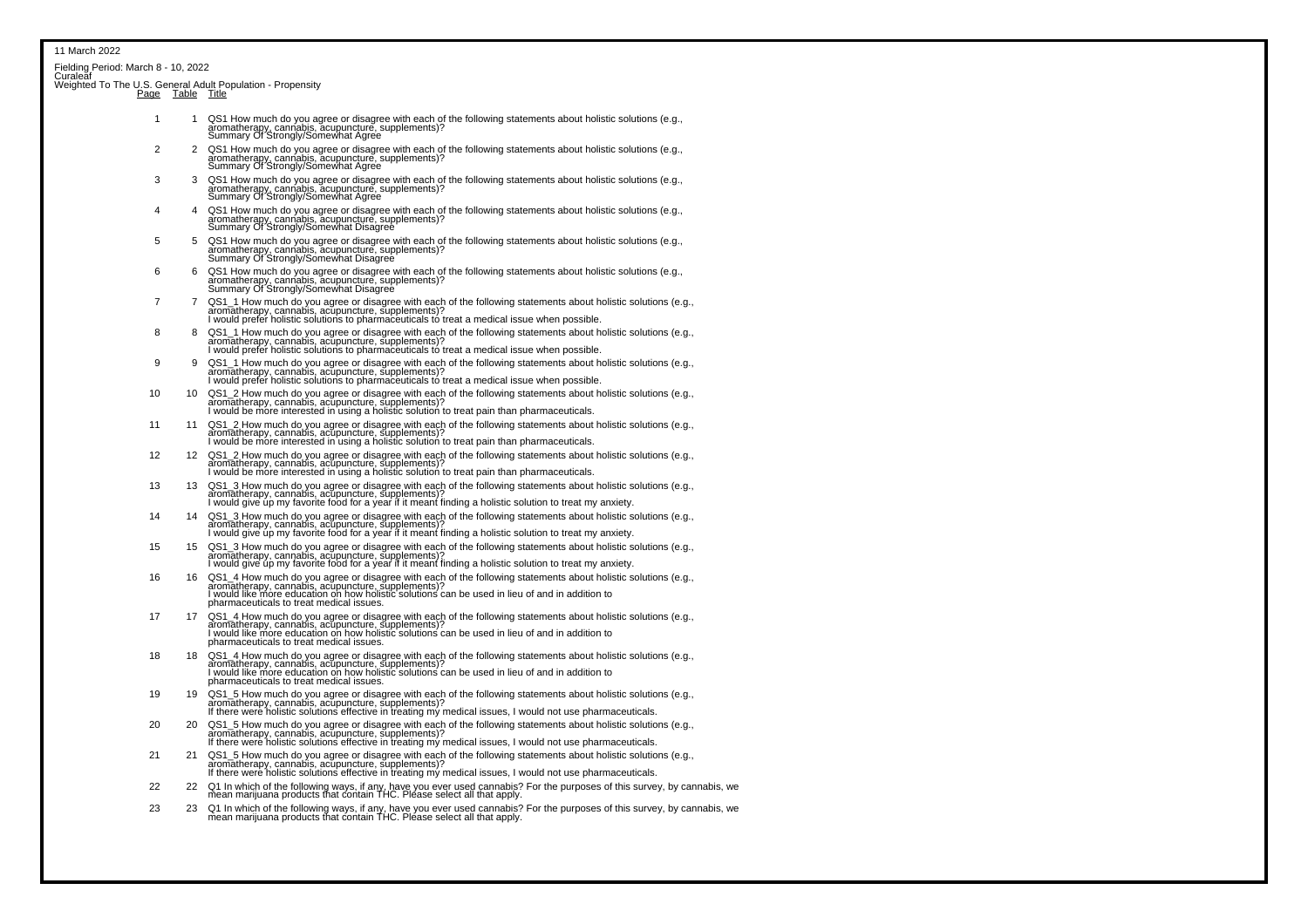| Eielding Period: March 8 - 10, 2022<br>Curaleaf<br>Weighted To The U.S. General Adult Population - Propensity<br>Page Table Title<br>24<br>25<br>25<br>26<br>26<br>28<br>27<br>29<br>28<br>31<br>33<br>30<br>35<br>Q4 Please indicate whether you believe the below statement is true or false.<br>31 | 24 Q1 In which of the following ways, if any, have you ever used cannabis? For the purposes of this survey, by cannabis, we mean marijuana products that contain THC. Please select all that apply.<br>Q2 For which of the following health/wellness purposes would you ever consider using cannabis? Please select all that apply.<br>Q2 For which of the following health/wellness purposes would you ever consider using cannabis? Please select all that apply.<br>Q2 For which of the following health/wellness purposes would you ever consider using cannabis? Please select all that apply.<br>Q3 For which of the following health/wellness purposes have you ever used cannabis? Please select all that apply. |
|-------------------------------------------------------------------------------------------------------------------------------------------------------------------------------------------------------------------------------------------------------------------------------------------------------|--------------------------------------------------------------------------------------------------------------------------------------------------------------------------------------------------------------------------------------------------------------------------------------------------------------------------------------------------------------------------------------------------------------------------------------------------------------------------------------------------------------------------------------------------------------------------------------------------------------------------------------------------------------------------------------------------------------------------|
|                                                                                                                                                                                                                                                                                                       |                                                                                                                                                                                                                                                                                                                                                                                                                                                                                                                                                                                                                                                                                                                          |
|                                                                                                                                                                                                                                                                                                       |                                                                                                                                                                                                                                                                                                                                                                                                                                                                                                                                                                                                                                                                                                                          |
|                                                                                                                                                                                                                                                                                                       |                                                                                                                                                                                                                                                                                                                                                                                                                                                                                                                                                                                                                                                                                                                          |
|                                                                                                                                                                                                                                                                                                       |                                                                                                                                                                                                                                                                                                                                                                                                                                                                                                                                                                                                                                                                                                                          |
|                                                                                                                                                                                                                                                                                                       |                                                                                                                                                                                                                                                                                                                                                                                                                                                                                                                                                                                                                                                                                                                          |
|                                                                                                                                                                                                                                                                                                       |                                                                                                                                                                                                                                                                                                                                                                                                                                                                                                                                                                                                                                                                                                                          |
|                                                                                                                                                                                                                                                                                                       |                                                                                                                                                                                                                                                                                                                                                                                                                                                                                                                                                                                                                                                                                                                          |
|                                                                                                                                                                                                                                                                                                       |                                                                                                                                                                                                                                                                                                                                                                                                                                                                                                                                                                                                                                                                                                                          |
|                                                                                                                                                                                                                                                                                                       | 29 Q3 For which of the following health/wellness purposes have you ever used cannabis? Please select all that apply.                                                                                                                                                                                                                                                                                                                                                                                                                                                                                                                                                                                                     |
|                                                                                                                                                                                                                                                                                                       | Q3 For which of the following health/wellness purposes have you ever used cannabis? Please select all that apply.                                                                                                                                                                                                                                                                                                                                                                                                                                                                                                                                                                                                        |
| A person can consume cannabis without getting "high".                                                                                                                                                                                                                                                 |                                                                                                                                                                                                                                                                                                                                                                                                                                                                                                                                                                                                                                                                                                                          |
| Q4 Please indicate whether you believe the below statement is true or false.<br>36<br>32<br>A person can consume cannabis without getting "high".                                                                                                                                                     |                                                                                                                                                                                                                                                                                                                                                                                                                                                                                                                                                                                                                                                                                                                          |
| 37<br>Q4 Please indicate whether you believe the below statement is true or false.<br>A person can consume cannabis without getting "high".<br>33                                                                                                                                                     |                                                                                                                                                                                                                                                                                                                                                                                                                                                                                                                                                                                                                                                                                                                          |
| 38<br>34                                                                                                                                                                                                                                                                                              | Q5 How much do you agree or disagree with each of the following statements about cannabis?<br>Summary Of Strongly/Somewhat Agree                                                                                                                                                                                                                                                                                                                                                                                                                                                                                                                                                                                         |
| 39<br>35                                                                                                                                                                                                                                                                                              | Q5 How much do you agree or disagree with each of the following statements about cannabis?<br>Summary Of Strongly/Somewhat Agree                                                                                                                                                                                                                                                                                                                                                                                                                                                                                                                                                                                         |
| 40<br>36                                                                                                                                                                                                                                                                                              | Q5 How much do you agree or disagree with each of the following statements about cannabis?<br>Summary Of Strongly/Somewhat Agree                                                                                                                                                                                                                                                                                                                                                                                                                                                                                                                                                                                         |
| 41<br>37                                                                                                                                                                                                                                                                                              | Q5 How much do you agree or disagree with each of the following statements about cannabis?<br>Summary Of Strongly/Somewhat Disagree                                                                                                                                                                                                                                                                                                                                                                                                                                                                                                                                                                                      |
| 42<br>38                                                                                                                                                                                                                                                                                              | Q5 How much do you agree or disagree with each of the following statements about cannabis?<br>Summary Of Strongly/Somewhat Disagree                                                                                                                                                                                                                                                                                                                                                                                                                                                                                                                                                                                      |
| 43<br>39                                                                                                                                                                                                                                                                                              | Q5 How much do you agree or disagree with each of the following statements about cannabis?<br>Summary Of Strongly/Somewhat Disagree                                                                                                                                                                                                                                                                                                                                                                                                                                                                                                                                                                                      |
| 44<br>40                                                                                                                                                                                                                                                                                              | Q5_1 How much do you agree or disagree with each of the following statements about cannabis?<br>I would prefer to use cannabis rather than pharmaceuticals to treat a medical issue when possible.                                                                                                                                                                                                                                                                                                                                                                                                                                                                                                                       |
| 45<br>41                                                                                                                                                                                                                                                                                              | Q5_1 How much do you agree or disagree with each of the following statements about cannabis?<br>I would prefer to use cannabis rather than pharmaceuticals to treat a medical issue when possible.                                                                                                                                                                                                                                                                                                                                                                                                                                                                                                                       |
| 46<br>42                                                                                                                                                                                                                                                                                              | Q5_1 How much do you agree or disagree with each of the following statements about cannabis?<br>I would prefer to use cannabis rather than pharmaceuticals to treat a medical issue when possible.                                                                                                                                                                                                                                                                                                                                                                                                                                                                                                                       |
| 47<br>43                                                                                                                                                                                                                                                                                              | Q5_2 How much do you agree or disagree with each of the following statements about cannabis?<br>Using cannabis as an alternative/in addition to pharmaceuticals has improved my overall well-being.                                                                                                                                                                                                                                                                                                                                                                                                                                                                                                                      |
| 48<br>44                                                                                                                                                                                                                                                                                              | Q5_2 How much do you agree or disagree with each of the following statements about cannabis?<br>Using cannabis as an alternative/in addition to pharmaceuticals has improved my overall well-being.                                                                                                                                                                                                                                                                                                                                                                                                                                                                                                                      |
| 49<br>45                                                                                                                                                                                                                                                                                              | Q5_2 How much do you agree or disagree with each of the following statements about cannabis?<br>Using cannabis as an alternative/in addition to pharmaceuticals has improved my overall well-being.                                                                                                                                                                                                                                                                                                                                                                                                                                                                                                                      |
| 50<br>46                                                                                                                                                                                                                                                                                              | Q5_3 How much do you agree or disagree with each of the following statements about cannabis?<br>I would recommend cannabis to a friend or family member for medical use.                                                                                                                                                                                                                                                                                                                                                                                                                                                                                                                                                 |
| 51<br>47                                                                                                                                                                                                                                                                                              | Q5_3 How much do you agree or disagree with each of the following statements about cannabis?<br>I would recommend cannabis to a friend or family member for medical use.                                                                                                                                                                                                                                                                                                                                                                                                                                                                                                                                                 |
| 52<br>48                                                                                                                                                                                                                                                                                              | Q5_3 How much do you agree or disagree with each of the following statements about cannabis?<br>I would recommend cannabis to a friend or family member for medical use.                                                                                                                                                                                                                                                                                                                                                                                                                                                                                                                                                 |
| 53<br>49                                                                                                                                                                                                                                                                                              | Q5_4 How much do you agree or disagree with each of the following statements about cannabis?<br>Cannabis is an essential part of my health/wellness routine.                                                                                                                                                                                                                                                                                                                                                                                                                                                                                                                                                             |
| 54<br>50                                                                                                                                                                                                                                                                                              | Q5_4 How much do you agree or disagree with each of the following statements about cannabis?<br>Cannabis is an essential part of my health/wellness routine.                                                                                                                                                                                                                                                                                                                                                                                                                                                                                                                                                             |
| 55<br>51                                                                                                                                                                                                                                                                                              | Q5_4 How much do you agree or disagree with each of the following statements about cannabis?<br>Cannabis is an essential part of my health/wellness routine.                                                                                                                                                                                                                                                                                                                                                                                                                                                                                                                                                             |
| 56<br>52                                                                                                                                                                                                                                                                                              | Q5_5 How much do you agree or disagree with each of the following statements about cannabis?<br>Using cannabis as part of my health/wellness routine has improved my overall well-being.                                                                                                                                                                                                                                                                                                                                                                                                                                                                                                                                 |
| 57<br>53                                                                                                                                                                                                                                                                                              | Q5_5 How much do you agree or disagree with each of the following statements about cannabis?<br>Using cannabis as part of my health/wellness routine has improved my overall well-being.                                                                                                                                                                                                                                                                                                                                                                                                                                                                                                                                 |
| 58<br>54                                                                                                                                                                                                                                                                                              | Q5 5 How much do you agree or disagree with each of the following statements about cannabis?<br>Using cannabis as part of my health/wellness routine has improved my overall well-being.                                                                                                                                                                                                                                                                                                                                                                                                                                                                                                                                 |
| 59<br>55                                                                                                                                                                                                                                                                                              | Q5 6 How much do you agree or disagree with each of the following statements about cannabis?<br>I would be more likely to use cannabis as a health solution if it came in small, controlled doses.                                                                                                                                                                                                                                                                                                                                                                                                                                                                                                                       |
| 60<br>56                                                                                                                                                                                                                                                                                              | Q5_6 How much do you agree or disagree with each of the following statements about cannabis?<br>I would be more likely to use cannabis as a health solution if it came in small, controlled doses.                                                                                                                                                                                                                                                                                                                                                                                                                                                                                                                       |
| 61<br>57                                                                                                                                                                                                                                                                                              | Q5_6 How much do you agree or disagree with each of the following statements about cannabis? I would be more likely to use cannabis as a health solution if it came in small, controlled doses.                                                                                                                                                                                                                                                                                                                                                                                                                                                                                                                          |
|                                                                                                                                                                                                                                                                                                       |                                                                                                                                                                                                                                                                                                                                                                                                                                                                                                                                                                                                                                                                                                                          |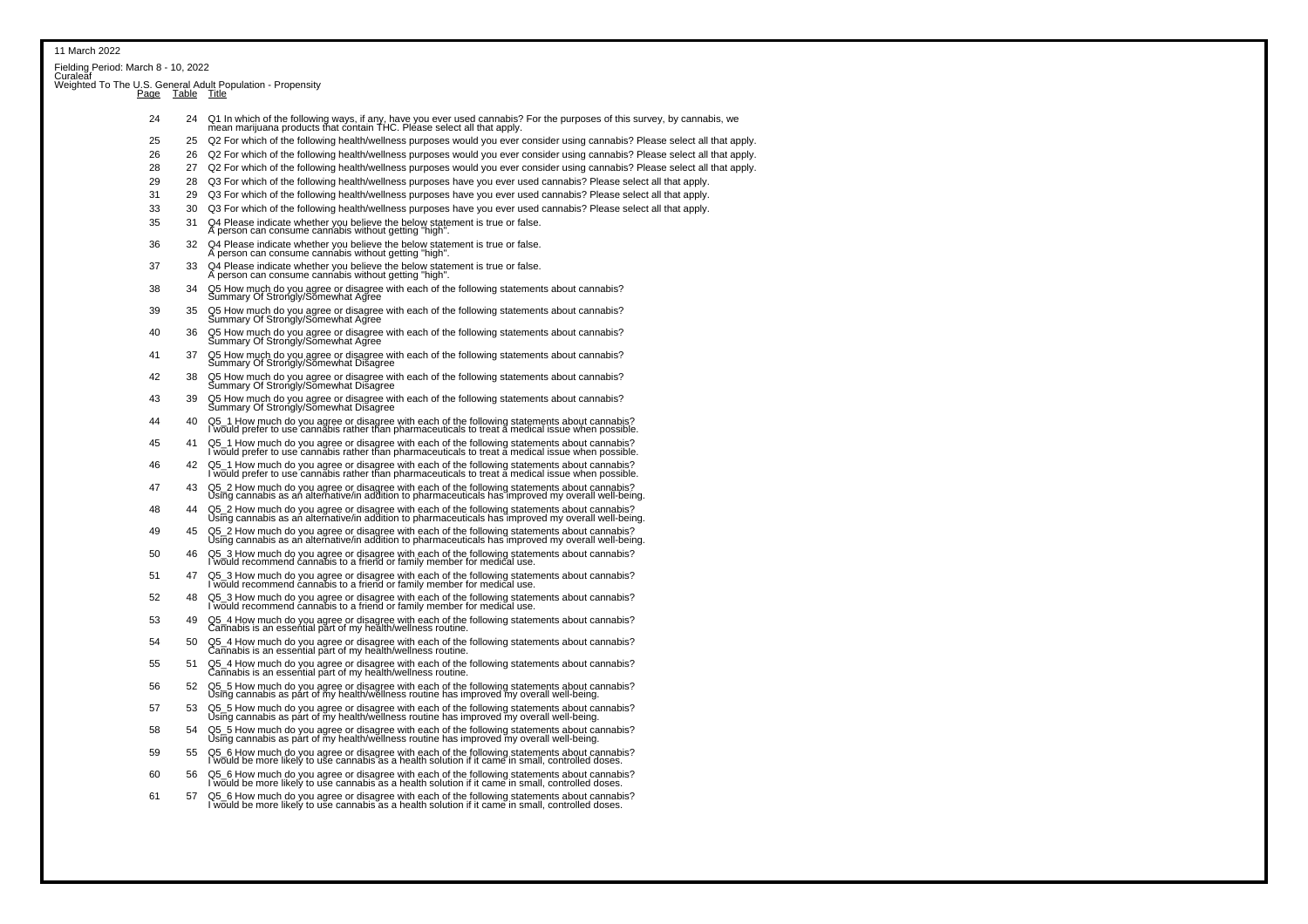| 11 March 2022                                                                  |    |                                                                                                                                                                                                                                        |
|--------------------------------------------------------------------------------|----|----------------------------------------------------------------------------------------------------------------------------------------------------------------------------------------------------------------------------------------|
| Fielding Period: March 8 - 10, 2022<br>Curaleaf                                |    |                                                                                                                                                                                                                                        |
| Weighted To The U.S. General Adult Population - Propensity<br>Page Table Title |    |                                                                                                                                                                                                                                        |
| 62                                                                             | 58 | Q6 Would you prefer to use cannabis or a pharmaceutical solution (e.g., over-the-counter medications, prescription<br>medications) to relieve the following symptoms or conditions?<br>Summary Of Would Prefer Cannabis                |
| 63                                                                             | 59 | Q6 Would you prefer to use cannabis or a pharmaceutical solution (e.g., over-the-counter medications, prescription<br>medications) to relieve the following symptoms or conditions?<br>Summary Of Would Prefer Cannabis                |
| 64                                                                             | 60 | Q6 Would you prefer to use cannabis or a pharmaceutical solution (e.g., over-the-counter medications, prescription<br>medications) to relieve the following symptoms or conditions?<br>Summary Of Would Prefer Cannabis                |
| 65                                                                             | 61 | Q6 Would you prefer to use cannabis or a pharmaceutical solution (e.g., over-the-counter medications, prescription<br>medications) to relieve the following symptoms or conditions?<br>Summary Of Would Prefer Pharmaceutical Soluti   |
| 66                                                                             | 62 | Q6 Would you prefer to use cannabis or a pharmaceutical solution (e.g., over-the-counter medications, prescription<br>medications) to relieve the following symptoms or conditions?<br>Summary Of Would Prefer Pharmaceutical Solution |
| 67                                                                             | 63 | Q6 Would you prefer to use cannabis or a pharmaceutical solution (e.g., over-the-counter medications, prescription<br>medications) to relieve the following symptoms or conditions?<br>Summary Of Would Prefer Pharmaceutical Solution |
| 68                                                                             | 64 | Q6_1 Would you prefer to use cannabis or a pharmaceutical solution (e.g., over-the-counter medications, prescription<br>medications) to relieve the following symptoms or conditions?<br>Chronic paiń                                  |
| 69                                                                             | 65 | Q6_1 Would you prefer to use cannabis or a pharmaceutical solution (e.g., over-the-counter medications, prescription<br>medications) to relieve the following symptoms or conditions?<br>Chronic pain                                  |
| 70                                                                             | 66 | Q6_1 Would you prefer to use cannabis or a pharmaceutical solution (e.g., over-the-counter medications, prescription<br>medications) to relieve the following symptoms or conditions?<br>Chronic pain                                  |
| 71                                                                             | 67 | Q6 2 Would you prefer to use cannabis or a pharmaceutical solution (e.g., over-the-counter medications, prescription medications) to relieve the following symptoms or conditions?<br>Low energy                                       |
| 72                                                                             | 68 | Q6_2 Would you prefer to use cannabis or a pharmaceutical solution (e.g., over-the-counter medications, prescription<br>medications) to relieve the following symptoms or conditions?<br>Low energy                                    |
| 73                                                                             | 69 | Q6_2 Would you prefer to use cannabis or a pharmaceutical solution (e.g., over-the-counter medications, prescription<br>medications) to relieve the following symptoms or conditions?<br>Low energy                                    |
| 74                                                                             | 70 | Q6_3 Would you prefer to use cannabis or a pharmaceutical solution (e.g., over-the-counter medications, prescription<br>medications) to relieve the following symptoms or conditions?<br>Anxiety                                       |
| 75                                                                             | 71 | Q6 3 Would you prefer to use cannabis or a pharmaceutical solution (e.g., over-the-counter medications, prescription<br>medications) to relieve the following symptoms or conditions?<br>Anxiety                                       |
| 76                                                                             | 72 | Q6_3 Would you prefer to use cannabis or a pharmaceutical solution (e.g., over-the-counter medications, prescription<br>medications) to relieve the following symptoms or conditions?<br>Anxietv                                       |
| 77                                                                             | 73 | Q6 4 Would you prefer to use cannabis or a pharmaceutical solution (e.g., over-the-counter medications, prescription medications) to relieve the following symptoms or conditions?<br>ADD/ADHD                                         |
| 78                                                                             | 74 | Q6 4 Would you prefer to use cannabis or a pharmaceutical solution (e.g., over-the-counter medications, prescription<br>medications) to relieve the following symptoms or conditions?<br>ADD/ADHD                                      |
| 79                                                                             | 75 | Q6_4 Would you prefer to use cannabis or a pharmaceutical solution (e.g., over-the-counter medications, prescription<br>medications) to relieve the following symptoms or conditions?<br>ADD/ADHD                                      |
| 80                                                                             | 76 | Q6_5 Would you prefer to use cannabis or a pharmaceutical solution (e.g., over-the-counter medications, prescription<br>medications) to relieve the following symptoms or conditions?<br>Stress                                        |
| 81                                                                             | 77 | Q6 5 Would you prefer to use cannabis or a pharmaceutical solution (e.g., over-the-counter medications, prescription<br>medications) to relieve the following symptoms or conditions?<br><b>Stress</b>                                 |
| 82                                                                             | 78 | Q6_5 Would you prefer to use cannabis or a pharmaceutical solution (e.g., over-the-counter medications, prescription<br>medications) to relieve the following symptoms or conditions?<br>Stress                                        |
| 83                                                                             | 79 | Q6 6 Would you prefer to use cannabis or a pharmaceutical solution (e.g., over-the-counter medications, prescription medications) to relieve the following symptoms or conditions?<br>PTSD (Post-Traumatic Stress Disorder)            |
| 84                                                                             | 80 | Q6_6 Would you prefer to use cannabis or a pharmaceutical solution (e.g., over-the-counter medications, prescription<br>medications) to relieve the following symptoms or conditions?<br>PTSD (Post-Traumatic Stress Disorder)         |